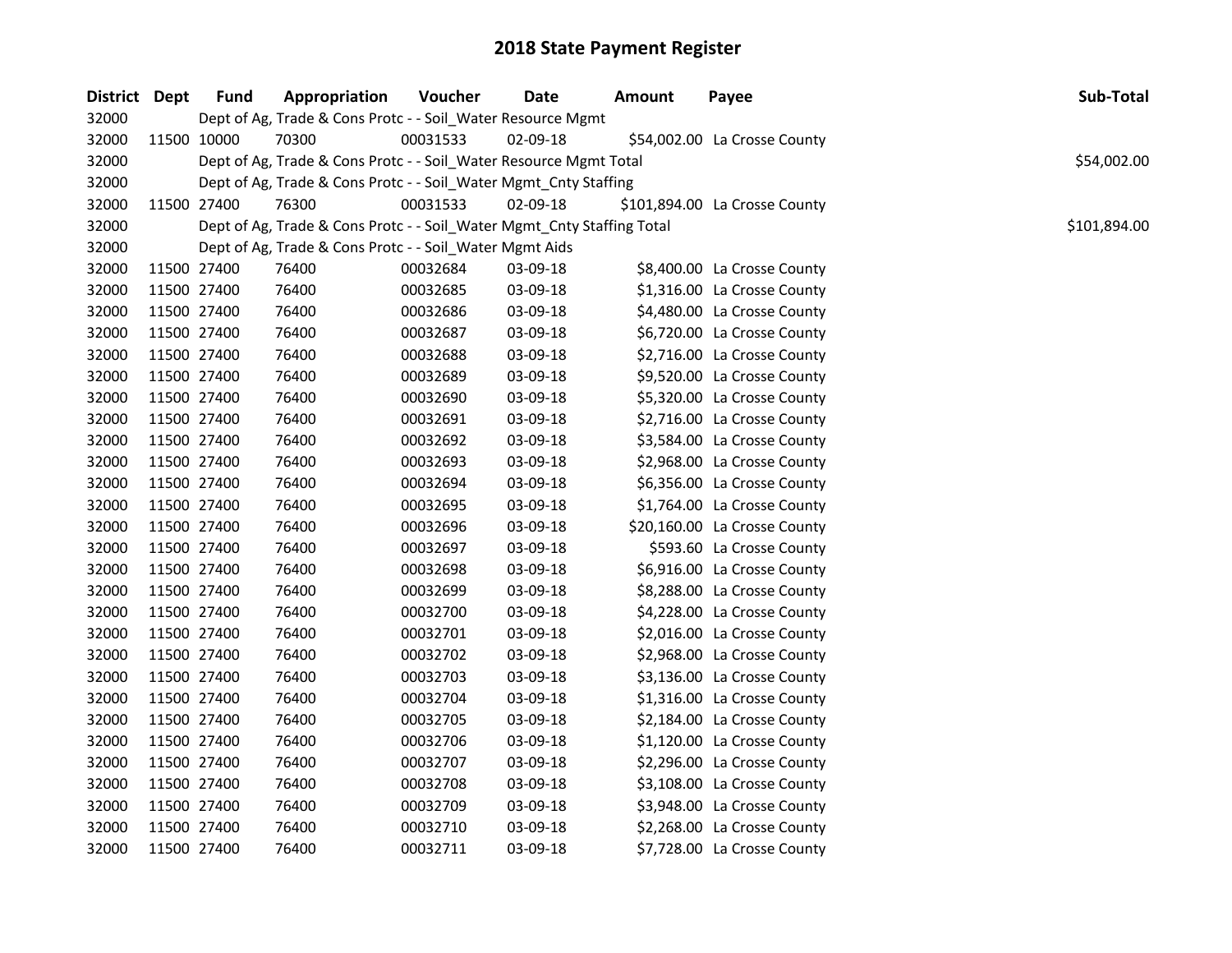| District Dept | <b>Fund</b> | Appropriation                                                         | Voucher  | Date           | Amount | Payee                        | Sub-Total    |
|---------------|-------------|-----------------------------------------------------------------------|----------|----------------|--------|------------------------------|--------------|
| 32000         | 11500 27400 | 76400                                                                 | 00032712 | 03-09-18       |        | \$1,624.00 La Crosse County  |              |
| 32000         | 11500 27400 | 76400                                                                 | 00032713 | 03-09-18       |        | \$3,416.00 La Crosse County  |              |
| 32000         | 11500 27400 | 76400                                                                 | 00032714 | 03-09-18       |        | \$1,036.00 La Crosse County  |              |
| 32000         | 11500 27400 | 76400                                                                 | 00032715 | 03-09-18       |        | \$4,424.00 La Crosse County  |              |
| 32000         | 11500 27400 | 76400                                                                 | 00032716 | 03-09-18       |        | \$7,896.00 La Crosse County  |              |
| 32000         |             | Dept of Ag, Trade & Cons Protc - - Soil_Water Mgmt Aids Total         |          |                |        |                              | \$146,529.60 |
| 32000         |             | Dept of Ag, Trade & Cons Protc - - Clean Sweep Grants                 |          |                |        |                              |              |
| 32000         | 11500 27400 | 77800                                                                 | 00032858 | 03-19-18       |        | \$54,500.00 La Crosse County |              |
| 32000         |             | Dept of Ag, Trade & Cons Protc - - Clean Sweep Grants Total           |          |                |        |                              | \$54,500.00  |
| 32000         |             | Dept of Ag, Trade & Cons Protc - - Agriculture-Soil & Water           |          |                |        |                              |              |
| 32000         | 11500 36300 | <b>WE100</b>                                                          | 00030227 | $01 - 12 - 18$ |        | \$6,817.78 La Crosse County  |              |
| 32000         | 11500 36300 | <b>WE100</b>                                                          | 00032234 | 02-28-18       |        | \$8,864.80 La Crosse County  |              |
| 32000         |             | Dept of Ag, Trade & Cons Protc - - Agriculture-Soil & Water Total     |          |                |        |                              | \$15,682.58  |
| 32000         |             | Public Service Commission - - Federal Funds                           |          |                |        |                              |              |
| 32000         | 15500 10000 | 14200                                                                 | 00002700 | 03-05-18       |        | \$25,000.00 La Crosse County |              |
| 32000         |             | <b>Public Service Commission - - Federal Funds Total</b>              |          |                |        |                              | \$25,000.00  |
| 32000         |             | Dept of Safety & Prof Services - - General Program Operations         |          |                |        |                              |              |
| 32000         | 16500 10000 | 12100                                                                 | 00025886 | 09-05-18       |        | \$15.75 La Crosse County     |              |
| 32000         |             | Dept of Safety & Prof Services - - General Program Operations Total   |          |                |        |                              | \$15.75      |
| 32000         |             | Dept of Safety & Prof Services - - Powts Replacement Rehab            |          |                |        |                              |              |
| 32000         | 16500 10000 | 23600                                                                 | 00027492 | 12-19-18       |        | \$5,642.00 La Crosse County  |              |
| 32000         |             | Dept of Safety & Prof Services - - Powts Replacement Rehab Total      |          |                |        |                              | \$5,642.00   |
| 32000         |             | Wisconsin Historical Society - - General Program Operations-Prf       |          |                |        |                              |              |
| 32000         | 24500 10000 | 14100                                                                 | 00015445 | 01-26-18       |        | \$30.00 La Crosse County     |              |
| 32000         | 24500 10000 | 14100                                                                 | 00016015 | 03-07-18       |        | \$967.00 La Crosse County    |              |
| 32000         | 24500 10000 | 14100                                                                 | 00017304 | 05-30-18       |        | \$6,769.00 La Crosse County  |              |
| 32000         | 24500 10000 | 14100                                                                 | 00018967 | 09-14-18       |        | \$6,769.00 La Crosse County  |              |
| 32000         | 24500 10000 | 14100                                                                 | 00019460 | $10-12-18$     |        | \$5,495.00 La Crosse County  |              |
| 32000         |             | Wisconsin Historical Society - - General Program Operations-Prf Total |          |                |        |                              | \$20,030.00  |
| 32000         |             | Dept of Natural Resources - - Gpo - Federal Funds                     |          |                |        |                              |              |
| 32000         | 37000 10000 | 94100                                                                 | 00272920 | 10-19-18       |        | \$20,000.00 La Crosse County |              |
| 32000         |             | Dept of Natural Resources - - Gpo - Federal Funds Total               |          |                |        |                              | \$20,000.00  |
| 32000         |             | Dept of Natural Resources - - Gen Program Ops-State Funds             |          |                |        |                              |              |
| 32000         | 37000 21200 | 16100                                                                 | 00212824 | 02-06-18       |        | \$1,167.90 La Crosse County  |              |
| 32000         | 37000 21200 | 16100                                                                 | 00212828 | 02-06-18       |        | \$1,340.44 La Crosse County  |              |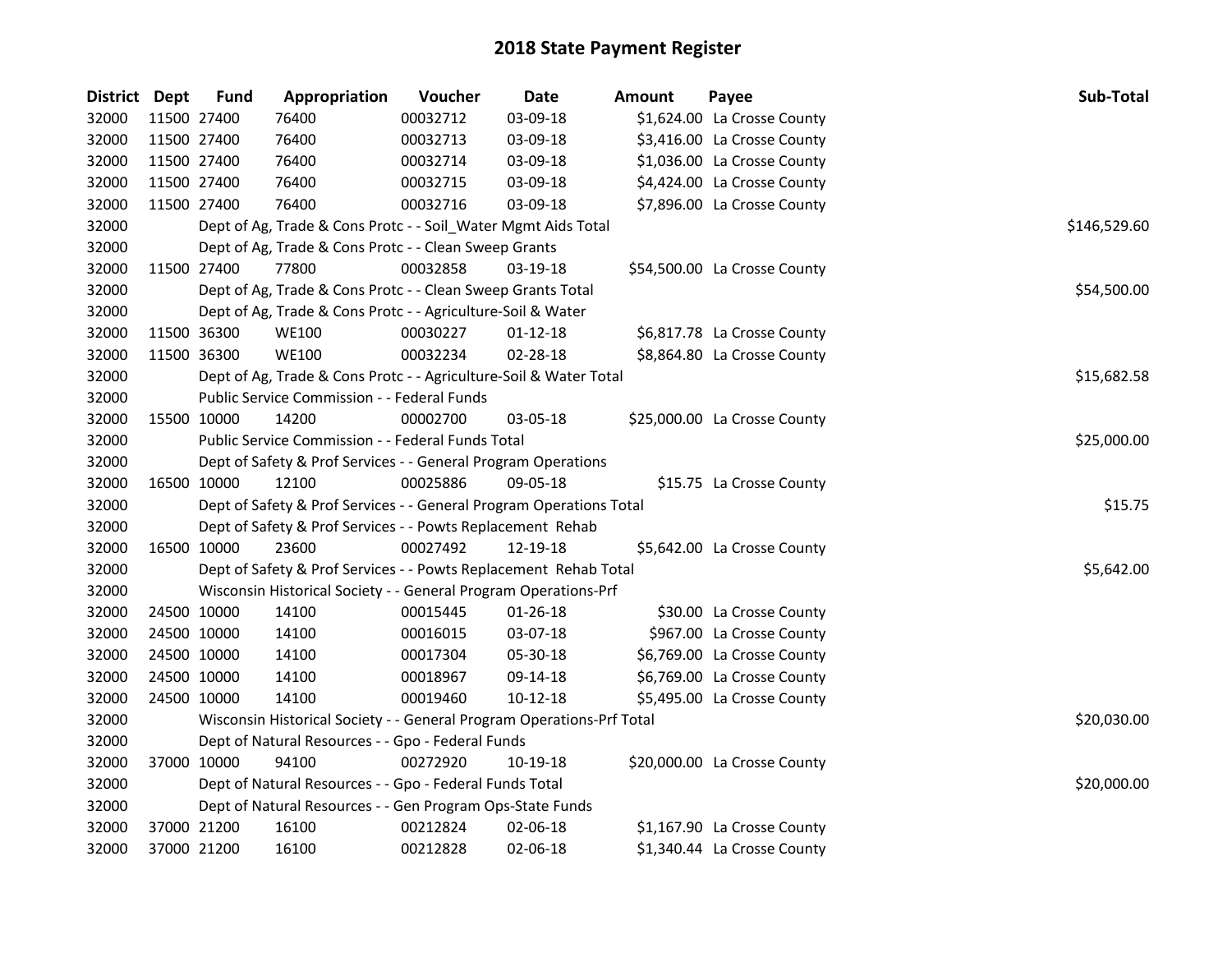| District Dept |             | <b>Fund</b> | Appropriation                                                      | Voucher    | <b>Date</b>    | Amount | Payee                        | Sub-Total   |
|---------------|-------------|-------------|--------------------------------------------------------------------|------------|----------------|--------|------------------------------|-------------|
| 32000         |             | 37000 21200 | 16100                                                              | 00214775   | 03-02-18       |        | \$406.10 La Crosse County    |             |
| 32000         |             | 37000 21200 | 16100                                                              | 00220298   | 03-20-18       |        | \$414.64 La Crosse County    |             |
| 32000         |             | 37000 21200 | 16100                                                              | 00226864   | 04-16-18       |        | \$409.20 La Crosse County    |             |
| 32000         |             | 37000 21200 | 16100                                                              | 00260178   | 08-23-18       |        | \$131.93 La Crosse County    |             |
| 32000         |             | 37000 21200 | 16100                                                              | 00286447   | 12-20-18       |        | \$2,469.46 La Crosse County  |             |
| 32000         |             |             | Dept of Natural Resources - - Gen Program Ops-State Funds Total    |            |                |        |                              | \$6,339.67  |
| 32000         |             |             | Dept of Natural Resources - - Gen Program Ops-State Funds-Fr       |            |                |        |                              |             |
| 32000         |             | 37000 21200 | 16600                                                              | 00207954   | $01 - 18 - 18$ |        | \$570.00 La Crosse County    |             |
| 32000         |             | 37000 21200 | 16600                                                              | 00209678   | $01 - 26 - 18$ |        | \$2.00 La Crosse County      |             |
| 32000         |             |             | Dept of Natural Resources - - Gen Program Ops-State Funds-Fr Total |            |                |        |                              | \$572.00    |
| 32000         |             |             | Dept of Natural Resources - - General Program Operations --        |            |                |        |                              |             |
| 32000         |             | 37000 21200 | 25400                                                              | 00226039   | $04 - 10 - 18$ |        | \$540.00 La Crosse County    |             |
| 32000         |             | 37000 21200 | 25400                                                              | 00255054   | 07-24-18       |        | \$240.00 La Crosse County    |             |
| 32000         |             | 37000 21200 | 25400                                                              | 00282819   | 12-06-18       |        | \$60.00 La Crosse County     |             |
| 32000         |             | 37000 21200 | 25400                                                              | 00286723   | 12-28-18       |        | \$420.00 La Crosse County    |             |
| 32000         |             |             | Dept of Natural Resources - - General Program Operations -- Total  | \$1,260.00 |                |        |                              |             |
| 32000         |             |             | Dept of Natural Resources - - Gpo -Federal Funds                   |            |                |        |                              |             |
| 32000         |             | 37000 21200 | 38100                                                              | 00222220   | 03-23-18       |        | \$5,732.51 La Crosse County  |             |
| 32000         |             |             | Dept of Natural Resources - - Gpo -Federal Funds Total             |            |                |        |                              | \$5,732.51  |
| 32000         |             |             | Dept of Natural Resources - - Gpo-State Funds                      |            |                |        |                              |             |
| 32000         |             | 37000 21200 | 45900                                                              | 00210275   | 02-23-18       |        | \$122.75 La Crosse County    |             |
| 32000         |             |             | Dept of Natural Resources - - Gpo-State Funds Total                |            |                |        |                              | \$122.75    |
| 32000         |             |             | Dept of Natural Resources - - Venison Processing                   |            |                |        |                              |             |
| 32000         | 37000 21200 |             | 54900                                                              | 00222307   | 03-26-18       |        | \$2,135.00 La Crosse County  |             |
| 32000         |             |             | Dept of Natural Resources - - Venison Processing Total             |            |                |        |                              | \$2,135.00  |
| 32000         |             |             | Dept of Natural Resources - - Enf A - Boating Enforcement          |            |                |        |                              |             |
| 32000         |             | 37000 21200 | 55000                                                              | 00222220   | 03-23-18       |        | \$12,577.58 La Crosse County |             |
| 32000         |             |             | Dept of Natural Resources - - Enf A - Boating Enforcement Total    |            |                |        |                              | \$12,577.58 |
| 32000         |             |             | Dept of Natural Resources - - Wildlife Damage Claims & Abat        |            |                |        |                              |             |
| 32000         | 37000 21200 |             | 55300                                                              | 00222307   | $03 - 26 - 18$ |        | \$15,711.97 La Crosse County |             |
| 32000         |             |             | Dept of Natural Resources - - Wildlife Damage Claims & Abat Total  |            |                |        |                              | \$15,711.97 |
| 32000         |             |             | Dept of Natural Resources - - Resaids - County Cons Aids           |            |                |        |                              |             |
| 32000         |             | 37000 21200 | 56300                                                              | 00263201   | 08-31-18       |        | \$1,251.00 La Crosse County  |             |
| 32000         |             | 37000 21200 | 56300                                                              | 00279627   | 11-16-18       |        | \$1,251.00 La Crosse County  |             |
| 32000         |             |             | Dept of Natural Resources - - Resaids - County Cons Aids Total     |            |                |        |                              | \$2,502.00  |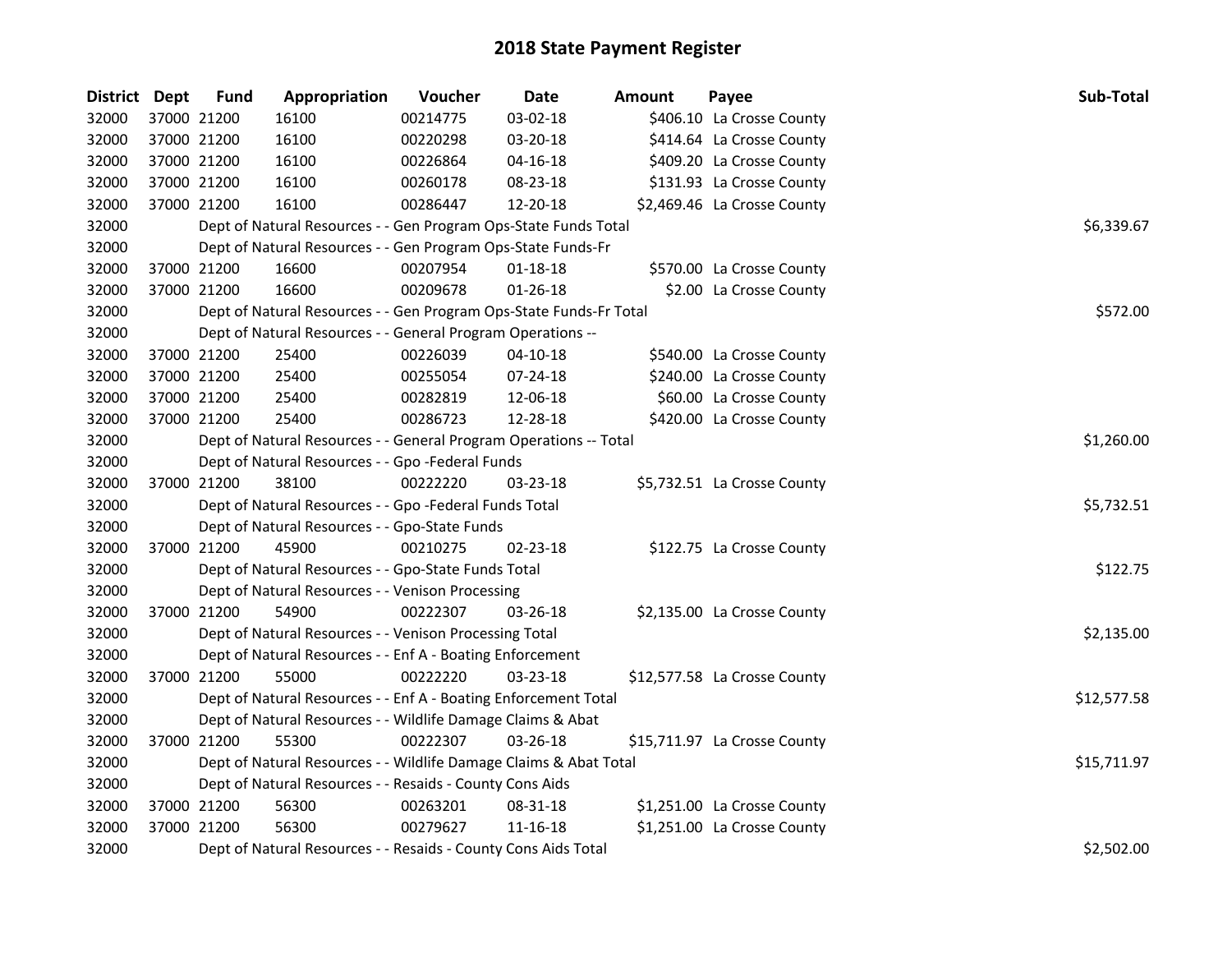| District Dept |             | <b>Fund</b> | Appropriation                                                      | Voucher  | Date           | Amount | Payee                         | Sub-Total      |
|---------------|-------------|-------------|--------------------------------------------------------------------|----------|----------------|--------|-------------------------------|----------------|
| 32000         |             |             | Dept of Natural Resources - - Ra- Cnty Snow Trail & Area Aid       |          |                |        |                               |                |
| 32000         | 37000 21200 |             | 57400                                                              | 00262288 | 08-24-18       |        | \$3,470.17 La Crosse County   |                |
| 32000         |             |             | Dept of Natural Resources - - Ra- Cnty Snow Trail & Area Aid Total |          |                |        |                               | \$3,470.17     |
| 32000         |             |             | Dept of Natural Resources - - Ra- Snowmobile Trail Areas           |          |                |        |                               |                |
| 32000         |             | 37000 21200 | 57500                                                              | 00279672 | 11-15-18       |        | \$20,535.00 La Crosse County  |                |
| 32000         |             | 37000 21200 | 57500                                                              | 00287953 | 12-27-18       |        | \$20,535.00 La Crosse County  |                |
| 32000         |             |             | Dept of Natural Resources - - Ra- Snowmobile Trail Areas Total     |          |                |        |                               | \$41,070.00    |
| 32000         |             |             | Dept of Natural Resources - - Resaids - Pymt In Lieu Tax Fed       |          |                |        |                               |                |
| 32000         |             | 37000 21200 | 58400                                                              | 00270435 | $10 - 01 - 18$ |        | \$24,225.00 La Crosse County  |                |
| 32000         |             |             | Dept of Natural Resources - - Resaids - Pymt In Lieu Tax Fed Total |          |                |        |                               | \$24,225.00    |
| 32000         |             |             | Dept of Natural Resources - - Land Acquisition                     |          |                |        |                               |                |
| 32000         | 37000 36300 |             | <b>TA100</b>                                                       | 00244480 | 06-19-18       |        | \$10.00 La Crosse County      |                |
| 32000         | 37000 36300 |             | <b>TA100</b>                                                       | 00282818 | 12-04-18       |        | \$30.00 La Crosse County      |                |
| 32000         |             |             | Dept of Natural Resources - - Land Acquisition Total               |          |                |        |                               | \$40.00        |
| 32000         |             |             | Dept of Natural Resources - - Gpo - Sd Water Loan Prog, Fed        |          |                |        |                               |                |
| 32000         | 37000 57300 |             | 48200                                                              | 00216266 | 03-15-18       |        | \$6,640.00 La Crosse County   |                |
| 32000         | 37000 57300 |             | 48200                                                              | 00222024 | 04-19-18       |        | \$3,575.00 La Crosse County   |                |
| 32000         | 37000 57300 |             | 48200                                                              | 00244138 | 06-19-18       |        | \$3,575.00 La Crosse County   |                |
| 32000         | 37000 57300 |             | 48200                                                              | 00267302 | $10-10-18$     |        | \$3,575.00 La Crosse County   |                |
| 32000         |             |             | Dept of Natural Resources - - Gpo - Sd Water Loan Prog, Fed Total  |          |                |        |                               | \$17,365.00    |
| 32000         |             |             | WI Dept of Transportation - - Eldly&Disa Co/Aid Sf                 |          |                |        |                               |                |
| 32000         | 39500 21100 |             | 16800                                                              | 00229638 | 03-13-18       |        | \$261,232.00 La Crosse County |                |
| 32000         |             |             | WI Dept of Transportation - - Eldly&Disa Co/Aid Sf Total           |          |                |        |                               | \$261,232.00   |
| 32000         |             |             | WI Dept of Transportation - - Hwy Sfty Loc Aid Ffd                 |          |                |        |                               |                |
| 32000         |             | 39500 21100 | 18500                                                              | 00220239 | $02 - 12 - 18$ |        | \$1,836.82 La Crosse County   |                |
| 32000         |             | 39500 21100 | 18500                                                              | 00239972 | 04-20-18       |        | \$955.00 La Crosse County     |                |
| 32000         | 39500 21100 |             | 18500                                                              | 00282697 | 08-28-18       |        | \$1,523.75 La Crosse County   |                |
| 32000         |             |             | WI Dept of Transportation - - Hwy Sfty Loc Aid Ffd Total           |          |                |        |                               | \$4,315.57     |
| 32000         |             |             | WI Dept of Transportation - - Trans Aids To Co.-Sf                 |          |                |        |                               |                |
| 32000         |             | 39500 21100 | 19000                                                              | 00203644 | $01 - 02 - 18$ |        | \$402,911.54 La Crosse County |                |
| 32000         | 39500 21100 |             | 19000                                                              | 00267852 | 07-02-18       |        | \$805,823.08 La Crosse County |                |
| 32000         | 39500 21100 |             | 19000                                                              | 00301904 | 10-01-18       |        | \$402,911.54 La Crosse County |                |
| 32000         |             |             | WI Dept of Transportation - - Trans Aids To Co.-Sf Total           |          |                |        |                               | \$1,611,646.16 |
| 32000         |             |             | WI Dept of Transportation - - Trnsprt Alternats Lf                 |          |                |        |                               |                |
| 32000         |             | 39500 21100 | 22600                                                              | 00212736 | $01 - 18 - 18$ |        | \$80.00 La Crosse County      |                |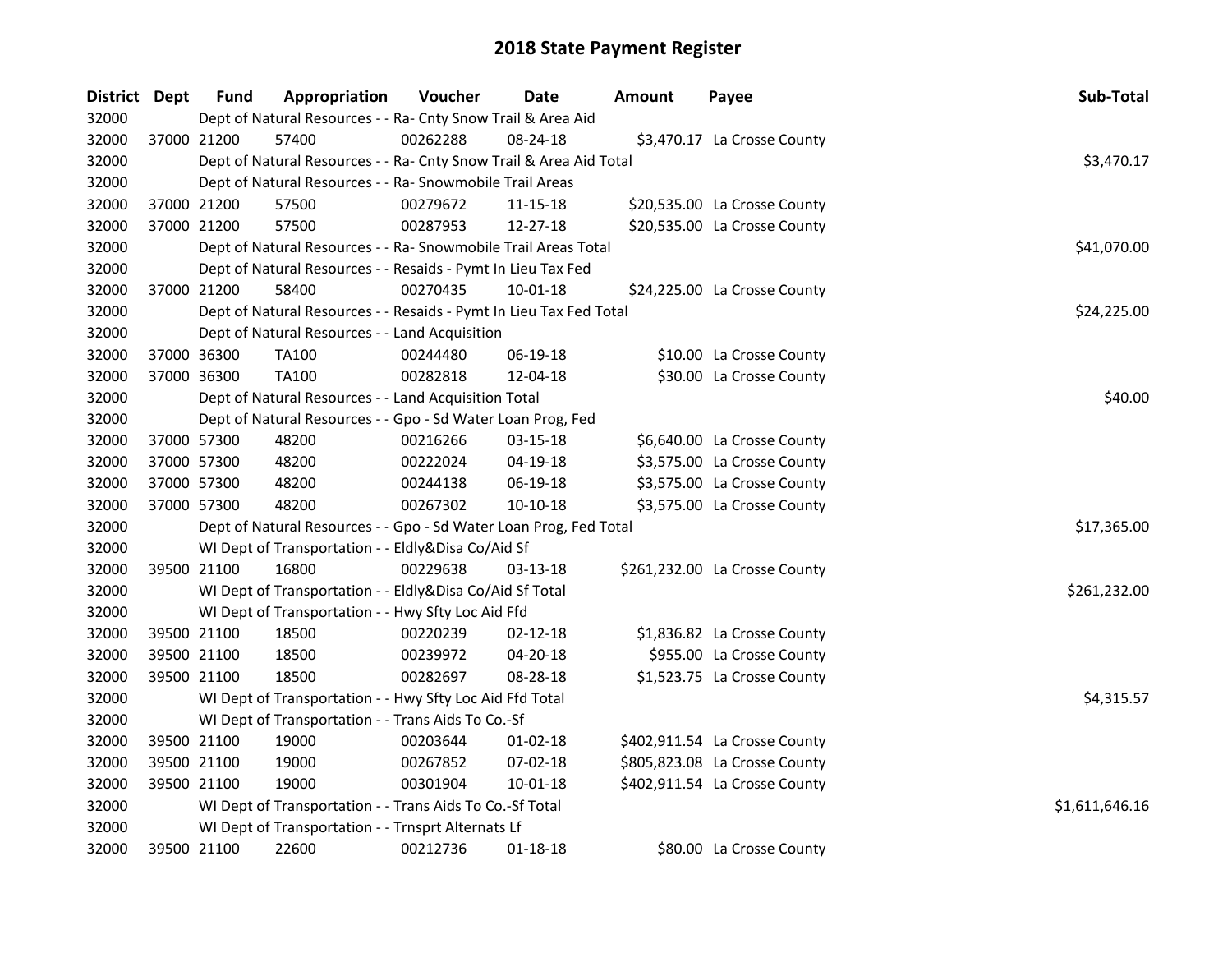| District Dept |             | <b>Fund</b> | Appropriation                                            | Voucher  | <b>Date</b>    | <b>Amount</b> | Payee                        | Sub-Total   |
|---------------|-------------|-------------|----------------------------------------------------------|----------|----------------|---------------|------------------------------|-------------|
| 32000         | 39500 21100 |             | 22600                                                    | 00215815 | 01-26-18       |               | \$100.00 La Crosse County    |             |
| 32000         | 39500 21100 |             | 22600                                                    | 00220122 | 02-08-18       |               | \$977.00 La Crosse County    |             |
| 32000         | 39500 21100 |             | 22600                                                    | 00285489 | 08-13-18       |               | \$658.36 La Crosse County    |             |
| 32000         | 39500 21100 |             | 22600                                                    | 00285490 | 08-13-18       |               | \$708.74 La Crosse County    |             |
| 32000         | 39500 21100 |             | 22600                                                    | 00285491 | 08-13-18       |               | \$2,290.48 La Crosse County  |             |
| 32000         | 39500 21100 |             | 22600                                                    | 00285492 | 08-13-18       |               | \$1,634.44 La Crosse County  |             |
| 32000         | 39500 21100 |             | 22600                                                    | 00285494 | 08-13-18       |               | \$2,094.05 La Crosse County  |             |
| 32000         | 39500 21100 |             | 22600                                                    | 00291870 | 08-29-18       |               | \$1,796.53 La Crosse County  |             |
| 32000         | 39500 21100 |             | 22600                                                    | 00325793 | 11-23-18       |               | \$1,398.74 La Crosse County  |             |
| 32000         | 39500 21100 |             | 22600                                                    | 00325794 | 11-23-18       |               | \$2,005.32 La Crosse County  |             |
| 32000         | 39500 21100 |             | 22600                                                    | 00325795 | 11-23-18       |               | \$1,653.56 La Crosse County  |             |
| 32000         |             |             | WI Dept of Transportation - - Trnsprt Alternats Lf Total |          |                |               |                              | \$15,397.22 |
| 32000         |             |             | WI Dept of Transportation - - Trnsprt Alternats Ff       |          |                |               |                              |             |
| 32000         | 39500 21100 |             | 22700                                                    | 00212725 | $01 - 18 - 18$ |               | \$5,637.61 La Crosse County  |             |
| 32000         | 39500 21100 |             | 22700                                                    | 00212736 | $01 - 18 - 18$ |               | \$320.00 La Crosse County    |             |
| 32000         | 39500 21100 |             | 22700                                                    | 00215815 | 01-26-18       |               | \$400.00 La Crosse County    |             |
| 32000         | 39500 21100 |             | 22700                                                    | 00215816 | $01 - 26 - 18$ |               | \$5,802.13 La Crosse County  |             |
| 32000         | 39500 21100 |             | 22700                                                    | 00220122 | 02-08-18       |               | \$55,027.00 La Crosse County |             |
| 32000         | 39500 21100 |             | 22700                                                    | 00228036 | 03-07-18       |               | \$9,526.38 La Crosse County  |             |
| 32000         | 39500 21100 |             | 22700                                                    | 00229603 | 03-13-18       |               | \$949.26 La Crosse County    |             |
| 32000         | 39500 21100 |             | 22700                                                    | 00270443 | 07-02-18       |               | \$8,354.43 La Crosse County  |             |
| 32000         | 39500 21100 |             | 22700                                                    | 00285489 | 08-13-18       |               | \$2,633.45 La Crosse County  |             |
| 32000         | 39500 21100 |             | 22700                                                    | 00285490 | 08-13-18       |               | \$2,834.95 La Crosse County  |             |
| 32000         | 39500 21100 |             | 22700                                                    | 00285491 | 08-13-18       |               | \$9,161.94 La Crosse County  |             |
| 32000         | 39500 21100 |             | 22700                                                    | 00285492 | 08-13-18       |               | \$6,537.78 La Crosse County  |             |
| 32000         | 39500 21100 |             | 22700                                                    | 00285494 | 08-13-18       |               | \$8,376.22 La Crosse County  |             |
| 32000         | 39500 21100 |             | 22700                                                    | 00285887 | 08-13-18       |               | \$1,087.60 La Crosse County  |             |
| 32000         | 39500 21100 |             | 22700                                                    | 00291855 | 08-29-18       |               | \$2,540.64 La Crosse County  |             |
| 32000         | 39500 21100 |             | 22700                                                    | 00291870 | 08-29-18       |               | \$7,186.12 La Crosse County  |             |
| 32000         | 39500 21100 |             | 22700                                                    | 00325793 | 11-23-18       |               | \$5,594.97 La Crosse County  |             |
| 32000         | 39500 21100 |             | 22700                                                    | 00325794 | 11-23-18       |               | \$8,021.26 La Crosse County  |             |
| 32000         | 39500 21100 |             | 22700                                                    | 00325795 | 11-23-18       |               | \$6,614.25 La Crosse County  |             |
| 32000         | 39500 21100 |             | 22700                                                    | 00325797 | 11-23-18       |               | \$360.71 La Crosse County    |             |
| 32000         | 39500 21100 |             | 22700                                                    | 00325798 | 11-23-18       |               | \$758.83 La Crosse County    |             |
| 32000         | 39500 21100 |             | 22700                                                    | 00325800 | 11-23-18       |               | \$526.56 La Crosse County    |             |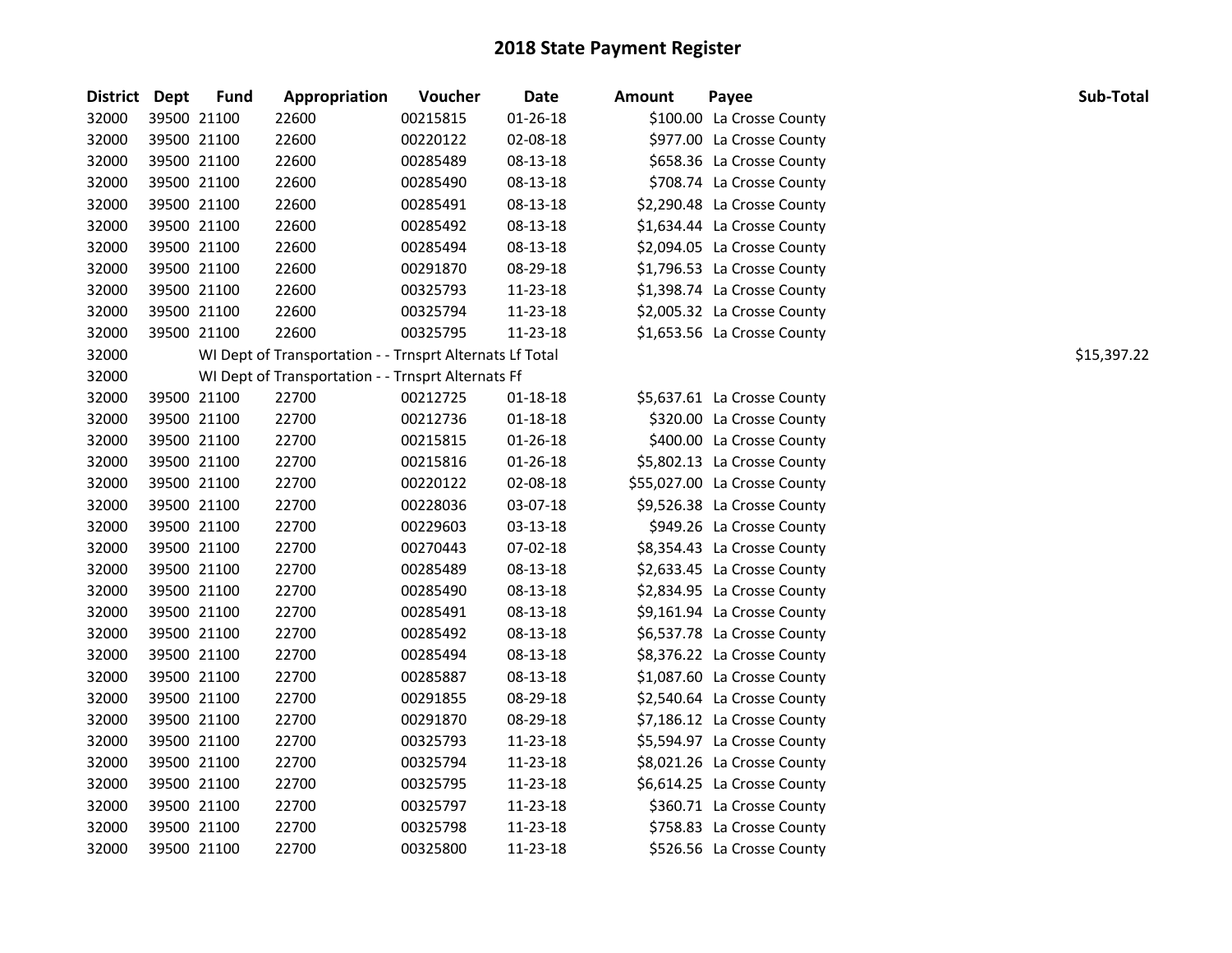| District Dept |             | <b>Fund</b> | Appropriation                                            | Voucher  | <b>Date</b>    | <b>Amount</b> | Payee                         | Sub-Total    |
|---------------|-------------|-------------|----------------------------------------------------------|----------|----------------|---------------|-------------------------------|--------------|
| 32000         |             |             | WI Dept of Transportation - - Trnsprt Alternats Ff Total |          |                |               |                               | \$148,252.09 |
| 32000         |             |             | WI Dept of Transportation - - Loc Rd Imp Prg St Fd       |          |                |               |                               |              |
| 32000         | 39500 21100 |             | 27800                                                    | 00221256 | 02-13-18       |               | \$142,439.83 La Crosse County |              |
| 32000         | 39500 21100 |             | 27800                                                    | 00221258 | $02 - 13 - 18$ |               | \$97,856.10 La Crosse County  |              |
| 32000         | 39500 21100 |             | 27800                                                    | 00278471 | 07-25-18       |               | \$3,829.08 La Crosse County   |              |
| 32000         |             |             | WI Dept of Transportation - - Loc Rd Imp Prg St Fd Total |          |                |               |                               | \$244,125.01 |
| 32000         |             |             | WI Dept of Transportation - - St Hwy Rehab, Sf           |          |                |               |                               |              |
| 32000         | 39500 21100 |             | 36300                                                    | 00215928 | 01-29-18       |               | \$9,869.33 La Crosse County   |              |
| 32000         | 39500 21100 |             | 36300                                                    | 00215929 | 01-29-18       |               | \$5,622.43 La Crosse County   |              |
| 32000         | 39500 21100 |             | 36300                                                    | 00230708 | 04-20-18       |               | -\$38.29 La Crosse County     |              |
| 32000         | 39500 21100 |             | 36300                                                    | 00231339 | $03 - 16 - 18$ |               | \$11.00 La Crosse County      |              |
| 32000         | 39500 21100 |             | 36300                                                    | 00243958 | 04-19-18       |               | \$29.00 La Crosse County      |              |
| 32000         | 39500 21100 |             | 36300                                                    | 00266306 | 06-25-18       |               | \$200.00 La Crosse County     |              |
| 32000         | 39500 21100 |             | 36300                                                    | 00271049 | 06-29-18       |               | \$38.29 La Crosse County      |              |
| 32000         | 39500 21100 |             | 36300                                                    | 00276615 | 07-19-18       |               | \$50.00 La Crosse County      |              |
| 32000         | 39500 21100 |             | 36300                                                    | 00316328 | 10-31-18       |               | \$30.00 La Crosse County      |              |
| 32000         | 39500 21100 |             | 36300                                                    | 00325328 | 11-30-18       |               | \$30.00 La Crosse County      |              |
| 32000         | 39500 21100 |             | 36300                                                    | 00334023 | 12-21-18       |               | \$67,171.68 La Crosse County  |              |
| 32000         |             |             | WI Dept of Transportation - - St Hwy Rehab, Sf Total     |          |                |               |                               | \$83,013.44  |
| 32000         |             |             | WI Dept of Transportation - - Hwy Mgmt & Opers Sf        |          |                |               |                               |              |
| 32000         | 39500 21100 |             | 36500                                                    | 00215914 | 01-29-18       |               | \$1,301.02 La Crosse County   |              |
| 32000         | 39500 21100 |             | 36500                                                    | 00216218 | 01-29-18       |               | \$8,160.11 La Crosse County   |              |
| 32000         | 39500 21100 |             | 36500                                                    | 00230385 | 03-15-18       |               | \$5,938.63 La Crosse County   |              |
| 32000         | 39500 21100 |             | 36500                                                    | 00232718 | 03-23-18       |               | \$14,323.91 La Crosse County  |              |
| 32000         | 39500 21100 |             | 36500                                                    | 00243981 | 04-20-18       |               | \$7,885.29 La Crosse County   |              |
| 32000         | 39500 21100 |             | 36500                                                    | 00256023 | 05-23-18       |               | \$24,353.08 La Crosse County  |              |
| 32000         | 39500 21100 |             | 36500                                                    | 00267032 | 06-27-18       |               | \$11,471.67 La Crosse County  |              |
| 32000         | 39500 21100 |             | 36500                                                    | 00286870 | 08-15-18       |               | \$8,665.25 La Crosse County   |              |
| 32000         | 39500 21100 |             | 36500                                                    | 00292449 | 08-31-18       |               | \$128,286.93 La Crosse County |              |
| 32000         | 39500 21100 |             | 36500                                                    | 00306811 | 10-05-18       |               | \$88,951.18 La Crosse County  |              |
| 32000         | 39500 21100 |             | 36500                                                    | 00319425 | 11-05-18       |               | \$76,888.00 La Crosse County  |              |
| 32000         | 39500 21100 |             | 36500                                                    | 00328117 | 12-04-18       |               | \$34,455.00 La Crosse County  |              |
| 32000         | 39500 21100 |             | 36500                                                    | 00334023 | 12-21-18       |               | \$43,474.05 La Crosse County  |              |
| 32000         |             |             | WI Dept of Transportation - - Hwy Mgmt & Opers Sf Total  |          |                |               |                               | \$454,154.12 |
| 32000         |             |             | WI Dept of Transportation - - Routine Maint Sf           |          |                |               |                               |              |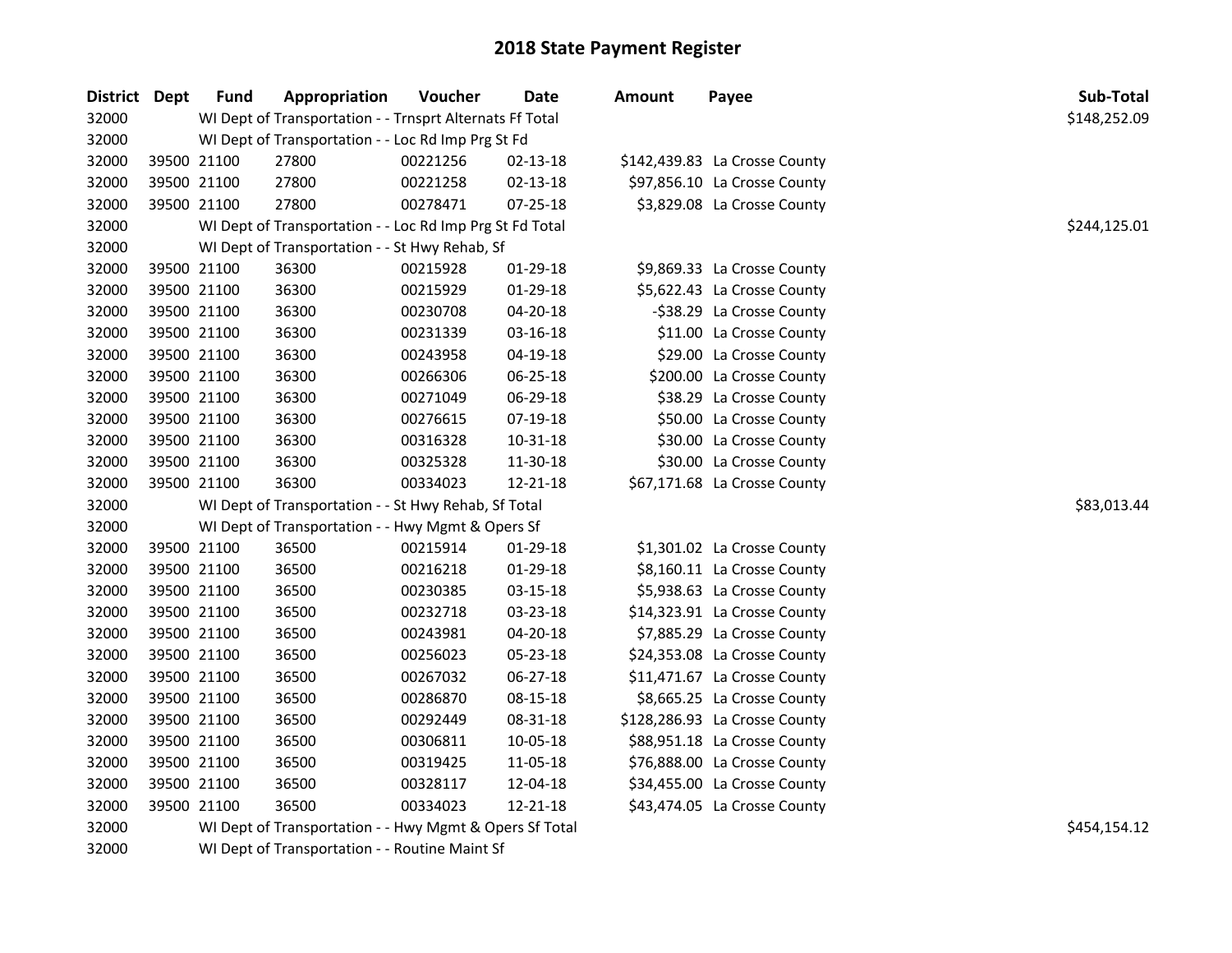| <b>District</b> | Dept        | <b>Fund</b> | Appropriation                                             | Voucher  | Date       | Amount | Payee                         | Sub-Total      |
|-----------------|-------------|-------------|-----------------------------------------------------------|----------|------------|--------|-------------------------------|----------------|
| 32000           | 39500 21100 |             | 36800                                                     | 00215914 | 01-29-18   |        | \$157,431.31 La Crosse County |                |
| 32000           | 39500 21100 |             | 36800                                                     | 00216218 | 01-29-18   |        | \$146,098.47 La Crosse County |                |
| 32000           | 39500 21100 |             | 36800                                                     | 00230385 | 03-15-18   |        | \$276,075.01 La Crosse County |                |
| 32000           | 39500 21100 |             | 36800                                                     | 00232718 | 03-23-18   |        | \$7,766.82 La Crosse County   |                |
| 32000           | 39500 21100 |             | 36800                                                     | 00243981 | 04-20-18   |        | \$324,418.02 La Crosse County |                |
| 32000           | 39500 21100 |             | 36800                                                     | 00256023 | 05-23-18   |        | \$194,984.38 La Crosse County |                |
| 32000           | 39500 21100 |             | 36800                                                     | 00267032 | 06-27-18   |        | \$390,297.90 La Crosse County |                |
| 32000           | 39500 21100 |             | 36800                                                     | 00286870 | 08-15-18   |        | \$199,429.35 La Crosse County |                |
| 32000           | 39500 21100 |             | 36800                                                     | 00288504 | 08-20-18   |        | \$42,659.85 La Crosse County  |                |
| 32000           | 39500 21100 |             | 36800                                                     | 00290380 | 08-24-18   |        | \$548.06 La Crosse County     |                |
| 32000           | 39500 21100 |             | 36800                                                     | 00292449 | 08-31-18   |        | \$54,914.36 La Crosse County  |                |
| 32000           | 39500 21100 |             | 36800                                                     | 00306811 | 10-05-18   |        | \$31,777.57 La Crosse County  |                |
| 32000           | 39500 21100 |             | 36800                                                     | 00319425 | 11-05-18   |        | \$31,304.51 La Crosse County  |                |
| 32000           | 39500 21100 |             | 36800                                                     | 00328117 | 12-04-18   |        | \$106,232.98 La Crosse County |                |
| 32000           | 39500 21100 |             | 36800                                                     | 00334023 | 12-21-18   |        | \$24,882.58 La Crosse County  |                |
| 32000           |             |             | WI Dept of Transportation - - Routine Maint Sf Total      |          |            |        |                               | \$1,988,821.17 |
| 32000           |             |             | WI Dept of Transportation - - Hwy Mgmt & Opers Lf         |          |            |        |                               |                |
| 32000           | 39500 21100 |             | 37500                                                     | 00292449 | 08-31-18   |        | \$10.09 La Crosse County      |                |
| 32000           |             |             | WI Dept of Transportation - - Hwy Mgmt & Opers Lf Total   |          |            |        |                               | \$10.09        |
| 32000           |             |             | WI Dept of Transportation - - Dept Mgt & Oper St Fd       |          |            |        |                               |                |
| 32000           | 39500 21100 |             | 46100                                                     | 00219817 | 02-07-18   |        | \$5,065.63 La Crosse County   |                |
| 32000           | 39500 21100 |             | 46100                                                     | 00247580 | 04-30-18   |        | \$15.68 La Crosse County      |                |
| 32000           | 39500 21100 |             | 46100                                                     | 00284398 | 08-08-18   |        | \$114.34 La Crosse County     |                |
| 32000           | 39500 21100 |             | 46100                                                     | 00309688 | $10-12-18$ |        | \$132.77 La Crosse County     |                |
| 32000           |             |             | WI Dept of Transportation - - Dept Mgt & Oper St Fd Total |          |            |        |                               | \$5,328.42     |
| 32000           |             |             | WI Dept of Transportation - - Dept Mgt & Opr Loc Fd       |          |            |        |                               |                |
| 32000           | 39500 21100 |             | 47100                                                     | 00219817 | 02-07-18   |        | \$15,498.47 La Crosse County  |                |
| 32000           | 39500 21100 |             | 47100                                                     | 00247580 | 04-30-18   |        | \$1,032.41 La Crosse County   |                |
| 32000           | 39500 21100 |             | 47100                                                     | 00284398 | 08-08-18   |        | \$7,530.50 La Crosse County   |                |
| 32000           | 39500 21100 |             | 47100                                                     | 00309688 | 10-12-18   |        | \$8,744.37 La Crosse County   |                |
| 32000           |             |             | WI Dept of Transportation - - Dept Mgt & Opr Loc Fd Total |          |            |        |                               | \$32,805.75    |
| 32000           |             |             | WI Dept of Transportation - - Dept Mgt & Opr Fed Fd       |          |            |        |                               |                |
| 32000           | 39500 21100 |             | 48100                                                     | 00219817 | 02-07-18   |        | \$82,255.92 La Crosse County  |                |
| 32000           | 39500 21100 |             | 48100                                                     | 00247580 | 04-30-18   |        | \$5,471.04 La Crosse County   |                |
| 32000           | 39500 21100 |             | 48100                                                     | 00284398 | 08-08-18   |        | \$39,906.48 La Crosse County  |                |
|                 |             |             |                                                           |          |            |        |                               |                |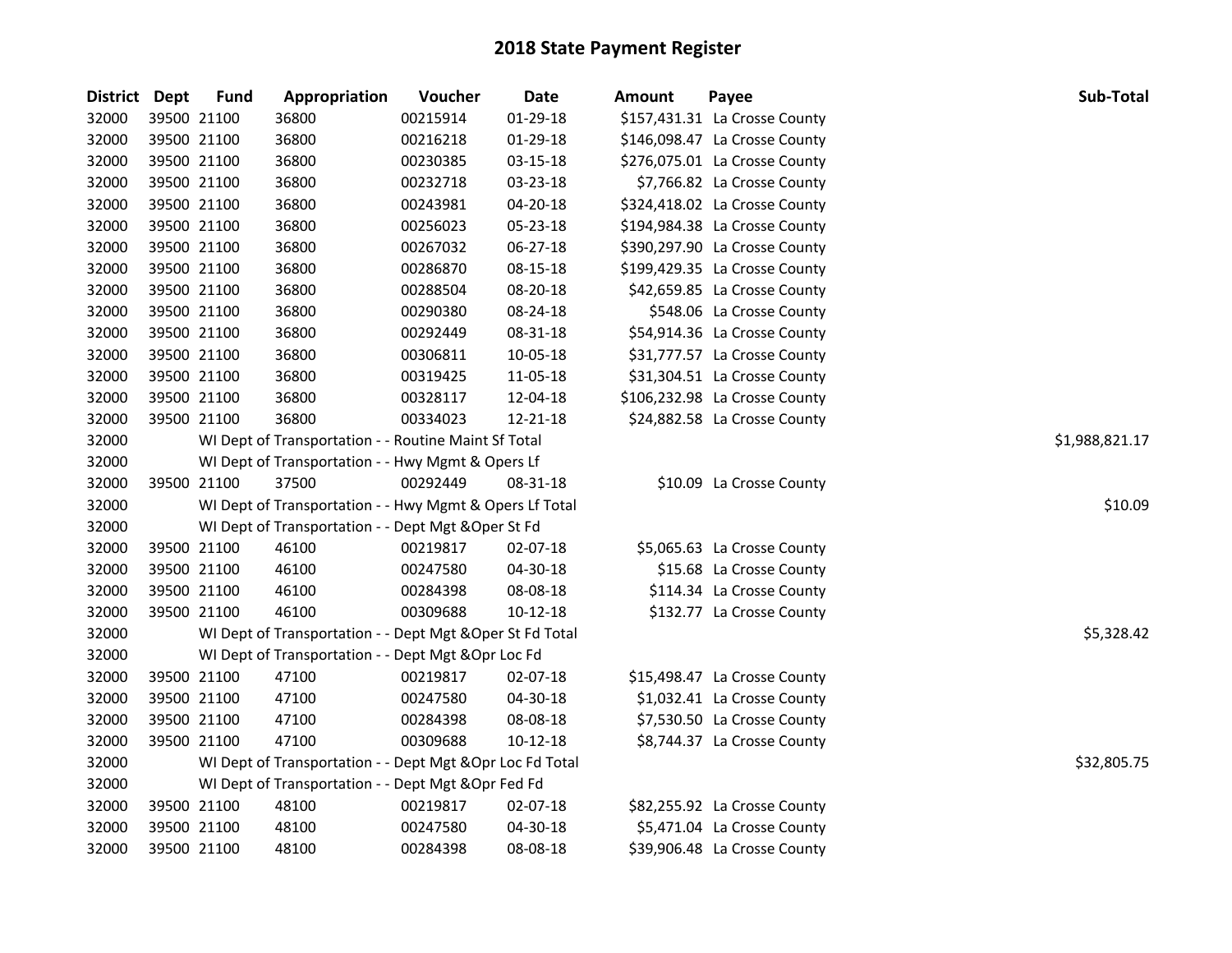| District Dept |             | <b>Fund</b> | Appropriation                                                      | Voucher  | <b>Date</b>    | Amount | Payee                                                                                                         | Sub-Total    |
|---------------|-------------|-------------|--------------------------------------------------------------------|----------|----------------|--------|---------------------------------------------------------------------------------------------------------------|--------------|
| 32000         | 39500 21100 |             | 48100                                                              | 00309688 | $10-12-18$     |        | \$46,339.18 La Crosse County                                                                                  |              |
| 32000         |             |             | WI Dept of Transportation - - Dept Mgt & Opr Fed Fd Total          |          |                |        |                                                                                                               | \$173,972.62 |
| 32000         |             |             | Department of Corrections - - Services For Community Correct       |          |                |        |                                                                                                               |              |
| 32000         | 41000 10000 |             | 10200                                                              | 00184165 | $01 - 24 - 18$ |        | \$15,527.69 La Crosse County                                                                                  |              |
| 32000         | 41000 10000 |             | 10200                                                              | 00190960 | 02-23-18       |        | \$15,527.69 La Crosse County                                                                                  |              |
| 32000         | 41000 10000 |             | 10200                                                              | 00196747 | $03 - 21 - 18$ |        | \$15,527.69 La Crosse County                                                                                  |              |
| 32000         | 41000 10000 |             | 10200                                                              | 00204344 | 04-25-18       |        | \$15,527.69 La Crosse County                                                                                  |              |
| 32000         | 41000 10000 |             | 10200                                                              | 00208810 | 05-16-18       |        | \$383.00 La Crosse County                                                                                     |              |
| 32000         | 41000 10000 |             | 10200                                                              | 00211096 | 05-25-18       |        | \$15,527.69 La Crosse County                                                                                  |              |
| 32000         | 41000 10000 |             | 10200                                                              | 00219960 | 07-06-18       |        | \$15,527.69 La Crosse County                                                                                  |              |
| 32000         | 41000 10000 |             | 10200                                                              | 00224730 | 07-26-18       |        | \$15,527.69 La Crosse County                                                                                  |              |
| 32000         | 41000 10000 |             | 10200                                                              | 00230443 | 08-23-18       |        | \$15,527.69 La Crosse County                                                                                  |              |
| 32000         | 41000 10000 |             | 10200                                                              | 00237597 | 09-25-18       |        | \$15,527.69 La Crosse County                                                                                  |              |
| 32000         | 41000 10000 |             | 10200                                                              | 00244720 | 10-26-18       |        | \$15,527.69 La Crosse County                                                                                  |              |
| 32000         | 41000 10000 |             | 10200                                                              | 00250558 | 11-23-18       |        | \$15,527.69 La Crosse County                                                                                  |              |
| 32000         | 41000 10000 |             | 10200                                                              | 00256838 | 12-26-18       |        | \$15,986.68 La Crosse County                                                                                  |              |
| 32000         |             |             | Department of Corrections - - Services For Community Correct Total |          | \$187,174.27   |        |                                                                                                               |              |
| 32000         |             |             | Department of Corrections - - Corrections Contracts And Agre       |          |                |        |                                                                                                               |              |
| 32000         | 41000 10000 |             | 11400                                                              | 00221322 | $07-12-18$     |        | \$977.74 La Crosse County                                                                                     |              |
| 32000         | 41000 10000 |             | 11400                                                              | 00231381 | 08-28-18       |        | \$1,595.26 La Crosse County                                                                                   |              |
| 32000         | 41000 10000 |             | 11400                                                              | 00237114 | 09-24-18       |        | \$257.30 La Crosse County                                                                                     |              |
| 32000         | 41000 10000 |             | 11400                                                              | 00251970 | 11-30-18       |        | \$720.44 La Crosse County                                                                                     |              |
| 32000         |             |             | Department of Corrections - - Corrections Contracts And Agre Total |          |                |        |                                                                                                               | \$3,550.74   |
| 32000         |             |             |                                                                    |          |                |        | Department of Corrections - - Reimbursing Counties For Probation, Extended Supervision And Parole Holds       |              |
| 32000         | 41000 10000 |             | 11600                                                              | 00246262 | 11-02-18       |        | \$157,244.40 La Crosse County                                                                                 |              |
| 32000         |             |             |                                                                    |          |                |        | Department of Corrections - - Reimbursing Counties For Probation, Extended Supervision And Parole Holds Total | \$157,244.40 |
| 32000         |             |             | Department of Corrections - - Probation, Parole And Extended       |          |                |        |                                                                                                               |              |
| 32000         | 41000 10000 |             | 18700                                                              | 00246262 | 11-02-18       |        | \$11,835.60 La Crosse County                                                                                  |              |
| 32000         |             |             | Department of Corrections - - Probation, Parole And Extended Total |          |                |        |                                                                                                               | \$11,835.60  |
| 32000         |             |             | Department of Health Services - - State/Federal Aids               |          |                |        |                                                                                                               |              |
| 32000         | 43500 10000 |             | 00000                                                              | 90808    | $01 - 02 - 18$ |        | \$402,395.00 La Crosse County                                                                                 |              |
| 32000         | 43500 10000 |             | 00000                                                              | 90809    | 02-01-18       |        | \$374,253.00 La Crosse County                                                                                 |              |
| 32000         | 43500 10000 |             | 00000                                                              | 90810    | 03-01-18       |        | \$442,234.00 La Crosse County                                                                                 |              |
| 32000         | 43500 10000 |             | 00000                                                              | 90812    | 04-02-18       |        | \$602,663.00 La Crosse County                                                                                 |              |
| 32000         | 43500 10000 |             | 00000                                                              | 90813    | 05-01-18       |        | \$1,081,937.00 La Crosse County                                                                               |              |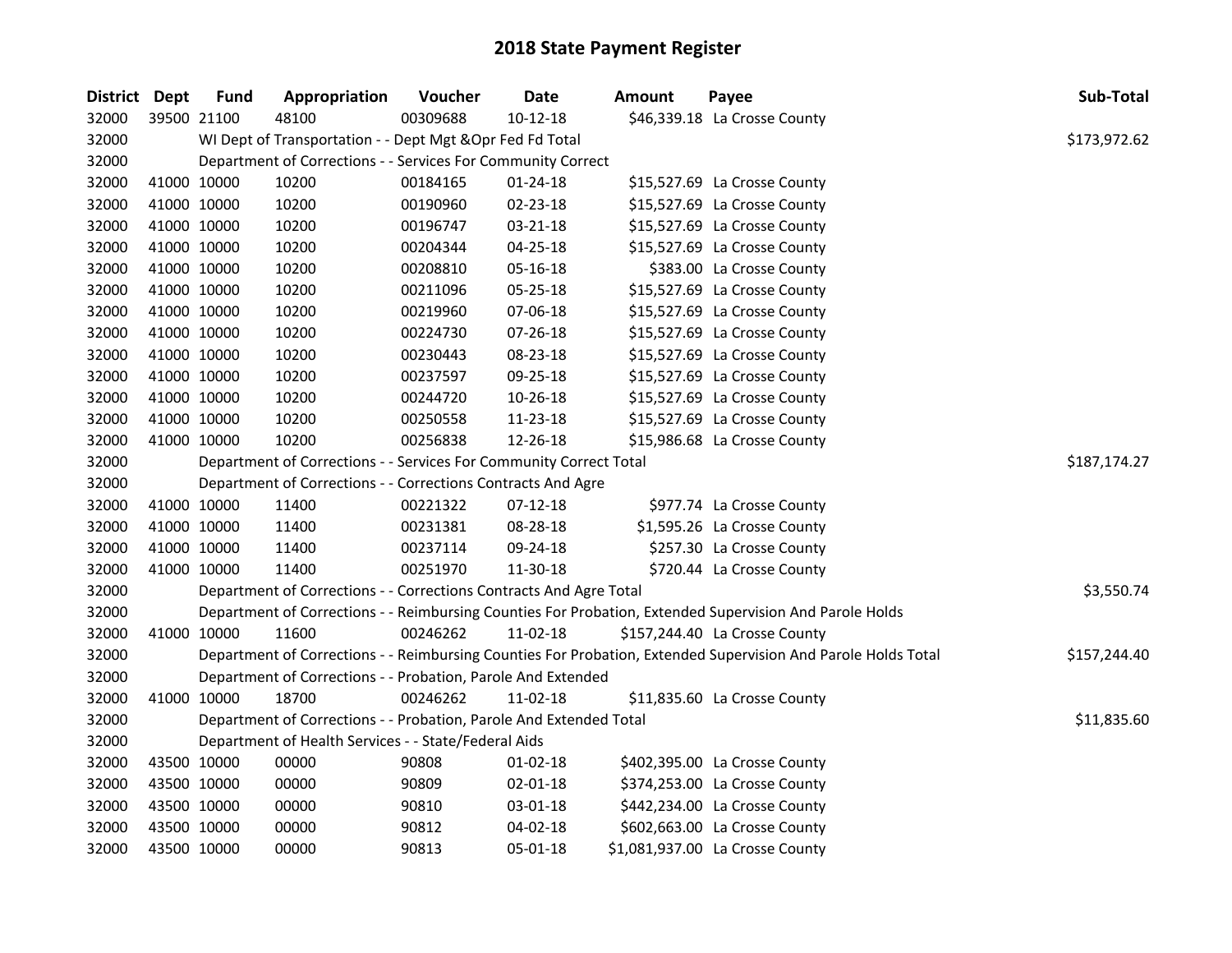| <b>District</b> | Dept        | <b>Fund</b> | Appropriation                                                          | Voucher  | <b>Date</b>    | <b>Amount</b> | Payee                           | Sub-Total       |
|-----------------|-------------|-------------|------------------------------------------------------------------------|----------|----------------|---------------|---------------------------------|-----------------|
| 32000           | 43500 10000 |             | 00000                                                                  | 90814    | 06-01-18       |               | \$1,279,031.00 La Crosse County |                 |
| 32000           | 43500 10000 |             | 00000                                                                  | 90815    | 06-12-18       |               | \$270,640.00 La Crosse County   |                 |
| 32000           | 43500 10000 |             | 00000                                                                  | 90900    | 07-02-18       |               | \$1,638,139.00 La Crosse County |                 |
| 32000           | 43500 10000 |             | 00000                                                                  | 90901    | 08-01-18       |               | \$974,119.00 La Crosse County   |                 |
| 32000           | 43500 10000 |             | 00000                                                                  | 90902    | 09-04-18       |               | \$700,029.00 La Crosse County   |                 |
| 32000           | 43500 10000 |             | 00000                                                                  | 90903    | 10-01-18       |               | \$1,085,839.00 La Crosse County |                 |
| 32000           | 43500 10000 |             | 00000                                                                  | 90904    | 11-01-18       |               | \$870,160.00 La Crosse County   |                 |
| 32000           | 43500 10000 |             | 00000                                                                  | 90905    | 12-03-18       |               | \$504,028.00 La Crosse County   |                 |
| 32000           |             |             | Department of Health Services - - State/Federal Aids Total             |          |                |               |                                 | \$10,225,467.00 |
| 32000           |             |             | Department of Health Services - - Public Health Dispensaries And       |          |                |               |                                 |                 |
| 32000           | 43500 10000 |             | 10700                                                                  | 00175849 | $01 - 11 - 18$ |               | \$158.25 La Crosse County       |                 |
| 32000           | 43500 10000 |             | 10700                                                                  | 00175850 | $01-10-18$     |               | \$52.75 La Crosse County        |                 |
| 32000           | 43500 10000 |             | 10700                                                                  | 00181049 | 02-07-18       |               | \$16.72 La Crosse County        |                 |
| 32000           | 43500 10000 |             | 10700                                                                  | 00195192 | 04-11-18       |               | \$105.50 La Crosse County       |                 |
| 32000           | 43500 10000 |             | 10700                                                                  | 00220601 | 07-30-18       |               | \$52.75 La Crosse County        |                 |
| 32000           | 43500 10000 |             | 10700                                                                  | 00224246 | 08-17-18       |               | \$52.75 La Crosse County        |                 |
| 32000           | 43500 10000 |             | 10700                                                                  | 00237164 | 10-24-18       |               | \$52.75 La Crosse County        |                 |
| 32000           | 43500 10000 |             | 10700                                                                  | 00237166 | 10-24-18       |               | \$52.75 La Crosse County        |                 |
| 32000           | 43500 10000 |             | 10700                                                                  | 00237167 | 10-09-18       |               | \$105.50 La Crosse County       |                 |
| 32000           | 43500 10000 |             | 10700                                                                  | 00249214 | 12-19-18       |               | \$52.75 La Crosse County        |                 |
| 32000           |             |             | Department of Health Services - - Public Health Dispensaries And Total |          |                |               |                                 | \$702.47        |
| 32000           |             |             | Department of Health Services - - Federal Wic Operations               |          |                |               |                                 |                 |
| 32000           | 43500 10000 |             | 14800                                                                  | 00191186 | 03-09-18       |               | \$140.86 La Crosse County       |                 |
| 32000           |             |             | Department of Health Services - - Federal Wic Operations Total         |          |                |               |                                 | \$140.86        |
| 32000           |             |             | Department of Health Services - - Federal Projects Operations          |          |                |               |                                 |                 |
| 32000           | 43500 10000 |             | 14900                                                                  | 00218700 | 07-20-18       |               | \$914.81 La Crosse County       |                 |
| 32000           | 43500 10000 |             | 14900                                                                  | 00220186 | 08-08-18       |               | \$2,000.00 La Crosse County     |                 |
| 32000           | 43500 10000 |             | 14900                                                                  | 00243458 | 11-09-18       |               | \$1,555.34 La Crosse County     |                 |
| 32000           |             |             | Department of Health Services - - Federal Projects Operations Total    |          |                |               |                                 | \$4,470.15      |
| 32000           |             |             | Department of Health Services - - Federal Project Aids                 |          |                |               |                                 |                 |
| 32000           | 43500 10000 |             | 15000                                                                  | 00175825 | $01 - 12 - 18$ |               | \$13,335.07 La Crosse County    |                 |
| 32000           | 43500 10000 |             | 15000                                                                  | 00185066 | 03-02-18       |               | \$1,605.98 La Crosse County     |                 |
| 32000           | 43500 10000 |             | 15000                                                                  | 00198817 | 05-03-18       |               | \$5,931.44 La Crosse County     |                 |
| 32000           | 43500 10000 |             | 15000                                                                  | 00198819 | $04 - 11 - 18$ |               | \$7,234.33 La Crosse County     |                 |
| 32000           | 43500 10000 |             | 15000                                                                  | 00209211 | 05-31-18       |               | \$9,531.83 La Crosse County     |                 |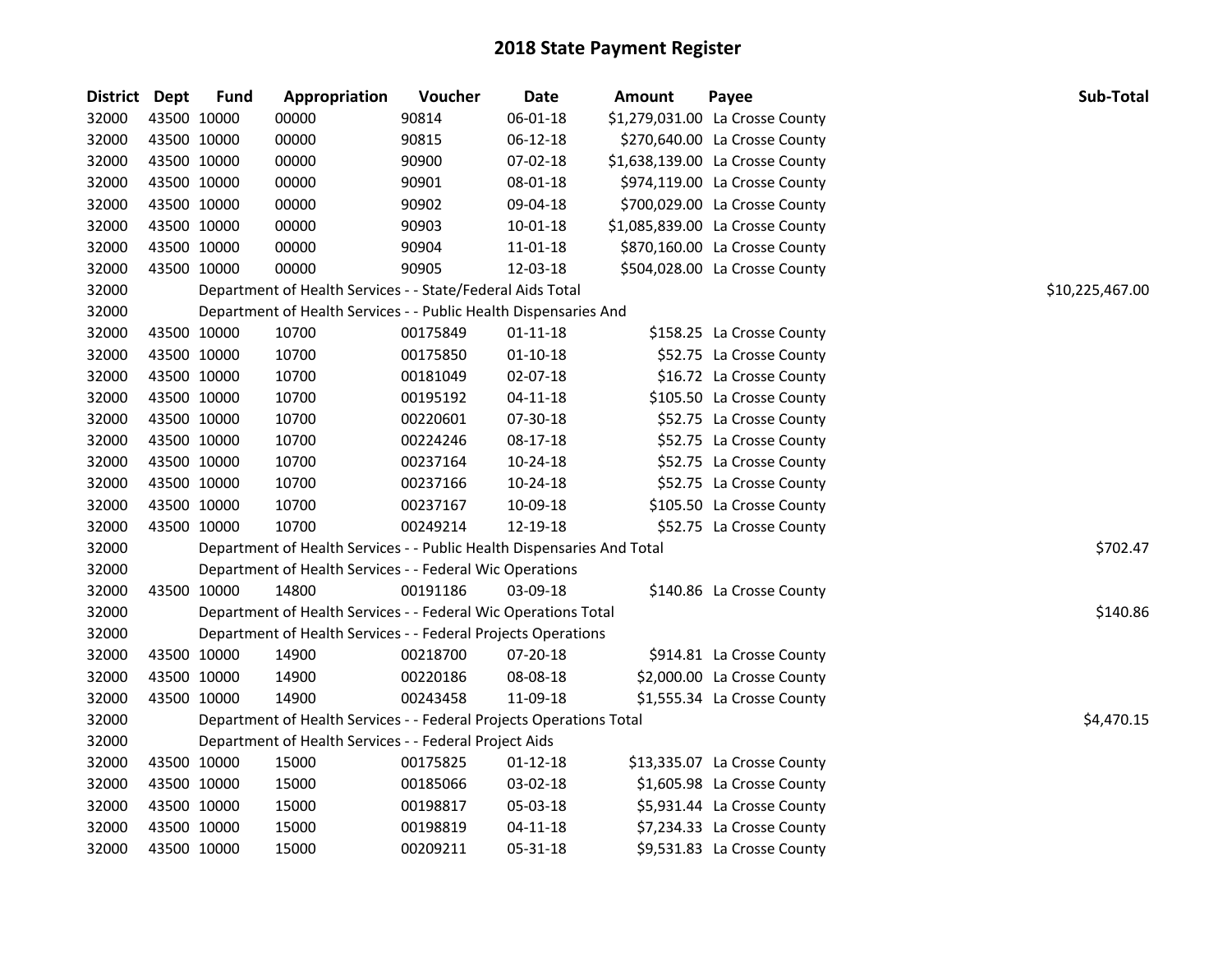| District Dept |             | <b>Fund</b> | Appropriation                                                      | Voucher  | <b>Date</b>    | <b>Amount</b> | Payee                        | Sub-Total    |
|---------------|-------------|-------------|--------------------------------------------------------------------|----------|----------------|---------------|------------------------------|--------------|
| 32000         | 43500 10000 |             | 15000                                                              | 00210801 | 06-13-18       |               | \$9,750.00 La Crosse County  |              |
| 32000         | 43500 10000 |             | 15000                                                              | 00213387 | 06-28-18       |               | \$20,290.41 La Crosse County |              |
| 32000         | 43500 10000 |             | 15000                                                              | 00218168 | 07-25-18       |               | \$26,711.83 La Crosse County |              |
| 32000         | 43500 10000 |             | 15000                                                              | 00222911 | 08-10-18       |               | \$500.00 La Crosse County    |              |
| 32000         | 43500 10000 |             | 15000                                                              | 00223152 | 08-10-18       |               | \$35,824.90 La Crosse County |              |
| 32000         | 43500 10000 |             | 15000                                                              | 00224445 | 08-08-18       |               | \$538.01 La Crosse County    |              |
| 32000         | 43500 10000 |             | 15000                                                              | 00245152 | 11-13-18       |               | \$1,304.00 La Crosse County  |              |
| 32000         | 43500 10000 |             | 15000                                                              | 00246340 | 11-21-18       |               | \$2,081.91 La Crosse County  |              |
| 32000         | 43500 10000 |             | 15000                                                              | 00246341 | 11-21-18       |               | \$2,440.90 La Crosse County  |              |
| 32000         | 43500 10000 |             | 15000                                                              | 00246343 | 11-21-18       |               | \$3,376.79 La Crosse County  |              |
| 32000         |             |             | Department of Health Services - - Federal Project Aids Total       |          |                |               |                              | \$140,457.40 |
| 32000         |             |             | Department of Health Services - - General Program Operations       |          |                |               |                              |              |
| 32000         | 43500 10000 |             | 40100                                                              | 00179774 | $01-10-18$     |               | \$1.50 La Crosse County      |              |
| 32000         | 43500 10000 |             | 40100                                                              | 00179778 | $01 - 10 - 18$ |               | \$1.50 La Crosse County      |              |
| 32000         | 43500 10000 |             | 40100                                                              | 00189044 | 02-28-18       |               | \$1.00 La Crosse County      |              |
| 32000         | 43500 10000 |             | 40100                                                              | 00189045 | 02-28-18       |               | \$15.00 La Crosse County     |              |
| 32000         | 43500 10000 |             | 40100                                                              | 00191144 | 03-07-18       |               | \$1.00 La Crosse County      |              |
| 32000         | 43500 10000 |             | 40100                                                              | 00191145 | 03-07-18       |               | \$15.00 La Crosse County     |              |
| 32000         | 43500 10000 |             | 40100                                                              | 00203415 | 05-02-18       |               | \$15.00 La Crosse County     |              |
| 32000         | 43500 10000 |             | 40100                                                              | 00213642 | 06-21-18       |               | \$1.50 La Crosse County      |              |
| 32000         | 43500 10000 |             | 40100                                                              | 00213643 | 06-21-18       |               | \$1.50 La Crosse County      |              |
| 32000         | 43500 10000 |             | 40100                                                              | 00224682 | 08-08-18       |               | \$1.50 La Crosse County      |              |
| 32000         | 43500 10000 |             | 40100                                                              | 00237735 | $10-10-18$     |               | \$1.50 La Crosse County      |              |
| 32000         | 43500 10000 |             | 40100                                                              | 00243683 | 11-07-18       |               | \$1.50 La Crosse County      |              |
| 32000         | 43500 10000 |             | 40100                                                              | 00245419 | 11-14-18       |               | \$1.50 La Crosse County      |              |
| 32000         |             |             | Department of Health Services - - General Program Operations Total |          |                |               |                              | \$59.00      |
| 32000         |             |             | Department of Health Services - - Medical Assistance State Admin   |          |                |               |                              |              |
| 32000         | 43500 10000 |             | 44000                                                              | 00179774 | $01 - 10 - 18$ |               | \$1.50 La Crosse County      |              |
| 32000         | 43500 10000 |             | 44000                                                              | 00179778 | $01 - 10 - 18$ |               | \$1.50 La Crosse County      |              |
| 32000         | 43500 10000 |             | 44000                                                              | 00189044 | 02-28-18       |               | \$1.00 La Crosse County      |              |
| 32000         | 43500 10000 |             | 44000                                                              | 00189045 | 02-28-18       |               | \$15.00 La Crosse County     |              |
| 32000         | 43500 10000 |             | 44000                                                              | 00191144 | 03-07-18       |               | \$1.00 La Crosse County      |              |
| 32000         | 43500 10000 |             | 44000                                                              | 00191145 | 03-07-18       |               | \$15.00 La Crosse County     |              |
| 32000         | 43500 10000 |             | 44000                                                              | 00203415 | 05-02-18       |               | \$15.00 La Crosse County     |              |
| 32000         | 43500 10000 |             | 44000                                                              | 00213642 | 06-21-18       |               | \$1.50 La Crosse County      |              |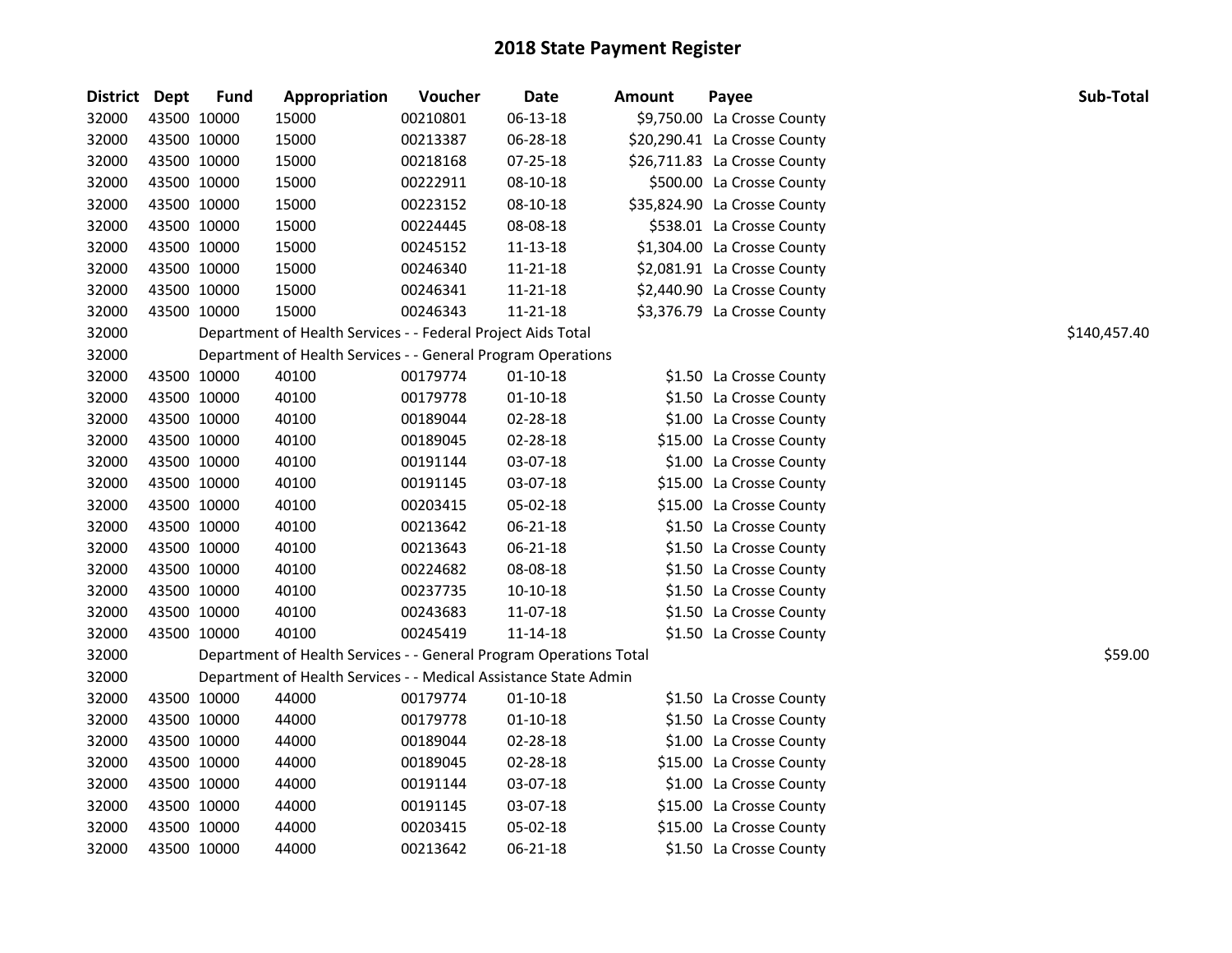| District Dept |             | <b>Fund</b> | Appropriation                                                          | Voucher  | <b>Date</b>    | <b>Amount</b> | Payee                         | Sub-Total    |
|---------------|-------------|-------------|------------------------------------------------------------------------|----------|----------------|---------------|-------------------------------|--------------|
| 32000         |             | 43500 10000 | 44000                                                                  | 00213643 | 06-21-18       |               | \$1.50 La Crosse County       |              |
| 32000         |             | 43500 10000 | 44000                                                                  | 00224682 | 08-08-18       |               | \$1.50 La Crosse County       |              |
| 32000         |             | 43500 10000 | 44000                                                                  | 00237735 | $10-10-18$     |               | \$1.50 La Crosse County       |              |
| 32000         | 43500 10000 |             | 44000                                                                  | 00243683 | 11-07-18       |               | \$1.50 La Crosse County       |              |
| 32000         |             | 43500 10000 | 44000                                                                  | 00245419 | 11-14-18       |               | \$1.50 La Crosse County       |              |
| 32000         |             |             | Department of Health Services - - Medical Assistance State Admin Total |          |                |               |                               | \$59.00      |
| 32000         |             |             | Department of Health Services - - Federal Aid, Income Maintenanc       |          |                |               |                               |              |
| 32000         |             | 43500 10000 | 44200                                                                  | 00179853 | 01-26-18       |               | \$1,827.42 La Crosse County   |              |
| 32000         | 43500 10000 |             | 44200                                                                  | 00184755 | 02-23-18       |               | \$2,059.40 La Crosse County   |              |
| 32000         | 43500 10000 |             | 44200                                                                  | 00185414 | 03-08-18       |               | \$61.54 La Crosse County      |              |
| 32000         |             | 43500 10000 | 44200                                                                  | 00187826 | 03-08-18       |               | \$2,529.01 La Crosse County   |              |
| 32000         |             |             | Department of Health Services - - Federal Aid, Income Maintenanc Total |          |                |               |                               | \$6,477.37   |
| 32000         |             |             | Department of Health Services - - Interagency And Intra-Agency A       |          |                |               |                               |              |
| 32000         |             | 43500 10000 | 46800                                                                  | 00239635 | 10-18-18       |               | \$399,151.00 La Crosse County |              |
| 32000         |             |             | Department of Health Services - - Interagency And Intra-Agency A Total |          |                |               |                               | \$399,151.00 |
| 32000         |             |             | Dept of Children and Families - - Fees For Administrative Servic       |          |                |               |                               |              |
| 32000         |             | 43700 10000 | 23100                                                                  | 00033797 | $01-19-18$     |               | \$325.00 La Crosse County     |              |
| 32000         |             | 43700 10000 | 23100                                                                  | 00038256 | $04 - 18 - 18$ |               | \$240.00 La Crosse County     |              |
| 32000         |             | 43700 10000 | 23100                                                                  | 00042319 | 07-17-18       |               | \$280.00 La Crosse County     |              |
| 32000         |             | 43700 10000 | 23100                                                                  | 00045785 | $10 - 18 - 18$ |               | \$155.00 La Crosse County     |              |
| 32000         |             |             | Dept of Children and Families - - Fees For Administrative Servic Total |          |                |               |                               | \$1,000.00   |
| 32000         |             |             | Dept of Children and Families - - General Aids                         |          |                |               |                               |              |
| 32000         | 43700 10000 |             | 99000                                                                  | 00033200 | 01-05-18       |               | \$116,632.42 La Crosse County |              |
| 32000         | 43700 10000 |             | 99000                                                                  | 00034113 | 01-30-18       |               | \$223,066.11 La Crosse County |              |
| 32000         | 43700 10000 |             | 99000                                                                  | 00034310 | 02-05-18       |               | \$81,375.17 La Crosse County  |              |
| 32000         |             | 43700 10000 | 99000                                                                  | 00034366 | 02-05-18       |               | \$6,178.00 La Crosse County   |              |
| 32000         |             | 43700 10000 | 99000                                                                  | 00034854 | 02-20-18       |               | \$1,965.22 La Crosse County   |              |
| 32000         |             | 43700 10000 | 99000                                                                  | 00035007 | $02 - 21 - 18$ |               | \$1,468.92 La Crosse County   |              |
| 32000         |             | 43700 10000 | 99000                                                                  | 00035110 | 02-21-18       |               | \$4,040.07 La Crosse County   |              |
| 32000         |             | 43700 10000 | 99000                                                                  | 00035240 | 02-22-18       |               | \$26,356.98 La Crosse County  |              |
| 32000         |             | 43700 10000 | 99000                                                                  | 00035643 | 03-05-18       |               | \$172,413.09 La Crosse County |              |
| 32000         |             | 43700 10000 | 99000                                                                  | 00036173 | 03-22-18       |               | \$13,290.63 La Crosse County  |              |
| 32000         |             | 43700 10000 | 99000                                                                  | 00036847 | 03-27-18       |               | \$9,155.10 La Crosse County   |              |
| 32000         |             | 43700 10000 | 99000                                                                  | 00037570 | 04-05-18       |               | \$544,340.97 La Crosse County |              |
| 32000         |             | 43700 10000 | 99000                                                                  | 00037811 | 04-09-18       |               | \$38,278.96 La Crosse County  |              |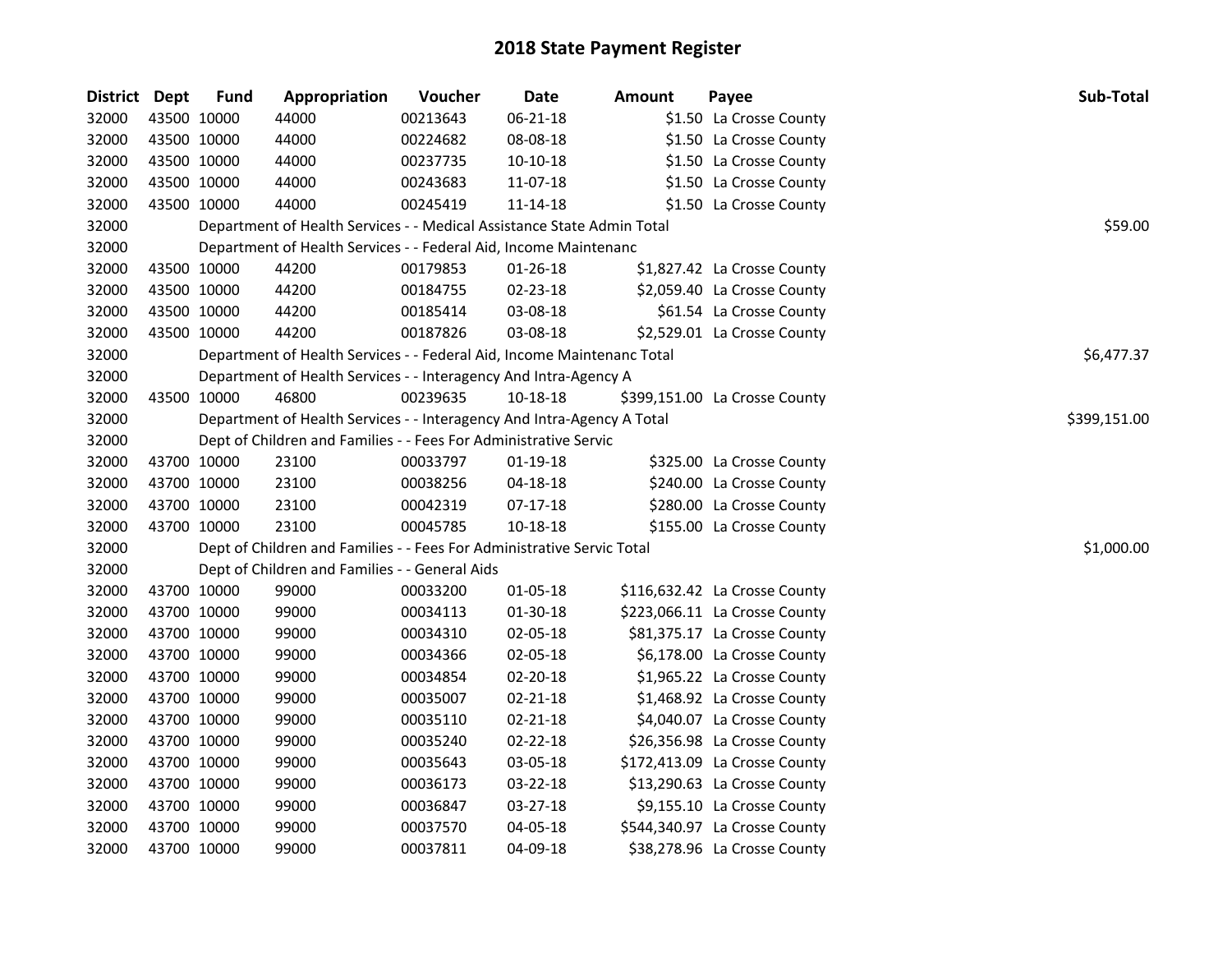| District Dept |             | <b>Fund</b> | Appropriation                                                      | Voucher  | Date     | Amount | Payee                           | Sub-Total      |
|---------------|-------------|-------------|--------------------------------------------------------------------|----------|----------|--------|---------------------------------|----------------|
| 32000         | 43700 10000 |             | 99000                                                              | 00038060 | 04-17-18 |        | \$586.78 La Crosse County       |                |
| 32000         | 43700 10000 |             | 99000                                                              | 00038805 | 04-30-18 |        | \$315,605.86 La Crosse County   |                |
| 32000         | 43700 10000 |             | 99000                                                              | 00039181 | 05-07-18 |        | \$389,760.44 La Crosse County   |                |
| 32000         | 43700 10000 |             | 99000                                                              | 00040601 | 06-05-18 |        | \$218,071.66 La Crosse County   |                |
| 32000         | 43700 10000 |             | 99000                                                              | 00041621 | 06-29-18 |        | \$13,391.25 La Crosse County    |                |
| 32000         | 43700 10000 |             | 99000                                                              | 00041782 | 07-05-18 |        | \$225,625.11 La Crosse County   |                |
| 32000         | 43700 10000 |             | 99000                                                              | 00042457 | 07-25-18 |        | \$15,748.80 La Crosse County    |                |
| 32000         | 43700 10000 |             | 99000                                                              | 00042796 | 07-30-18 |        | \$225,846.83 La Crosse County   |                |
| 32000         | 43700 10000 |             | 99000                                                              | 00043002 | 08-02-18 |        | \$2,807.00 La Crosse County     |                |
| 32000         | 43700 10000 |             | 99000                                                              | 00043092 | 08-06-18 |        | \$154,035.51 La Crosse County   |                |
| 32000         | 43700 10000 |             | 99000                                                              | 00043555 | 08-17-18 |        | \$15,355.00 La Crosse County    |                |
| 32000         | 43700 10000 |             | 99000                                                              | 00043970 | 08-29-18 |        | \$1,441,552.68 La Crosse County |                |
| 32000         | 43700 10000 |             | 99000                                                              | 00044055 | 08-30-18 |        | \$64,244.00 La Crosse County    |                |
| 32000         | 43700 10000 |             | 99000                                                              | 00044166 | 09-05-18 |        | \$327,351.15 La Crosse County   |                |
| 32000         | 43700 10000 |             | 99000                                                              | 00044432 | 09-11-18 |        | \$8,599.00 La Crosse County     |                |
| 32000         | 43700 10000 |             | 99000                                                              | 00045374 | 10-05-18 |        | \$259,581.29 La Crosse County   |                |
| 32000         | 43700 10000 |             | 99000                                                              | 00046193 | 10-30-18 |        | \$234,147.17 La Crosse County   |                |
| 32000         | 43700 10000 |             | 99000                                                              | 00046507 | 11-05-18 |        | \$276,647.96 La Crosse County   |                |
| 32000         | 43700 10000 |             | 99000                                                              | 00046568 | 11-05-18 |        | \$1,515.00 La Crosse County     |                |
| 32000         |             | 43700 10000 | 99000                                                              | 00047564 | 12-05-18 |        | \$144,256.12 La Crosse County   |                |
| 32000         |             |             | Dept of Children and Families - - General Aids Total               |          |          |        |                                 | \$5,573,290.25 |
| 32000         |             |             | Dept of Workforce Development - - General Program Operations       |          |          |        |                                 |                |
| 32000         | 44500 10000 |             | 10100                                                              | 00148187 | 02-09-18 |        | \$75.00 La Crosse County        |                |
| 32000         |             |             | Dept of Workforce Development - - General Program Operations Total |          |          |        |                                 | \$75.00        |
| 32000         |             |             | Dept of Workforce Development - - Ui Admin Fed                     |          |          |        |                                 |                |
| 32000         | 44500 10000 |             | 15100                                                              | 00142146 | 01-03-18 |        | \$105.00 La Crosse County       |                |
| 32000         | 44500 10000 |             | 15100                                                              | 00146826 | 02-02-18 |        | \$105.00 La Crosse County       |                |
| 32000         | 44500 10000 |             | 15100                                                              | 00152411 | 03-02-18 |        | \$105.00 La Crosse County       |                |
| 32000         | 44500 10000 |             | 15100                                                              | 00157723 | 04-03-18 |        | \$140.00 La Crosse County       |                |
| 32000         | 44500 10000 |             | 15100                                                              | 00163041 | 05-02-18 |        | \$85.00 La Crosse County        |                |
| 32000         | 44500 10000 |             | 15100                                                              | 00168117 | 06-04-18 |        | \$105.00 La Crosse County       |                |
| 32000         | 44500 10000 |             | 15100                                                              | 00173120 | 07-03-18 |        | \$115.00 La Crosse County       |                |
| 32000         | 44500 10000 |             | 15100                                                              | 00178365 | 08-02-18 |        | \$120.00 La Crosse County       |                |
| 32000         |             | 44500 10000 | 15100                                                              | 00183423 | 09-05-18 |        | \$80.00 La Crosse County        |                |
| 32000         | 44500 10000 |             | 15100                                                              | 00188569 | 10-02-18 |        | \$135.00 La Crosse County       |                |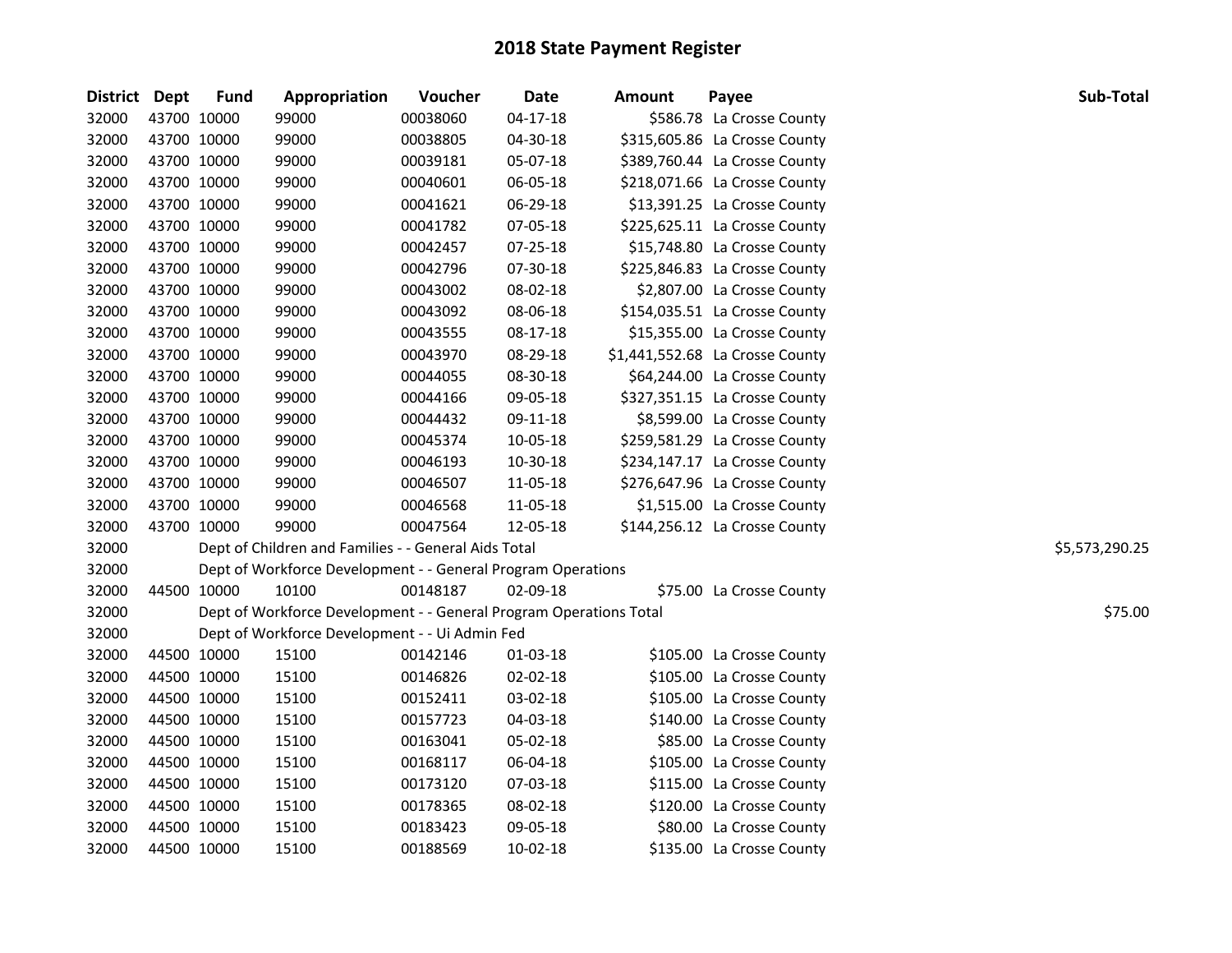| District Dept |             | <b>Fund</b> | Appropriation                                                         | Voucher  | <b>Date</b>    | Amount | Payee                        | Sub-Total   |
|---------------|-------------|-------------|-----------------------------------------------------------------------|----------|----------------|--------|------------------------------|-------------|
| 32000         | 44500 10000 |             | 15100                                                                 | 00189133 | 10-04-18       |        | \$3.00 La Crosse County      |             |
| 32000         | 44500 10000 |             | 15100                                                                 | 00194632 | 11-02-18       |        | \$160.00 La Crosse County    |             |
| 32000         | 44500 10000 |             | 15100                                                                 | 00199613 | 12-04-18       |        | \$65.00 La Crosse County     |             |
| 32000         |             |             | Dept of Workforce Development - - Ui Admin Fed Total                  |          |                |        |                              | \$1,323.00  |
| 32000         |             |             | Dept of Workforce Development - - Title Ib Aids State Gpr             |          |                |        |                              |             |
| 32000         | 44500 10000 |             | 50900                                                                 | 00165835 | 05-31-18       |        | \$1.97 La Crosse County      |             |
| 32000         |             |             | Dept of Workforce Development - - Title Ib Aids State Gpr Total       |          |                |        |                              | \$1.97      |
| 32000         |             |             | Dept of Workforce Development - - Title Ib Aids Federal Prf           |          |                |        |                              |             |
| 32000         | 44500 10000 |             | 54400                                                                 | 00165835 | 05-31-18       |        | \$7.28 La Crosse County      |             |
| 32000         |             |             | Dept of Workforce Development - - Title Ib Aids Federal Prf Total     |          |                |        |                              | \$7.28      |
| 32000         |             |             | Dept of Workforce Development - - Wc Ops Uninsured Emplyr Admin       |          |                |        |                              |             |
| 32000         | 44500 22700 |             | 17700                                                                 | 00149639 | 02-20-18       |        | \$35.00 La Crosse County     |             |
| 32000         | 44500 22700 |             | 17700                                                                 | 00149861 | 02-20-18       |        | \$75.00 La Crosse County     |             |
| 32000         | 44500 22700 |             | 17700                                                                 | 00149862 | 02-20-18       |        | \$10.00 La Crosse County     |             |
| 32000         |             |             | Dept of Workforce Development - - Wc Ops Uninsured Emplyr Admin Total |          |                |        |                              | \$120.00    |
| 32000         |             |             | Department of Justice - - Crime Laboratories, Dna                     |          |                |        |                              |             |
| 32000         | 45500 10000 |             | 22100                                                                 | 00048990 | 07-19-18       |        | \$3,940.00 La Crosse County  |             |
| 32000         |             |             | Department of Justice - - Crime Laboratories, Dna Total               |          |                |        |                              | \$3,940.00  |
| 32000         |             |             | Department of Justice - - Law Enforcement Train, Local                |          |                |        |                              |             |
| 32000         | 45500 10000 |             | 23100                                                                 | 00050275 | 08-14-18       |        | \$2,857.20 La Crosse County  |             |
| 32000         | 45500 10000 |             | 23100                                                                 | 00053309 | 10-18-18       |        | \$15,200.00 La Crosse County |             |
| 32000         | 45500 10000 |             | 23100                                                                 | 00053312 | $10 - 18 - 18$ |        | \$1,760.00 La Crosse County  |             |
| 32000         |             |             | Department of Justice - - Law Enforcement Train, Local Total          |          |                |        |                              | \$19,817.20 |
| 32000         |             |             | Department of Justice - - Inter And Intra-Agency Assist               |          |                |        |                              |             |
| 32000         | 45500 10000 |             | 23300                                                                 | 00046331 | 05-30-18       |        | \$3,703.11 La Crosse County  |             |
| 32000         | 45500 10000 |             | 23300                                                                 | 00049693 | 08-02-18       |        | \$9,647.33 La Crosse County  |             |
| 32000         | 45500 10000 |             | 23300                                                                 | 00051545 | 09-25-18       |        | \$11,649.56 La Crosse County |             |
| 32000         |             |             | Department of Justice - - Inter And Intra-Agency Assist Total         |          |                |        |                              | \$25,000.00 |
| 32000         |             |             | Department of Justice - - Federal Aid, State Operations               |          |                |        |                              |             |
| 32000         | 45500 10000 |             | 24100                                                                 | 00048769 | 07-13-18       |        | \$332.56 La Crosse County    |             |
| 32000         |             |             | Department of Justice - - Federal Aid, State Operations Total         |          |                |        |                              | \$332.56    |
| 32000         |             |             | Department of Justice - - Federal Aid, Local Assistance               |          |                |        |                              |             |
| 32000         | 45500 10000 |             | 25100                                                                 | 00037319 | 04-05-18       |        | \$1,371.39 La Crosse County  |             |
| 32000         | 45500 10000 |             | 25100                                                                 | 00040516 | $01 - 18 - 18$ |        | \$1,691.96 La Crosse County  |             |
| 32000         | 45500 10000 |             | 25100                                                                 | 00041042 | $02 - 01 - 18$ |        | \$5,825.00 La Crosse County  |             |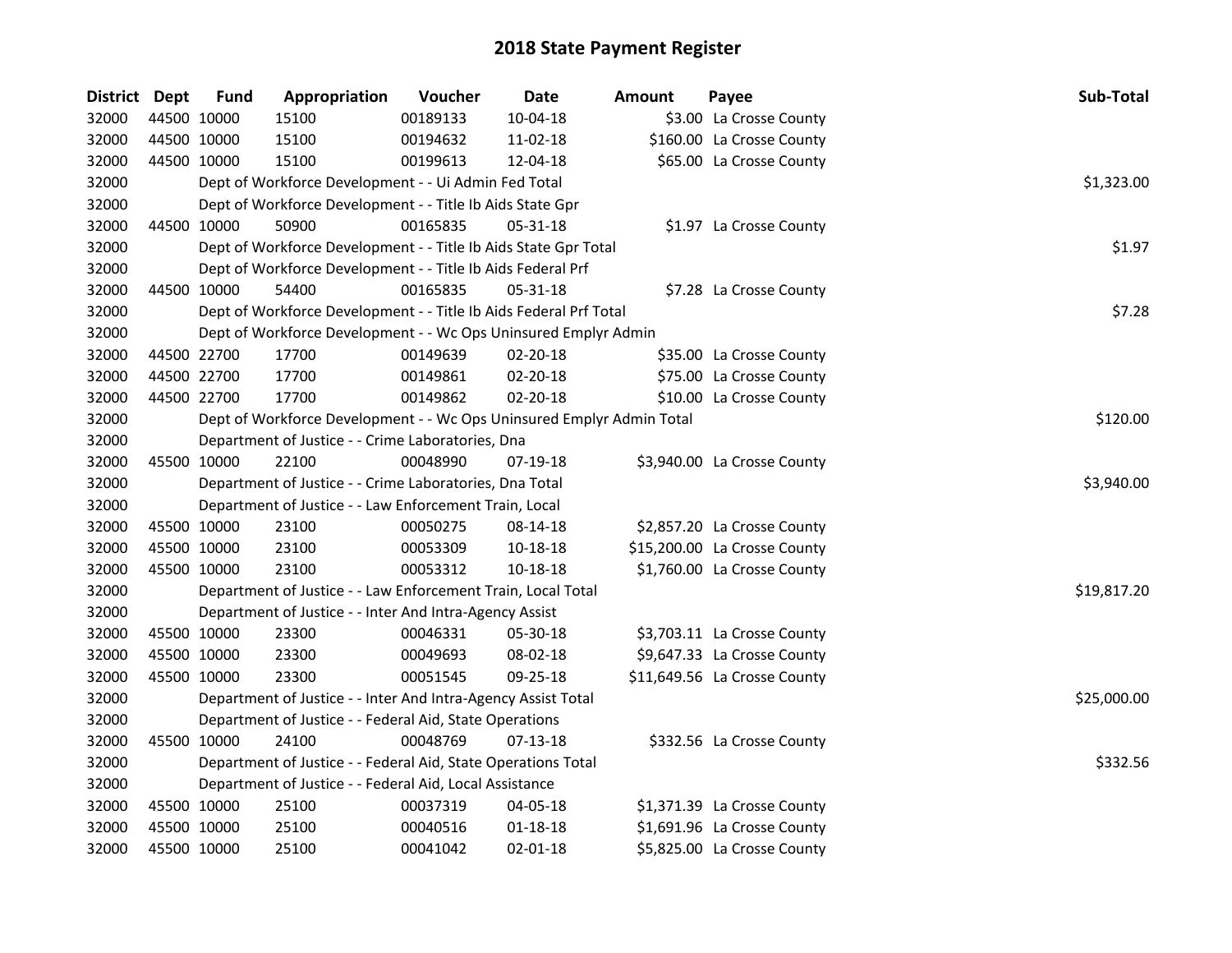| <b>District</b> | Dept        | <b>Fund</b> | Appropriation                                                  | Voucher  | <b>Date</b>    | Amount | Payee                        | Sub-Total    |
|-----------------|-------------|-------------|----------------------------------------------------------------|----------|----------------|--------|------------------------------|--------------|
| 32000           | 45500 10000 |             | 25100                                                          | 00041308 | $02 - 01 - 18$ |        | \$293.94 La Crosse County    |              |
| 32000           | 45500 10000 |             | 25100                                                          | 00041929 | 02-15-18       |        | \$9,282.00 La Crosse County  |              |
| 32000           | 45500 10000 |             | 25100                                                          | 00042979 | 03-08-18       |        | \$2,923.95 La Crosse County  |              |
| 32000           | 45500 10000 |             | 25100                                                          | 00044288 | 04-06-18       |        | \$2,941.34 La Crosse County  |              |
| 32000           | 45500 10000 |             | 25100                                                          | 00045079 | 05-16-18       |        | \$14,103.02 La Crosse County |              |
| 32000           | 45500 10000 |             | 25100                                                          | 00047532 | 06-25-18       |        | \$2,474.05 La Crosse County  |              |
| 32000           | 45500 10000 |             | 25100                                                          | 00048443 | 07-09-18       |        | \$281.33 La Crosse County    |              |
| 32000           | 45500 10000 |             | 25100                                                          | 00050450 | 08-20-18       |        | \$607.37 La Crosse County    |              |
| 32000           | 45500 10000 |             | 25100                                                          | 00052167 | 09-25-18       |        | \$730.72 La Crosse County    |              |
| 32000           | 45500 10000 |             | 25100                                                          | 00053068 | $10 - 11 - 18$ |        | \$309.91 La Crosse County    |              |
| 32000           | 45500 10000 |             | 25100                                                          | 00053184 | 10-11-18       |        | \$9,069.98 La Crosse County  |              |
| 32000           | 45500 10000 |             | 25100                                                          | 00055783 | 11-26-18       |        | \$364.71 La Crosse County    |              |
| 32000           | 45500 10000 |             | 25100                                                          | 00056090 | 11-30-18       |        | \$2,407.76 La Crosse County  |              |
| 32000           | 45500 10000 |             | 25100                                                          | 00057583 | 12-27-18       |        | \$1,325.80 La Crosse County  |              |
| 32000           |             |             | Department of Justice - - Federal Aid, Local Assistance Total  |          |                |        |                              | \$56,004.23  |
| 32000           |             |             | Department of Justice - - Alt Prosecution Alcohol Drugs        |          |                |        |                              |              |
| 32000           | 45500 10000 |             | 27100                                                          | 00042368 | 03-01-18       |        | \$38,780.56 La Crosse County |              |
| 32000           | 45500 10000 |             | 27100                                                          | 00044928 | 04-30-18       |        | \$44,052.28 La Crosse County |              |
| 32000           | 45500 10000 |             | 27100                                                          | 00049979 | 08-03-18       |        | \$44,127.40 La Crosse County |              |
| 32000           | 45500 10000 |             | 27100                                                          | 00054168 | 10-26-18       |        | \$45,077.40 La Crosse County |              |
| 32000           |             |             | Department of Justice - - Alt Prosecution Alcohol Drugs Total  |          |                |        |                              | \$172,037.64 |
| 32000           |             |             | Department of Justice - - Crime Victim Witness Assist          |          |                |        |                              |              |
| 32000           | 45500 10000 |             | 53200                                                          | 00043053 | 03-06-18       |        | \$49,765.19 La Crosse County |              |
| 32000           | 45500 10000 |             | 53200                                                          | 00049112 | 07-19-18       |        | \$43,238.82 La Crosse County |              |
| 32000           |             |             | Department of Justice - - Crime Victim Witness Assist Total    |          |                |        |                              | \$93,004.01  |
| 32000           |             |             | Department of Justice - - Federal Aid, Victim Assistance       |          |                |        |                              |              |
| 32000           | 45500 10000 |             | 54200                                                          | 00056003 | 11-29-18       |        | \$3,312.76 La Crosse County  |              |
| 32000           |             |             | Department of Justice - - Federal Aid, Victim Assistance Total |          |                |        |                              | \$3,312.76   |
| 32000           |             |             | Department of Military Affairs - - Disaster Recovery Aid       |          |                |        |                              |              |
| 32000           | 46500 10000 |             | 30500                                                          | 00043653 | 05-31-18       |        | \$3,731.66 La Crosse County  |              |
| 32000           | 46500 10000 |             | 30500                                                          | 00043655 | 05-31-18       |        | \$828.50 La Crosse County    |              |
| 32000           | 46500 10000 |             | 30500                                                          | 00047259 | 08-03-18       |        | \$36,653.32 La Crosse County |              |
| 32000           | 46500 10000 |             | 30500                                                          | 00049790 | 10-02-18       |        | \$3,590.73 La Crosse County  |              |
| 32000           | 46500 10000 |             | 30500                                                          | 00051370 | 11-01-18       |        | \$775.08 La Crosse County    |              |
| 32000           |             |             | Department of Military Affairs - - Disaster Recovery Aid Total |          |                |        |                              | \$45,579.29  |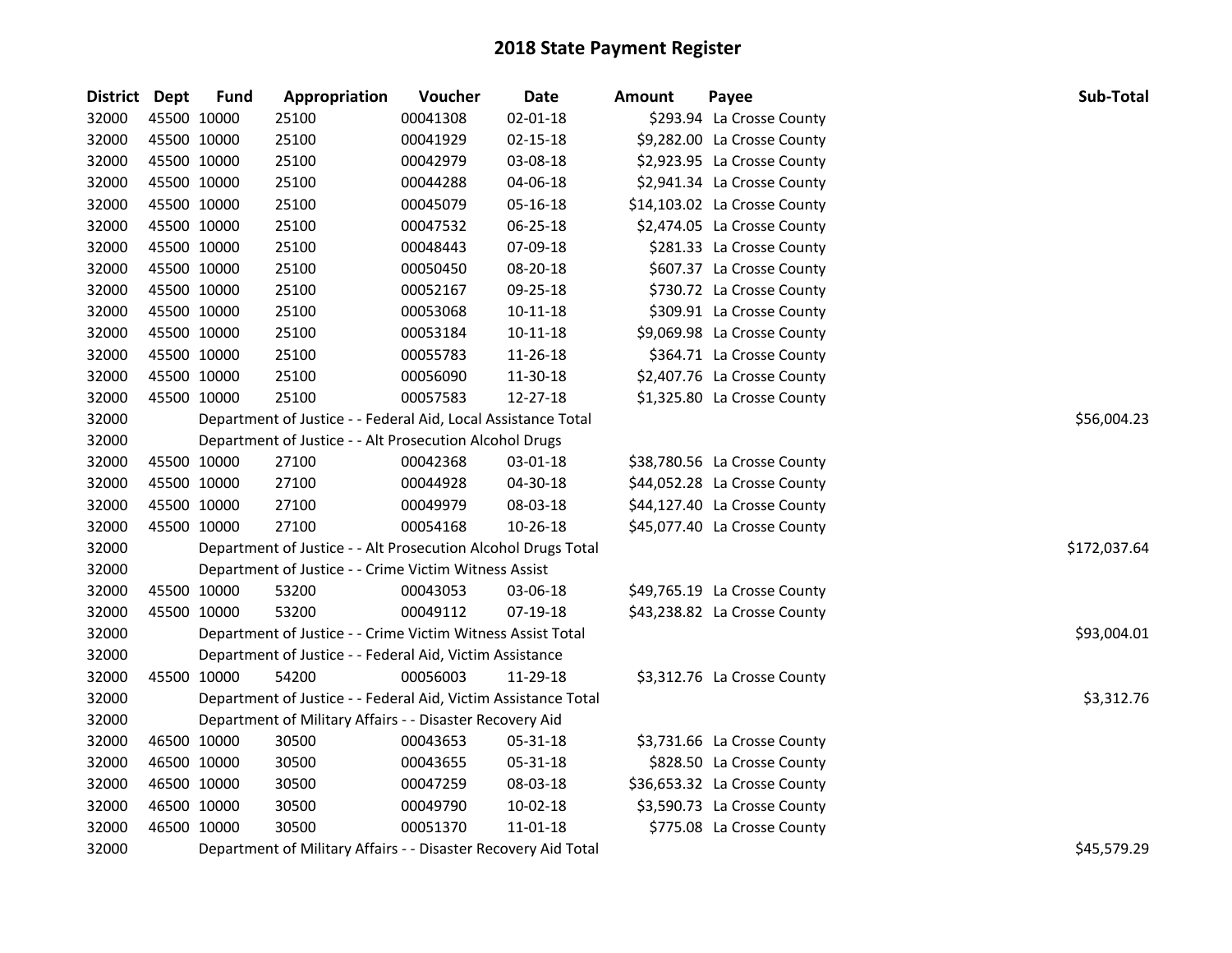| District Dept |             | <b>Fund</b> | Appropriation                                                           | Voucher  | <b>Date</b>    | Amount | Payee                         | Sub-Total    |
|---------------|-------------|-------------|-------------------------------------------------------------------------|----------|----------------|--------|-------------------------------|--------------|
| 32000         |             |             | Department of Military Affairs - - Emergency Response Equipment         |          |                |        |                               |              |
| 32000         | 46500 10000 |             | 30800                                                                   | 00036484 | $01 - 05 - 18$ |        | \$4,939.27 La Crosse County   |              |
| 32000         |             |             | Department of Military Affairs - - Emergency Response Equipment Total   |          |                |        |                               | \$4,939.27   |
| 32000         |             |             | Department of Military Affairs - - Local Emer Planning Grants           |          |                |        |                               |              |
| 32000         | 46500 10000 |             | 33700                                                                   | 00045718 | $07 - 02 - 18$ |        | \$15,458.80 La Crosse County  |              |
| 32000         |             |             | Department of Military Affairs - - Local Emer Planning Grants Total     |          |                |        |                               | \$15,458.80  |
| 32000         |             |             | Department of Military Affairs - - Federal Aid, Local Assistance        |          |                |        |                               |              |
| 32000         |             | 46500 10000 | 34200                                                                   | 00038082 | 01-30-18       |        | \$33,620.20 La Crosse County  |              |
| 32000         | 46500 10000 |             | 34200                                                                   | 00043653 | 05-31-18       |        | \$22,389.97 La Crosse County  |              |
| 32000         | 46500 10000 |             | 34200                                                                   | 00043655 | 05-31-18       |        | \$4,971.00 La Crosse County   |              |
| 32000         | 46500 10000 |             | 34200                                                                   | 00045537 | 06-26-18       |        | \$5,950.00 La Crosse County   |              |
| 32000         | 46500 10000 |             | 34200                                                                   | 00047259 | 08-03-18       |        | \$219,919.90 La Crosse County |              |
| 32000         | 46500 10000 |             | 34200                                                                   | 00048193 | 08-29-18       |        | \$33,108.07 La Crosse County  |              |
| 32000         | 46500 10000 |             | 34200                                                                   | 00048413 | 08-29-18       |        | \$2,000.00 La Crosse County   |              |
| 32000         | 46500 10000 |             | 34200                                                                   | 00049790 | 10-02-18       |        | \$21,544.36 La Crosse County  |              |
| 32000         | 46500 10000 |             | 34200                                                                   | 00051370 | 11-01-18       |        | \$4,650.50 La Crosse County   |              |
| 32000         | 46500 10000 |             | 34200                                                                   | 00052824 | 12-11-18       |        | \$2,750.00 La Crosse County   |              |
| 32000         |             |             | Department of Military Affairs - - Federal Aid, Local Assistance Total  |          |                |        |                               | \$350,904.00 |
| 32000         |             |             | Department of Military Affairs - - Federal Aid, Homeland Security       |          |                |        |                               |              |
| 32000         | 46500 10000 |             | 35000                                                                   | 00043822 | 06-04-18       |        | \$14,060.00 La Crosse County  |              |
| 32000         | 46500 10000 |             | 35000                                                                   | 00044306 | $06 - 11 - 18$ |        | \$14,978.46 La Crosse County  |              |
| 32000         | 46500 10000 |             | 35000                                                                   | 00045142 | 06-21-18       |        | \$4,000.00 La Crosse County   |              |
| 32000         | 46500 10000 |             | 35000                                                                   | 00045143 | 06-21-18       |        | \$9,432.38 La Crosse County   |              |
| 32000         | 46500 10000 |             | 35000                                                                   | 00045144 | 06-21-18       |        | \$3,343.50 La Crosse County   |              |
| 32000         | 46500 10000 |             | 35000                                                                   | 00045145 | 06-21-18       |        | \$55,611.56 La Crosse County  |              |
| 32000         |             |             | Department of Military Affairs - - Federal Aid, Homeland Security Total |          |                |        |                               | \$101,425.90 |
| 32000         |             |             | Department of Military Affairs - - St Emerg Response Bd Grant Pif       |          |                |        |                               |              |
| 32000         | 46500 27200 |             | 36400                                                                   | 00038424 | 01-30-18       |        | \$14,213.60 La Crosse County  |              |
| 32000         |             |             | Department of Military Affairs - - St Emerg Response Bd Grant Pif Total |          |                |        |                               | \$14,213.60  |
| 32000         |             |             | Department of Veterans Affairs - - Grants To Counties                   |          |                |        |                               |              |
| 32000         | 48500 15200 |             | 12700                                                                   | 00043040 | $02 - 16 - 18$ |        | \$1,300.00 La Crosse County   |              |
| 32000         |             |             | Department of Veterans Affairs - - Grants To Counties Total             |          |                |        |                               | \$1,300.00   |
| 32000         |             |             | Department of Veterans Affairs - - County Grants                        |          |                |        |                               |              |
| 32000         | 48500 58200 |             | 26700                                                                   | 00043040 | $02 - 16 - 18$ |        | \$5,850.00 La Crosse County   |              |
| 32000         |             |             | Department of Veterans Affairs - - County Grants Total                  |          |                |        |                               | \$5,850.00   |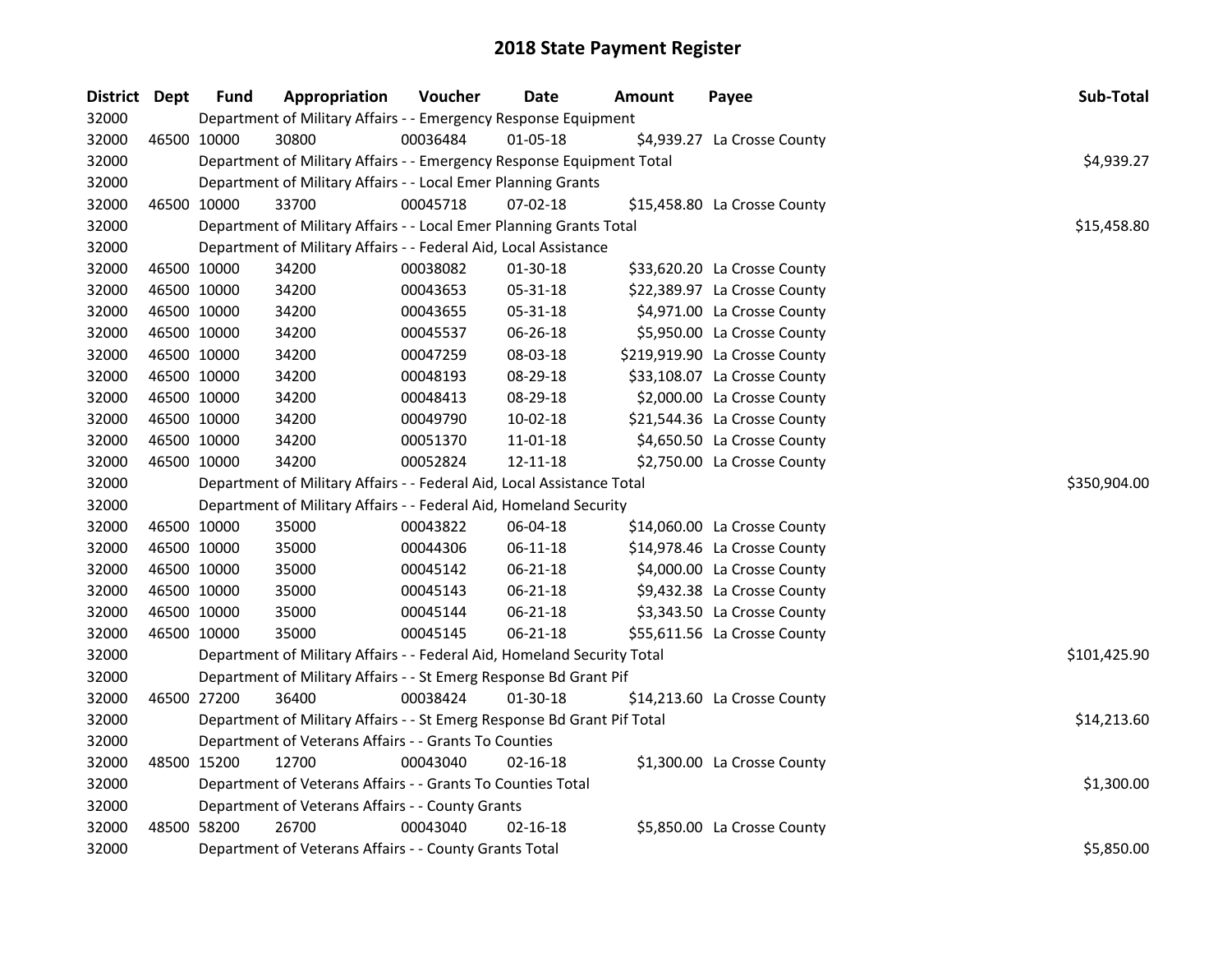| District Dept | <b>Fund</b> | Appropriation                                                        | Voucher  | Date           | <b>Amount</b> | Payee                         | Sub-Total    |
|---------------|-------------|----------------------------------------------------------------------|----------|----------------|---------------|-------------------------------|--------------|
| 32000         |             | Department of Veterans Affairs - - County Grants                     |          |                |               |                               |              |
| 32000         | 48500 58300 | 37000                                                                | 00043040 | $02 - 16 - 18$ |               | \$5,850.00 La Crosse County   |              |
| 32000         |             | Department of Veterans Affairs - - County Grants Total               |          |                |               |                               | \$5,850.00   |
| 32000         |             | Department of Administration - - Gifts, Grants And Bequests          |          |                |               |                               |              |
| 32000         | 50500 10000 | 13100                                                                | 00073090 | 03-16-18       |               | \$2,246.25 La Crosse County   |              |
| 32000         |             | Department of Administration - - Gifts, Grants And Bequests Total    |          |                |               |                               | \$2,246.25   |
| 32000         |             | Department of Administration - - Federal Aid                         |          |                |               |                               |              |
| 32000         | 50500 10000 | 14200                                                                | 00069983 | $01 - 17 - 18$ |               | \$60,750.00 La Crosse County  |              |
| 32000         |             | Department of Administration - - Federal Aid Total                   |          |                |               |                               | \$60,750.00  |
| 32000         |             | Department of Administration - - Federal Aid, Local Assistance       |          |                |               |                               |              |
| 32000         | 50500 10000 | 15500                                                                | 00071359 | 01-30-18       |               | \$7,977.95 La Crosse County   |              |
| 32000         | 50500 10000 | 15500                                                                | 00073941 | 03-01-18       |               | \$3,338.47 La Crosse County   |              |
| 32000         | 50500 10000 | 15500                                                                | 00076285 | 03-29-18       |               | \$5,298.82 La Crosse County   |              |
| 32000         | 50500 10000 | 15500                                                                | 00079086 | 05-01-18       |               | \$10,042.74 La Crosse County  |              |
| 32000         | 50500 10000 | 15500                                                                | 00081319 | 05-30-18       |               | \$7,756.65 La Crosse County   |              |
| 32000         | 50500 10000 | 15500                                                                | 00083959 | 06-29-18       |               | \$13,116.22 La Crosse County  |              |
| 32000         | 50500 10000 | 15500                                                                | 00086692 | 08-15-18       |               | \$9,070.34 La Crosse County   |              |
| 32000         | 50500 10000 | 15500                                                                | 00087446 | 08-29-18       |               | \$8,673.53 La Crosse County   |              |
| 32000         | 50500 10000 | 15500                                                                | 00089328 | $10 - 01 - 18$ |               | \$12,985.87 La Crosse County  |              |
| 32000         | 50500 10000 | 15500                                                                | 00090349 | $10 - 16 - 18$ |               | \$10,897.72 La Crosse County  |              |
| 32000         | 50500 10000 | 15500                                                                | 00092881 | 11-29-18       |               | \$6,967.86 La Crosse County   |              |
| 32000         | 50500 10000 | 15500                                                                | 00094462 | 12-31-18       |               | \$5,297.30 La Crosse County   |              |
| 32000         |             | Department of Administration - - Federal Aid, Local Assistance Total |          |                |               |                               | \$101,423.47 |
| 32000         |             | Department of Administration - - Federal Aid, Local Assistance       |          |                |               |                               |              |
| 32000         | 50500 10000 | 74300                                                                | 00070337 | $01 - 25 - 18$ |               | \$26,458.00 La Crosse County  |              |
| 32000         | 50500 10000 | 74300                                                                | 00071970 | 02-07-18       |               | \$50,611.00 La Crosse County  |              |
| 32000         | 50500 10000 | 74300                                                                | 00072821 | 02-22-18       |               | \$10,576.00 La Crosse County  |              |
| 32000         | 50500 10000 | 74300                                                                | 00074950 | 03-21-18       |               | \$13,379.00 La Crosse County  |              |
| 32000         | 50500 10000 | 74300                                                                | 00075185 | 03-21-18       |               | \$22,299.00 La Crosse County  |              |
| 32000         | 50500 10000 | 74300                                                                | 00076161 | 04-04-18       |               | \$27,961.00 La Crosse County  |              |
| 32000         | 50500 10000 | 74300                                                                | 00077409 | 04-17-18       |               | \$60,441.00 La Crosse County  |              |
| 32000         | 50500 10000 | 74300                                                                | 00079016 | 05-09-18       |               | \$100,124.00 La Crosse County |              |
| 32000         | 50500 10000 | 74300                                                                | 00079837 | 05-16-18       |               | \$73,151.00 La Crosse County  |              |
| 32000         | 50500 10000 | 74300                                                                | 00081023 | 06-06-18       |               | \$19,430.00 La Crosse County  |              |
| 32000         | 50500 10000 | 74300                                                                | 00082480 | 06-18-18       |               | \$84,867.00 La Crosse County  |              |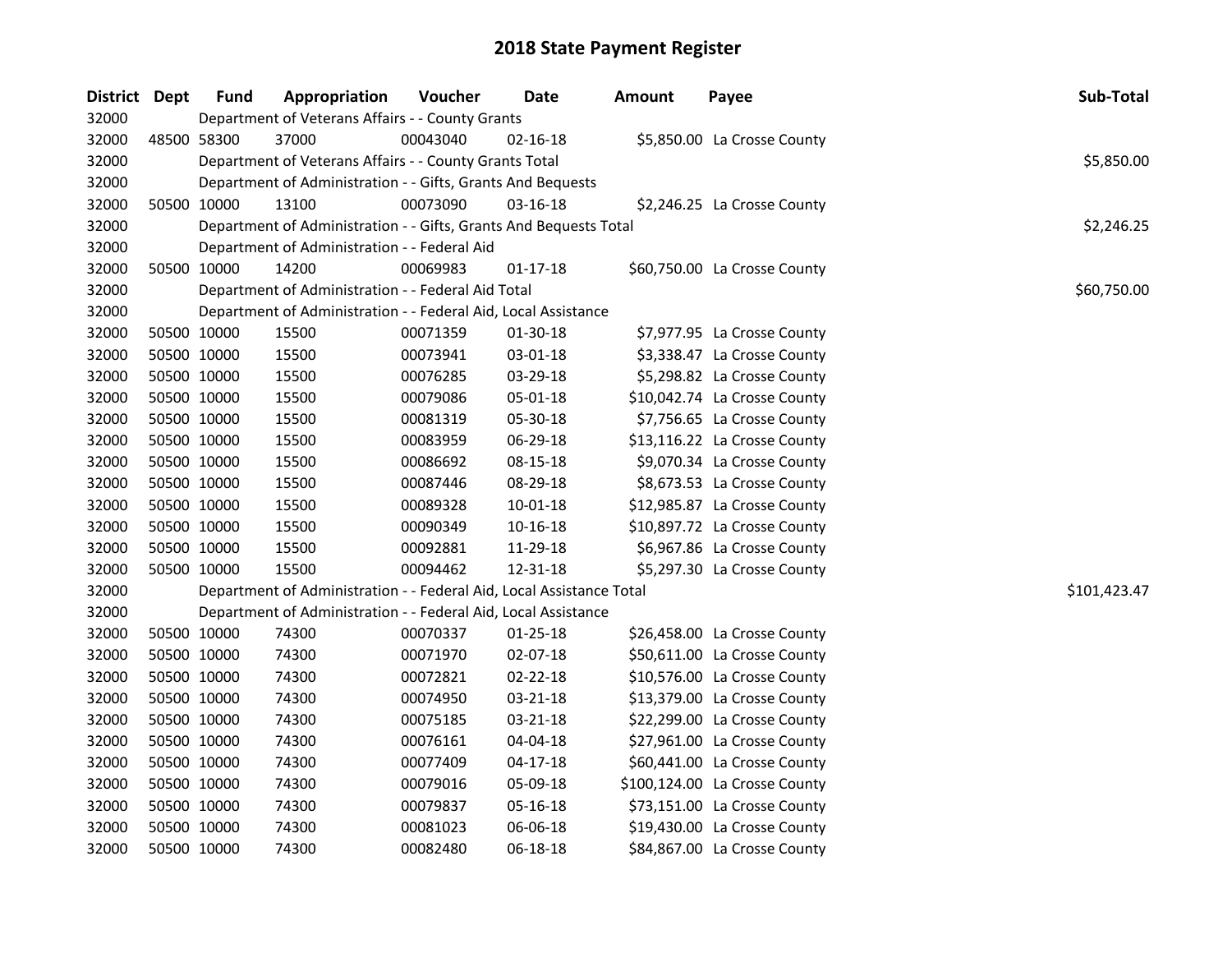| District Dept |             | <b>Fund</b> | Appropriation                                                        | Voucher  | Date           | Amount                                                   | Payee                         | Sub-Total      |
|---------------|-------------|-------------|----------------------------------------------------------------------|----------|----------------|----------------------------------------------------------|-------------------------------|----------------|
| 32000         | 50500 10000 |             | 74300                                                                | 00083893 | 07-03-18       |                                                          | \$202,577.00 La Crosse County |                |
| 32000         | 50500 10000 |             | 74300                                                                | 00086234 | 08-09-18       |                                                          | \$119,192.00 La Crosse County |                |
| 32000         | 50500 10000 |             | 74300                                                                | 00086331 | 08-16-18       |                                                          | \$7,704.00 La Crosse County   |                |
| 32000         | 50500 10000 |             | 74300                                                                | 00087053 | 08-29-18       |                                                          | \$31,250.00 La Crosse County  |                |
| 32000         | 50500 10000 |             | 74300                                                                | 00087281 | 08-30-18       |                                                          | \$3,448.00 La Crosse County   |                |
| 32000         | 50500 10000 |             | 74300                                                                | 00087412 | 09-04-18       |                                                          | \$80,023.00 La Crosse County  |                |
| 32000         | 50500 10000 |             | 74300                                                                | 00087413 | 09-05-18       |                                                          | \$1,298.00 La Crosse County   |                |
| 32000         | 50500 10000 |             | 74300                                                                | 00088577 | 09-20-18       |                                                          | \$127,126.00 La Crosse County |                |
| 32000         | 50500 10000 |             | 74300                                                                | 00089292 | 10-01-18       |                                                          | \$117,563.00 La Crosse County |                |
| 32000         | 50500 10000 |             | 74300                                                                | 00089293 | 10-02-18       |                                                          | \$9,368.00 La Crosse County   |                |
| 32000         | 50500 10000 |             | 74300                                                                | 00090125 | 10-16-18       |                                                          | \$72,663.00 La Crosse County  |                |
| 32000         | 50500 10000 |             | 74300                                                                | 00091299 | $11 - 02 - 18$ |                                                          | \$76,714.00 La Crosse County  |                |
| 32000         | 50500 10000 |             | 74300                                                                | 00091301 | 11-05-18       |                                                          | \$5,536.00 La Crosse County   |                |
| 32000         | 50500 10000 |             | 74300                                                                | 00091949 | 11-16-18       |                                                          | \$91,201.00 La Crosse County  |                |
| 32000         | 50500 10000 |             | 74300                                                                | 00093222 | 12-20-18       |                                                          | \$6,347.00 La Crosse County   |                |
| 32000         | 50500 10000 |             | 74300                                                                | 00093643 | 12-19-18       |                                                          | \$211,107.00 La Crosse County |                |
| 32000         | 50500 10000 |             | 74300                                                                | 00093981 | 12-26-18       |                                                          | \$113,602.00 La Crosse County |                |
| 32000         |             |             | Department of Administration - - Federal Aid, Local Assistance Total |          |                |                                                          |                               | \$1,766,016.00 |
| 32000         |             |             | Department of Administration - - Facility Ops And Maintenance        |          |                |                                                          |                               |                |
| 32000         | 50500 16400 |             | 53100                                                                | 00091157 | 11-02-18       |                                                          | \$133.93 La Crosse County     |                |
| 32000         | 50500 16400 |             | 53100                                                                | 00091158 | $11-02-18$     |                                                          | \$133.93 La Crosse County     |                |
| 32000         |             |             | Department of Administration - - Facility Ops And Maintenance Total  |          |                |                                                          |                               | \$267.86       |
| 32000         |             |             | Department of Administration - - Low-Income Assistance Grants        |          |                |                                                          |                               |                |
| 32000         | 50500 23500 |             | 37100                                                                | 00071359 | 01-30-18       |                                                          | \$14,212.76 La Crosse County  |                |
| 32000         | 50500 23500 |             | 37100                                                                | 00073941 | 03-01-18       |                                                          | \$5,836.74 La Crosse County   |                |
| 32000         | 50500 23500 |             | 37100                                                                | 00076285 | 03-29-18       |                                                          | \$9,657.89 La Crosse County   |                |
| 32000         | 50500 23500 |             | 37100                                                                | 00079086 | 05-01-18       |                                                          | \$11,065.72 La Crosse County  |                |
| 32000         | 50500 23500 |             | 37100                                                                | 00081319 | 05-30-18       |                                                          | \$8,118.15 La Crosse County   |                |
| 32000         | 50500 23500 |             | 37100                                                                | 00083959 | 06-29-18       |                                                          | \$2,032.16 La Crosse County   |                |
| 32000         | 50500 23500 |             | 37100                                                                | 00086692 | 08-15-18       |                                                          | \$2,184.10 La Crosse County   |                |
| 32000         | 50500 23500 |             | 37100                                                                | 00087446 | 08-29-18       |                                                          | \$1,697.26 La Crosse County   |                |
| 32000         | 50500 23500 |             | 37100                                                                | 00089328 | 10-01-18       |                                                          | \$1,322.02 La Crosse County   |                |
| 32000         | 50500 23500 |             | 37100                                                                | 00092881 | 11-29-18       |                                                          | \$7,969.13 La Crosse County   |                |
| 32000         | 50500 23500 |             | 37100                                                                | 00094462 | 12-31-18       |                                                          | \$8,333.31 La Crosse County   |                |
| 33000         |             |             |                                                                      |          |                | $\mathbf{r}$ . As a set of $\mathbf{r}$ and $\mathbf{r}$ |                               | $\lambda$      |

Department of Administration - - Low-Income Assistance Grants Total \$72,429.24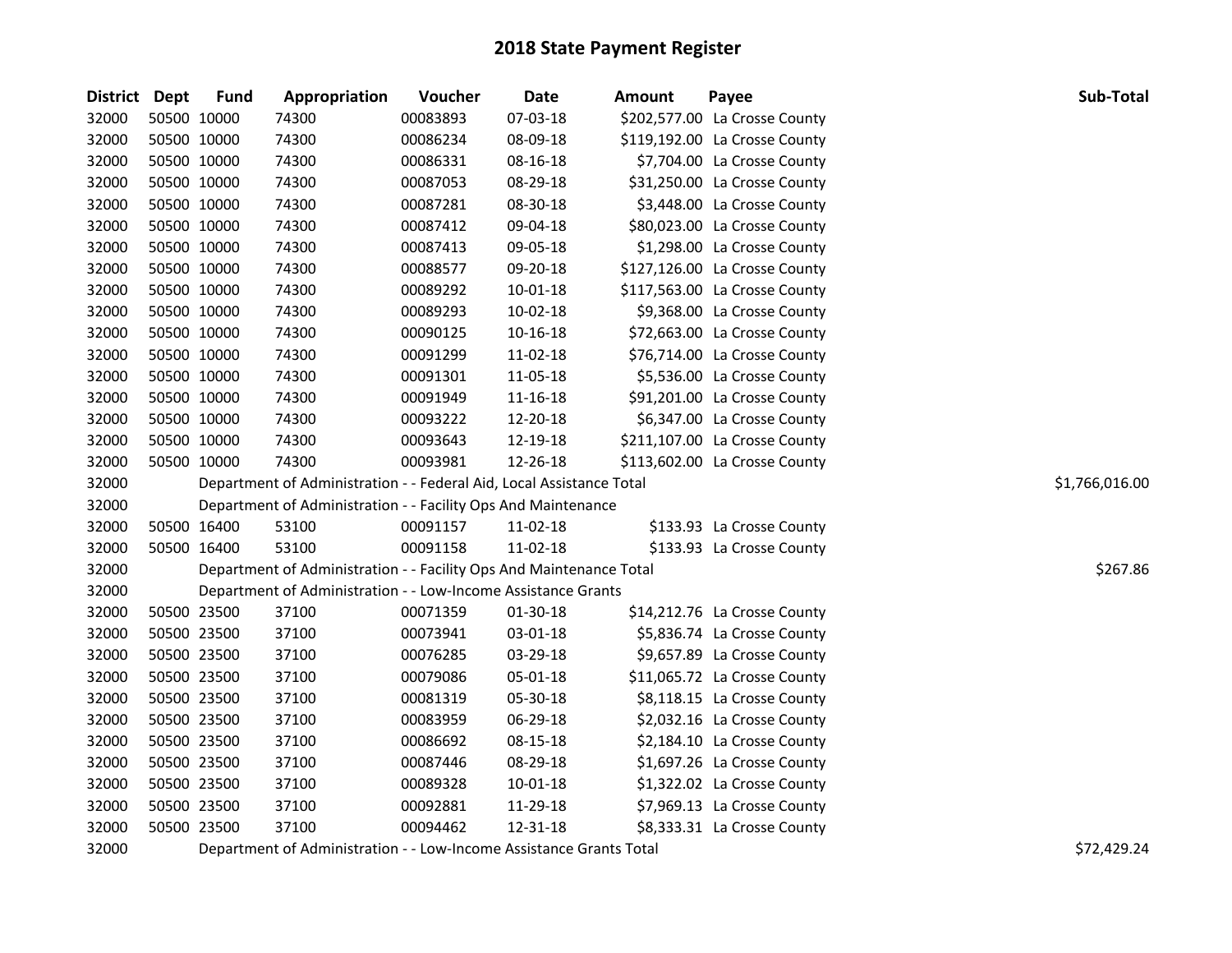| <b>District Dept</b> |             | <b>Fund</b> | Appropriation                                                          | Voucher  | Date           | <b>Amount</b> | Payee                        | Sub-Total   |
|----------------------|-------------|-------------|------------------------------------------------------------------------|----------|----------------|---------------|------------------------------|-------------|
| 32000                |             |             | Department of Administration - - Land                                  |          |                |               |                              |             |
| 32000                |             | 50500 26900 | 16600                                                                  | 00077908 | 04-20-18       |               | \$25,000.00 La Crosse County |             |
| 32000                |             |             | Department of Administration - - Land Total                            |          |                |               |                              | \$25,000.00 |
| 32000                |             |             | Department of Administration - - Land Information Program; Loca        |          |                |               |                              |             |
| 32000                |             | 50500 26900 | 17300                                                                  | 00072922 | $02 - 22 - 18$ |               | \$1,000.00 La Crosse County  |             |
| 32000                |             | 50500 26900 | 17300                                                                  | 00076928 | 04-06-18       |               | \$25,000.00 La Crosse County |             |
| 32000                |             | 50500 26900 | 17300                                                                  | 00088077 | 09-11-18       |               | \$25,000.00 La Crosse County |             |
| 32000                |             |             | Department of Administration - - Land Information Program; Loca Total  |          |                |               |                              | \$51,000.00 |
| 32000                |             |             | Commissioners of Public Lands - - Trust Lands And Investments --       |          |                |               |                              |             |
| 32000                |             | 50700 10000 | 12800                                                                  | 00002046 | 09-07-18       |               | \$30.00 La Crosse County     |             |
| 32000                |             |             | Commissioners of Public Lands - - Trust Lands And Investments -- Total |          |                |               |                              | \$30.00     |
| 32000                |             |             | Commissioners of Public Lands - - Federal Aid -- Flood Control         |          |                |               |                              |             |
| 32000                |             | 50700 10000 | 13000                                                                  | 00002006 | 08-09-18       |               | \$10,971.58 La Crosse County |             |
| 32000                |             |             | Commissioners of Public Lands - - Federal Aid -- Flood Control Total   |          |                |               |                              | \$10,971.58 |
| 32000                |             |             | Elections Commission - - 2018 Hava Election Security                   |          |                |               |                              |             |
| 32000                |             | 51000 22000 | 18200                                                                  | 00001176 | 07-30-18       |               | \$256.74 La Crosse County    |             |
| 32000                |             |             | Elections Commission - - 2018 Hava Election Security Total             |          |                |               |                              | \$256.74    |
| 32000                |             |             | Public Defender Board - - Trial Representation                         |          |                |               |                              |             |
| 32000                |             | 55000 10000 | 10300                                                                  | 00127126 | 02-06-18       |               | \$12.27 La Crosse County     |             |
| 32000                |             | 55000 10000 | 10300                                                                  | 00129483 | 03-01-18       |               | \$9.95 La Crosse County      |             |
| 32000                |             | 55000 10000 | 10300                                                                  | 00135664 | 04-04-18       |               | \$6.00 La Crosse County      |             |
| 32000                |             | 55000 10000 | 10300                                                                  | 00165778 | 10-24-18       |               | \$40.00 La Crosse County     |             |
| 32000                |             | 55000 10000 | 10300                                                                  | 00171632 | 12-19-18       |               | \$67.47 La Crosse County     |             |
| 32000                |             |             | Public Defender Board - - Trial Representation Total                   |          |                |               |                              | \$135.69    |
| 32000                |             |             | Public Defender Board - - Transcript, Discovery And Int                |          |                |               |                              |             |
| 32000                |             | 55000 10000 | 10600                                                                  | 00128196 | $02 - 13 - 18$ |               | \$1,507.74 La Crosse County  |             |
| 32000                |             | 55000 10000 | 10600                                                                  | 00134002 | 03-26-18       |               | \$60.00 La Crosse County     |             |
| 32000                |             | 55000 10000 | 10600                                                                  | 00135554 | 04-04-18       |               | \$20.00 La Crosse County     |             |
| 32000                |             | 55000 10000 | 10600                                                                  | 00143564 | 05-23-18       |               | \$60.00 La Crosse County     |             |
| 32000                |             | 55000 10000 | 10600                                                                  | 00144612 | 06-01-18       |               | \$5.00 La Crosse County      |             |
| 32000                |             | 55000 10000 | 10600                                                                  | 00148014 | 06-22-18       |               | \$10.00 La Crosse County     |             |
| 32000                |             | 55000 10000 | 10600                                                                  | 00150623 | 07-09-18       |               | \$25.00 La Crosse County     |             |
| 32000                | 55000 10000 |             | 10600                                                                  | 00159512 | 09-04-18       |               | \$55.00 La Crosse County     |             |
| 32000                |             | 55000 10000 | 10600                                                                  | 00162902 | 09-26-18       |               | \$25.00 La Crosse County     |             |
| 32000                |             | 55000 10000 | 10600                                                                  | 00163657 | 10-05-18       |               | \$5.00 La Crosse County      |             |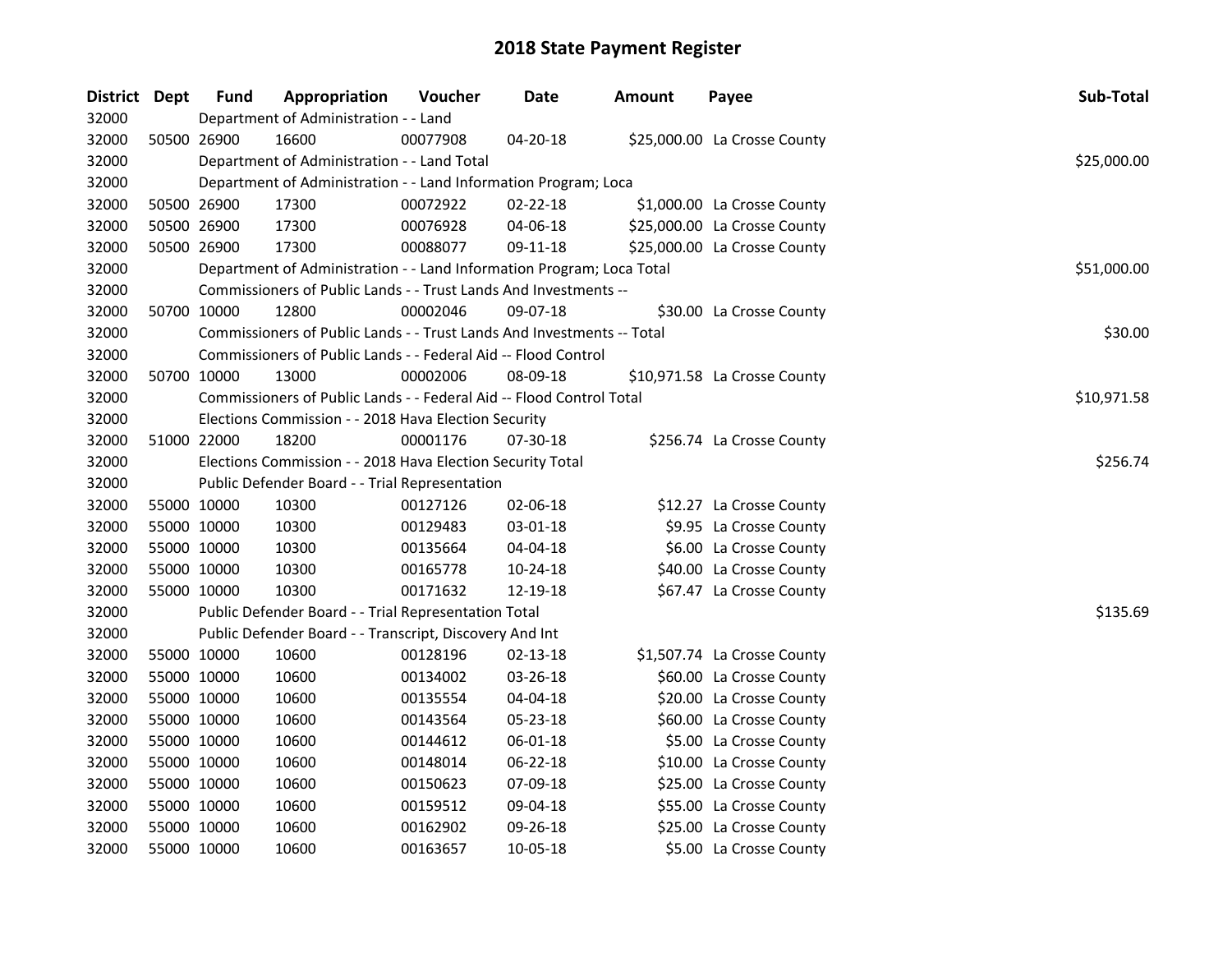| District Dept |             | <b>Fund</b> | Appropriation                                                    | Voucher  | <b>Date</b>    | <b>Amount</b> | Payee                           | Sub-Total      |
|---------------|-------------|-------------|------------------------------------------------------------------|----------|----------------|---------------|---------------------------------|----------------|
| 32000         | 55000 10000 |             | 10600                                                            | 00168512 | $11 - 16 - 18$ |               | \$20.00 La Crosse County        |                |
| 32000         |             |             | Public Defender Board - - Transcript, Discovery And Int Total    |          |                |               |                                 | \$1,792.74     |
| 32000         |             |             | Department of Revenue - - General Program Operations             |          |                |               |                                 |                |
| 32000         | 56600 10000 |             | 10100                                                            | 00082323 | $01 - 16 - 18$ |               | \$740.00 La Crosse County       |                |
| 32000         | 56600 10000 |             | 10100                                                            | 00082836 | 01-22-18       |               | \$92.50 La Crosse County        |                |
| 32000         | 56600 10000 |             | 10100                                                            | 00091020 | 04-04-18       |               | \$210.50 La Crosse County       |                |
| 32000         | 56600 10000 |             | 10100                                                            | 00091022 | 04-05-18       |               | \$92.50 La Crosse County        |                |
| 32000         | 56600 10000 |             | 10100                                                            | 00103493 | 06-28-18       |               | \$210.50 La Crosse County       |                |
| 32000         | 56600 10000 |             | 10100                                                            | 00105827 | 07-13-18       |               | \$870.00 La Crosse County       |                |
| 32000         | 56600 10000 |             | 10100                                                            | 00109752 | 09-19-18       |               | \$210.50 La Crosse County       |                |
| 32000         | 56600 10000 |             | 10100                                                            | 00116194 | 12-14-18       |               | \$92.50 La Crosse County        |                |
| 32000         |             |             | Department of Revenue - - General Program Operations Total       |          |                |               |                                 | \$2,519.00     |
| 32000         |             |             | Circuit Courts - - Circuit Court Costs                           |          |                |               |                                 |                |
| 32000         | 62500 10000 |             | 10500                                                            | 00000497 | 01-09-18       |               | \$193,677.00 La Crosse County   |                |
| 32000         | 62500 10000 |             | 10500                                                            | 00000620 | 02-20-18       |               | \$1,026.82 La Crosse County     |                |
| 32000         | 62500 10000 |             | 10500                                                            | 00000971 | 08-24-18       |               | \$277,460.48 La Crosse County   |                |
| 32000         |             |             | Circuit Courts - - Circuit Court Costs Total                     |          |                |               |                                 | \$472,164.30   |
| 32000         |             |             | Circuit Courts - - Court Interpreters                            |          |                |               |                                 |                |
| 32000         | 62500 10000 |             | 12100                                                            | 00000549 | $01 - 11 - 18$ |               | \$704.50 La Crosse County       |                |
| 32000         | 62500 10000 |             | 12100                                                            | 00001135 | $11 - 01 - 18$ |               | \$1,001.80 La Crosse County     |                |
| 32000         | 62500 10000 |             | 12100                                                            | 00001136 | 11-01-18       |               | \$709.00 La Crosse County       |                |
| 32000         |             |             | Circuit Courts - - Court Interpreters Total                      |          |                |               |                                 | \$2,415.30     |
| 32000         |             |             | Supreme Court - - General Program Operations                     |          |                |               |                                 |                |
| 32000         | 68000 10000 |             | 20100                                                            | 00003079 | $08 - 21 - 18$ |               | \$6,772.50 La Crosse County     |                |
| 32000         |             |             | Supreme Court - - General Program Operations Total               |          |                |               |                                 | \$6,772.50     |
| 32000         |             |             | Supreme Court - - Office Of Lawyer Regulation                    |          |                |               |                                 |                |
| 32000         | 68000 10000 |             | 33300                                                            | 00000649 | $01 - 25 - 18$ |               | \$70.00 La Crosse County        |                |
| 32000         |             |             | Supreme Court - - Office Of Lawyer Regulation Total              |          |                |               |                                 | \$70.00        |
| 32000         |             |             | Shared Revenue and Tax Relief - - County And Municipal Aid       |          |                |               |                                 |                |
| 32000         | 83500 10000 |             | 10500                                                            | 00033450 | 07-23-18       |               | \$527,625.98 La Crosse County   |                |
| 32000         | 83500 10000 |             | 10500                                                            | 00036336 | 11-19-18       |               | \$2,989,880.56 La Crosse County |                |
| 32000         |             |             | Shared Revenue and Tax Relief - - County And Municipal Aid Total |          |                |               |                                 | \$3,517,506.54 |
| 32000         |             |             | Shared Revenue and Tax Relief - - Exempt Computer Aid            |          |                |               |                                 |                |
| 32000         | 83500 10000 |             | 10900                                                            | 00029901 | $07 - 23 - 18$ |               | \$147,402.42 La Crosse County   |                |
| 32000         |             |             | Shared Revenue and Tax Relief - - Exempt Computer Aid Total      |          |                |               |                                 | \$147,402.42   |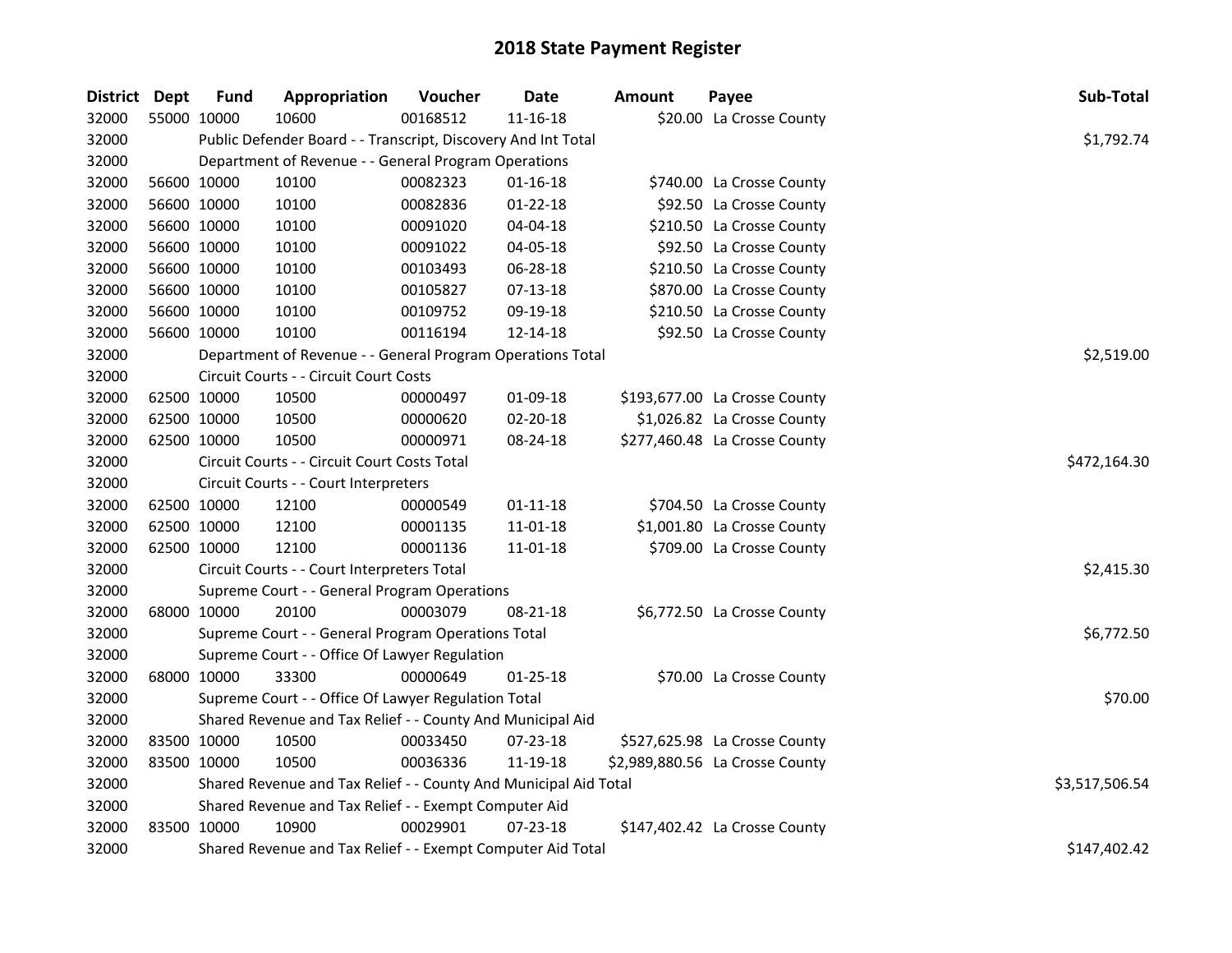| District Dept |             | <b>Fund</b> | Appropriation                                                         | <b>Voucher</b> | Date           | <b>Amount</b> | Payee                            | Sub-Total       |
|---------------|-------------|-------------|-----------------------------------------------------------------------|----------------|----------------|---------------|----------------------------------|-----------------|
| 32000         |             |             | Shared Revenue and Tax Relief - - Utility Aid                         |                |                |               |                                  |                 |
| 32000         | 83500 10000 |             | 11000                                                                 | 00033450       | 07-23-18       |               | \$77,710.37 La Crosse County     |                 |
| 32000         | 83500 10000 |             | 11000                                                                 | 00036336       | 11-19-18       |               | \$453,561.08 La Crosse County    |                 |
| 32000         |             |             | Shared Revenue and Tax Relief - - Utility Aid Total                   |                |                |               |                                  | \$531,271.45    |
| 32000         |             |             | Shared Revenue and Tax Relief - - School Lvy Tx/First Dollar Cr       |                |                |               |                                  |                 |
| 32000         | 83500 10000 |             | 30200                                                                 | 00029621       | $07 - 23 - 18$ |               | \$1,640,547.22 La Crosse County  |                 |
| 32000         | 83500 10000 |             | 30200                                                                 | 00029769       | $07 - 23 - 18$ |               | \$11,416,221.00 La Crosse County |                 |
| 32000         |             |             | Shared Revenue and Tax Relief - - School Lvy Tx/First Dollar Cr Total |                |                |               |                                  | \$13,056,768.22 |
| 32000         |             |             | Shared Revenue and Tax Relief - - Lottery & Gaming Credit             |                |                |               |                                  |                 |
| 32000         | 83500 52100 |             | 36300                                                                 | 00027136       | 03-26-18       |               | \$1,982,931.39 La Crosse County  |                 |
| 32000         |             |             | Shared Revenue and Tax Relief - - Lottery & Gaming Credit Total       |                |                |               |                                  | \$1,982,931.39  |
| 32000 Total   |             |             |                                                                       |                |                |               |                                  | \$45,043,209.95 |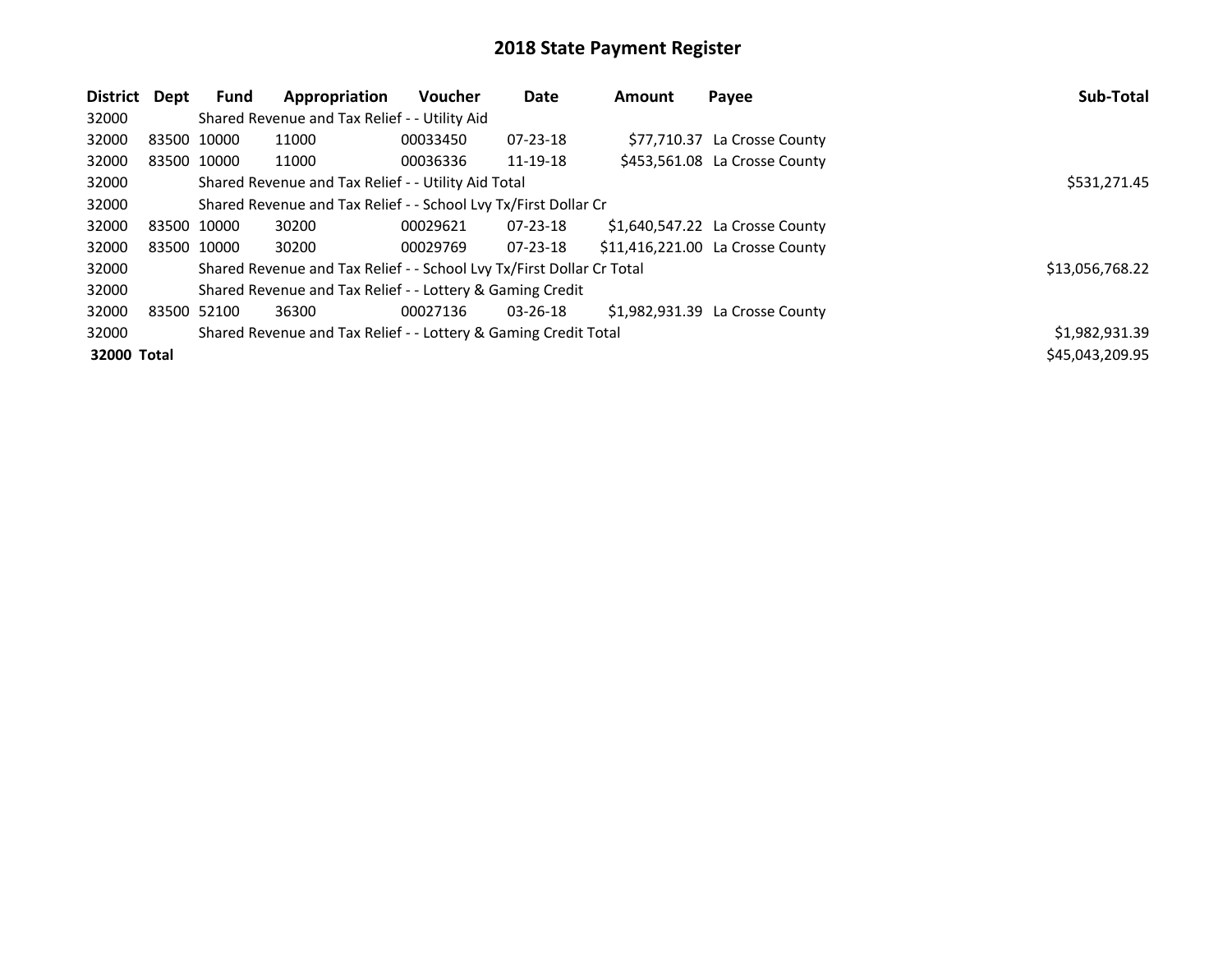| District Dept |             | <b>Fund</b> | Appropriation                                                      | Voucher  | Date           | <b>Amount</b> | Payee                       | Sub-Total   |
|---------------|-------------|-------------|--------------------------------------------------------------------|----------|----------------|---------------|-----------------------------|-------------|
| 32002         |             |             | Dept of Safety & Prof Services - - Fire Dues Distribution          |          |                |               |                             |             |
| 32002         | 16500 10000 |             | 22500                                                              | 00024320 | 07-26-18       |               | \$2,214.32 Bangor, Town Of  |             |
| 32002         |             |             | Dept of Safety & Prof Services - - Fire Dues Distribution Total    |          |                |               |                             | \$2,214.32  |
| 32002         |             |             | Dept of Natural Resources - - Aids In Lieu Of Taxes - Gener        |          |                |               |                             |             |
| 32002         | 37000 10000 |             | 50300                                                              | 00211605 | $02 - 02 - 18$ |               | \$320.35 Bangor, Town Of    |             |
| 32002         | 37000 10000 |             | 50300                                                              | 00229235 | $04 - 20 - 18$ |               | \$25.94 Bangor, Town Of     |             |
| 32002         |             |             | Dept of Natural Resources - - Aids In Lieu Of Taxes - Gener Total  |          |                |               |                             | \$346.29    |
| 32002         |             |             | Dept of Natural Resources - - Resaids - Cnty Forst, Cl & Mfl       |          |                |               |                             |             |
| 32002         | 37000 21200 |             | 57100                                                              | 00247638 | 06-28-18       |               | \$647.54 Bangor, Town Of    |             |
| 32002         |             |             | Dept of Natural Resources - - Resaids - Cnty Forst, Cl & Mfl Total |          |                |               |                             | \$647.54    |
| 32002         |             |             | Dept of Natural Resources - - Aids In Lieu Of Taxes - Sum S        |          |                |               |                             |             |
| 32002         | 37000 21200 |             | 57900                                                              | 00229236 | 04-20-18       |               | \$1,416.10 Bangor, Town Of  |             |
| 32002         |             |             | Dept of Natural Resources - - Aids In Lieu Of Taxes - Sum S Total  |          |                |               |                             | \$1,416.10  |
| 32002         |             |             | Dept of Natural Resources - - Fin Asst For Responsible Units       |          |                |               |                             |             |
| 32002         | 37000 27400 |             | 67000                                                              | 00235914 | 05-11-18       |               | \$1,438.33 Bangor, Town Of  |             |
| 32002         |             |             | Dept of Natural Resources - - Fin Asst For Responsible Units Total |          |                |               |                             | \$1,438.33  |
| 32002         |             |             | WI Dept of Transportation - - Trns Aids To Mnc.-Sf                 |          |                |               |                             |             |
| 32002         | 39500 21100 |             | 19100                                                              | 00204479 | $01 - 02 - 18$ |               | \$14,292.19 Bangor, Town Of |             |
| 32002         | 39500 21100 |             | 19100                                                              | 00234987 | 04-02-18       |               | \$14,292.19 Bangor, Town Of |             |
| 32002         | 39500 21100 |             | 19100                                                              | 00268686 | 07-02-18       |               | \$14,292.19 Bangor, Town Of |             |
| 32002         | 39500 21100 |             | 19100                                                              | 00302738 | $10 - 01 - 18$ |               | \$14,292.20 Bangor, Town Of |             |
| 32002         |             |             | WI Dept of Transportation - - Trns Aids To Mnc.-Sf Total           |          |                |               |                             | \$57,168.77 |
| 32002         |             |             | Department of Revenue - - Payments For Municipal Svcs              |          |                |               |                             |             |
| 32002         | 56600 10000 |             | 50100                                                              | 00026815 | $01 - 31 - 18$ |               | \$79.14 Bangor, Town Of     |             |
| 32002         |             |             | Department of Revenue - - Payments For Municipal Svcs Total        |          |                |               |                             | \$79.14     |
| 32002         |             |             | Shared Revenue and Tax Relief - - County And Municipal Aid         |          |                |               |                             |             |
| 32002         | 83500 10000 |             | 10500                                                              | 00033432 | 07-23-18       |               | \$5,163.32 Bangor, Town Of  |             |
| 32002         | 83500 10000 |             | 10500                                                              | 00036318 | 11-19-18       |               | \$29,258.80 Bangor, Town Of |             |
| 32002         |             |             | Shared Revenue and Tax Relief - - County And Municipal Aid Total   |          |                |               |                             | \$34,422.12 |
| 32002         |             |             | Shared Revenue and Tax Relief - - Exempt Computer Aid              |          |                |               |                             |             |
| 32002         | 83500 10000 |             | 10900                                                              | 00030691 | 07-23-18       |               | \$142.06 Bangor, Town Of    |             |
| 32002         |             |             | Shared Revenue and Tax Relief - - Exempt Computer Aid Total        |          |                |               |                             | \$142.06    |
| 32002         |             |             | Shared Revenue and Tax Relief - - Utility Aid                      |          |                |               |                             |             |
| 32002         | 83500 10000 |             | 11000                                                              | 00033432 | 07-23-18       |               | \$47.87 Bangor, Town Of     |             |
| 32002         | 83500 10000 |             | 11000                                                              | 00036318 | 11-19-18       |               | \$258.39 Bangor, Town Of    |             |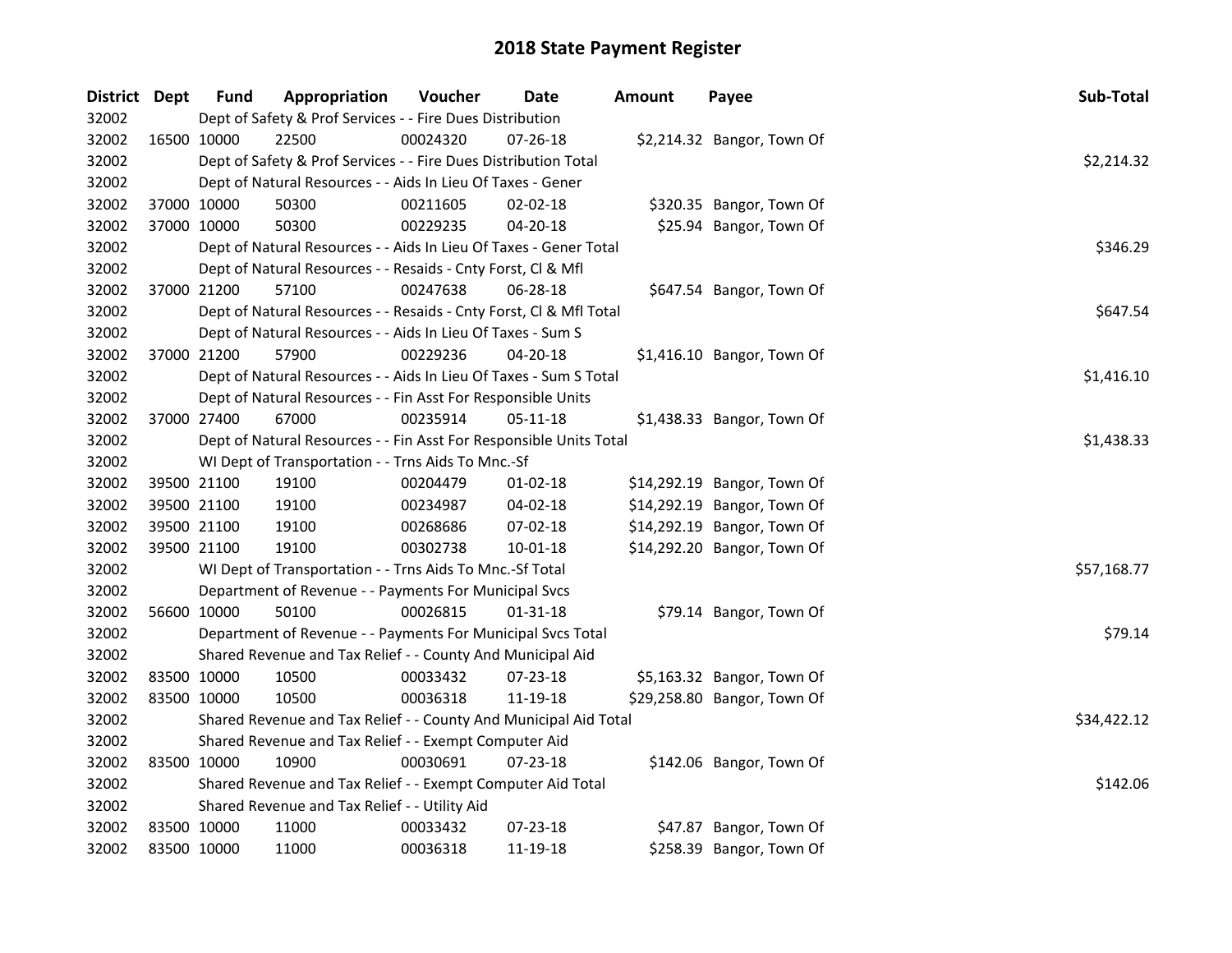| District Dept | Fund | <b>Appropriation</b>                                | Voucher | Date | Amount | Pavee | Sub-Total   |
|---------------|------|-----------------------------------------------------|---------|------|--------|-------|-------------|
| 32002         |      | Shared Revenue and Tax Relief - - Utility Aid Total |         |      |        |       | \$306.26    |
| 32002 Total   |      |                                                     |         |      |        |       | \$98,180.93 |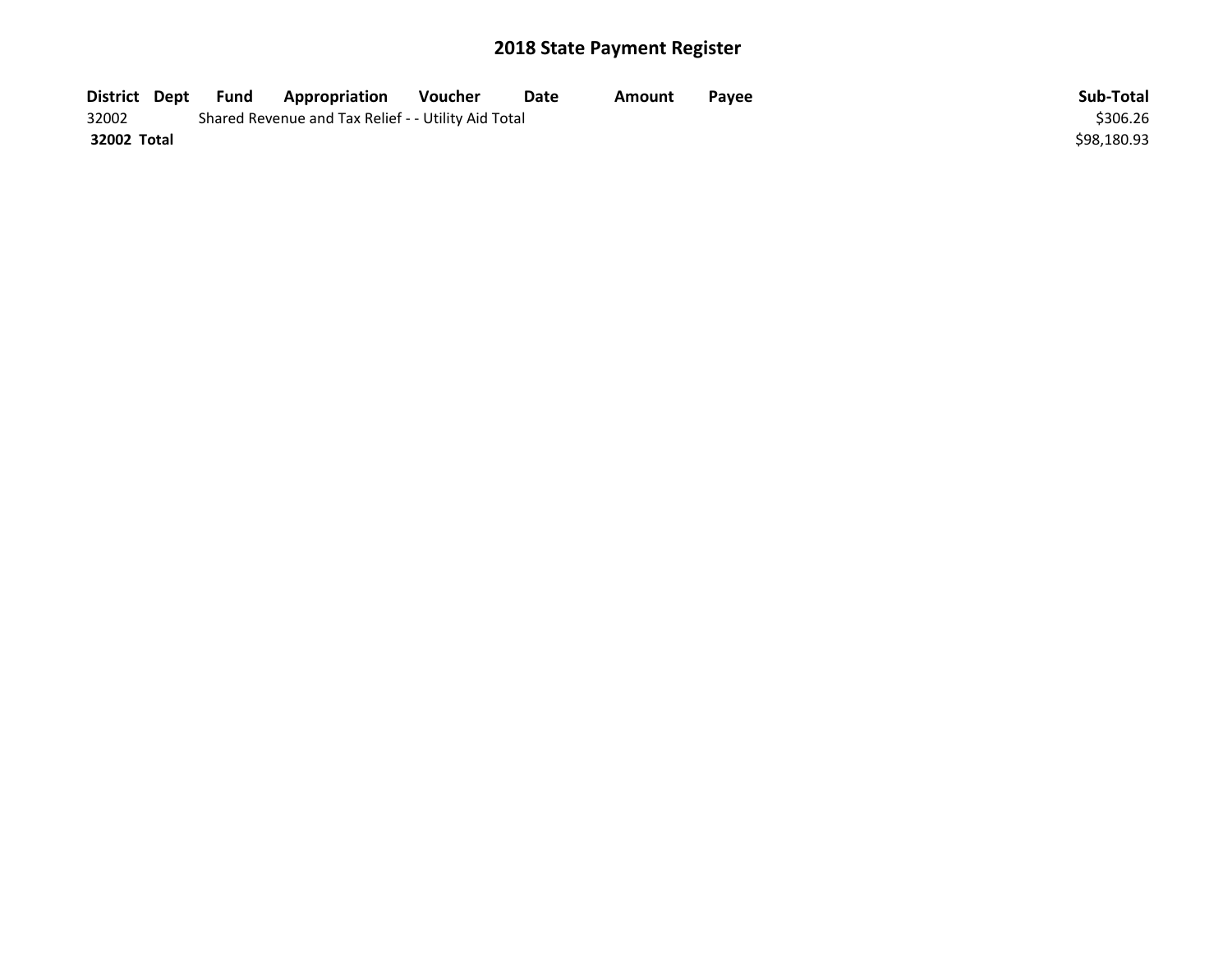| District Dept |             | <b>Fund</b> | Appropriation                                                          | Voucher  | Date           | <b>Amount</b> | Payee                     | Sub-Total   |  |  |  |
|---------------|-------------|-------------|------------------------------------------------------------------------|----------|----------------|---------------|---------------------------|-------------|--|--|--|
| 32004         |             |             | Dept of Safety & Prof Services - - Fire Dues Distribution              |          |                |               |                           |             |  |  |  |
| 32004         | 16500 10000 |             | 22500                                                                  | 00024321 | 07-24-18       |               | \$4,800.49 Town Of Barre  |             |  |  |  |
| 32004         |             |             | Dept of Safety & Prof Services - - Fire Dues Distribution Total        |          |                |               |                           |             |  |  |  |
| 32004         |             |             | Dept of Natural Resources - - Aids In Lieu Of Taxes - Gener            |          |                |               |                           |             |  |  |  |
| 32004         |             | 37000 10000 | 50300                                                                  | 00211902 | 02-02-18       |               | \$677.28 Town Of Barre    |             |  |  |  |
| 32004         |             |             | Dept of Natural Resources - - Aids In Lieu Of Taxes - Gener Total      |          |                |               |                           | \$677.28    |  |  |  |
| 32004         |             |             | Dept of Natural Resources - - Resaids - Cnty Forst, Cl & Mfl           |          |                |               |                           |             |  |  |  |
| 32004         |             | 37000 21200 | 57100                                                                  | 00247639 | $06 - 28 - 18$ |               | \$251.92 Town Of Barre    |             |  |  |  |
| 32004         |             |             | Dept of Natural Resources - - Resaids - Cnty Forst, Cl & Mfl Total     |          |                |               |                           | \$251.92    |  |  |  |
| 32004         |             |             | Dept of Natural Resources - - Aids In Lieu Of Taxes - Sum S            |          |                |               |                           |             |  |  |  |
| 32004         |             | 37000 21200 | 57900                                                                  | 00230429 | 04-20-18       |               | \$985.60 Town Of Barre    |             |  |  |  |
| 32004         |             |             | Dept of Natural Resources - - Aids In Lieu Of Taxes - Sum S Total      |          |                |               |                           | \$985.60    |  |  |  |
| 32004         |             |             | Dept of Natural Resources - - Fin Asst For Responsible Units           |          |                |               |                           |             |  |  |  |
| 32004         |             | 37000 27400 | 67000                                                                  | 00235562 | 05-11-18       |               | \$1,442.29 Town Of Barre  |             |  |  |  |
| 32004         |             |             | Dept of Natural Resources - - Fin Asst For Responsible Units Total     |          |                |               |                           | \$1,442.29  |  |  |  |
| 32004         |             |             | WI Dept of Transportation - - Trns Aids To Mnc.-Sf                     |          |                |               |                           |             |  |  |  |
| 32004         |             | 39500 21100 | 19100                                                                  | 00204480 | $01-02-18$     |               | \$9,747.12 Town Of Barre  |             |  |  |  |
| 32004         |             | 39500 21100 | 19100                                                                  | 00234988 | $04 - 02 - 18$ |               | \$9,747.12 Town Of Barre  |             |  |  |  |
| 32004         |             | 39500 21100 | 19100                                                                  | 00268687 | 07-02-18       |               | \$9,747.12 Town Of Barre  |             |  |  |  |
| 32004         |             | 39500 21100 | 19100                                                                  | 00302739 | $10 - 01 - 18$ |               | \$9,747.12 Town Of Barre  |             |  |  |  |
| 32004         |             |             | WI Dept of Transportation - - Trns Aids To Mnc.-Sf Total               |          |                |               |                           | \$38,988.48 |  |  |  |
| 32004         |             |             | Department of Military Affairs - - Disaster Recovery Aid               |          |                |               |                           |             |  |  |  |
| 32004         |             | 46500 10000 | 30500                                                                  | 00049747 | 09-28-18       |               | \$2,620.42 Town Of Barre  |             |  |  |  |
| 32004         |             |             | Department of Military Affairs - - Disaster Recovery Aid Total         |          |                |               |                           | \$2,620.42  |  |  |  |
| 32004         |             |             | Department of Military Affairs - - Federal Aid, Local Assistance       |          |                |               |                           |             |  |  |  |
| 32004         |             | 46500 10000 | 34200                                                                  | 00049747 | 09-28-18       |               | \$15,722.50 Town Of Barre |             |  |  |  |
| 32004         |             |             | Department of Military Affairs - - Federal Aid, Local Assistance Total |          |                |               |                           | \$15,722.50 |  |  |  |
| 32004         |             |             | Shared Revenue and Tax Relief - - County And Municipal Aid             |          |                |               |                           |             |  |  |  |
| 32004         |             | 83500 10000 | 10500                                                                  | 00033433 | 07-23-18       |               | \$6,154.22 Town Of Barre  |             |  |  |  |
| 32004         |             | 83500 10000 | 10500                                                                  | 00036319 | 11-19-18       |               | \$34,873.89 Town Of Barre |             |  |  |  |
| 32004         |             |             | Shared Revenue and Tax Relief - - County And Municipal Aid Total       |          |                |               |                           | \$41,028.11 |  |  |  |
| 32004         |             |             | Shared Revenue and Tax Relief - - Exempt Computer Aid                  |          |                |               |                           |             |  |  |  |
| 32004         |             | 83500 10000 | 10900                                                                  | 00030692 | 07-23-18       |               | \$21.31 Town Of Barre     |             |  |  |  |
| 32004         |             |             | Shared Revenue and Tax Relief - - Exempt Computer Aid Total            |          |                |               |                           | \$21.31     |  |  |  |
| 32004         |             |             | Shared Revenue and Tax Relief - - Utility Aid                          |          |                |               |                           |             |  |  |  |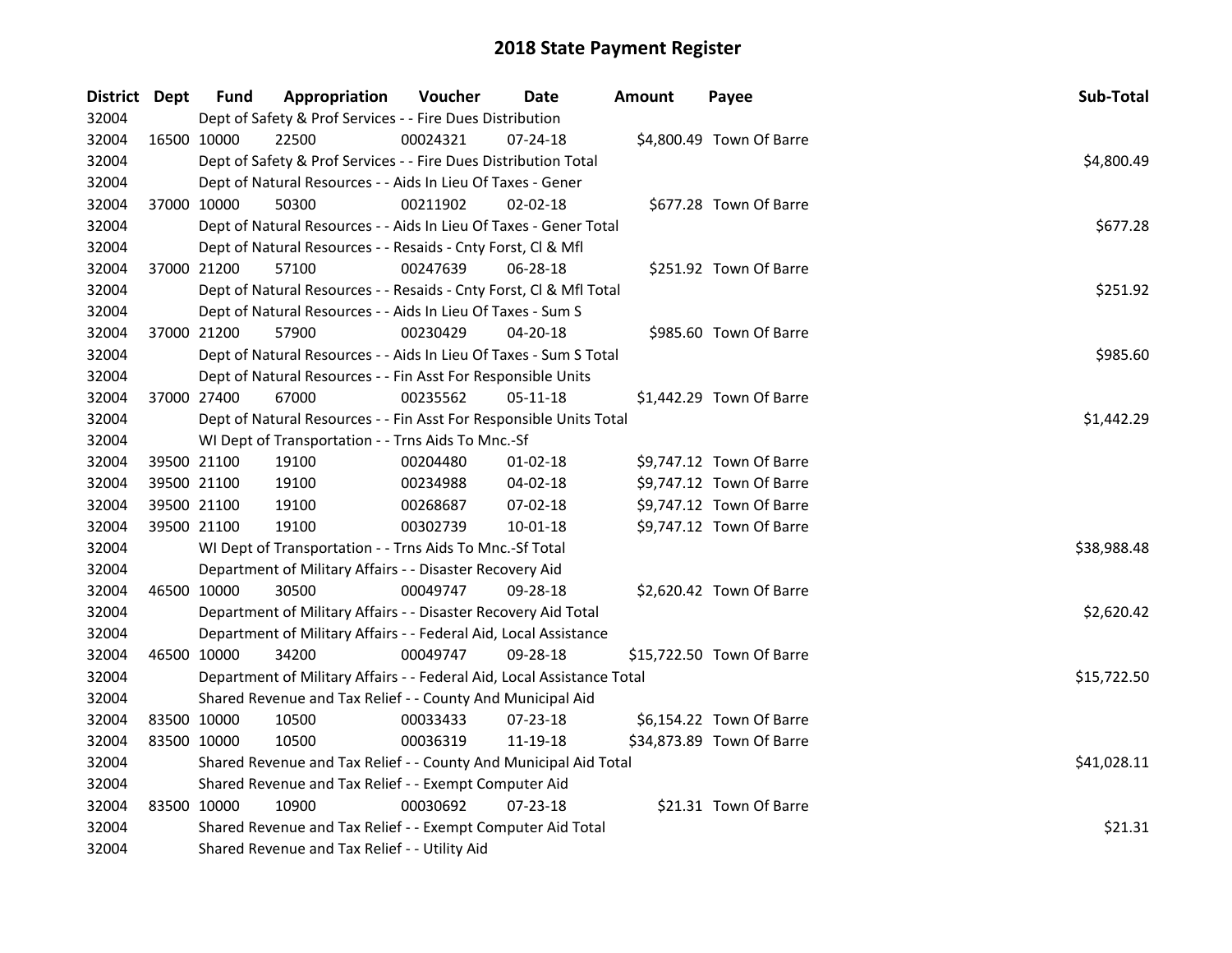| District Dept |             | Fund   | Appropriation                                                   | <b>Voucher</b> | Date           | Amount | Pavee                    | Sub-Total    |
|---------------|-------------|--------|-----------------------------------------------------------------|----------------|----------------|--------|--------------------------|--------------|
| 32004         | 83500 10000 |        | 11000                                                           | 00033433       | $07 - 23 - 18$ |        | \$0.82 Town Of Barre     |              |
| 32004         | 83500 10000 |        | 11000                                                           | 00036319       | 11-19-18       |        | \$4.00 Town Of Barre     |              |
| 32004         |             | \$4.82 |                                                                 |                |                |        |                          |              |
| 32004         |             |        | Shared Revenue and Tax Relief - - Lottery & Gaming Credit       |                |                |        |                          |              |
| 32004         | 83500 52100 |        | 36300                                                           | 00027453       | $03 - 26 - 18$ |        | \$4.661.61 Town Of Barre |              |
| 32004         |             |        | Shared Revenue and Tax Relief - - Lottery & Gaming Credit Total |                |                |        |                          | \$4,661.61   |
| 32004 Total   |             |        |                                                                 |                |                |        |                          | \$111,204.83 |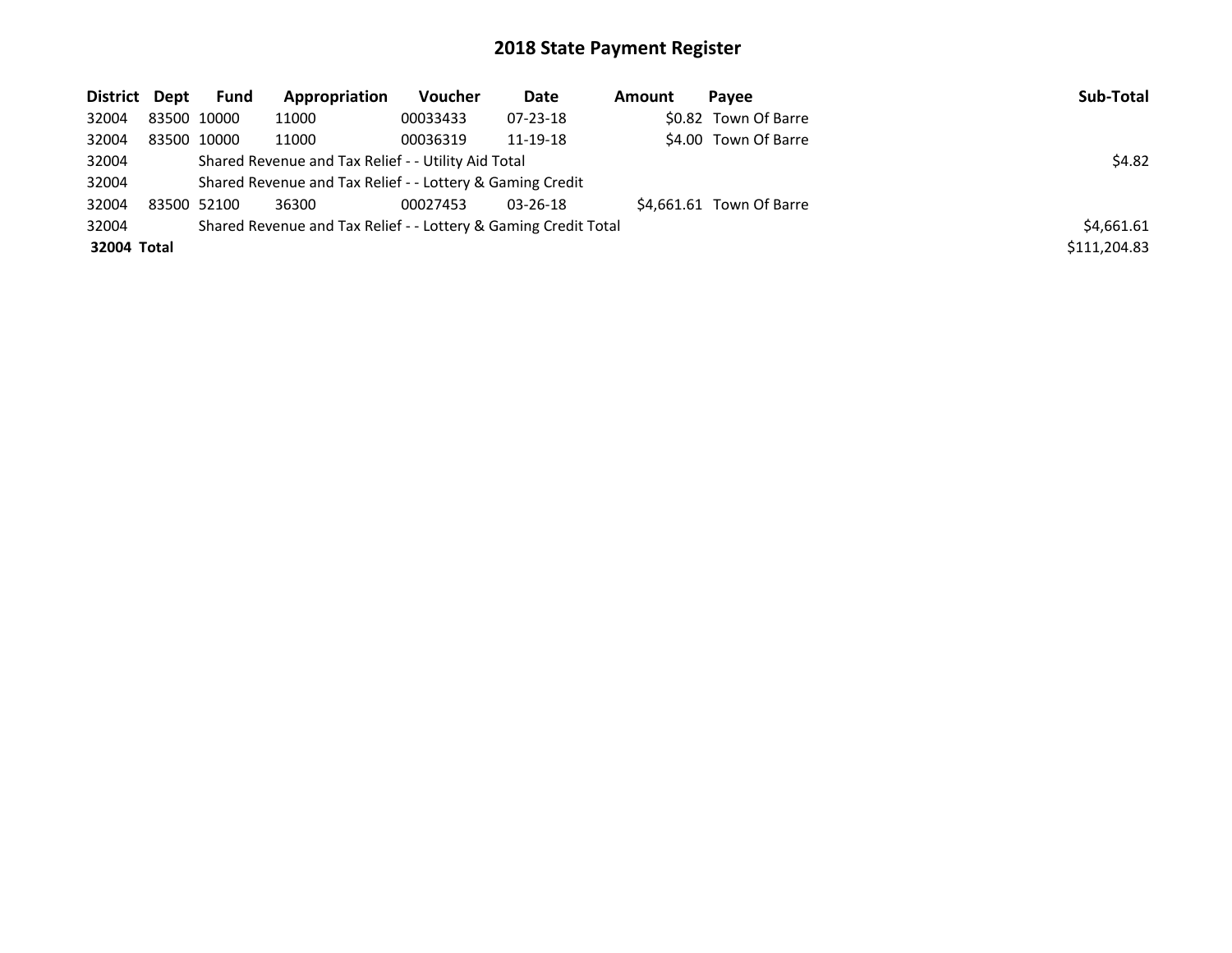| District Dept |             | <b>Fund</b>                                   | Appropriation                                                      | Voucher  | Date           | <b>Amount</b> | Payee                      | Sub-Total   |
|---------------|-------------|-----------------------------------------------|--------------------------------------------------------------------|----------|----------------|---------------|----------------------------|-------------|
| 32006         |             |                                               | Dept of Safety & Prof Services - - Fire Dues Distribution          |          |                |               |                            |             |
| 32006         | 16500 10000 |                                               | 22500                                                              | 00024322 | $07 - 24 - 18$ |               | \$3,391.66 Burns, Town Of  |             |
| 32006         |             |                                               | Dept of Safety & Prof Services - - Fire Dues Distribution Total    |          |                |               |                            | \$3,391.66  |
| 32006         |             |                                               | Dept of Natural Resources - - Aids In Lieu Of Taxes - Gener        |          |                |               |                            |             |
| 32006         | 37000 10000 |                                               | 50300                                                              | 00229893 | 04-20-18       |               | \$5.21 Burns, Town Of      |             |
| 32006         |             |                                               | Dept of Natural Resources - - Aids In Lieu Of Taxes - Gener Total  |          |                |               |                            | \$5.21      |
| 32006         |             |                                               | Dept of Natural Resources - - Resaids - Cnty Forst, Cl & Mfl       |          |                |               |                            |             |
| 32006         |             | 37000 21200                                   | 57100                                                              | 00247640 | 06-28-18       |               | \$949.19 Burns, Town Of    |             |
| 32006         |             |                                               | Dept of Natural Resources - - Resaids - Cnty Forst, Cl & Mfl Total |          |                |               |                            | \$949.19    |
| 32006         |             |                                               | Dept of Natural Resources - - Aids In Lieu Of Taxes - Sum S        |          |                |               |                            |             |
| 32006         | 37000 21200 |                                               | 57900                                                              | 00229894 | 04-20-18       |               | \$0.52 Burns, Town Of      |             |
| 32006         |             |                                               | Dept of Natural Resources - - Aids In Lieu Of Taxes - Sum S Total  |          |                |               |                            | \$0.52      |
| 32006         |             |                                               | Dept of Natural Resources - - Fin Asst For Responsible Units       |          |                |               |                            |             |
| 32006         | 37000 27400 |                                               | 67000                                                              | 00235531 | 05-11-18       |               | \$737.79 Burns, Town Of    |             |
| 32006         |             |                                               | Dept of Natural Resources - - Fin Asst For Responsible Units Total |          |                |               |                            | \$737.79    |
| 32006         |             |                                               | Dept of Natural Resources - - Recycling Consolidation Grants       |          |                |               |                            |             |
| 32006         | 37000 27400 |                                               | 67300                                                              | 00235531 | 05-11-18       |               | \$250.11 Burns, Town Of    |             |
| 32006         |             |                                               | Dept of Natural Resources - - Recycling Consolidation Grants Total |          |                |               |                            | \$250.11    |
| 32006         |             |                                               | WI Dept of Transportation - - Trns Aids To Mnc.-Sf                 |          |                |               |                            |             |
| 32006         | 39500 21100 |                                               | 19100                                                              | 00204481 | $01 - 02 - 18$ |               | \$20,957.50 Burns, Town Of |             |
| 32006         | 39500 21100 |                                               | 19100                                                              | 00234989 | 04-02-18       |               | \$20,957.50 Burns, Town Of |             |
| 32006         | 39500 21100 |                                               | 19100                                                              | 00268688 | 07-02-18       |               | \$20,957.50 Burns, Town Of |             |
| 32006         | 39500 21100 |                                               | 19100                                                              | 00302740 | $10 - 01 - 18$ |               | \$20,957.51 Burns, Town Of |             |
| 32006         |             |                                               | WI Dept of Transportation - - Trns Aids To Mnc.-Sf Total           |          |                |               |                            | \$83,830.01 |
| 32006         |             |                                               | Shared Revenue and Tax Relief - - County And Municipal Aid         |          |                |               |                            |             |
| 32006         |             | 83500 10000                                   | 10500                                                              | 00033434 | 07-23-18       |               | \$8,330.55 Burns, Town Of  |             |
| 32006         | 83500 10000 |                                               | 10500                                                              | 00036320 | 11-19-18       |               | \$47,206.46 Burns, Town Of |             |
| 32006         |             |                                               | Shared Revenue and Tax Relief - - County And Municipal Aid Total   |          |                |               |                            | \$55,537.01 |
| 32006         |             |                                               | Shared Revenue and Tax Relief - - Exempt Computer Aid              |          |                |               |                            |             |
| 32006         | 83500 10000 |                                               | 10900                                                              | 00030693 | 07-23-18       |               | \$1.01 Burns, Town Of      |             |
| 32006         |             |                                               | Shared Revenue and Tax Relief - - Exempt Computer Aid Total        |          |                |               |                            | \$1.01      |
| 32006         |             | Shared Revenue and Tax Relief - - Utility Aid |                                                                    |          |                |               |                            |             |
| 32006         | 83500 10000 |                                               | 11000                                                              | 00033434 | 07-23-18       |               | \$2.90 Burns, Town Of      |             |
| 32006         | 83500 10000 |                                               | 11000                                                              | 00036320 | 11-19-18       |               | \$13.11 Burns, Town Of     |             |
| 32006         |             |                                               | Shared Revenue and Tax Relief - - Utility Aid Total                |          |                |               |                            | \$16.01     |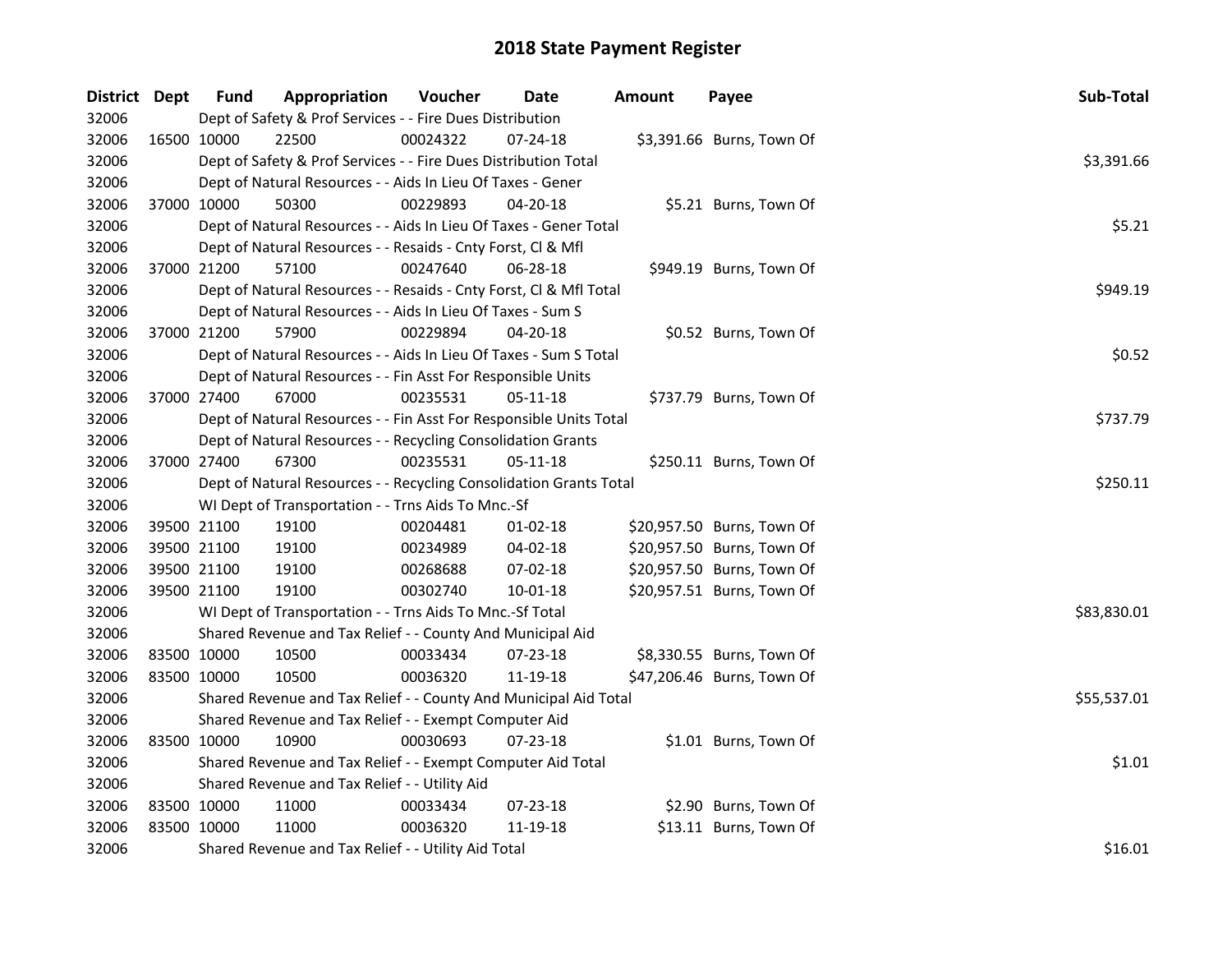| District Dept | <b>Fund</b> | Appropriation                                                   | <b>Voucher</b> | Date           | Amount | Pavee                      | Sub-Total    |
|---------------|-------------|-----------------------------------------------------------------|----------------|----------------|--------|----------------------------|--------------|
| 32006         |             | Shared Revenue and Tax Relief - - Lottery & Gaming Credit       |                |                |        |                            |              |
| 32006         | 83500 52100 | 36300                                                           | 00027454       | $03 - 26 - 18$ |        | $$1,614.12$ Burns, Town Of |              |
| 32006         |             | Shared Revenue and Tax Relief - - Lottery & Gaming Credit Total |                |                |        |                            | \$1,614.12   |
| 32006 Total   |             |                                                                 |                |                |        |                            | \$146.332.64 |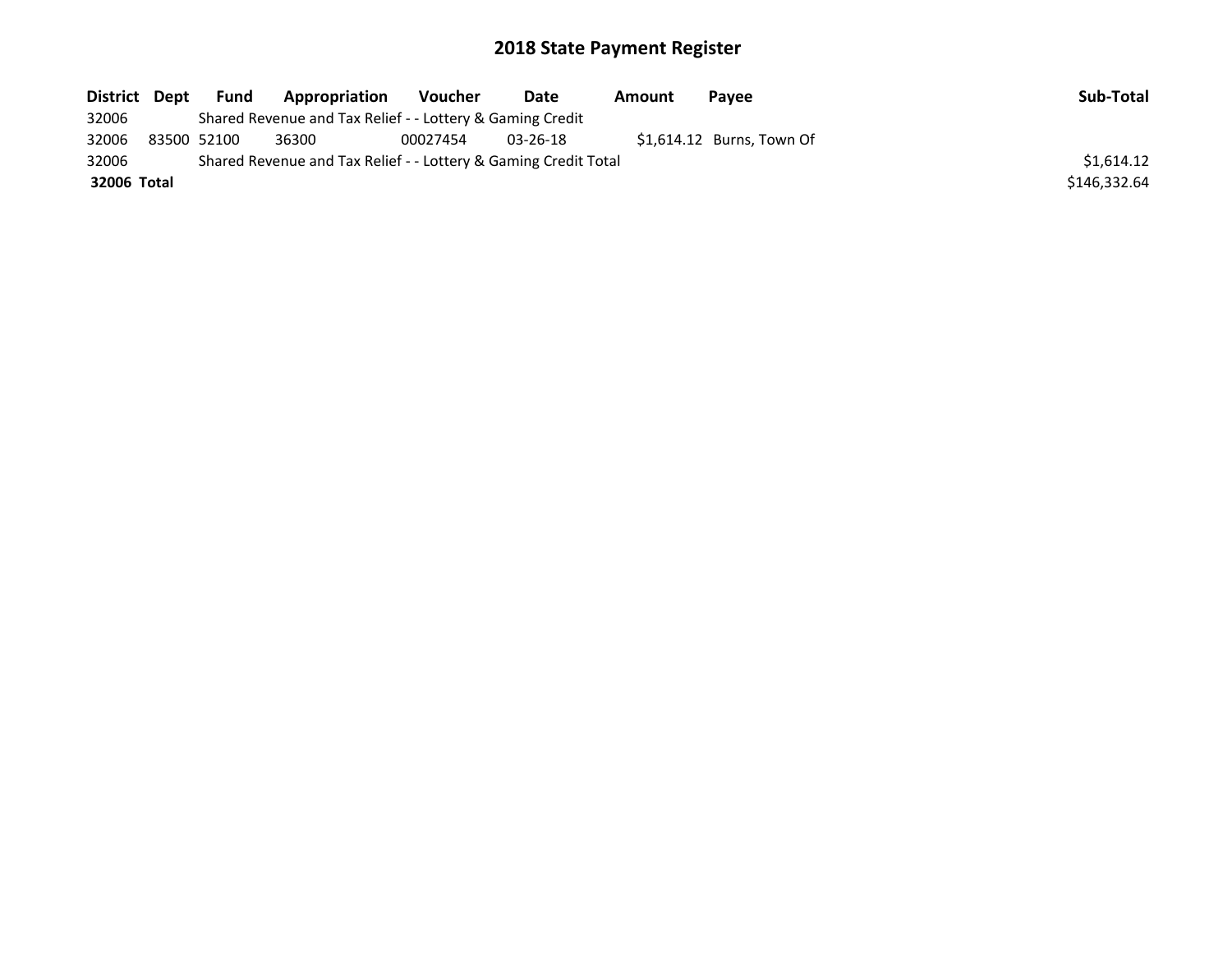| District Dept |             | Fund        | Appropriation                                                      | Voucher  | Date           | <b>Amount</b> | Payee                        | Sub-Total   |
|---------------|-------------|-------------|--------------------------------------------------------------------|----------|----------------|---------------|------------------------------|-------------|
| 32008         |             |             | Dept of Safety & Prof Services - - Fire Dues Distribution          |          |                |               |                              |             |
| 32008         | 16500 10000 |             | 22500                                                              | 00024428 | 07-23-18       |               | \$12,651.34 Town Of Campbell |             |
| 32008         |             |             | Dept of Safety & Prof Services - - Fire Dues Distribution Total    |          |                |               |                              | \$12,651.34 |
| 32008         |             |             | Dept of Natural Resources - - Fin Asst For Responsible Units       |          |                |               |                              |             |
| 32008         |             | 37000 27400 | 67000                                                              | 00235789 | 05-11-18       |               | \$9,557.88 Town Of Campbell  |             |
| 32008         |             |             | Dept of Natural Resources - - Fin Asst For Responsible Units Total |          |                |               |                              | \$9,557.88  |
| 32008         |             |             | Dept of Natural Resources - - Recycling Consolidation Grants       |          |                |               |                              |             |
| 32008         |             | 37000 27400 | 67300                                                              | 00235789 | 05-11-18       |               | \$1,119.28 Town Of Campbell  |             |
| 32008         |             |             | Dept of Natural Resources - - Recycling Consolidation Grants Total |          |                | \$1,119.28    |                              |             |
| 32008         |             |             | WI Dept of Transportation - - Trns Aids To Mnc.-Sf                 |          |                |               |                              |             |
| 32008         | 39500 21100 |             | 19100                                                              | 00204482 | $01-02-18$     |               | \$23,693.88 Town Of Campbell |             |
| 32008         | 39500 21100 |             | 19100                                                              | 00234990 | 04-02-18       |               | \$23,693.88 Town Of Campbell |             |
| 32008         | 39500 21100 |             | 19100                                                              | 00268689 | 07-02-18       |               | \$23,693.88 Town Of Campbell |             |
| 32008         | 39500 21100 |             | 19100                                                              | 00302741 | 10-01-18       |               | \$23,693.91 Town Of Campbell |             |
| 32008         |             |             | WI Dept of Transportation - - Trns Aids To Mnc.-Sf Total           |          |                |               |                              | \$94,775.55 |
| 32008         |             |             | Department of Justice - - Law Enforcement Train, Local             |          |                |               |                              |             |
| 32008         | 45500 10000 |             | 23100                                                              | 00052166 | 09-25-18       |               | \$640.00 Town Of Campbell    |             |
| 32008         |             |             | Department of Justice - - Law Enforcement Train, Local Total       |          |                |               |                              | \$640.00    |
| 32008         |             |             | Public Defender Board - - Transcript, Discovery And Int            |          |                |               |                              |             |
| 32008         |             | 55000 10000 | 10600                                                              | 00123466 | 01-09-18       |               | \$6.00 Town Of Campbell      |             |
| 32008         | 55000 10000 |             | 10600                                                              | 00123976 | $01 - 16 - 18$ |               | \$11.40 Town Of Campbell     |             |
| 32008         | 55000 10000 |             | 10600                                                              | 00126013 | 01-29-18       |               | \$11.00 Town Of Campbell     |             |
| 32008         | 55000 10000 |             | 10600                                                              | 00135546 | 04-04-18       |               | \$5.40 Town Of Campbell      |             |
| 32008         | 55000 10000 |             | 10600                                                              | 00136691 | $04 - 11 - 18$ |               | \$5.40 Town Of Campbell      |             |
| 32008         | 55000 10000 |             | 10600                                                              | 00136754 | $04 - 11 - 18$ |               | \$10.00 Town Of Campbell     |             |
| 32008         | 55000 10000 |             | 10600                                                              | 00150613 | 07-09-18       |               | \$15.00 Town Of Campbell     |             |
| 32008         | 55000 10000 |             | 10600                                                              | 00151452 | $07-17-18$     |               | \$10.00 Town Of Campbell     |             |
| 32008         | 55000 10000 |             | 10600                                                              | 00154417 | 07-31-18       |               | \$5.00 Town Of Campbell      |             |
| 32008         | 55000 10000 |             | 10600                                                              | 00159535 | 09-04-18       |               | \$11.40 Town Of Campbell     |             |
| 32008         | 55000 10000 |             | 10600                                                              | 00160376 | 09-11-18       |               | \$25.20 Town Of Campbell     |             |
| 32008         | 55000 10000 |             | 10600                                                              | 00164740 | 10-15-18       |               | \$30.00 Town Of Campbell     |             |
| 32008         |             |             | Public Defender Board - - Transcript, Discovery And Int Total      |          |                |               |                              | \$145.80    |
| 32008         |             |             | Department of Revenue - - Payments For Municipal Svcs              |          |                |               |                              |             |
| 32008         | 56600 10000 |             | 50100                                                              | 00026816 | $01 - 31 - 18$ |               | \$94.83 Town Of Campbell     |             |
| 32008         |             |             | Department of Revenue - - Payments For Municipal Svcs Total        |          |                |               |                              | \$94.83     |
|               |             |             |                                                                    |          |                |               |                              |             |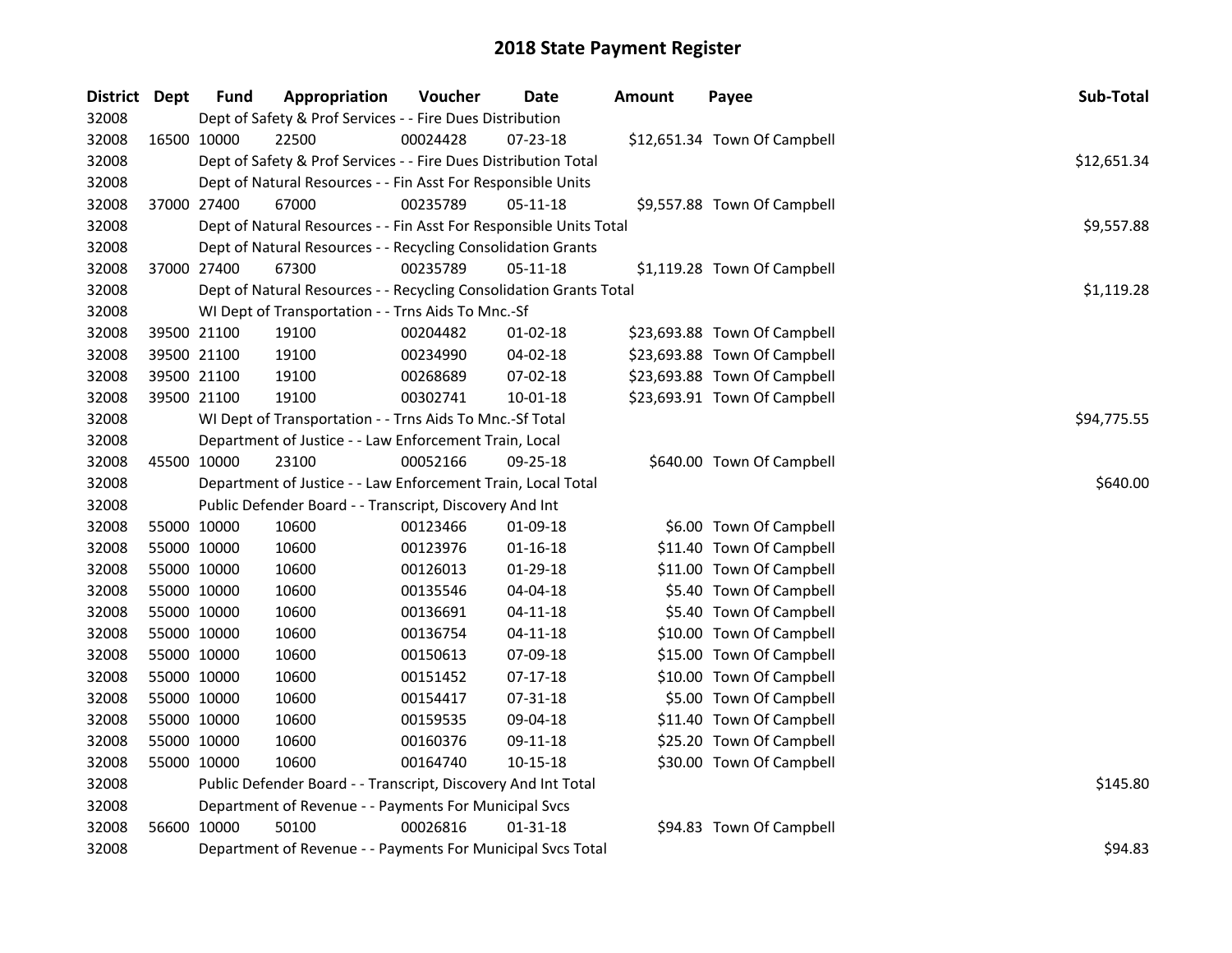| District Dept |             | <b>Fund</b> | Appropriation                                                    | <b>Voucher</b> | Date           | Amount | Payee                         | <b>Sub-Total</b> |
|---------------|-------------|-------------|------------------------------------------------------------------|----------------|----------------|--------|-------------------------------|------------------|
| 32008         |             |             | Shared Revenue and Tax Relief - - County And Municipal Aid       |                |                |        |                               |                  |
| 32008         | 83500 10000 |             | 10500                                                            | 00033435       | 07-23-18       |        | \$46,397.49 Town Of Campbell  |                  |
| 32008         | 83500 10000 |             | 10500                                                            | 00036321       | 11-19-18       |        | \$262,919.11 Town Of Campbell |                  |
| 32008         |             |             | Shared Revenue and Tax Relief - - County And Municipal Aid Total |                |                |        |                               | \$309,316.60     |
| 32008         |             |             | Shared Revenue and Tax Relief - - Exempt Computer Aid            |                |                |        |                               |                  |
| 32008         | 83500 10000 |             | 10900                                                            | 00030694       | $07 - 23 - 18$ |        | \$2,977.13 Town Of Campbell   |                  |
| 32008         |             |             | Shared Revenue and Tax Relief - - Exempt Computer Aid Total      | \$2,977.13     |                |        |                               |                  |
| 32008         |             |             | Shared Revenue and Tax Relief - - Utility Aid                    |                |                |        |                               |                  |
| 32008         | 83500 10000 |             | 11000                                                            | 00033435       | $07 - 23 - 18$ |        | \$1.08 Town Of Campbell       |                  |
| 32008         | 83500 10000 |             | 11000                                                            | 00036321       | 11-19-18       |        | \$4.92 Town Of Campbell       |                  |
| 32008         |             |             | Shared Revenue and Tax Relief - - Utility Aid Total              |                |                |        |                               | \$6.00           |
| 32008         |             |             | Shared Revenue and Tax Relief - - Lottery & Gaming Credit        |                |                |        |                               |                  |
| 32008         | 83500 52100 |             | 36300                                                            | 00027455       | $03 - 26 - 18$ |        | \$5,734.32 Town Of Campbell   |                  |
| 32008         |             |             | Shared Revenue and Tax Relief - - Lottery & Gaming Credit Total  |                |                |        |                               | \$5,734.32       |
| 32008 Total   |             |             |                                                                  |                |                |        |                               | \$437,018.73     |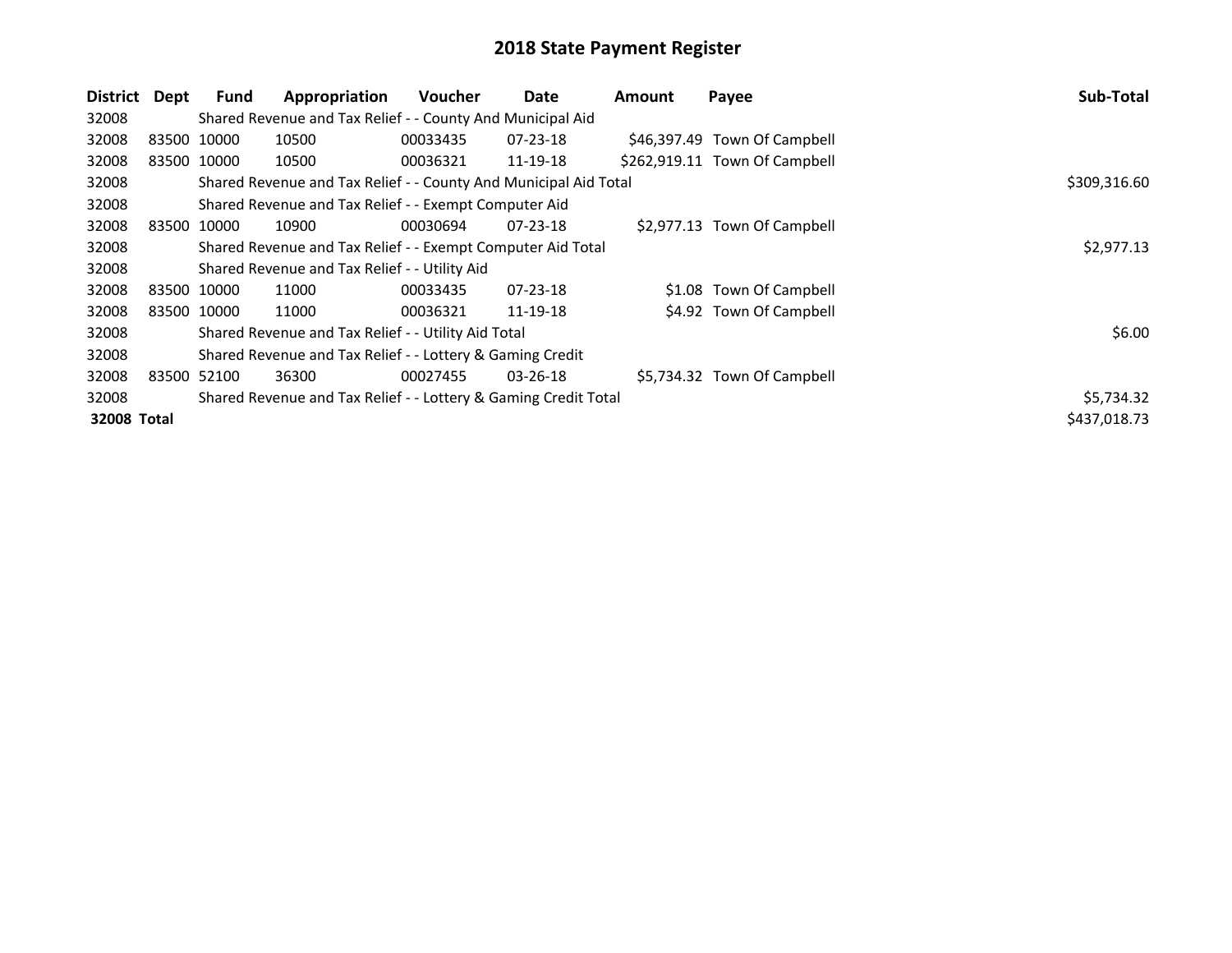| District Dept |             | <b>Fund</b> | Appropriation                                                                    | Voucher  | <b>Date</b>    | <b>Amount</b> | Payee                           | Sub-Total   |  |  |  |
|---------------|-------------|-------------|----------------------------------------------------------------------------------|----------|----------------|---------------|---------------------------------|-------------|--|--|--|
| 32010         |             |             | Dept of Safety & Prof Services - - Fire Dues Distribution                        |          |                |               |                                 |             |  |  |  |
| 32010         |             | 16500 10000 | 22500                                                                            | 00024323 | 07-25-18       |               | \$6,525.91 Farmington, Town Of  |             |  |  |  |
| 32010         |             |             | Dept of Safety & Prof Services - - Fire Dues Distribution Total                  |          |                |               |                                 | \$6,525.91  |  |  |  |
| 32010         |             |             | Dept of Natural Resources - - Aids In Lieu Of Taxes - Gener                      |          |                |               |                                 |             |  |  |  |
| 32010         | 37000 10000 |             | 50300                                                                            | 00211770 | 02-02-18       |               | \$55.85 Farmington, Town Of     |             |  |  |  |
| 32010         | 37000 10000 |             | 50300                                                                            | 00229973 | $04 - 20 - 18$ |               | \$16.20 Farmington, Town Of     |             |  |  |  |
| 32010         |             |             | Dept of Natural Resources - - Aids In Lieu Of Taxes - Gener Total                |          |                |               |                                 | \$72.05     |  |  |  |
| 32010         |             |             | Dept of Natural Resources - - Resaids - Cnty Forst, Cl & Mfl                     |          |                |               |                                 |             |  |  |  |
| 32010         | 37000 21200 |             | 57100                                                                            | 00247641 | 06-28-18       |               | \$1,304.83 Farmington, Town Of  |             |  |  |  |
| 32010         |             |             | \$1,304.83<br>Dept of Natural Resources - - Resaids - Cnty Forst, Cl & Mfl Total |          |                |               |                                 |             |  |  |  |
| 32010         |             |             | Dept of Natural Resources - - Fin Asst For Responsible Units                     |          |                |               |                                 |             |  |  |  |
| 32010         | 37000 27400 |             | 67000                                                                            | 00235664 | 05-11-18       |               | \$4,149.76 Farmington, Town Of  |             |  |  |  |
| 32010         |             |             | Dept of Natural Resources - - Fin Asst For Responsible Units Total               |          |                |               |                                 | \$4,149.76  |  |  |  |
| 32010         |             |             | Dept of Natural Resources - - Recycling Consolidation Grants                     |          |                |               |                                 |             |  |  |  |
| 32010         |             | 37000 27400 | 67300                                                                            | 00235664 | 05-11-18       |               | \$539.06 Farmington, Town Of    |             |  |  |  |
| 32010         |             |             | Dept of Natural Resources - - Recycling Consolidation Grants Total               |          |                |               |                                 |             |  |  |  |
| 32010         |             |             | WI Dept of Transportation - - Trns Aids To Mnc.-Sf                               |          |                |               |                                 |             |  |  |  |
| 32010         | 39500 21100 |             | 19100                                                                            | 00204483 | 01-02-18       |               | \$23,812.35 Farmington, Town Of |             |  |  |  |
| 32010         | 39500 21100 |             | 19100                                                                            | 00234991 | 04-02-18       |               | \$23,812.35 Farmington, Town Of |             |  |  |  |
| 32010         | 39500 21100 |             | 19100                                                                            | 00268690 | 07-02-18       |               | \$23,812.35 Farmington, Town Of |             |  |  |  |
| 32010         | 39500 21100 |             | 19100                                                                            | 00302742 | 10-01-18       |               | \$23,812.38 Farmington, Town Of |             |  |  |  |
| 32010         |             |             | WI Dept of Transportation - - Trns Aids To Mnc.-Sf Total                         |          |                |               |                                 | \$95,249.43 |  |  |  |
| 32010         |             |             | Department of Military Affairs - - Disaster Recovery Aid                         |          |                |               |                                 |             |  |  |  |
| 32010         | 46500 10000 |             | 30500                                                                            | 00050844 | 10-24-18       |               | \$2,603.52 Farmington, Town Of  |             |  |  |  |
| 32010         | 46500 10000 |             | 30500                                                                            | 00052636 | 12-06-18       |               | \$3,717.81 Farmington, Town Of  |             |  |  |  |
| 32010         |             |             | Department of Military Affairs - - Disaster Recovery Aid Total                   |          |                |               |                                 | \$6,321.33  |  |  |  |
| 32010         |             |             | Department of Military Affairs - - Federal Aid, Local Assistance                 |          |                |               |                                 |             |  |  |  |
| 32010         | 46500 10000 |             | 34200                                                                            | 00047179 | 07-31-18       |               | \$40,609.35 Farmington, Town Of |             |  |  |  |
| 32010         | 46500 10000 |             | 34200                                                                            | 00050844 | 10-24-18       |               | \$15,621.08 Farmington, Town Of |             |  |  |  |
| 32010         | 46500 10000 |             | 34200                                                                            | 00052636 | 12-06-18       |               | \$22,306.87 Farmington, Town Of |             |  |  |  |
| 32010         |             |             | Department of Military Affairs - - Federal Aid, Local Assistance Total           |          |                |               |                                 | \$78,537.30 |  |  |  |
| 32010         |             |             | Shared Revenue and Tax Relief - - County And Municipal Aid                       |          |                |               |                                 |             |  |  |  |
| 32010         | 83500 10000 |             | 10500                                                                            | 00033436 | 07-23-18       |               | \$9,611.34 Farmington, Town Of  |             |  |  |  |
| 32010         | 83500 10000 |             | 10500                                                                            | 00036322 | 11-19-18       |               | \$54,464.24 Farmington, Town Of |             |  |  |  |
| 32010         |             |             | Shared Revenue and Tax Relief - - County And Municipal Aid Total                 |          |                |               |                                 | \$64,075.58 |  |  |  |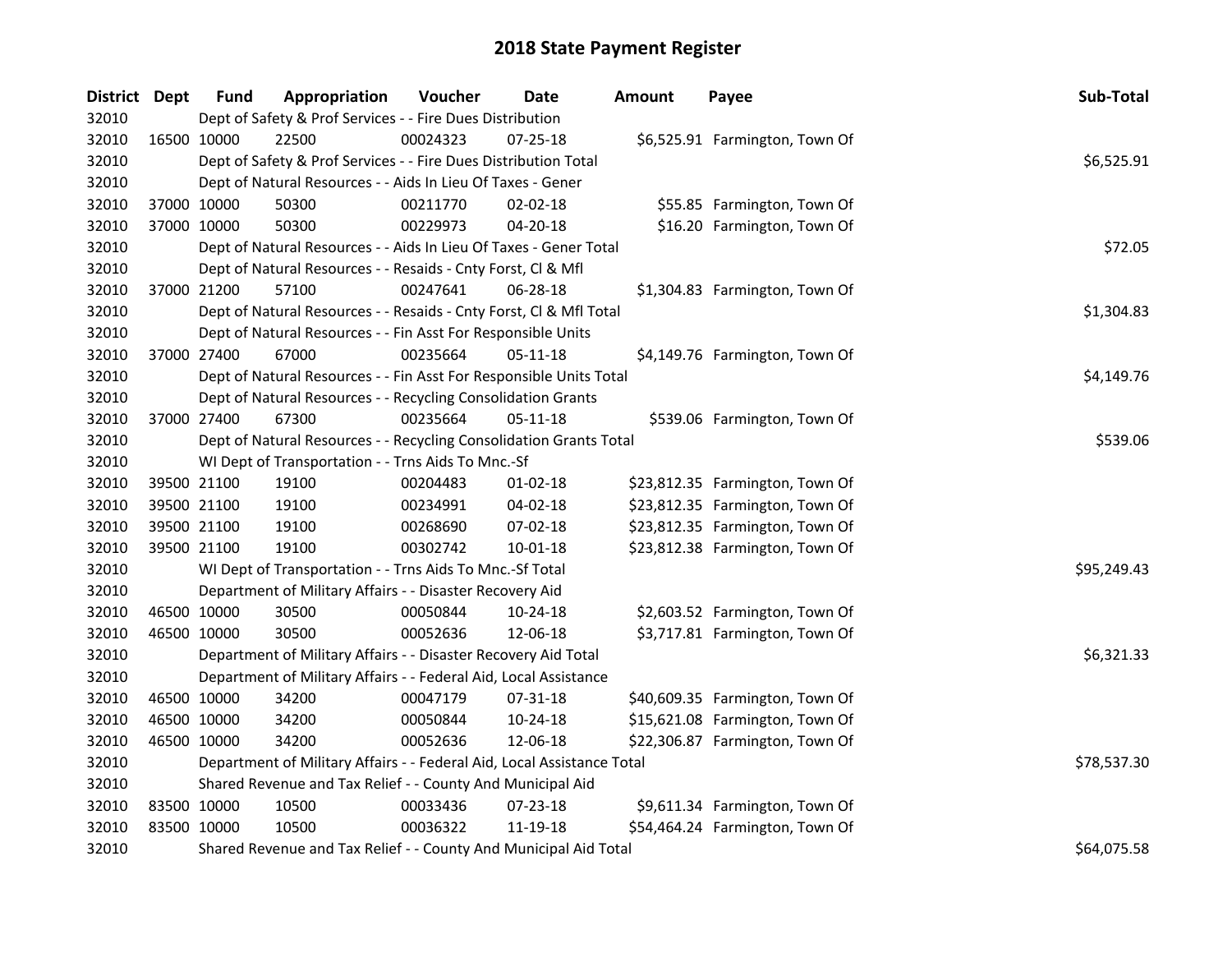| District Dept | <b>Fund</b> | Appropriation                                                   | <b>Voucher</b> | Date           | <b>Amount</b> | Payee                        | Sub-Total    |
|---------------|-------------|-----------------------------------------------------------------|----------------|----------------|---------------|------------------------------|--------------|
| 32010         |             | Shared Revenue and Tax Relief - - Exempt Computer Aid           |                |                |               |                              |              |
| 32010         | 83500 10000 | 10900                                                           | 00030695       | $07 - 23 - 18$ |               | \$43.63 Farmington, Town Of  |              |
| 32010         |             | Shared Revenue and Tax Relief - - Exempt Computer Aid Total     |                |                |               |                              | \$43.63      |
| 32010         |             | Shared Revenue and Tax Relief - - Lottery & Gaming Credit       |                |                |               |                              |              |
| 32010         | 83500 52100 | 36300                                                           | 00027456       | $03 - 26 - 18$ |               | \$659.70 Farmington, Town Of |              |
| 32010         | 83500 52100 | 36300                                                           | 00029005       | $06-18-18$     |               | \$676.22 Farmington, Town Of |              |
| 32010         |             | Shared Revenue and Tax Relief - - Lottery & Gaming Credit Total |                |                |               |                              | \$1,335.92   |
| 32010 Total   |             |                                                                 |                |                |               |                              | \$258,154.80 |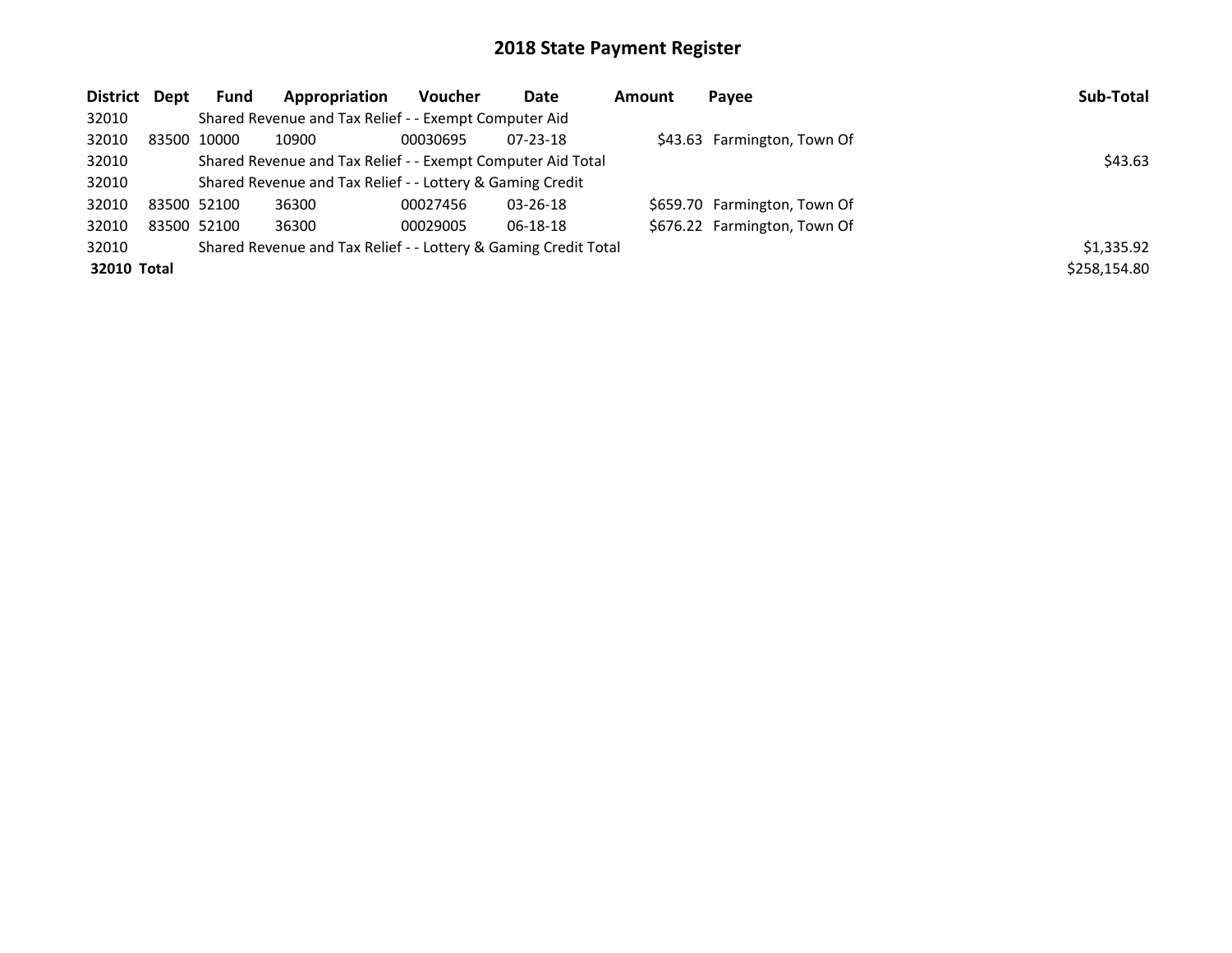| District           | Dept        | Fund                                                            | Appropriation                                                                    | <b>Voucher</b> | Date           | <b>Amount</b> | Payee                          | Sub-Total   |  |
|--------------------|-------------|-----------------------------------------------------------------|----------------------------------------------------------------------------------|----------------|----------------|---------------|--------------------------------|-------------|--|
| 32012              |             |                                                                 | Dept of Safety & Prof Services - - Fire Dues Distribution                        |                |                |               |                                |             |  |
| 32012              |             | 16500 10000                                                     | 22500                                                                            | 00024324       | $07 - 25 - 18$ |               | \$7,003.79 Town Of Greenfield  |             |  |
| 32012              |             |                                                                 | Dept of Safety & Prof Services - - Fire Dues Distribution Total                  |                |                |               |                                | \$7,003.79  |  |
| 32012              |             |                                                                 | Dept of Natural Resources - - Resaids - Cnty Forst, Cl & Mfl                     |                |                |               |                                |             |  |
| 32012              | 37000 21200 |                                                                 | 57100                                                                            | 00247642       | $06 - 28 - 18$ |               | \$765.37 Town Of Greenfield    |             |  |
| 32012              |             |                                                                 | Dept of Natural Resources - - Resaids - Cnty Forst, Cl & Mfl Total               |                |                |               |                                | \$765.37    |  |
| 32012              |             |                                                                 | Dept of Natural Resources - - Fin Asst For Responsible Units                     |                |                |               |                                |             |  |
| 32012              |             | 37000 27400                                                     | 67000                                                                            | 00235861       | 05-11-18       |               | \$1,521.51 Town Of Greenfield  |             |  |
| 32012              |             |                                                                 | \$1,521.51<br>Dept of Natural Resources - - Fin Asst For Responsible Units Total |                |                |               |                                |             |  |
| 32012              |             |                                                                 | WI Dept of Transportation - - Trns Aids To Mnc.-Sf                               |                |                |               |                                |             |  |
| 32012              |             | 39500 21100                                                     | 19100                                                                            | 00204484       | $01 - 02 - 18$ |               | \$18,311.68 Town Of Greenfield |             |  |
| 32012              |             | 39500 21100                                                     | 19100                                                                            | 00234992       | 04-02-18       |               | \$18,311.68 Town Of Greenfield |             |  |
| 32012              |             | 39500 21100                                                     | 19100                                                                            | 00268691       | 07-02-18       |               | \$18,311.68 Town Of Greenfield |             |  |
| 32012              | 39500 21100 |                                                                 | 19100                                                                            | 00302743       | 10-01-18       |               | \$18,311.70 Town Of Greenfield |             |  |
| 32012              |             |                                                                 | WI Dept of Transportation - - Trns Aids To Mnc.-Sf Total                         |                |                |               |                                | \$73,246.74 |  |
| 32012              |             |                                                                 | Shared Revenue and Tax Relief - - County And Municipal Aid                       |                |                |               |                                |             |  |
| 32012              |             | 83500 10000                                                     | 10500                                                                            | 00033437       | $07 - 23 - 18$ |               | \$8,111.41 Town Of Greenfield  |             |  |
| 32012              | 83500 10000 |                                                                 | 10500                                                                            | 00036323       | 11-19-18       |               | \$45,964.67 Town Of Greenfield |             |  |
| 32012              |             |                                                                 | Shared Revenue and Tax Relief - - County And Municipal Aid Total                 |                |                |               |                                | \$54,076.08 |  |
| 32012              |             |                                                                 | Shared Revenue and Tax Relief - - Exempt Computer Aid                            |                |                |               |                                |             |  |
| 32012              |             | 83500 10000                                                     | 10900                                                                            | 00030696       | 07-23-18       |               | \$34.50 Town Of Greenfield     |             |  |
| 32012              |             |                                                                 | Shared Revenue and Tax Relief - - Exempt Computer Aid Total                      |                |                |               |                                | \$34.50     |  |
| 32012              |             |                                                                 | Shared Revenue and Tax Relief - - Utility Aid                                    |                |                |               |                                |             |  |
| 32012              |             | 83500 10000                                                     | 11000                                                                            | 00033437       | $07 - 23 - 18$ |               | \$151.21 Town Of Greenfield    |             |  |
| 32012              | 83500 10000 |                                                                 | 11000                                                                            | 00036323       | 11-19-18       |               | \$887.84 Town Of Greenfield    |             |  |
| 32012              |             |                                                                 | Shared Revenue and Tax Relief - - Utility Aid Total                              |                |                |               |                                | \$1,039.05  |  |
| 32012              |             |                                                                 | Shared Revenue and Tax Relief - - Lottery & Gaming Credit                        |                |                |               |                                |             |  |
| 32012              |             | 83500 52100                                                     | 36300                                                                            | 00027457       | 03-26-18       |               | \$10,811.88 Town Of Greenfield |             |  |
| 32012              |             | Shared Revenue and Tax Relief - - Lottery & Gaming Credit Total | \$10,811.88                                                                      |                |                |               |                                |             |  |
| <b>32012 Total</b> |             |                                                                 |                                                                                  |                |                |               |                                |             |  |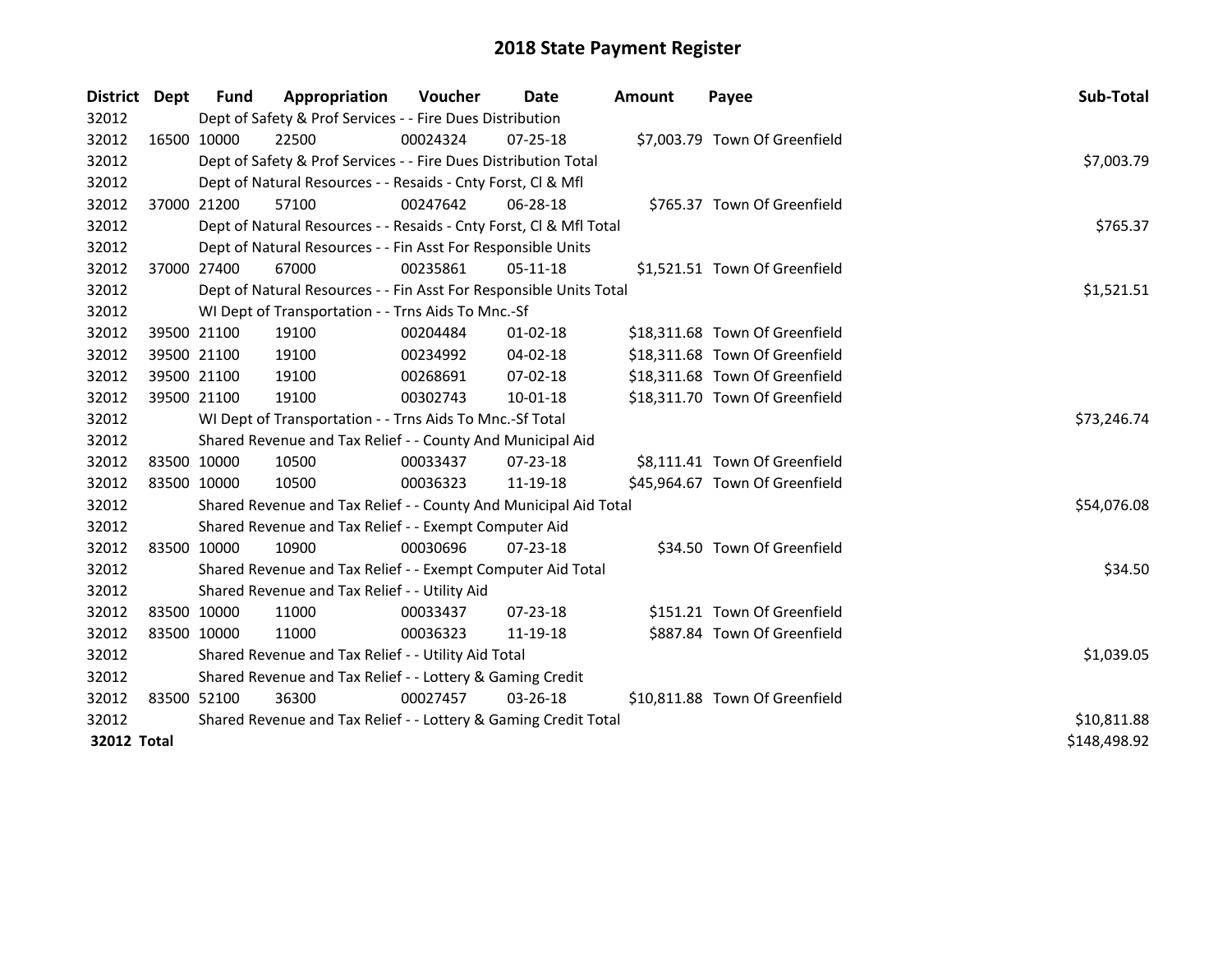| District Dept |             | <b>Fund</b>                                                      | Appropriation                                                                  | Voucher  | Date           | <b>Amount</b> | Payee                        | Sub-Total    |  |  |  |
|---------------|-------------|------------------------------------------------------------------|--------------------------------------------------------------------------------|----------|----------------|---------------|------------------------------|--------------|--|--|--|
| 32014         |             |                                                                  | Dept of Safety & Prof Services - - Fire Dues Distribution                      |          |                |               |                              |              |  |  |  |
| 32014         |             | 16500 10000                                                      | 22500                                                                          | 00024325 | $07 - 25 - 18$ |               | \$9,933.48 Town Of Hamilton  |              |  |  |  |
| 32014         |             |                                                                  | Dept of Safety & Prof Services - - Fire Dues Distribution Total                |          |                |               |                              | \$9,933.48   |  |  |  |
| 32014         |             |                                                                  | Dept of Natural Resources - - Aids In Lieu Of Taxes - Gener                    |          |                |               |                              |              |  |  |  |
| 32014         |             | 37000 10000                                                      | 50300                                                                          | 00230014 | 04-20-18       |               | \$181.68 Town Of Hamilton    |              |  |  |  |
| 32014         |             | 37000 10000                                                      | 50300                                                                          | 00230015 | 04-20-18       |               | \$13.47 Town Of Hamilton     |              |  |  |  |
| 32014         |             |                                                                  | Dept of Natural Resources - - Aids In Lieu Of Taxes - Gener Total              |          |                |               |                              | \$195.15     |  |  |  |
| 32014         |             |                                                                  | Dept of Natural Resources - - Resaids - Cnty Forst, Cl & Mfl                   |          |                |               |                              |              |  |  |  |
| 32014         |             | 37000 21200                                                      | 57100                                                                          | 00247643 | 06-28-18       |               | \$795.34 Town Of Hamilton    |              |  |  |  |
| 32014         |             |                                                                  | \$795.34<br>Dept of Natural Resources - - Resaids - Cnty Forst, Cl & Mfl Total |          |                |               |                              |              |  |  |  |
| 32014         |             |                                                                  | Dept of Natural Resources - - Aids In Lieu Of Taxes - Sum S                    |          |                |               |                              |              |  |  |  |
| 32014         |             | 37000 21200                                                      | 57900                                                                          | 00230013 | 04-20-18       |               | \$1.35 Town Of Hamilton      |              |  |  |  |
| 32014         |             | 37000 21200                                                      | 57900                                                                          | 00230016 | 04-20-18       |               | \$211.20 Town Of Hamilton    |              |  |  |  |
| 32014         |             |                                                                  | Dept of Natural Resources - - Aids In Lieu Of Taxes - Sum S Total              |          |                |               |                              | \$212.55     |  |  |  |
| 32014         |             |                                                                  | Dept of Natural Resources - - Fin Asst For Responsible Units                   |          |                |               |                              |              |  |  |  |
| 32014         |             | 37000 27400                                                      | 67000                                                                          | 00235727 | $05-11-18$     |               | \$2,701.84 Town Of Hamilton  |              |  |  |  |
| 32014         |             |                                                                  | Dept of Natural Resources - - Fin Asst For Responsible Units Total             |          |                |               |                              | \$2,701.84   |  |  |  |
| 32014         |             |                                                                  | Dept of Natural Resources - - Recycling Consolidation Grants                   |          |                |               |                              |              |  |  |  |
| 32014         | 37000 27400 |                                                                  | 67300                                                                          | 00235727 | $05 - 11 - 18$ |               | \$644.95 Town Of Hamilton    |              |  |  |  |
| 32014         |             |                                                                  | Dept of Natural Resources - - Recycling Consolidation Grants Total             |          |                |               |                              | \$644.95     |  |  |  |
| 32014         |             |                                                                  | WI Dept of Transportation - - Trns Aids To Mnc.-Sf                             |          |                |               |                              |              |  |  |  |
| 32014         |             | 39500 21100                                                      | 19100                                                                          | 00204485 | $01-02-18$     |               | \$28,841.20 Town Of Hamilton |              |  |  |  |
| 32014         |             | 39500 21100                                                      | 19100                                                                          | 00234993 | 04-02-18       |               | \$28,841.20 Town Of Hamilton |              |  |  |  |
| 32014         |             | 39500 21100                                                      | 19100                                                                          | 00268692 | 07-02-18       |               | \$28,841.20 Town Of Hamilton |              |  |  |  |
| 32014         |             | 39500 21100                                                      | 19100                                                                          | 00302744 | 10-01-18       |               | \$28,841.21 Town Of Hamilton |              |  |  |  |
| 32014         |             |                                                                  | WI Dept of Transportation - - Trns Aids To Mnc.-Sf Total                       |          |                |               |                              | \$115,364.81 |  |  |  |
| 32014         |             |                                                                  | Department of Military Affairs - - Disaster Recovery Aid                       |          |                |               |                              |              |  |  |  |
| 32014         |             | 46500 10000                                                      | 30500                                                                          | 00051051 | 10-26-18       |               | \$5,696.73 Town Of Hamilton  |              |  |  |  |
| 32014         | 46500 10000 |                                                                  | 30500                                                                          | 00052977 | 12-12-18       |               | \$2,041.86 Town Of Hamilton  |              |  |  |  |
| 32014         |             |                                                                  | Department of Military Affairs - - Disaster Recovery Aid Total                 |          |                |               |                              | \$7,738.59   |  |  |  |
| 32014         |             | Department of Military Affairs - - Federal Aid, Local Assistance |                                                                                |          |                |               |                              |              |  |  |  |
| 32014         |             | 46500 10000                                                      | 34200                                                                          | 00051051 | 10-26-18       |               | \$34,180.36 Town Of Hamilton |              |  |  |  |
| 32014         |             | 46500 10000                                                      | 34200                                                                          | 00052977 | $12 - 12 - 18$ |               | \$12,251.13 Town Of Hamilton |              |  |  |  |
| 32014         |             |                                                                  | Department of Military Affairs - - Federal Aid, Local Assistance Total         |          |                |               |                              | \$46,431.49  |  |  |  |
| 32014         |             |                                                                  | Shared Revenue and Tax Relief - - County And Municipal Aid                     |          |                |               |                              |              |  |  |  |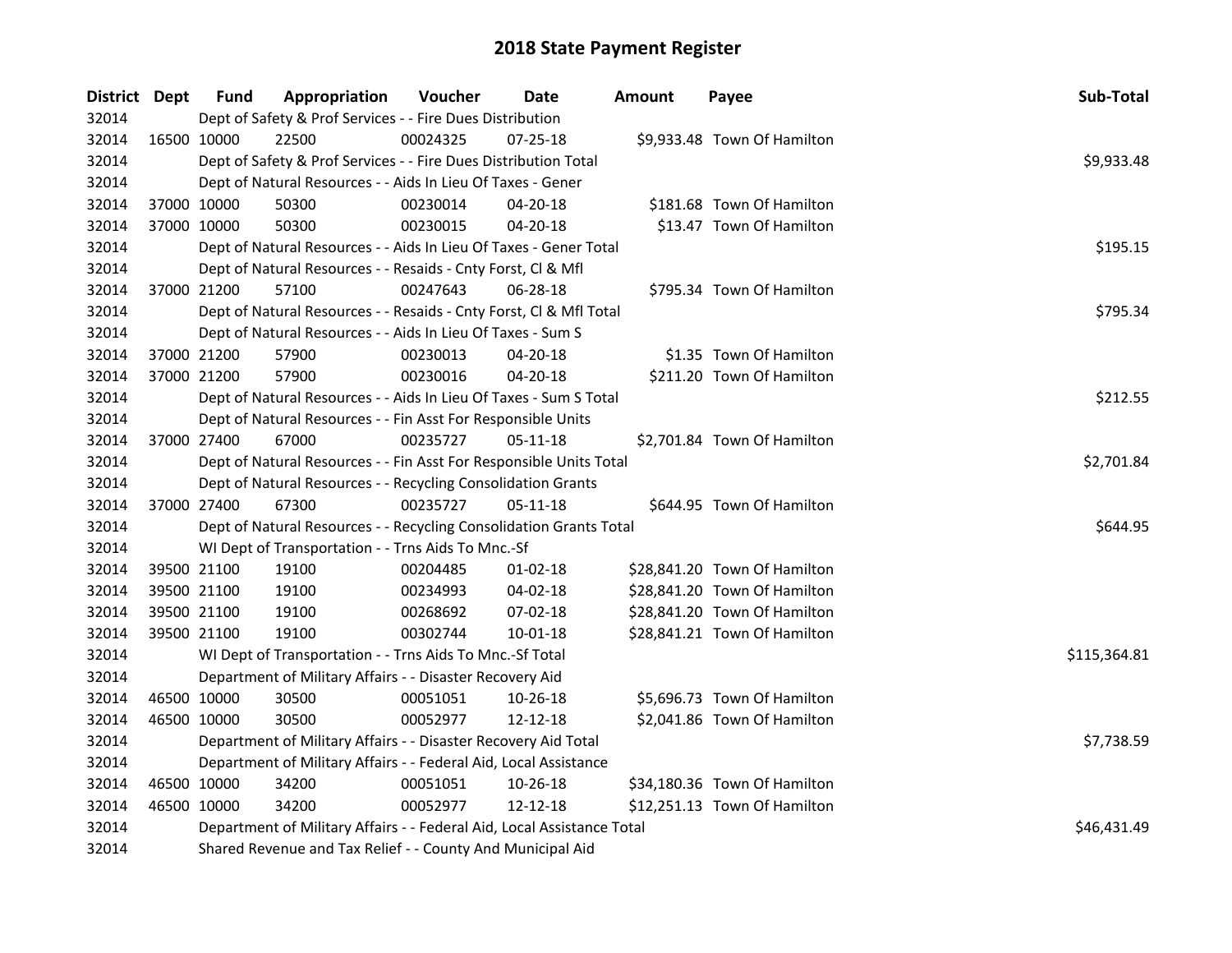| District    | Dept | Fund        | Appropriation                                                    | Voucher     | Date           | <b>Amount</b> | Payee                        | Sub-Total    |
|-------------|------|-------------|------------------------------------------------------------------|-------------|----------------|---------------|------------------------------|--------------|
| 32014       |      | 83500 10000 | 10500                                                            | 00033438    | $07 - 23 - 18$ |               | \$4.174.97 Town Of Hamilton  |              |
| 32014       |      | 83500 10000 | 10500                                                            | 00036324    | 11-19-18       |               | \$23,658.13 Town Of Hamilton |              |
| 32014       |      |             | Shared Revenue and Tax Relief - - County And Municipal Aid Total | \$27,833.10 |                |               |                              |              |
| 32014       |      |             | Shared Revenue and Tax Relief - - Exempt Computer Aid            |             |                |               |                              |              |
| 32014       |      | 83500 10000 | 10900                                                            | 00030697    | $07 - 23 - 18$ |               | \$109.59 Town Of Hamilton    |              |
| 32014       |      |             | Shared Revenue and Tax Relief - - Exempt Computer Aid Total      |             |                |               |                              | \$109.59     |
| 32014       |      |             | Shared Revenue and Tax Relief - - Utility Aid                    |             |                |               |                              |              |
| 32014       |      | 83500 10000 | 11000                                                            | 00033438    | $07 - 23 - 18$ |               | \$62.77 Town Of Hamilton     |              |
| 32014       |      | 83500 10000 | 11000                                                            | 00036324    | 11-19-18       |               | \$326.29 Town Of Hamilton    |              |
| 32014       |      |             | Shared Revenue and Tax Relief - - Utility Aid Total              |             |                |               |                              | \$389.06     |
| 32014 Total |      |             |                                                                  |             |                |               |                              | \$212,349.95 |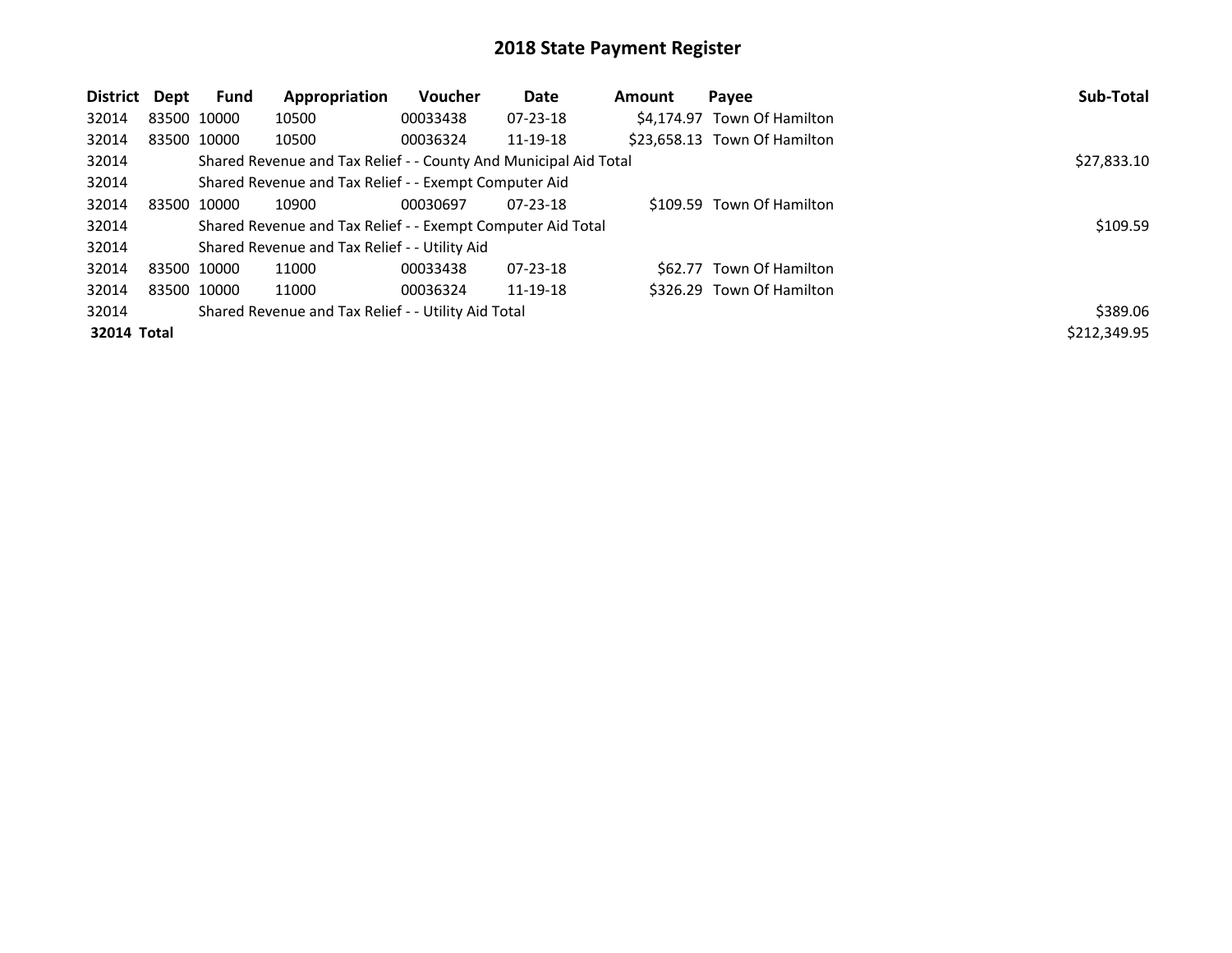| District Dept |             | <b>Fund</b> | Appropriation                                                          | Voucher  | Date           | <b>Amount</b> | Payee                       | Sub-Total    |
|---------------|-------------|-------------|------------------------------------------------------------------------|----------|----------------|---------------|-----------------------------|--------------|
| 32016         |             |             | Dept of Safety & Prof Services - - Fire Dues Distribution              |          |                |               |                             |              |
| 32016         | 16500 10000 |             | 22500                                                                  | 00024326 | 07-26-18       |               | \$16,884.08 Town Of Holland |              |
| 32016         |             |             | Dept of Safety & Prof Services - - Fire Dues Distribution Total        |          |                |               |                             | \$16,884.08  |
| 32016         |             |             | Dept of Natural Resources - - Aids In Lieu Of Taxes - Gener            |          |                |               |                             |              |
| 32016         | 37000 10000 |             | 50300                                                                  | 00211945 | 02-02-18       |               | \$3,101.28 Town Of Holland  |              |
| 32016         | 37000 10000 |             | 50300                                                                  | 00230620 | 04-20-18       |               | \$15.72 Town Of Holland     |              |
| 32016         | 37000 10000 |             | 50300                                                                  | 00230621 | $04 - 20 - 18$ |               | \$864.76 Town Of Holland    |              |
| 32016         |             |             | Dept of Natural Resources - - Aids In Lieu Of Taxes - Gener Total      |          |                |               |                             | \$3,981.76   |
| 32016         |             |             | Dept of Natural Resources - - Resaids - Cnty Forst, Cl & Mfl           |          |                |               |                             |              |
| 32016         | 37000 21200 |             | 57100                                                                  | 00247644 | 06-28-18       |               | \$301.39 Town Of Holland    |              |
| 32016         |             |             | Dept of Natural Resources - - Resaids - Cnty Forst, Cl & Mfl Total     |          |                |               |                             | \$301.39     |
| 32016         |             |             | Dept of Natural Resources - - Aids In Lieu Of Taxes - Sum S            |          |                |               |                             |              |
| 32016         | 37000 21200 |             | 57900                                                                  | 00230619 | 04-20-18       |               | \$1,847.89 Town Of Holland  |              |
| 32016         |             |             | Dept of Natural Resources - - Aids In Lieu Of Taxes - Sum S Total      |          |                |               |                             | \$1,847.89   |
| 32016         |             |             | Dept of Natural Resources - - Fin Asst For Responsible Units           |          |                |               |                             |              |
| 32016         | 37000 27400 |             | 67000                                                                  | 00235822 | 05-11-18       |               | \$2,745.11 Town Of Holland  |              |
| 32016         |             |             | Dept of Natural Resources - - Fin Asst For Responsible Units Total     |          |                |               |                             | \$2,745.11   |
| 32016         |             |             | Dept of Natural Resources - - Recycling Consolidation Grants           |          |                |               |                             |              |
| 32016         | 37000 27400 |             | 67300                                                                  | 00235822 | $05 - 11 - 18$ |               | \$1,074.23 Town Of Holland  |              |
| 32016         |             |             | Dept of Natural Resources - - Recycling Consolidation Grants Total     |          |                |               |                             | \$1,074.23   |
| 32016         |             |             | WI Dept of Transportation - - Trns Aids To Mnc.-Sf                     |          |                |               |                             |              |
| 32016         | 39500 21100 |             | 19100                                                                  | 00204486 | 01-02-18       |               | \$28,841.20 Town Of Holland |              |
| 32016         | 39500 21100 |             | 19100                                                                  | 00234994 | 04-02-18       |               | \$28,841.20 Town Of Holland |              |
| 32016         | 39500 21100 |             | 19100                                                                  | 00268693 | 07-02-18       |               | \$28,841.20 Town Of Holland |              |
| 32016         | 39500 21100 |             | 19100                                                                  | 00302745 | 10-01-18       |               | \$28,841.21 Town Of Holland |              |
| 32016         |             |             | WI Dept of Transportation - - Trns Aids To Mnc.-Sf Total               |          |                |               |                             | \$115,364.81 |
| 32016         |             |             | Department of Military Affairs - - Disaster Recovery Aid               |          |                |               |                             |              |
| 32016         | 46500 10000 |             | 30500                                                                  | 00047247 | 08-03-18       |               | \$3,396.13 Town Of Holland  |              |
| 32016         |             |             | Department of Military Affairs - - Disaster Recovery Aid Total         |          |                |               |                             | \$3,396.13   |
| 32016         |             |             | Department of Military Affairs - - Federal Aid, Local Assistance       |          |                |               |                             |              |
| 32016         | 46500 10000 |             | 34200                                                                  | 00047247 | 08-03-18       |               | \$20,376.80 Town Of Holland |              |
| 32016         |             |             | Department of Military Affairs - - Federal Aid, Local Assistance Total |          |                |               |                             | \$20,376.80  |
| 32016         |             |             | Department of Administration - - Hv Trans Ln Annual Impact Fee         |          |                |               |                             |              |
| 32016         | 50500 10000 |             | 17400                                                                  | 00078770 | 05-01-18       |               | \$43,938.00 Town Of Holland |              |
| 32016         | 50500 10000 |             | 17400                                                                  | 00078771 | 05-01-18       |               | \$73,095.00 Town Of Holland |              |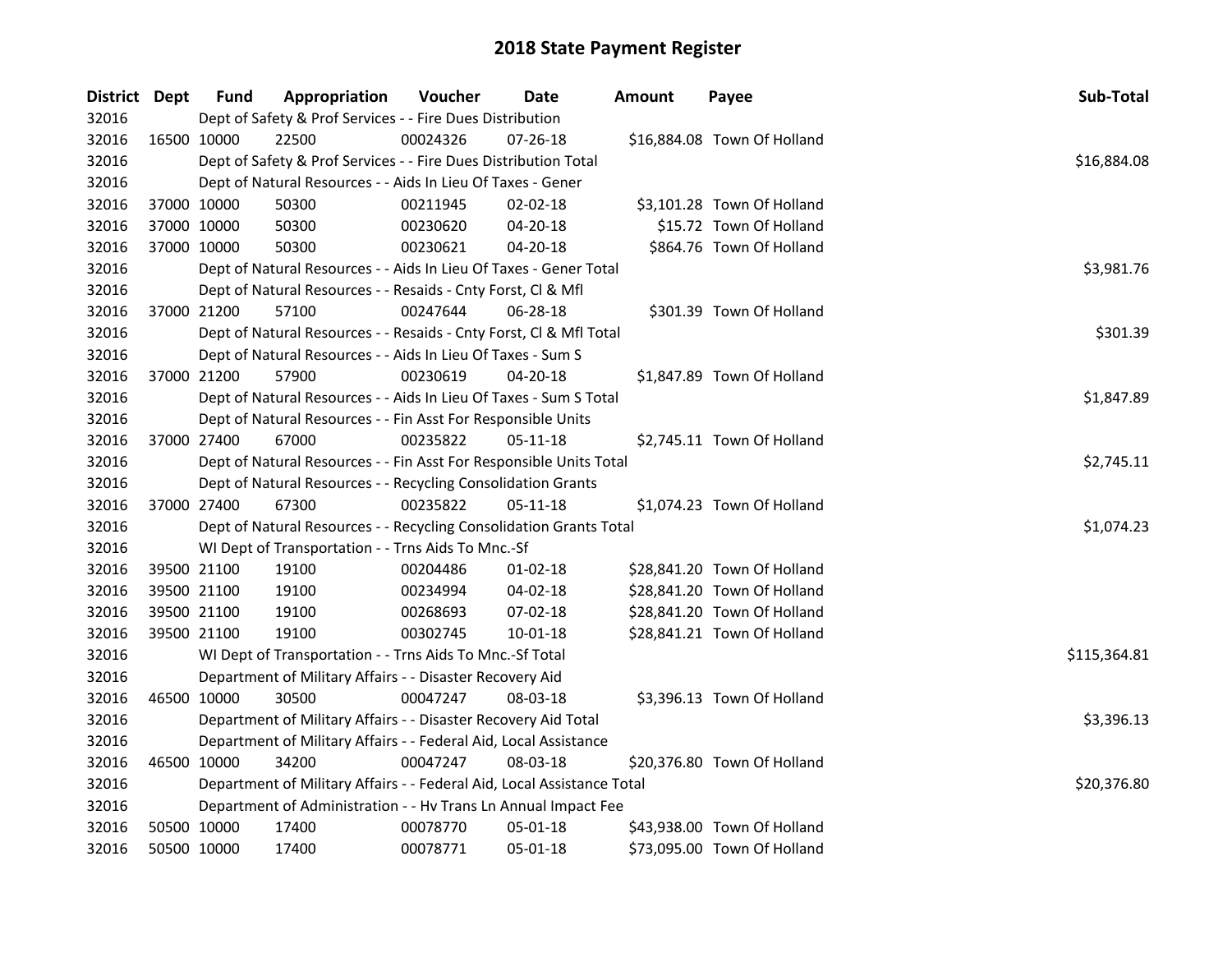| District    | Dept        | <b>Fund</b>                                                     | Appropriation                                                        | <b>Voucher</b> | Date           | Amount | Payee                       | Sub-Total    |
|-------------|-------------|-----------------------------------------------------------------|----------------------------------------------------------------------|----------------|----------------|--------|-----------------------------|--------------|
| 32016       |             |                                                                 | Department of Administration - - Hv Trans Ln Annual Impact Fee Total |                |                |        |                             | \$117,033.00 |
| 32016       |             |                                                                 | Shared Revenue and Tax Relief - - County And Municipal Aid           |                |                |        |                             |              |
| 32016       | 83500 10000 |                                                                 | 10500                                                                | 00033439       | $07 - 23 - 18$ |        | \$8,416.34 Town Of Holland  |              |
| 32016       |             | 83500 10000                                                     | 10500                                                                | 00036325       | 11-19-18       |        | \$47,692.61 Town Of Holland |              |
| 32016       |             |                                                                 | Shared Revenue and Tax Relief - - County And Municipal Aid Total     | \$56,108.95    |                |        |                             |              |
| 32016       |             |                                                                 | Shared Revenue and Tax Relief - - Exempt Computer Aid                |                |                |        |                             |              |
| 32016       |             | 83500 10000                                                     | 10900                                                                | 00030698       | $07 - 23 - 18$ |        | \$62.91 Town Of Holland     |              |
| 32016       |             |                                                                 | Shared Revenue and Tax Relief - - Exempt Computer Aid Total          | \$62.91        |                |        |                             |              |
| 32016       |             |                                                                 | Shared Revenue and Tax Relief - - Utility Aid                        |                |                |        |                             |              |
| 32016       | 83500 10000 |                                                                 | 11000                                                                | 00033439       | $07 - 23 - 18$ |        | \$1,036.58 Town Of Holland  |              |
| 32016       |             | 83500 10000                                                     | 11000                                                                | 00036325       | 11-19-18       |        | \$6,007.74 Town Of Holland  |              |
| 32016       |             |                                                                 | Shared Revenue and Tax Relief - - Utility Aid Total                  |                |                |        |                             | \$7,044.32   |
| 32016       |             |                                                                 | Shared Revenue and Tax Relief - - Lottery & Gaming Credit            |                |                |        |                             |              |
| 32016       | 83500 52100 |                                                                 | 36300                                                                | 00027458       | $03 - 26 - 18$ |        | \$3,931.92 Town Of Holland  |              |
| 32016       |             | Shared Revenue and Tax Relief - - Lottery & Gaming Credit Total | \$3,931.92                                                           |                |                |        |                             |              |
| 32016 Total |             |                                                                 |                                                                      |                |                |        |                             | \$350,153.30 |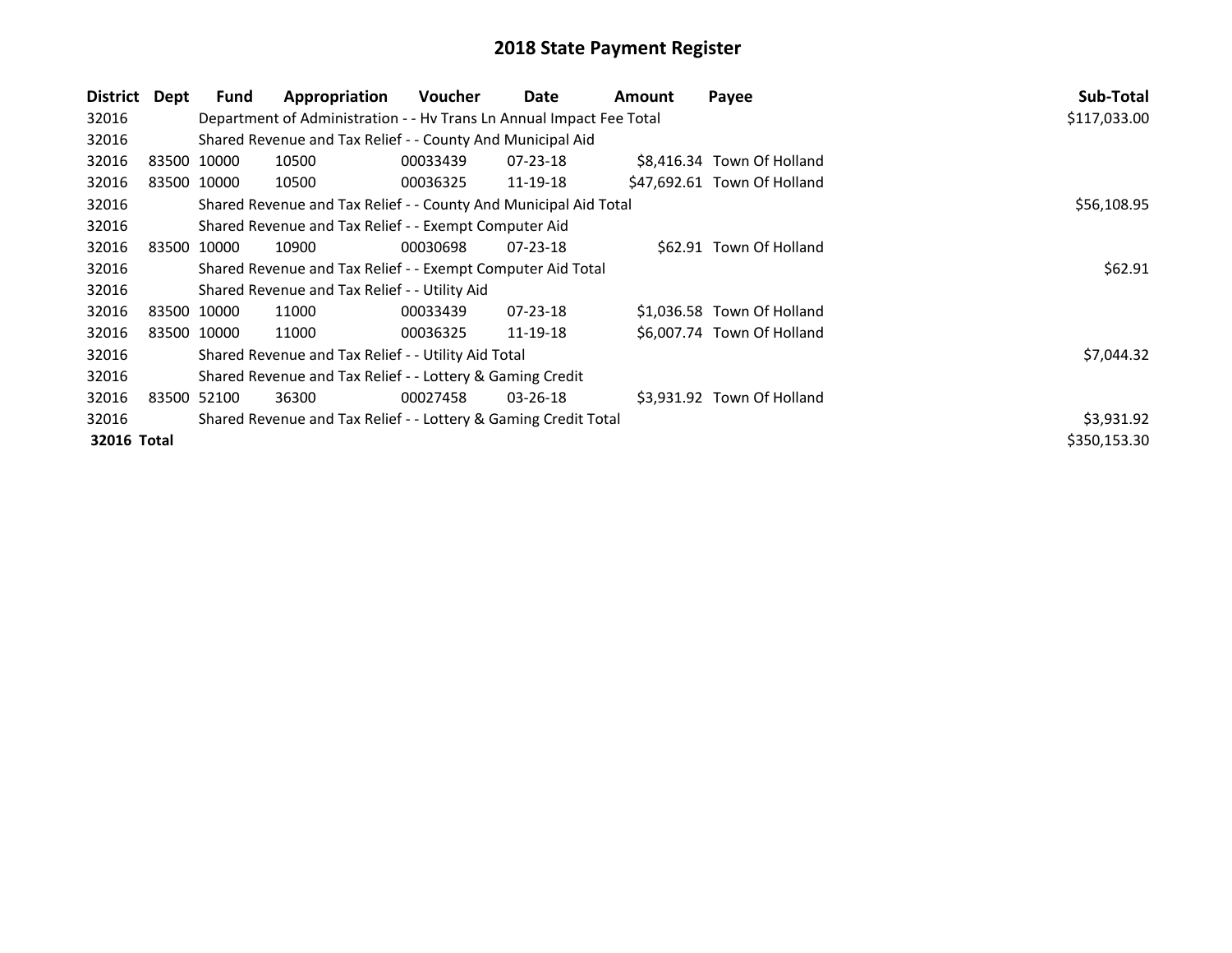| District Dept |             | <b>Fund</b>                                   | Appropriation                                                                                                    | Voucher  | Date           | <b>Amount</b> | Payee                      | Sub-Total   |  |  |  |  |
|---------------|-------------|-----------------------------------------------|------------------------------------------------------------------------------------------------------------------|----------|----------------|---------------|----------------------------|-------------|--|--|--|--|
| 32018         |             |                                               | Dept of Safety & Prof Services - - Fire Dues Distribution                                                        |          |                |               |                            |             |  |  |  |  |
| 32018         | 16500 10000 |                                               | 22500                                                                                                            | 00024327 | 07-25-18       |               | \$6,585.60 Town Of Medary  |             |  |  |  |  |
| 32018         |             |                                               | Dept of Safety & Prof Services - - Fire Dues Distribution Total                                                  |          |                |               |                            | \$6,585.60  |  |  |  |  |
| 32018         |             |                                               | Dept of Natural Resources - - Aids In Lieu Of Taxes - Gener                                                      |          |                |               |                            |             |  |  |  |  |
| 32018         | 37000 10000 |                                               | 50300                                                                                                            | 00211593 | 02-02-18       |               | \$4,734.93 Town Of Medary  |             |  |  |  |  |
| 32018         | 37000 10000 |                                               | 50300                                                                                                            | 00211594 | 02-02-18       |               | \$1,506.44 Town Of Medary  |             |  |  |  |  |
| 32018         | 37000 10000 |                                               | 50300                                                                                                            | 00229192 | 04-20-18       |               | \$31.23 Town Of Medary     |             |  |  |  |  |
| 32018         |             |                                               | Dept of Natural Resources - - Aids In Lieu Of Taxes - Gener Total                                                |          |                |               |                            | \$6,272.60  |  |  |  |  |
| 32018         |             |                                               | Dept of Natural Resources - - Resaids - Cnty Forst, Cl & Mfl                                                     |          |                |               |                            |             |  |  |  |  |
| 32018         | 37000 21200 |                                               | 57100                                                                                                            | 00247645 | $06 - 28 - 18$ |               | \$217.80 Town Of Medary    |             |  |  |  |  |
| 32018         |             |                                               | \$217.80<br>Dept of Natural Resources - - Resaids - Cnty Forst, Cl & Mfl Total                                   |          |                |               |                            |             |  |  |  |  |
| 32018         |             |                                               | Dept of Natural Resources - - Fin Asst For Responsible Units                                                     |          |                |               |                            |             |  |  |  |  |
| 32018         | 37000 27400 |                                               | 67000                                                                                                            | 00235522 | $05 - 11 - 18$ |               | \$1,911.43 Town Of Medary  |             |  |  |  |  |
| 32018         |             |                                               | Dept of Natural Resources - - Fin Asst For Responsible Units Total                                               |          |                |               |                            | \$1,911.43  |  |  |  |  |
| 32018         |             |                                               | Dept of Natural Resources - - Recycling Consolidation Grants                                                     |          |                |               |                            |             |  |  |  |  |
| 32018         | 37000 27400 |                                               | 67300                                                                                                            | 00235522 | 05-11-18       |               | \$391.73 Town Of Medary    |             |  |  |  |  |
| 32018         |             |                                               | Dept of Natural Resources - - Recycling Consolidation Grants Total                                               |          |                |               |                            | \$391.73    |  |  |  |  |
| 32018         |             |                                               | WI Dept of Transportation - - Trns Aids To Mnc.-Sf                                                               |          |                |               |                            |             |  |  |  |  |
| 32018         | 39500 21100 |                                               | 19100                                                                                                            | 00204487 | $01 - 02 - 18$ |               | \$9,926.29 Town Of Medary  |             |  |  |  |  |
| 32018         | 39500 21100 |                                               | 19100                                                                                                            | 00234995 | 04-02-18       |               | \$9,926.29 Town Of Medary  |             |  |  |  |  |
| 32018         | 39500 21100 |                                               | 19100                                                                                                            | 00268694 | 07-02-18       |               | \$9,926.29 Town Of Medary  |             |  |  |  |  |
| 32018         | 39500 21100 |                                               | 19100                                                                                                            | 00302746 | $10 - 01 - 18$ |               | \$9,926.31 Town Of Medary  |             |  |  |  |  |
| 32018         |             |                                               | WI Dept of Transportation - - Trns Aids To Mnc.-Sf Total                                                         |          |                |               |                            | \$39,705.18 |  |  |  |  |
| 32018         |             |                                               | Shared Revenue and Tax Relief - - County And Municipal Aid                                                       |          |                |               |                            |             |  |  |  |  |
| 32018         | 83500 10000 |                                               | 10500                                                                                                            | 00033440 | 07-23-18       |               | \$3,941.79 Town Of Medary  |             |  |  |  |  |
| 32018         | 83500 10000 |                                               | 10500                                                                                                            | 00036326 | 11-19-18       |               | \$22,336.84 Town Of Medary |             |  |  |  |  |
| 32018         |             |                                               | Shared Revenue and Tax Relief - - County And Municipal Aid Total                                                 |          |                |               |                            | \$26,278.63 |  |  |  |  |
| 32018         |             |                                               | Shared Revenue and Tax Relief - - Exempt Computer Aid                                                            |          |                |               |                            |             |  |  |  |  |
| 32018         | 83500 10000 |                                               | 10900                                                                                                            | 00030699 | 07-23-18       |               | \$14.21 Town Of Medary     |             |  |  |  |  |
| 32018         |             |                                               | Shared Revenue and Tax Relief - - Exempt Computer Aid Total                                                      |          |                |               |                            | \$14.21     |  |  |  |  |
| 32018         |             | Shared Revenue and Tax Relief - - Utility Aid |                                                                                                                  |          |                |               |                            |             |  |  |  |  |
| 32018         | 83500 10000 |                                               | 11000                                                                                                            | 00033440 | 07-23-18       |               | \$16.83 Town Of Medary     |             |  |  |  |  |
| 32018         | 83500 10000 |                                               | 11000                                                                                                            | 00036326 | 11-19-18       |               | \$115.96 Town Of Medary    |             |  |  |  |  |
| 32018         |             |                                               |                                                                                                                  |          |                |               |                            | \$132.79    |  |  |  |  |
| 32018         |             |                                               | Shared Revenue and Tax Relief - - Utility Aid Total<br>Shared Revenue and Tax Relief - - Lottery & Gaming Credit |          |                |               |                            |             |  |  |  |  |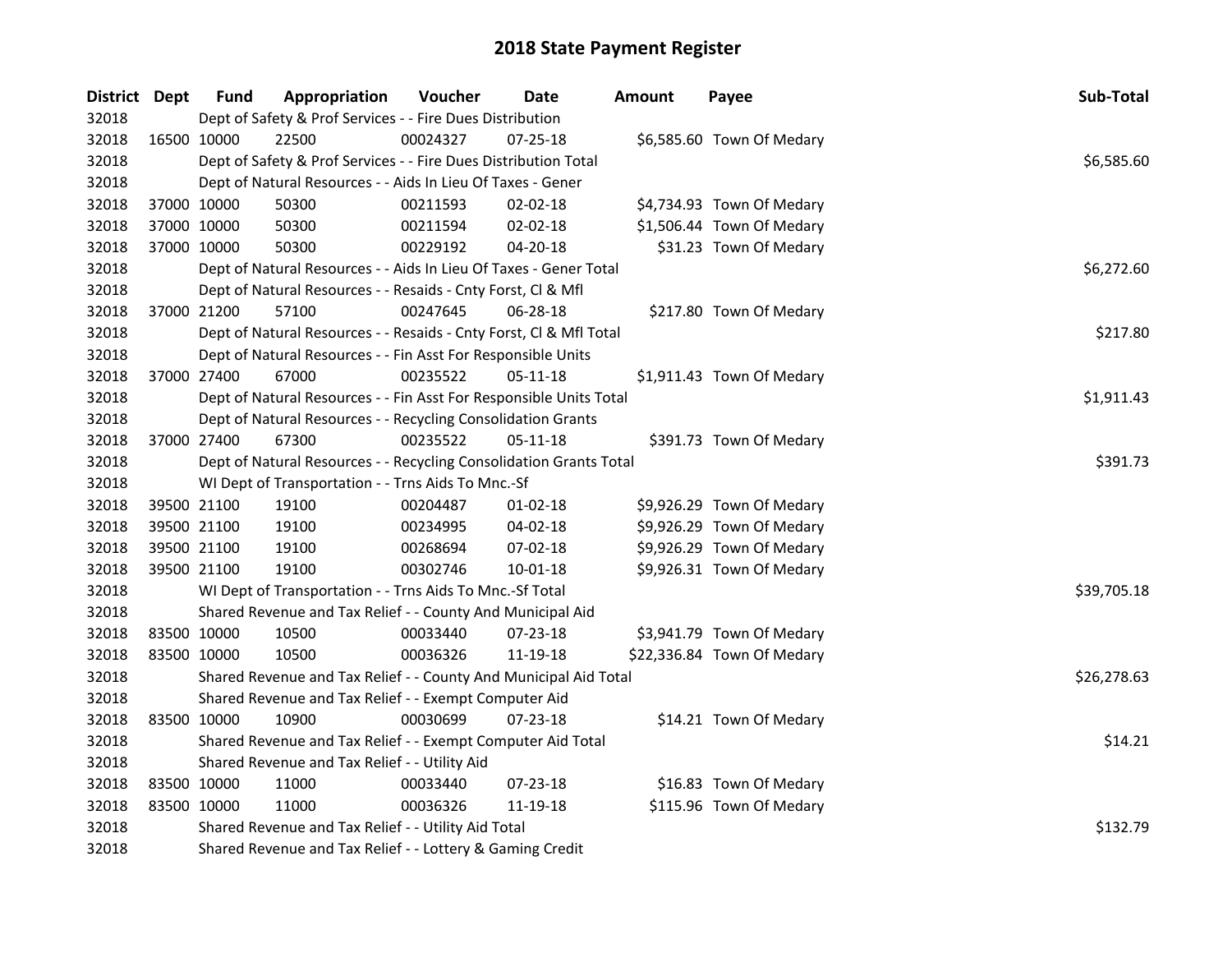| District Dept |             | Fund | Appropriation                                                   | <b>Voucher</b> | Date           | Amount | <b>Pavee</b>              | Sub-Total   |
|---------------|-------------|------|-----------------------------------------------------------------|----------------|----------------|--------|---------------------------|-------------|
| 32018         | 83500 52100 |      | 36300                                                           | 00027459       | $03 - 26 - 18$ |        | \$1,701.60 Town Of Medary |             |
| 32018         |             |      | Shared Revenue and Tax Relief - - Lottery & Gaming Credit Total |                |                |        |                           | \$1.701.60  |
| 32018 Total   |             |      |                                                                 |                |                |        |                           | \$83.211.57 |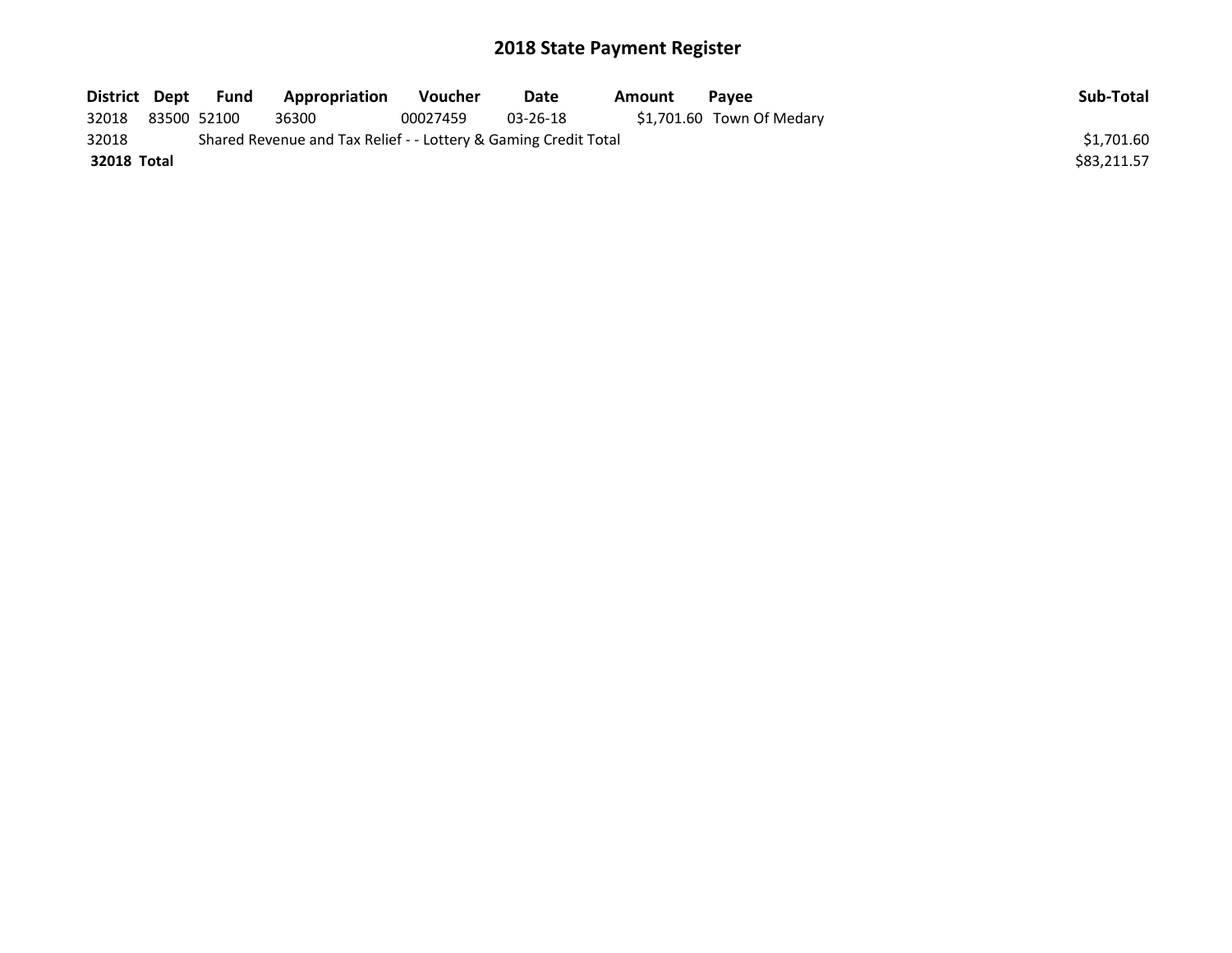| District Dept |             | <b>Fund</b> | Appropriation                                                          | Voucher  | <b>Date</b>    | Amount | Payee                         | Sub-Total    |  |  |  |
|---------------|-------------|-------------|------------------------------------------------------------------------|----------|----------------|--------|-------------------------------|--------------|--|--|--|
| 32020         |             |             | Dept of Safety & Prof Services - - Fire Dues Distribution              |          |                |        |                               |              |  |  |  |
| 32020         | 16500 10000 |             | 22500                                                                  | 00024328 | $07 - 26 - 18$ |        | \$22,711.72 Town Of Onalaska  |              |  |  |  |
| 32020         |             |             | Dept of Safety & Prof Services - - Fire Dues Distribution Total        |          |                |        |                               | \$22,711.72  |  |  |  |
| 32020         |             |             | Dept of Natural Resources - - Aids In Lieu Of Taxes - Gener            |          |                |        |                               |              |  |  |  |
| 32020         | 37000 10000 |             | 50300                                                                  | 00211585 | $02 - 02 - 18$ |        | \$1,163.02 Town Of Onalaska   |              |  |  |  |
| 32020         | 37000 10000 |             | 50300                                                                  | 00229121 | $04 - 20 - 18$ |        | \$230.40 Town Of Onalaska     |              |  |  |  |
| 32020         |             |             | Dept of Natural Resources - - Aids In Lieu Of Taxes - Gener Total      |          |                |        |                               | \$1,393.42   |  |  |  |
| 32020         |             |             | Dept of Natural Resources - - Resaids - Cnty Forst, Cl & Mfl           |          |                |        |                               |              |  |  |  |
| 32020         | 37000 21200 |             | 57100                                                                  | 00247646 | 06-28-18       |        | \$430.21 Town Of Onalaska     |              |  |  |  |
| 32020         |             |             | Dept of Natural Resources - - Resaids - Cnty Forst, Cl & Mfl Total     |          |                |        |                               | \$430.21     |  |  |  |
| 32020         |             |             | Dept of Natural Resources - - Aids In Lieu Of Taxes - Sum S            |          |                |        |                               |              |  |  |  |
| 32020         | 37000 21200 |             | 57900                                                                  | 00229122 | 04-20-18       |        | \$48.42 Town Of Onalaska      |              |  |  |  |
| 32020         |             |             | Dept of Natural Resources - - Aids In Lieu Of Taxes - Sum S Total      |          |                |        |                               | \$48.42      |  |  |  |
| 32020         |             |             | Dept of Natural Resources - - Fin Asst For Responsible Units           |          |                |        |                               |              |  |  |  |
| 32020         | 37000 27400 |             | 67000                                                                  | 00235186 | 05-11-18       |        | \$29,624.30 Town Of Onalaska  |              |  |  |  |
| 32020         |             |             | Dept of Natural Resources - - Fin Asst For Responsible Units Total     |          |                |        |                               | \$29,624.30  |  |  |  |
| 32020         |             |             | WI Dept of Transportation - - Trns Aids To Mnc.-Sf                     |          |                |        |                               |              |  |  |  |
| 32020         | 39500 21100 |             | 19100                                                                  | 00204488 | $01-02-18$     |        | \$28,805.36 Town Of Onalaska  |              |  |  |  |
| 32020         | 39500 21100 |             | 19100                                                                  | 00234996 | 04-02-18       |        | \$28,805.36 Town Of Onalaska  |              |  |  |  |
| 32020         | 39500 21100 |             | 19100                                                                  | 00268695 | 07-02-18       |        | \$28,805.36 Town Of Onalaska  |              |  |  |  |
| 32020         | 39500 21100 |             | 19100                                                                  | 00302747 | 10-01-18       |        | \$28,805.39 Town Of Onalaska  |              |  |  |  |
| 32020         |             |             | WI Dept of Transportation - - Trns Aids To Mnc.-Sf Total               |          |                |        |                               | \$115,221.47 |  |  |  |
| 32020         |             |             | WI Dept of Transportation - - Trns Facl Econ Astsf                     |          |                |        |                               |              |  |  |  |
| 32020         | 39500 21100 |             | 26000                                                                  | 00312342 | 10-18-18       |        | \$258,770.53 Town Of Onalaska |              |  |  |  |
| 32020         |             |             | WI Dept of Transportation - - Trns Facl Econ Astsf Total               |          |                |        |                               | \$258,770.53 |  |  |  |
| 32020         |             |             | Department of Military Affairs - - Disaster Recovery Aid               |          |                |        |                               |              |  |  |  |
| 32020         | 46500 10000 |             | 30500                                                                  | 00051670 | 11-09-18       |        | \$2,156.43 Town Of Onalaska   |              |  |  |  |
| 32020         | 46500 10000 |             | 30500                                                                  | 00052978 | 12-12-18       |        | \$20,344.42 Town Of Onalaska  |              |  |  |  |
| 32020         |             |             | Department of Military Affairs - - Disaster Recovery Aid Total         |          |                |        |                               | \$22,500.85  |  |  |  |
| 32020         |             |             | Department of Military Affairs - - Federal Aid, Local Assistance       |          |                |        |                               |              |  |  |  |
| 32020         | 46500 10000 |             | 34200                                                                  | 00051670 | 11-09-18       |        | \$12,938.58 Town Of Onalaska  |              |  |  |  |
| 32020         | 46500 10000 |             | 34200                                                                  | 00052978 | 12-12-18       |        | \$122,066.50 Town Of Onalaska |              |  |  |  |
| 32020         |             |             | Department of Military Affairs - - Federal Aid, Local Assistance Total |          |                |        |                               | \$135,005.08 |  |  |  |
| 32020         |             |             | Department of Administration - - Hv Trans Ln Annual Impact Fee         |          |                |        |                               |              |  |  |  |
| 32020         | 50500 10000 |             | 17400                                                                  | 00078631 | 05-01-18       |        | \$1,036.00 Town Of Onalaska   |              |  |  |  |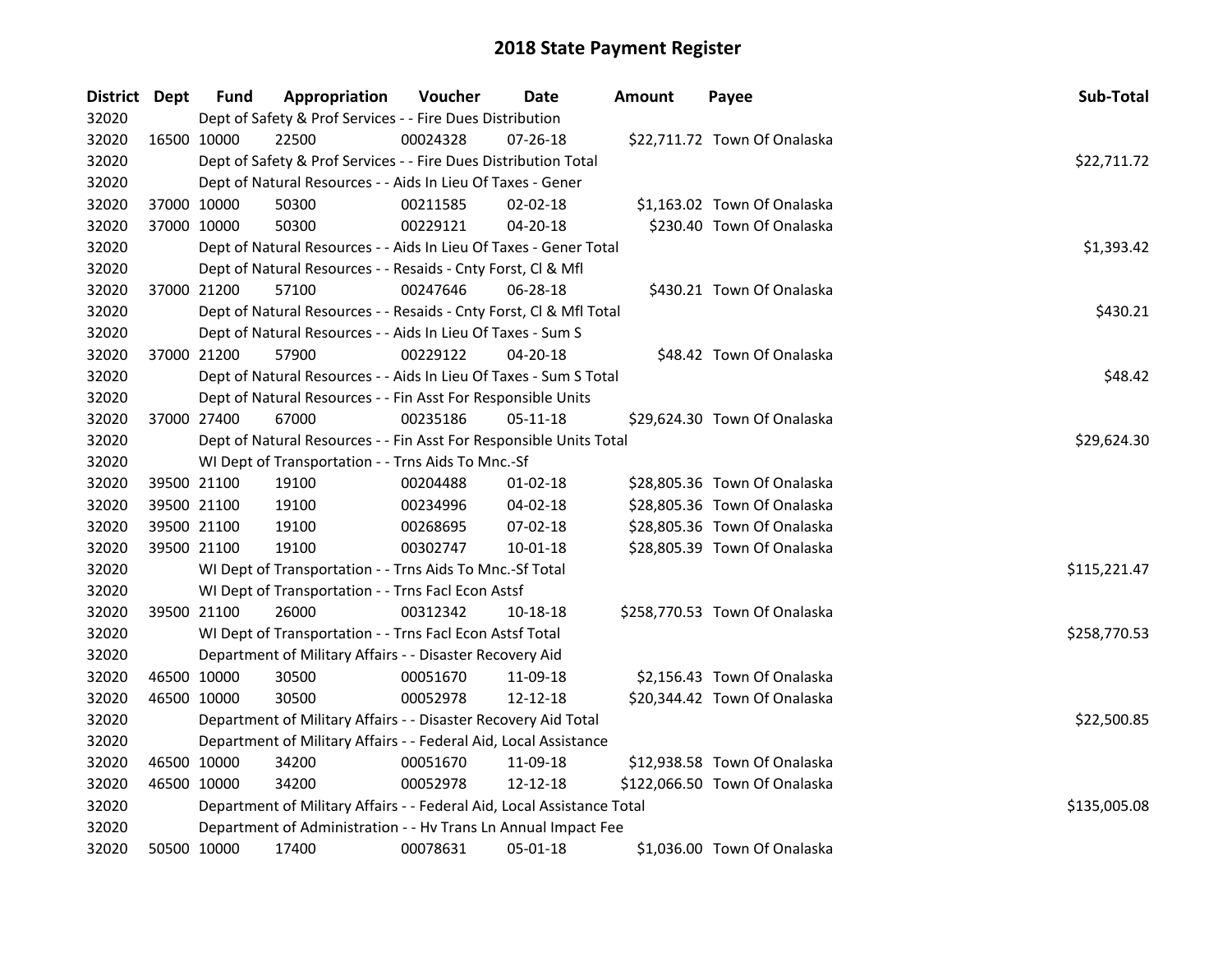| <b>District</b> | Dept | <b>Fund</b> | Appropriation                                                        | <b>Voucher</b> | Date           | Amount | Payee                         | Sub-Total    |
|-----------------|------|-------------|----------------------------------------------------------------------|----------------|----------------|--------|-------------------------------|--------------|
| 32020           |      | 50500 10000 | 17400                                                                | 00078632       | $05 - 01 - 18$ |        | \$1,683.00 Town Of Onalaska   |              |
| 32020           |      |             | Department of Administration - - Hv Trans Ln Annual Impact Fee Total |                |                |        |                               | \$2,719.00   |
| 32020           |      |             | Shared Revenue and Tax Relief - - County And Municipal Aid           |                |                |        |                               |              |
| 32020           |      | 83500 10000 | 10500                                                                | 00033441       | $07 - 23 - 18$ |        | \$22,881.16 Town Of Onalaska  |              |
| 32020           |      | 83500 10000 | 10500                                                                | 00036327       | 11-19-18       |        | \$129,659.92 Town Of Onalaska |              |
| 32020           |      |             | Shared Revenue and Tax Relief - - County And Municipal Aid Total     |                |                |        |                               | \$152,541.08 |
| 32020           |      |             | Shared Revenue and Tax Relief - - Exempt Computer Aid                |                |                |        |                               |              |
| 32020           |      | 83500 10000 | 10900                                                                | 00030700       | $07 - 23 - 18$ |        | \$448.50 Town Of Onalaska     |              |
| 32020           |      |             | Shared Revenue and Tax Relief - - Exempt Computer Aid Total          |                |                |        |                               | \$448.50     |
| 32020           |      |             | Shared Revenue and Tax Relief - - Utility Aid                        |                |                |        |                               |              |
| 32020           |      | 83500 10000 | 11000                                                                | 00033441       | $07 - 23 - 18$ |        | \$796.29 Town Of Onalaska     |              |
| 32020           |      | 83500 10000 | 11000                                                                | 00036327       | 11-19-18       |        | \$4.777.40 Town Of Onalaska   |              |
| 32020           |      |             | Shared Revenue and Tax Relief - - Utility Aid Total                  |                |                |        |                               | \$5,573.69   |
| 32020 Total     |      |             |                                                                      |                |                |        |                               | \$746,988.27 |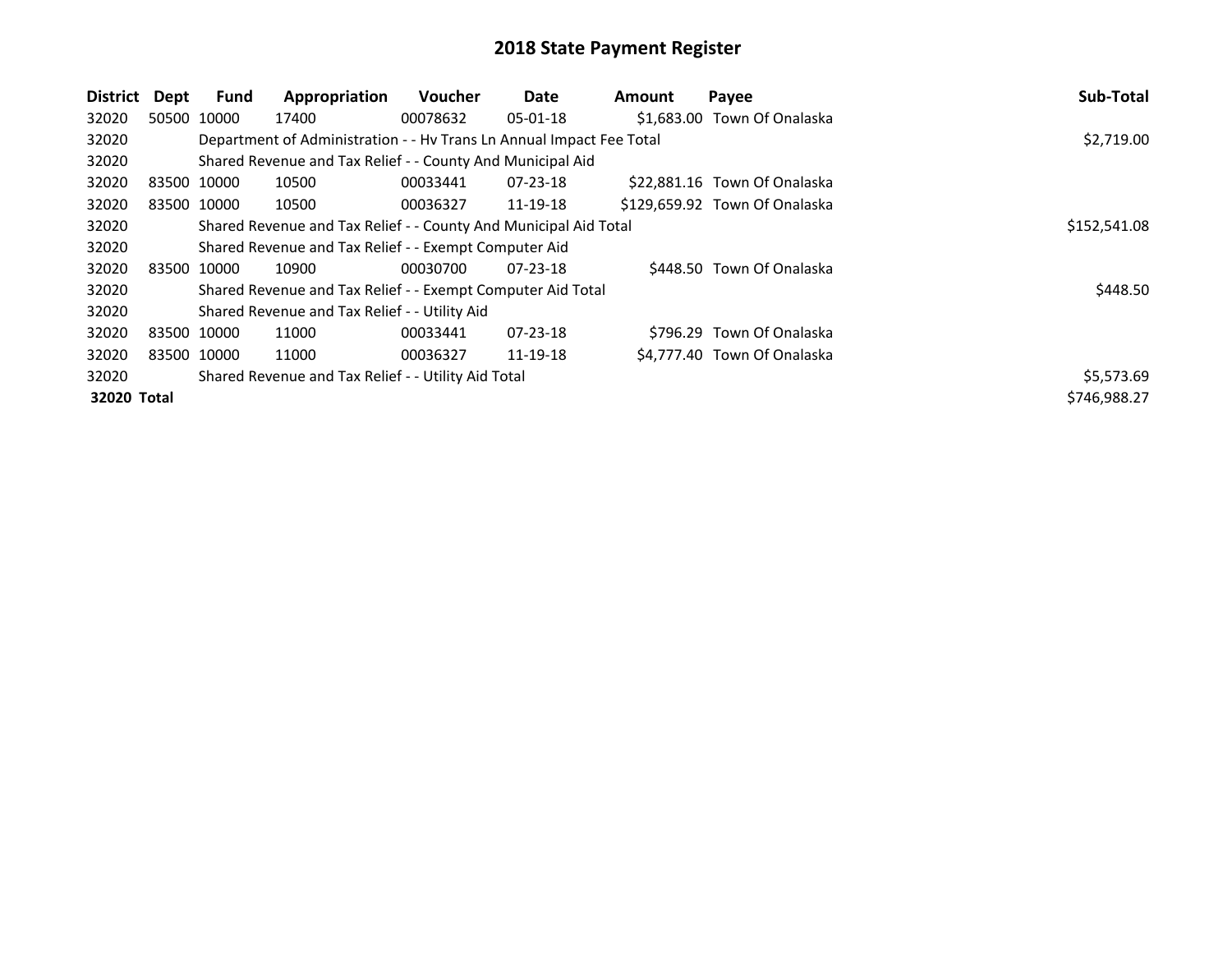| District Dept |             | <b>Fund</b> | Appropriation                                                          | Voucher  | Date           | <b>Amount</b> | Payee                       | Sub-Total    |
|---------------|-------------|-------------|------------------------------------------------------------------------|----------|----------------|---------------|-----------------------------|--------------|
| 32022         |             |             | Dept of Safety & Prof Services - - Fire Dues Distribution              |          |                |               |                             |              |
| 32022         |             | 16500 10000 | 22500                                                                  | 00024329 | $07 - 26 - 18$ |               | \$17,955.78 Town Of Shelby  |              |
| 32022         |             |             | Dept of Safety & Prof Services - - Fire Dues Distribution Total        |          |                |               |                             | \$17,955.78  |
| 32022         |             |             | Dept of Natural Resources - - Aids In Lieu Of Taxes - Gener            |          |                |               |                             |              |
| 32022         | 37000 10000 |             | 50300                                                                  | 00211850 | $02 - 02 - 18$ |               | \$163.17 Town Of Shelby     |              |
| 32022         |             |             | Dept of Natural Resources - - Aids In Lieu Of Taxes - Gener Total      |          |                |               |                             | \$163.17     |
| 32022         |             |             | Dept of Natural Resources - - Resaids - Cnty Forst, Cl & Mfl           |          |                |               |                             |              |
| 32022         |             | 37000 21200 | 57100                                                                  | 00247647 | 06-28-18       |               | \$359.41 Town Of Shelby     |              |
| 32022         |             |             | Dept of Natural Resources - - Resaids - Cnty Forst, Cl & Mfl Total     |          |                |               |                             | \$359.41     |
| 32022         |             |             | Dept of Natural Resources - - Rec & Resource Aids, Fed                 |          |                |               |                             |              |
| 32022         |             | 37000 21200 | 58300                                                                  | 00238249 | 05-30-18       |               | \$756.05 Town Of Shelby     |              |
| 32022         |             |             | Dept of Natural Resources - - Rec & Resource Aids, Fed Total           |          |                |               |                             | \$756.05     |
| 32022         |             |             | Dept of Natural Resources - - Fin Asst For Responsible Units           |          |                |               |                             |              |
| 32022         |             | 37000 27400 | 67000                                                                  | 00235126 | 05-11-18       |               | \$7,380.25 Town Of Shelby   |              |
| 32022         |             |             | Dept of Natural Resources - - Fin Asst For Responsible Units Total     |          |                |               |                             | \$7,380.25   |
| 32022         |             |             | WI Dept of Transportation - - Trns Aids To Mnc.-Sf                     |          |                |               |                             |              |
| 32022         |             | 39500 21100 | 19100                                                                  | 00204489 | $01 - 02 - 18$ |               | \$40,678.27 Town Of Shelby  |              |
| 32022         |             | 39500 21100 | 19100                                                                  | 00234997 | 04-02-18       |               | \$40,678.27 Town Of Shelby  |              |
| 32022         | 39500 21100 |             | 19100                                                                  | 00268696 | 07-02-18       |               | \$40,678.27 Town Of Shelby  |              |
| 32022         | 39500 21100 |             | 19100                                                                  | 00302748 | 10-01-18       |               | \$40,678.29 Town Of Shelby  |              |
| 32022         |             |             | WI Dept of Transportation - - Trns Aids To Mnc.-Sf Total               |          |                |               |                             | \$162,713.10 |
| 32022         |             |             | Department of Justice - - Law Enforcement Train, Local                 |          |                |               |                             |              |
| 32022         | 45500 10000 |             | 23100                                                                  | 00053747 | $10 - 25 - 18$ |               | \$320.00 Town Of Shelby     |              |
| 32022         |             |             | Department of Justice - - Law Enforcement Train, Local Total           |          |                |               |                             | \$320.00     |
| 32022         |             |             | Department of Military Affairs - - Disaster Recovery Aid               |          |                |               |                             |              |
| 32022         | 46500 10000 |             | 30500                                                                  | 00049752 | 10-02-18       |               | \$42,531.08 Town Of Shelby  |              |
| 32022         | 46500 10000 |             | 30500                                                                  | 00051671 | 11-09-18       |               | \$5,761.18 Town Of Shelby   |              |
| 32022         |             |             | Department of Military Affairs - - Disaster Recovery Aid Total         |          |                |               |                             | \$48,292.26  |
| 32022         |             |             | Department of Military Affairs - - Federal Aid, Local Assistance       |          |                |               |                             |              |
| 32022         | 46500 10000 |             | 34200                                                                  | 00040327 | 03-16-18       |               | \$51,436.19 Town Of Shelby  |              |
| 32022         | 46500 10000 |             | 34200                                                                  | 00049752 | 10-02-18       |               | \$255,186.46 Town Of Shelby |              |
| 32022         | 46500 10000 |             | 34200                                                                  | 00051671 | 11-09-18       |               | \$110,628.31 Town Of Shelby |              |
| 32022         |             |             | Department of Military Affairs - - Federal Aid, Local Assistance Total |          |                |               |                             | \$417,250.96 |
| 32022         |             |             | Shared Revenue and Tax Relief - - County And Municipal Aid             |          |                |               |                             |              |
| 32022         |             | 83500 10000 | 10500                                                                  | 00033442 | 07-23-18       |               | \$20,184.29 Town Of Shelby  |              |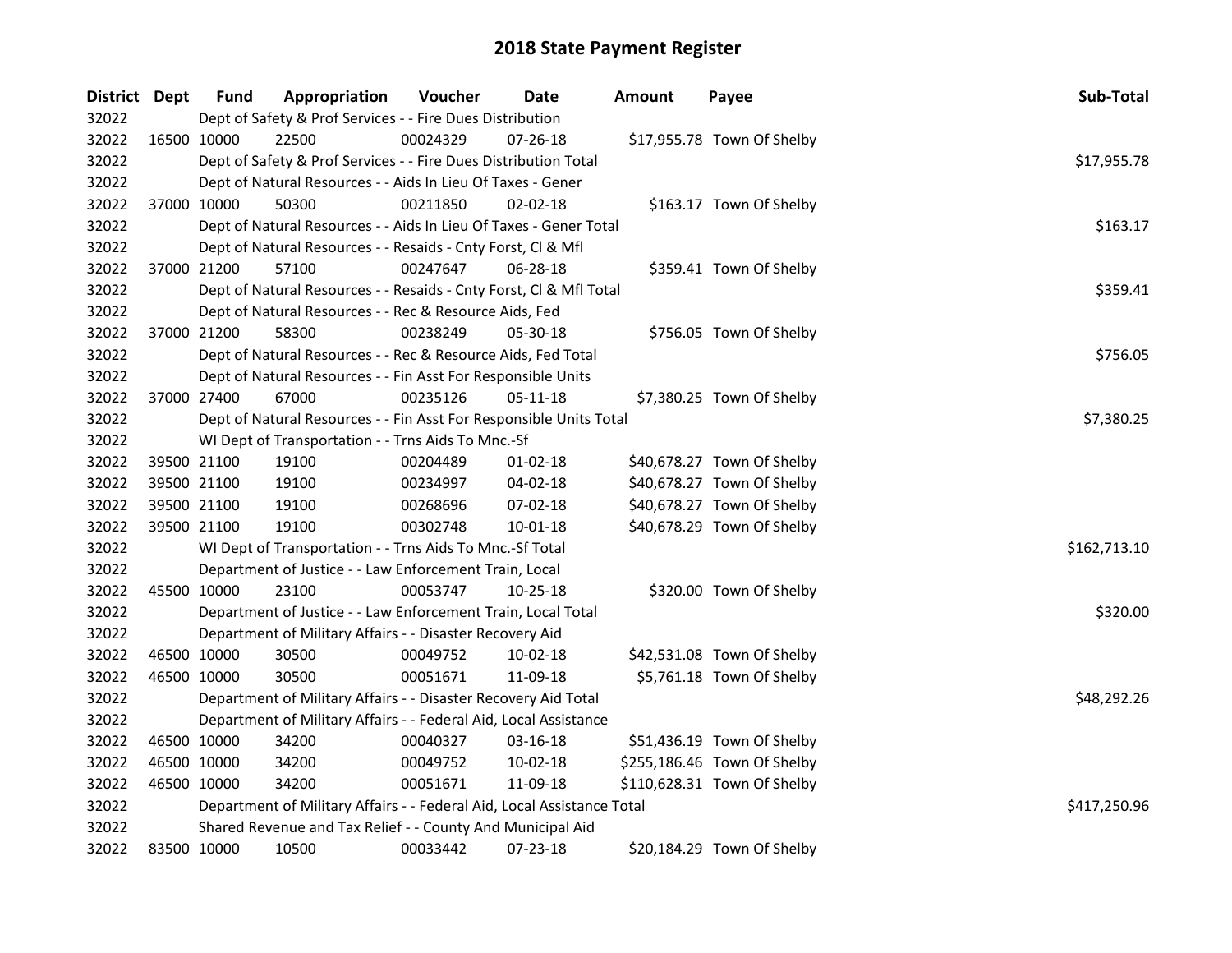| District    | Dept        | <b>Fund</b> | Appropriation                                                    | <b>Voucher</b> | Date           | Amount | Payee                       | Sub-Total    |
|-------------|-------------|-------------|------------------------------------------------------------------|----------------|----------------|--------|-----------------------------|--------------|
| 32022       |             | 83500 10000 | 10500                                                            | 00036328       | 11-19-18       |        | \$114,377.62 Town Of Shelby |              |
| 32022       |             |             | Shared Revenue and Tax Relief - - County And Municipal Aid Total |                |                |        |                             | \$134,561.91 |
| 32022       |             |             | Shared Revenue and Tax Relief - - Exempt Computer Aid            |                |                |        |                             |              |
| 32022       | 83500 10000 |             | 10900                                                            | 00030701       | $07 - 23 - 18$ |        | \$740.73 Town Of Shelby     |              |
| 32022       |             |             | Shared Revenue and Tax Relief - - Exempt Computer Aid Total      |                |                |        |                             | \$740.73     |
| 32022       |             |             | Shared Revenue and Tax Relief - - Utility Aid                    |                |                |        |                             |              |
| 32022       |             | 83500 10000 | 11000                                                            | 00033442       | $07 - 23 - 18$ |        | \$167.74 Town Of Shelby     |              |
| 32022       |             | 83500 10000 | 11000                                                            | 00036328       | 11-19-18       |        | \$1,023.07 Town Of Shelby   |              |
| 32022       |             |             | Shared Revenue and Tax Relief - - Utility Aid Total              |                |                |        |                             | \$1,190.81   |
| 32022       |             |             | Shared Revenue and Tax Relief - - Lottery & Gaming Credit        |                |                |        |                             |              |
| 32022       | 83500 52100 |             | 36300                                                            | 00027460       | 03-26-18       |        | \$16,966.68 Town Of Shelby  |              |
| 32022       |             |             | Shared Revenue and Tax Relief - - Lottery & Gaming Credit Total  |                |                |        |                             | \$16,966.68  |
| 32022 Total |             |             |                                                                  |                |                |        |                             | \$808,651.11 |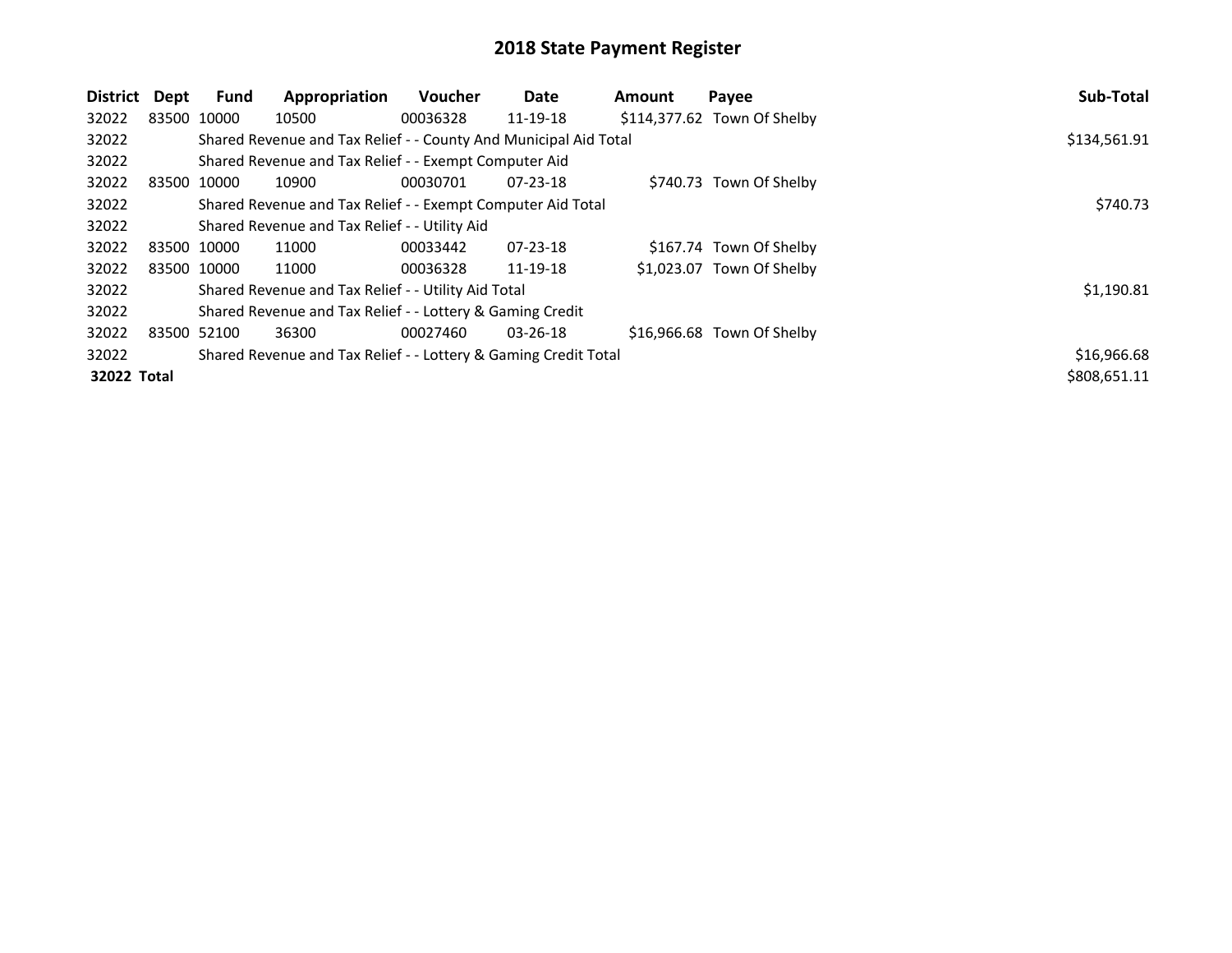| District Dept |             | Fund        | Appropriation                                                          | Voucher  | Date           | Amount | Payee                          | Sub-Total    |  |  |  |
|---------------|-------------|-------------|------------------------------------------------------------------------|----------|----------------|--------|--------------------------------|--------------|--|--|--|
| 32024         |             |             | Dept of Safety & Prof Services - - Fire Dues Distribution              |          |                |        |                                |              |  |  |  |
| 32024         | 16500 10000 |             | 22500                                                                  | 00024330 | $07 - 25 - 18$ |        | \$1,962.50 Town Of Washington  |              |  |  |  |
| 32024         |             |             | Dept of Safety & Prof Services - - Fire Dues Distribution Total        |          |                |        |                                | \$1,962.50   |  |  |  |
| 32024         |             |             | Dept of Natural Resources - - Aids In Lieu Of Taxes - Gener            |          |                |        |                                |              |  |  |  |
| 32024         | 37000 10000 |             | 50300                                                                  | 00211587 | $02 - 02 - 18$ |        | \$506.09 Town Of Washington    |              |  |  |  |
| 32024         |             |             | Dept of Natural Resources - - Aids In Lieu Of Taxes - Gener Total      |          |                |        |                                | \$506.09     |  |  |  |
| 32024         |             |             | Dept of Natural Resources - - Resaids - Cnty Forst, Cl & Mfl           |          |                |        |                                |              |  |  |  |
| 32024         | 37000 21200 |             | 57100                                                                  | 00247648 | 06-28-18       |        | \$556.35 Town Of Washington    |              |  |  |  |
| 32024         |             |             | Dept of Natural Resources - - Resaids - Cnty Forst, CI & Mfl Total     |          |                |        |                                | \$556.35     |  |  |  |
| 32024         |             |             | Dept of Natural Resources - - Fin Asst For Responsible Units           |          |                |        |                                |              |  |  |  |
| 32024         | 37000 27400 |             | 67000                                                                  | 00235188 | $05 - 11 - 18$ |        | \$1,776.09 Town Of Washington  |              |  |  |  |
| 32024         |             |             | Dept of Natural Resources - - Fin Asst For Responsible Units Total     |          |                |        |                                | \$1,776.09   |  |  |  |
| 32024         |             |             | WI Dept of Transportation - - Trns Aids To Mnc.-Sf                     |          |                |        |                                |              |  |  |  |
| 32024         |             | 39500 21100 | 19100                                                                  | 00204490 | $01 - 02 - 18$ |        | \$16,209.36 Town Of Washington |              |  |  |  |
| 32024         |             | 39500 21100 | 19100                                                                  | 00234998 | 04-02-18       |        | \$16,209.36 Town Of Washington |              |  |  |  |
| 32024         | 39500 21100 |             | 19100                                                                  | 00268697 | 07-02-18       |        | \$16,209.36 Town Of Washington |              |  |  |  |
| 32024         | 39500 21100 |             | 19100                                                                  | 00302749 | 10-01-18       |        | \$16,209.38 Town Of Washington |              |  |  |  |
| 32024         |             |             | WI Dept of Transportation - - Trns Aids To Mnc.-Sf Total               |          |                |        |                                | \$64,837.46  |  |  |  |
| 32024         |             |             | Department of Military Affairs - - Disaster Recovery Aid               |          |                |        |                                |              |  |  |  |
| 32024         |             | 46500 10000 | 30500                                                                  | 00042480 | 05-03-18       |        | \$2,209.72 Town Of Washington  |              |  |  |  |
| 32024         | 46500 10000 |             | 30500                                                                  | 00045291 | 06-26-18       |        | \$1,183.51 Town Of Washington  |              |  |  |  |
| 32024         |             |             | Department of Military Affairs - - Disaster Recovery Aid Total         |          |                |        |                                | \$3,393.23   |  |  |  |
| 32024         |             |             | Department of Military Affairs - - Federal Aid, Local Assistance       |          |                |        |                                |              |  |  |  |
| 32024         | 46500 10000 |             | 34200                                                                  | 00042480 | 05-03-18       |        | \$13,258.32 Town Of Washington |              |  |  |  |
| 32024         | 46500 10000 |             | 34200                                                                  | 00045291 | 06-26-18       |        | \$7,101.04 Town Of Washington  |              |  |  |  |
| 32024         |             |             | Department of Military Affairs - - Federal Aid, Local Assistance Total |          |                |        |                                | \$20,359.36  |  |  |  |
| 32024         |             |             | Shared Revenue and Tax Relief - - County And Municipal Aid             |          |                |        |                                |              |  |  |  |
| 32024         | 83500 10000 |             | 10500                                                                  | 00033443 | 07-23-18       |        | \$3,940.97 Town Of Washington  |              |  |  |  |
| 32024         | 83500 10000 |             | 10500                                                                  | 00036329 | 11-19-18       |        | \$22,332.17 Town Of Washington |              |  |  |  |
| 32024         |             |             | Shared Revenue and Tax Relief - - County And Municipal Aid Total       |          |                |        |                                | \$26,273.14  |  |  |  |
| 32024         |             |             | Shared Revenue and Tax Relief - - Exempt Computer Aid                  |          |                |        |                                |              |  |  |  |
| 32024         | 83500 10000 |             | 10900                                                                  | 00030702 | 07-23-18       |        | \$5.07 Town Of Washington      |              |  |  |  |
| 32024         |             |             | Shared Revenue and Tax Relief - - Exempt Computer Aid Total            |          |                |        |                                | \$5.07       |  |  |  |
| 32024 Total   |             |             |                                                                        |          |                |        |                                | \$119,669.29 |  |  |  |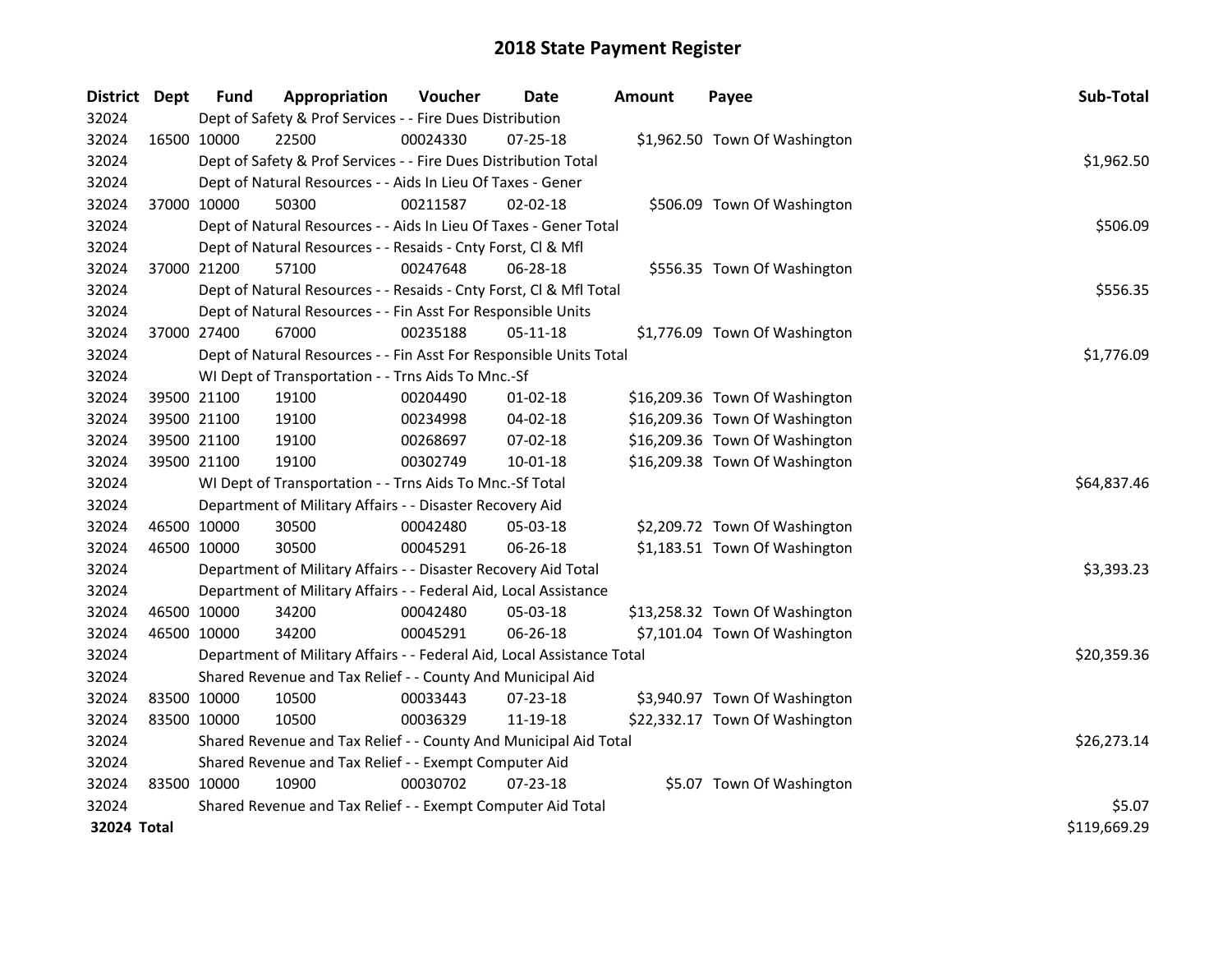| District Dept |             | <b>Fund</b> | Appropriation                                                                                                                                                                                                                                                                                                                                                                                                                                                                                                                                                                                                                                                                                                                                                                                                                                                                                                                                                                                                                                                                                                                                                                                                                                                                                                                                                                                                                                                                                                                                                                                                                                                                                                                                                                                               | Voucher  | Date     | <b>Amount</b> | Payee                        | Sub-Total    |  |  |  |  |
|---------------|-------------|-------------|-------------------------------------------------------------------------------------------------------------------------------------------------------------------------------------------------------------------------------------------------------------------------------------------------------------------------------------------------------------------------------------------------------------------------------------------------------------------------------------------------------------------------------------------------------------------------------------------------------------------------------------------------------------------------------------------------------------------------------------------------------------------------------------------------------------------------------------------------------------------------------------------------------------------------------------------------------------------------------------------------------------------------------------------------------------------------------------------------------------------------------------------------------------------------------------------------------------------------------------------------------------------------------------------------------------------------------------------------------------------------------------------------------------------------------------------------------------------------------------------------------------------------------------------------------------------------------------------------------------------------------------------------------------------------------------------------------------------------------------------------------------------------------------------------------------|----------|----------|---------------|------------------------------|--------------|--|--|--|--|
| 32106         |             |             | Dept of Safety & Prof Services - - Fire Dues Distribution<br>00024440<br>07-23-18<br>\$3,655.73 Village Of Bangor<br>Dept of Safety & Prof Services - - Fire Dues Distribution Total<br>Dept of Natural Resources - - Aids In Lieu Of Taxes - Gener<br>$04 - 20 - 18$<br>\$118.90 Village Of Bangor<br>00230329<br>Dept of Natural Resources - - Aids In Lieu Of Taxes - Gener Total<br>Dept of Natural Resources - - Gen Program Ops-State Funds<br>00271863<br>$10-17-18$<br>\$330.00 Village Of Bangor<br>Dept of Natural Resources - - Gen Program Ops-State Funds Total<br>00235925<br>05-11-18<br>\$2,631.80 Village Of Bangor<br>Dept of Natural Resources - - Fin Asst For Responsible Units Total<br>WI Dept of Transportation - - Trns Aids To Mnc.-Sf<br>00204491<br>$01 - 02 - 18$<br>\$13,844.47 Village Of Bangor<br>00234999<br>04-02-18<br>\$13,844.47 Village Of Bangor<br>00268698<br>07-02-18<br>\$13,844.47 Village Of Bangor<br>00302750<br>$10 - 01 - 18$<br>\$13,844.50 Village Of Bangor<br>WI Dept of Transportation - - Trns Aids To Mnc.-Sf Total<br>Department of Justice - - Law Enforcement Train, Local<br>00053379<br>10-18-18<br>\$160.00 Village Of Bangor<br>Department of Justice - - Law Enforcement Train, Local Total<br>Shared Revenue and Tax Relief - - Expenditure Restraint Program<br>00033444<br>07-23-18<br>\$2,748.63 Village Of Bangor<br>Shared Revenue and Tax Relief - - Expenditure Restraint Program Total<br>Shared Revenue and Tax Relief - - County And Municipal Aid<br>00033444<br>07-23-18<br>\$17,578.10 Village Of Bangor<br>00036330<br>11-19-18<br>\$99,609.25 Village Of Bangor<br>Shared Revenue and Tax Relief - - County And Municipal Aid Total<br>Shared Revenue and Tax Relief - - Exempt Computer Aid<br>\$376.45 Village Of Bangor |          |          |               |                              |              |  |  |  |  |
| 32106         | 16500 10000 |             | 22500                                                                                                                                                                                                                                                                                                                                                                                                                                                                                                                                                                                                                                                                                                                                                                                                                                                                                                                                                                                                                                                                                                                                                                                                                                                                                                                                                                                                                                                                                                                                                                                                                                                                                                                                                                                                       |          |          |               |                              |              |  |  |  |  |
| 32106         |             |             |                                                                                                                                                                                                                                                                                                                                                                                                                                                                                                                                                                                                                                                                                                                                                                                                                                                                                                                                                                                                                                                                                                                                                                                                                                                                                                                                                                                                                                                                                                                                                                                                                                                                                                                                                                                                             |          |          |               |                              | \$3,655.73   |  |  |  |  |
| 32106         |             |             |                                                                                                                                                                                                                                                                                                                                                                                                                                                                                                                                                                                                                                                                                                                                                                                                                                                                                                                                                                                                                                                                                                                                                                                                                                                                                                                                                                                                                                                                                                                                                                                                                                                                                                                                                                                                             |          |          |               |                              |              |  |  |  |  |
| 32106         | 37000 10000 |             | 50300                                                                                                                                                                                                                                                                                                                                                                                                                                                                                                                                                                                                                                                                                                                                                                                                                                                                                                                                                                                                                                                                                                                                                                                                                                                                                                                                                                                                                                                                                                                                                                                                                                                                                                                                                                                                       |          |          |               |                              |              |  |  |  |  |
| 32106         |             |             |                                                                                                                                                                                                                                                                                                                                                                                                                                                                                                                                                                                                                                                                                                                                                                                                                                                                                                                                                                                                                                                                                                                                                                                                                                                                                                                                                                                                                                                                                                                                                                                                                                                                                                                                                                                                             |          |          |               |                              | \$118.90     |  |  |  |  |
| 32106         |             |             |                                                                                                                                                                                                                                                                                                                                                                                                                                                                                                                                                                                                                                                                                                                                                                                                                                                                                                                                                                                                                                                                                                                                                                                                                                                                                                                                                                                                                                                                                                                                                                                                                                                                                                                                                                                                             |          |          |               |                              |              |  |  |  |  |
| 32106         | 37000 21200 |             | 16100                                                                                                                                                                                                                                                                                                                                                                                                                                                                                                                                                                                                                                                                                                                                                                                                                                                                                                                                                                                                                                                                                                                                                                                                                                                                                                                                                                                                                                                                                                                                                                                                                                                                                                                                                                                                       |          |          |               |                              |              |  |  |  |  |
| 32106         |             |             |                                                                                                                                                                                                                                                                                                                                                                                                                                                                                                                                                                                                                                                                                                                                                                                                                                                                                                                                                                                                                                                                                                                                                                                                                                                                                                                                                                                                                                                                                                                                                                                                                                                                                                                                                                                                             |          |          |               |                              | \$330.00     |  |  |  |  |
| 32106         |             |             | Dept of Natural Resources - - Fin Asst For Responsible Units                                                                                                                                                                                                                                                                                                                                                                                                                                                                                                                                                                                                                                                                                                                                                                                                                                                                                                                                                                                                                                                                                                                                                                                                                                                                                                                                                                                                                                                                                                                                                                                                                                                                                                                                                |          |          |               |                              |              |  |  |  |  |
| 32106         | 37000 27400 |             | 67000                                                                                                                                                                                                                                                                                                                                                                                                                                                                                                                                                                                                                                                                                                                                                                                                                                                                                                                                                                                                                                                                                                                                                                                                                                                                                                                                                                                                                                                                                                                                                                                                                                                                                                                                                                                                       |          |          |               |                              |              |  |  |  |  |
| 32106         |             |             |                                                                                                                                                                                                                                                                                                                                                                                                                                                                                                                                                                                                                                                                                                                                                                                                                                                                                                                                                                                                                                                                                                                                                                                                                                                                                                                                                                                                                                                                                                                                                                                                                                                                                                                                                                                                             |          |          |               |                              | \$2,631.80   |  |  |  |  |
| 32106         |             |             |                                                                                                                                                                                                                                                                                                                                                                                                                                                                                                                                                                                                                                                                                                                                                                                                                                                                                                                                                                                                                                                                                                                                                                                                                                                                                                                                                                                                                                                                                                                                                                                                                                                                                                                                                                                                             |          |          |               |                              |              |  |  |  |  |
| 32106         | 39500 21100 |             | 19100                                                                                                                                                                                                                                                                                                                                                                                                                                                                                                                                                                                                                                                                                                                                                                                                                                                                                                                                                                                                                                                                                                                                                                                                                                                                                                                                                                                                                                                                                                                                                                                                                                                                                                                                                                                                       |          |          |               |                              |              |  |  |  |  |
| 32106         | 39500 21100 |             | 19100                                                                                                                                                                                                                                                                                                                                                                                                                                                                                                                                                                                                                                                                                                                                                                                                                                                                                                                                                                                                                                                                                                                                                                                                                                                                                                                                                                                                                                                                                                                                                                                                                                                                                                                                                                                                       |          |          |               |                              |              |  |  |  |  |
| 32106         | 39500 21100 |             | 19100                                                                                                                                                                                                                                                                                                                                                                                                                                                                                                                                                                                                                                                                                                                                                                                                                                                                                                                                                                                                                                                                                                                                                                                                                                                                                                                                                                                                                                                                                                                                                                                                                                                                                                                                                                                                       |          |          |               |                              |              |  |  |  |  |
| 32106         | 39500 21100 |             | 19100                                                                                                                                                                                                                                                                                                                                                                                                                                                                                                                                                                                                                                                                                                                                                                                                                                                                                                                                                                                                                                                                                                                                                                                                                                                                                                                                                                                                                                                                                                                                                                                                                                                                                                                                                                                                       |          |          |               |                              |              |  |  |  |  |
| 32106         |             |             |                                                                                                                                                                                                                                                                                                                                                                                                                                                                                                                                                                                                                                                                                                                                                                                                                                                                                                                                                                                                                                                                                                                                                                                                                                                                                                                                                                                                                                                                                                                                                                                                                                                                                                                                                                                                             |          |          |               |                              | \$55,377.91  |  |  |  |  |
| 32106         |             |             |                                                                                                                                                                                                                                                                                                                                                                                                                                                                                                                                                                                                                                                                                                                                                                                                                                                                                                                                                                                                                                                                                                                                                                                                                                                                                                                                                                                                                                                                                                                                                                                                                                                                                                                                                                                                             |          |          |               |                              |              |  |  |  |  |
| 32106         | 45500 10000 |             | 23100                                                                                                                                                                                                                                                                                                                                                                                                                                                                                                                                                                                                                                                                                                                                                                                                                                                                                                                                                                                                                                                                                                                                                                                                                                                                                                                                                                                                                                                                                                                                                                                                                                                                                                                                                                                                       |          |          |               |                              |              |  |  |  |  |
| 32106         |             |             |                                                                                                                                                                                                                                                                                                                                                                                                                                                                                                                                                                                                                                                                                                                                                                                                                                                                                                                                                                                                                                                                                                                                                                                                                                                                                                                                                                                                                                                                                                                                                                                                                                                                                                                                                                                                             |          |          |               |                              | \$160.00     |  |  |  |  |
| 32106         |             |             |                                                                                                                                                                                                                                                                                                                                                                                                                                                                                                                                                                                                                                                                                                                                                                                                                                                                                                                                                                                                                                                                                                                                                                                                                                                                                                                                                                                                                                                                                                                                                                                                                                                                                                                                                                                                             |          |          |               |                              |              |  |  |  |  |
| 32106         | 83500 10000 |             | 10100                                                                                                                                                                                                                                                                                                                                                                                                                                                                                                                                                                                                                                                                                                                                                                                                                                                                                                                                                                                                                                                                                                                                                                                                                                                                                                                                                                                                                                                                                                                                                                                                                                                                                                                                                                                                       |          |          |               |                              |              |  |  |  |  |
| 32106         |             |             |                                                                                                                                                                                                                                                                                                                                                                                                                                                                                                                                                                                                                                                                                                                                                                                                                                                                                                                                                                                                                                                                                                                                                                                                                                                                                                                                                                                                                                                                                                                                                                                                                                                                                                                                                                                                             |          |          |               |                              | \$2,748.63   |  |  |  |  |
| 32106         |             |             |                                                                                                                                                                                                                                                                                                                                                                                                                                                                                                                                                                                                                                                                                                                                                                                                                                                                                                                                                                                                                                                                                                                                                                                                                                                                                                                                                                                                                                                                                                                                                                                                                                                                                                                                                                                                             |          |          |               |                              |              |  |  |  |  |
| 32106         | 83500 10000 |             | 10500                                                                                                                                                                                                                                                                                                                                                                                                                                                                                                                                                                                                                                                                                                                                                                                                                                                                                                                                                                                                                                                                                                                                                                                                                                                                                                                                                                                                                                                                                                                                                                                                                                                                                                                                                                                                       |          |          |               |                              |              |  |  |  |  |
| 32106         | 83500 10000 |             | 10500                                                                                                                                                                                                                                                                                                                                                                                                                                                                                                                                                                                                                                                                                                                                                                                                                                                                                                                                                                                                                                                                                                                                                                                                                                                                                                                                                                                                                                                                                                                                                                                                                                                                                                                                                                                                       |          |          |               |                              |              |  |  |  |  |
| 32106         |             |             |                                                                                                                                                                                                                                                                                                                                                                                                                                                                                                                                                                                                                                                                                                                                                                                                                                                                                                                                                                                                                                                                                                                                                                                                                                                                                                                                                                                                                                                                                                                                                                                                                                                                                                                                                                                                             |          |          |               |                              | \$117,187.35 |  |  |  |  |
| 32106         |             |             |                                                                                                                                                                                                                                                                                                                                                                                                                                                                                                                                                                                                                                                                                                                                                                                                                                                                                                                                                                                                                                                                                                                                                                                                                                                                                                                                                                                                                                                                                                                                                                                                                                                                                                                                                                                                             |          |          |               |                              |              |  |  |  |  |
| 32106         | 83500 10000 |             | 10900                                                                                                                                                                                                                                                                                                                                                                                                                                                                                                                                                                                                                                                                                                                                                                                                                                                                                                                                                                                                                                                                                                                                                                                                                                                                                                                                                                                                                                                                                                                                                                                                                                                                                                                                                                                                       | 00030703 | 07-23-18 |               |                              |              |  |  |  |  |
| 32106         | 83500 10000 |             | 10900                                                                                                                                                                                                                                                                                                                                                                                                                                                                                                                                                                                                                                                                                                                                                                                                                                                                                                                                                                                                                                                                                                                                                                                                                                                                                                                                                                                                                                                                                                                                                                                                                                                                                                                                                                                                       | 00032374 | 07-23-18 |               | \$46.82 Village Of Bangor    |              |  |  |  |  |
| 32106         |             |             | Shared Revenue and Tax Relief - - Exempt Computer Aid Total                                                                                                                                                                                                                                                                                                                                                                                                                                                                                                                                                                                                                                                                                                                                                                                                                                                                                                                                                                                                                                                                                                                                                                                                                                                                                                                                                                                                                                                                                                                                                                                                                                                                                                                                                 | \$423.27 |          |               |                              |              |  |  |  |  |
| 32106         |             |             | Shared Revenue and Tax Relief - - Utility Aid                                                                                                                                                                                                                                                                                                                                                                                                                                                                                                                                                                                                                                                                                                                                                                                                                                                                                                                                                                                                                                                                                                                                                                                                                                                                                                                                                                                                                                                                                                                                                                                                                                                                                                                                                               |          |          |               |                              |              |  |  |  |  |
| 32106         |             | 83500 10000 | 11000                                                                                                                                                                                                                                                                                                                                                                                                                                                                                                                                                                                                                                                                                                                                                                                                                                                                                                                                                                                                                                                                                                                                                                                                                                                                                                                                                                                                                                                                                                                                                                                                                                                                                                                                                                                                       | 00033444 | 07-23-18 |               | \$284.23 Village Of Bangor   |              |  |  |  |  |
| 32106         | 83500 10000 |             | 11000                                                                                                                                                                                                                                                                                                                                                                                                                                                                                                                                                                                                                                                                                                                                                                                                                                                                                                                                                                                                                                                                                                                                                                                                                                                                                                                                                                                                                                                                                                                                                                                                                                                                                                                                                                                                       | 00036330 | 11-19-18 |               | \$1,595.13 Village Of Bangor |              |  |  |  |  |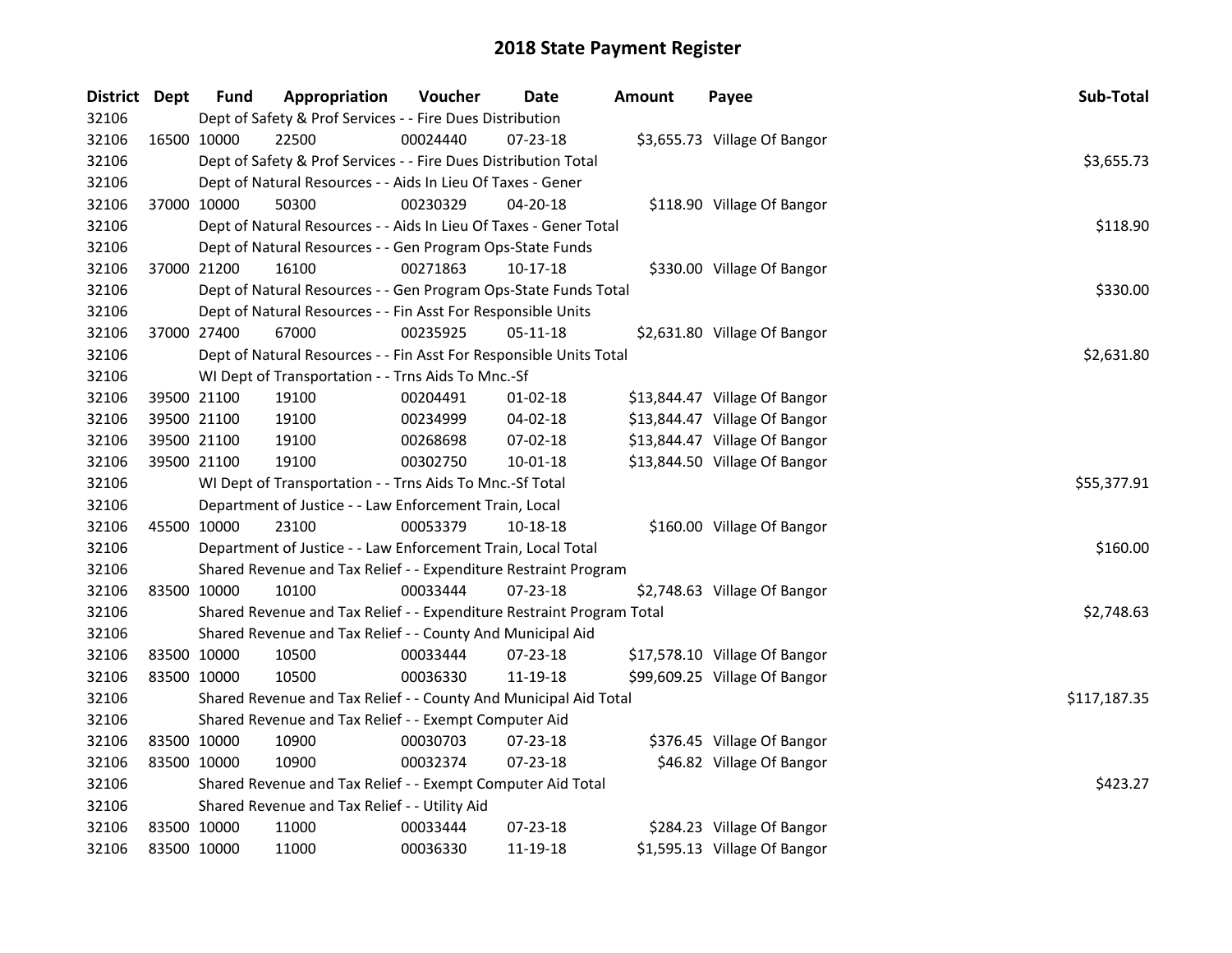| District Dept | <b>Fund</b> | Appropriation                                       | Voucher | Date | Amount | <b>Pavee</b> | Sub-Total    |
|---------------|-------------|-----------------------------------------------------|---------|------|--------|--------------|--------------|
| 32106         |             | Shared Revenue and Tax Relief - - Utility Aid Total |         |      |        |              | \$1.879.36   |
| 32106 Total   |             |                                                     |         |      |        |              | \$184,512.95 |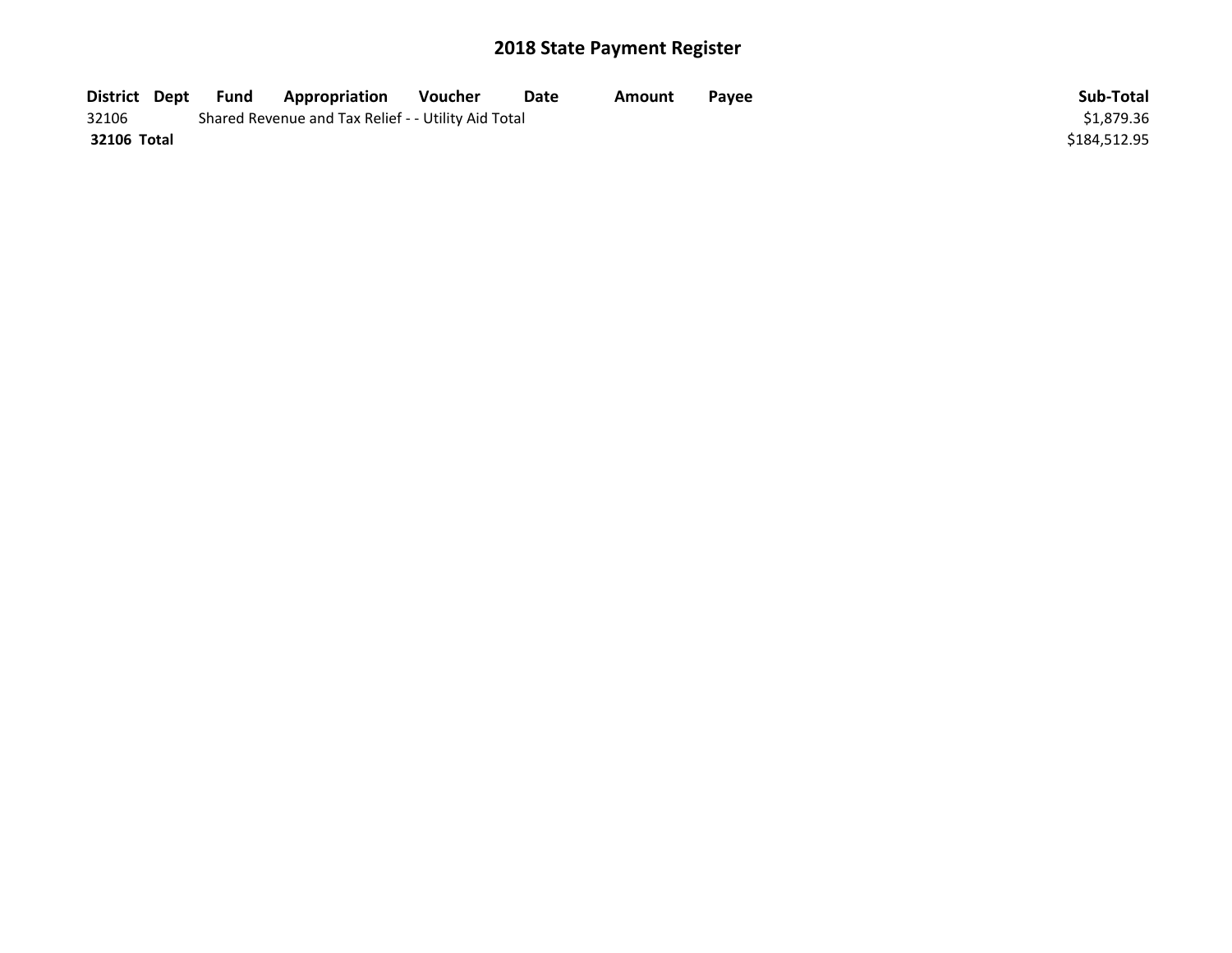| District Dept |             | <b>Fund</b> | Appropriation                                                           | Voucher  | Date           | <b>Amount</b> | Payee                         | Sub-Total    |  |  |  |  |
|---------------|-------------|-------------|-------------------------------------------------------------------------|----------|----------------|---------------|-------------------------------|--------------|--|--|--|--|
| 32136         |             |             | Dept of Safety & Prof Services - - Safety And Building Operations       |          |                |               |                               |              |  |  |  |  |
| 32136         | 16500 10000 |             | 22100                                                                   | 00021060 | 07-19-18       |               | \$221.16 Village Of Holmen    |              |  |  |  |  |
| 32136         | 16500 10000 |             | 22100                                                                   | 00026545 | 10-09-18       |               | \$85.47 Village Of Holmen     |              |  |  |  |  |
| 32136         |             |             | Dept of Safety & Prof Services - - Safety And Building Operations Total |          |                |               |                               | \$306.63     |  |  |  |  |
| 32136         |             |             | Dept of Safety & Prof Services - - Fire Dues Distribution               |          |                |               |                               |              |  |  |  |  |
| 32136         |             | 16500 10000 | 22500                                                                   | 00024331 | $07 - 26 - 18$ |               | \$27,390.96 Village Of Holmen |              |  |  |  |  |
| 32136         |             |             | Dept of Safety & Prof Services - - Fire Dues Distribution Total         |          |                |               |                               | \$27,390.96  |  |  |  |  |
| 32136         |             |             | Dept of Natural Resources - - Fin Asst For Responsible Units            |          |                |               |                               |              |  |  |  |  |
| 32136         | 37000 27400 |             | 67000                                                                   | 00235649 | 05-11-18       |               | \$15,198.73 Village Of Holmen |              |  |  |  |  |
| 32136         |             |             | Dept of Natural Resources - - Fin Asst For Responsible Units Total      |          |                |               |                               | \$15,198.73  |  |  |  |  |
| 32136         |             |             | WI Dept of Transportation - - Trns Aids To Mnc.-Sf                      |          |                |               |                               |              |  |  |  |  |
| 32136         |             | 39500 21100 | 19100                                                                   | 00204492 | $01-02-18$     |               | \$59,417.69 Village Of Holmen |              |  |  |  |  |
| 32136         |             | 39500 21100 | 19100                                                                   | 00235000 | 04-02-18       |               | \$59,417.69 Village Of Holmen |              |  |  |  |  |
| 32136         |             | 39500 21100 | 19100                                                                   | 00268699 | 07-02-18       |               | \$59,417.69 Village Of Holmen |              |  |  |  |  |
| 32136         | 39500 21100 |             | 19100                                                                   | 00302751 | $10 - 01 - 18$ |               | \$59,417.69 Village Of Holmen |              |  |  |  |  |
| 32136         |             |             | WI Dept of Transportation - - Trns Aids To Mnc.-Sf Total                |          |                |               |                               | \$237,670.76 |  |  |  |  |
| 32136         |             |             | Department of Justice - - Law Enforcement Train, Local                  |          |                |               |                               |              |  |  |  |  |
| 32136         | 45500 10000 |             | 23100                                                                   | 00053160 | $10 - 11 - 18$ |               | \$1,920.00 Village Of Holmen  |              |  |  |  |  |
| 32136         |             |             | Department of Justice - - Law Enforcement Train, Local Total            |          |                |               |                               | \$1,920.00   |  |  |  |  |
| 32136         |             |             | Department of Justice - - Federal Aid, State Operations                 |          |                |               |                               |              |  |  |  |  |
| 32136         | 45500 10000 |             | 24100                                                                   | 00049574 | 07-31-18       |               | \$3,400.00 Village Of Holmen  |              |  |  |  |  |
| 32136         |             |             | Department of Justice - - Federal Aid, State Operations Total           |          |                |               |                               | \$3,400.00   |  |  |  |  |
| 32136         |             |             | Department of Justice - - Internet Crimes Against Childr                |          |                |               |                               |              |  |  |  |  |
| 32136         | 45500 10000 |             | 28400                                                                   | 00043449 | $03 - 21 - 18$ |               | \$828.50 Village Of Holmen    |              |  |  |  |  |
| 32136         |             |             | Department of Justice - - Internet Crimes Against Childr Total          |          |                |               |                               | \$828.50     |  |  |  |  |
| 32136         |             |             | Department of Military Affairs - - Disaster Recovery Aid                |          |                |               |                               |              |  |  |  |  |
| 32136         | 46500 10000 |             | 30500                                                                   | 00047243 | 08-03-18       |               | \$672.16 Village Of Holmen    |              |  |  |  |  |
| 32136         |             |             | Department of Military Affairs - - Disaster Recovery Aid Total          |          |                |               |                               | \$672.16     |  |  |  |  |
| 32136         |             |             | Department of Military Affairs - - Federal Aid, Local Assistance        |          |                |               |                               |              |  |  |  |  |
| 32136         | 46500 10000 |             | 34200                                                                   | 00041341 | 04-04-18       |               | \$6,520.70 Village Of Holmen  |              |  |  |  |  |
| 32136         | 46500 10000 |             | 34200                                                                   | 00047243 | 08-03-18       |               | \$4,032.98 Village Of Holmen  |              |  |  |  |  |
| 32136         |             |             | Department of Military Affairs - - Federal Aid, Local Assistance Total  |          |                |               |                               | \$10,553.68  |  |  |  |  |
| 32136         |             |             | Department of Administration - - Hv Trans Ln Annual Impact Fee          |          |                |               |                               |              |  |  |  |  |
| 32136         |             | 50500 10000 | 17400                                                                   | 00078742 | 05-01-18       |               | \$8,671.00 Village Of Holmen  |              |  |  |  |  |
| 32136         | 50500 10000 |             | 17400                                                                   | 00078743 | 05-01-18       |               | \$12,042.00 Village Of Holmen |              |  |  |  |  |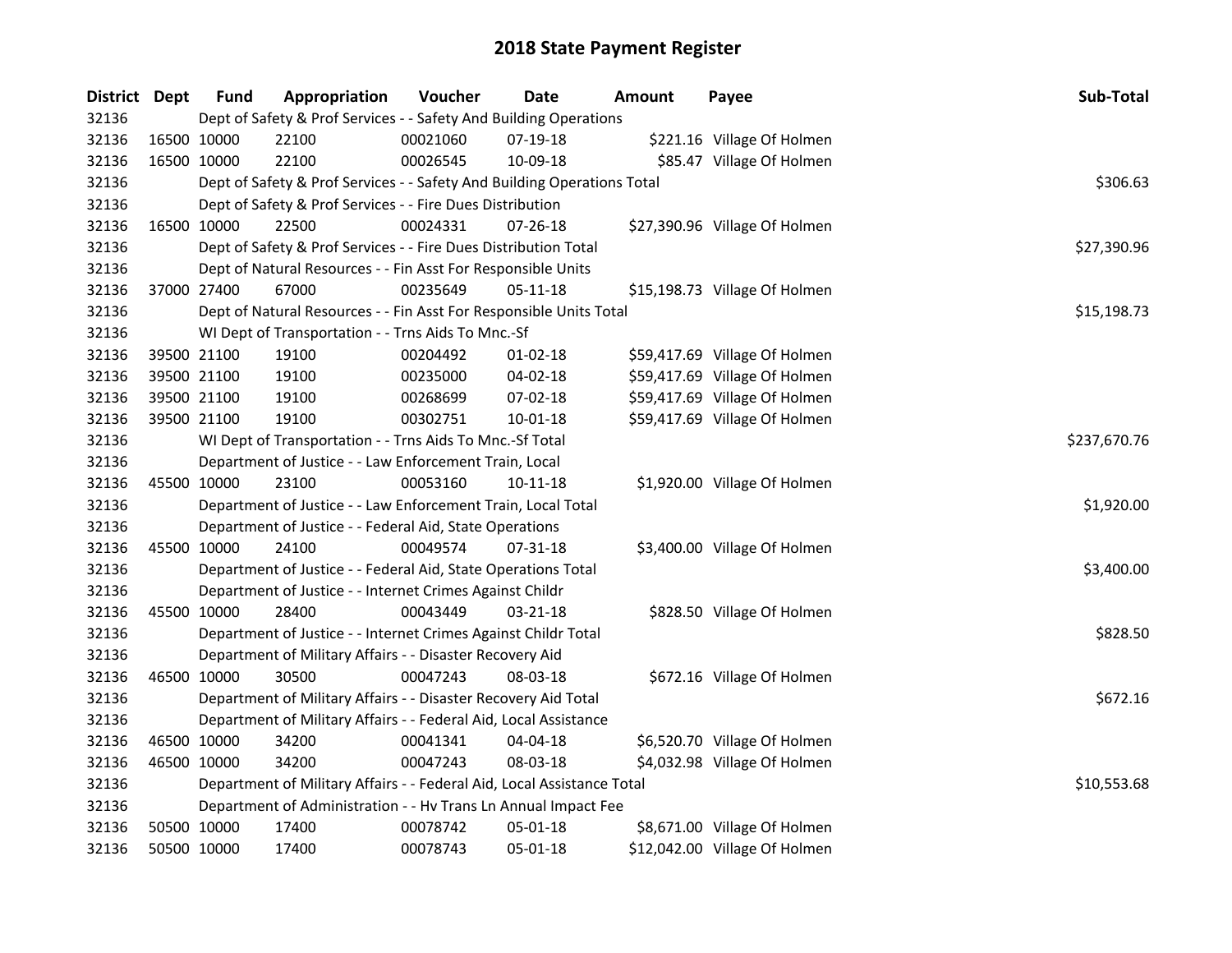| <b>District</b> | <b>Dept</b> | <b>Fund</b> | Appropriation                                                        | Voucher  | Date           | <b>Amount</b> | Payee                          | Sub-Total      |
|-----------------|-------------|-------------|----------------------------------------------------------------------|----------|----------------|---------------|--------------------------------|----------------|
| 32136           |             |             | Department of Administration - - Hv Trans Ln Annual Impact Fee Total |          |                |               |                                | \$20,713.00    |
| 32136           |             |             | Public Defender Board - - Transcript, Discovery And Int              |          |                |               |                                |                |
| 32136           |             | 55000 10000 | 10600                                                                | 00131605 | 03-07-18       |               | \$5.00 Village Of Holmen       |                |
| 32136           | 55000 10000 |             | 10600                                                                | 00136694 | $04 - 11 - 18$ |               | \$10.00 Village Of Holmen      |                |
| 32136           | 55000 10000 |             | 10600                                                                | 00136721 | 04-11-18       |               | \$15.00 Village Of Holmen      |                |
| 32136           | 55000 10000 |             | 10600                                                                | 00136759 | 04-11-18       |               | \$5.00 Village Of Holmen       |                |
| 32136           | 55000 10000 |             | 10600                                                                | 00147482 | 06-15-18       |               | \$5.00 Village Of Holmen       |                |
| 32136           |             | 55000 10000 | 10600                                                                | 00150619 | 07-09-18       |               | \$5.00 Village Of Holmen       |                |
| 32136           | 55000 10000 |             | 10600                                                                | 00159508 | 09-04-18       |               | \$5.00 Village Of Holmen       |                |
| 32136           | 55000 10000 |             | 10600                                                                | 00171571 | 12-06-18       |               | \$5.00 Village Of Holmen       |                |
| 32136           | 55000 10000 |             | 10600                                                                | 00171604 | 12-06-18       |               | \$5.00 Village Of Holmen       |                |
| 32136           |             |             | Public Defender Board - - Transcript, Discovery And Int Total        |          |                |               |                                | \$60.00        |
| 32136           |             |             | Shared Revenue and Tax Relief - - County And Municipal Aid           |          |                |               |                                |                |
| 32136           |             | 83500 10000 | 10500                                                                | 00033445 | 07-23-18       |               | \$71,313.97 Village Of Holmen  |                |
| 32136           | 83500 10000 |             | 10500                                                                | 00036331 | 11-19-18       |               | \$404,112.52 Village Of Holmen |                |
| 32136           |             |             | Shared Revenue and Tax Relief - - County And Municipal Aid Total     |          |                |               |                                | \$475,426.49   |
| 32136           |             |             | Shared Revenue and Tax Relief - - Exempt Computer Aid                |          |                |               |                                |                |
| 32136           |             | 83500 10000 | 10900                                                                | 00030704 | $07 - 23 - 18$ |               | \$2,216.10 Village Of Holmen   |                |
| 32136           | 83500 10000 |             | 10900                                                                | 00032375 | 07-23-18       |               | \$10,067.97 Village Of Holmen  |                |
| 32136           |             |             | Shared Revenue and Tax Relief - - Exempt Computer Aid Total          |          |                |               |                                | \$12,284.07    |
| 32136           |             |             | Shared Revenue and Tax Relief - - Utility Aid                        |          |                |               |                                |                |
| 32136           |             | 83500 10000 | 11000                                                                | 00033445 | 07-23-18       |               | \$20,235.86 Village Of Holmen  |                |
| 32136           | 83500 10000 |             | 11000                                                                | 00036331 | 11-19-18       |               | \$122,829.81 Village Of Holmen |                |
| 32136           |             |             | Shared Revenue and Tax Relief - - Utility Aid Total                  |          |                |               |                                | \$143,065.67   |
| 32136           |             |             | Shared Revenue and Tax Relief - - Lottery & Gaming Credit            |          |                |               |                                |                |
| 32136           |             | 83500 52100 | 36300                                                                | 00027461 | 03-26-18       |               | \$51,790.08 Village Of Holmen  |                |
| 32136           |             |             | Shared Revenue and Tax Relief - - Lottery & Gaming Credit Total      |          |                |               |                                | \$51,790.08    |
| 32136 Total     |             |             |                                                                      |          |                |               |                                | \$1,001,280.73 |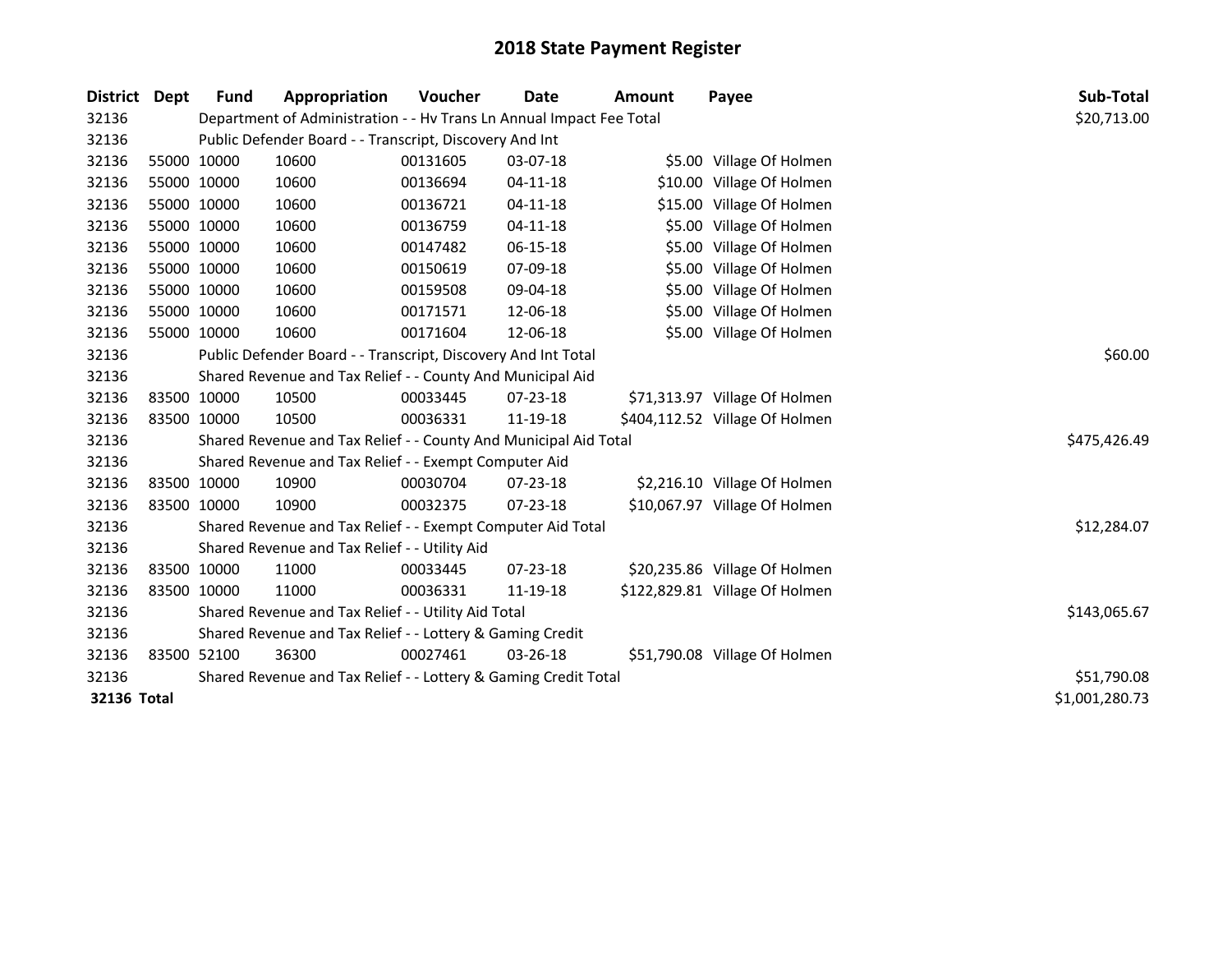| <b>District</b> | <b>Dept</b> | Fund        | Appropriation                                                      | <b>Voucher</b> | Date           | <b>Amount</b> | Payee                            | Sub-Total    |
|-----------------|-------------|-------------|--------------------------------------------------------------------|----------------|----------------|---------------|----------------------------------|--------------|
| 32176           |             |             | Dept of Safety & Prof Services - - Fire Dues Distribution          |                |                |               |                                  |              |
| 32176           |             | 16500 10000 | 22500                                                              | 00024452       | 07-23-18       |               | \$1,563.74 Village Of Rockland   |              |
| 32176           |             |             | Dept of Safety & Prof Services - - Fire Dues Distribution Total    |                |                |               |                                  | \$1,563.74   |
| 32176           |             |             | Dept of Natural Resources - - Aids In Lieu Of Taxes - Gener        |                |                |               |                                  |              |
| 32176           |             | 37000 10000 | 50300                                                              | 00228892       | 04-20-18       |               | \$7.32 Village Of Rockland       |              |
| 32176           |             |             | Dept of Natural Resources - - Aids In Lieu Of Taxes - Gener Total  |                |                |               |                                  | \$7.32       |
| 32176           |             |             | Dept of Natural Resources - - Fin Asst For Responsible Units       |                |                |               |                                  |              |
| 32176           |             | 37000 27400 | 67000                                                              | 00235621       | 05-11-18       |               | \$2,558.08 Village Of Rockland   |              |
| 32176           |             |             | Dept of Natural Resources - - Fin Asst For Responsible Units Total |                |                |               |                                  | \$2,558.08   |
| 32176           |             |             | WI Dept of Transportation - - Trns Aids To Mnc.-Sf                 |                |                |               |                                  |              |
| 32176           |             | 39500 21100 | 19100                                                              | 00204493       | $01 - 02 - 18$ |               | \$2,861.50 Village Of Rockland   |              |
| 32176           |             | 39500 21100 | 19100                                                              | 00235001       | 04-02-18       |               | \$2,861.50 Village Of Rockland   |              |
| 32176           |             | 39500 21100 | 19100                                                              | 00268700       | $07 - 02 - 18$ |               | \$2,861.50 Village Of Rockland   |              |
| 32176           |             | 39500 21100 | 19100                                                              | 00302752       | $10 - 01 - 18$ |               | \$2,861.50 Village Of Rockland   |              |
| 32176           |             |             | WI Dept of Transportation - - Trns Aids To Mnc.-Sf Total           |                |                |               |                                  | \$11,446.00  |
| 32176           |             |             | Shared Revenue and Tax Relief - - County And Municipal Aid         |                |                |               |                                  |              |
| 32176           |             | 83500 10000 | 10500                                                              | 00033446       | $07 - 23 - 18$ |               | \$19,565.95 Village Of Rockland  |              |
| 32176           |             | 83500 10000 | 10500                                                              | 00036332       | 11-19-18       |               | \$110,873.69 Village Of Rockland |              |
| 32176           |             |             | Shared Revenue and Tax Relief - - County And Municipal Aid Total   |                |                |               |                                  | \$130,439.64 |
| 32176           |             |             | Shared Revenue and Tax Relief - - Exempt Computer Aid              |                |                |               |                                  |              |
| 32176           |             | 83500 10000 | 10900                                                              | 00030705       | 07-23-18       |               | \$15.22 Village Of Rockland      |              |
| 32176           |             | 83500 10000 | 10900                                                              | 00032376       | $07 - 23 - 18$ |               | \$323.88 Village Of Rockland     |              |
| 32176           |             |             | Shared Revenue and Tax Relief - - Exempt Computer Aid Total        |                |                |               |                                  | \$339.10     |
| 32176           |             |             | Shared Revenue and Tax Relief - - Utility Aid                      |                |                |               |                                  |              |
| 32176           |             | 83500 10000 | 11000                                                              | 00033446       | 07-23-18       |               | \$57.86 Village Of Rockland      |              |
| 32176           |             | 83500 10000 | 11000                                                              | 00036332       | 11-19-18       |               | \$12,687.16 Village Of Rockland  |              |
| 32176           |             |             | Shared Revenue and Tax Relief - - Utility Aid Total                | \$12,745.02    |                |               |                                  |              |
| 32176 Total     |             |             |                                                                    |                |                |               |                                  | \$159,098.90 |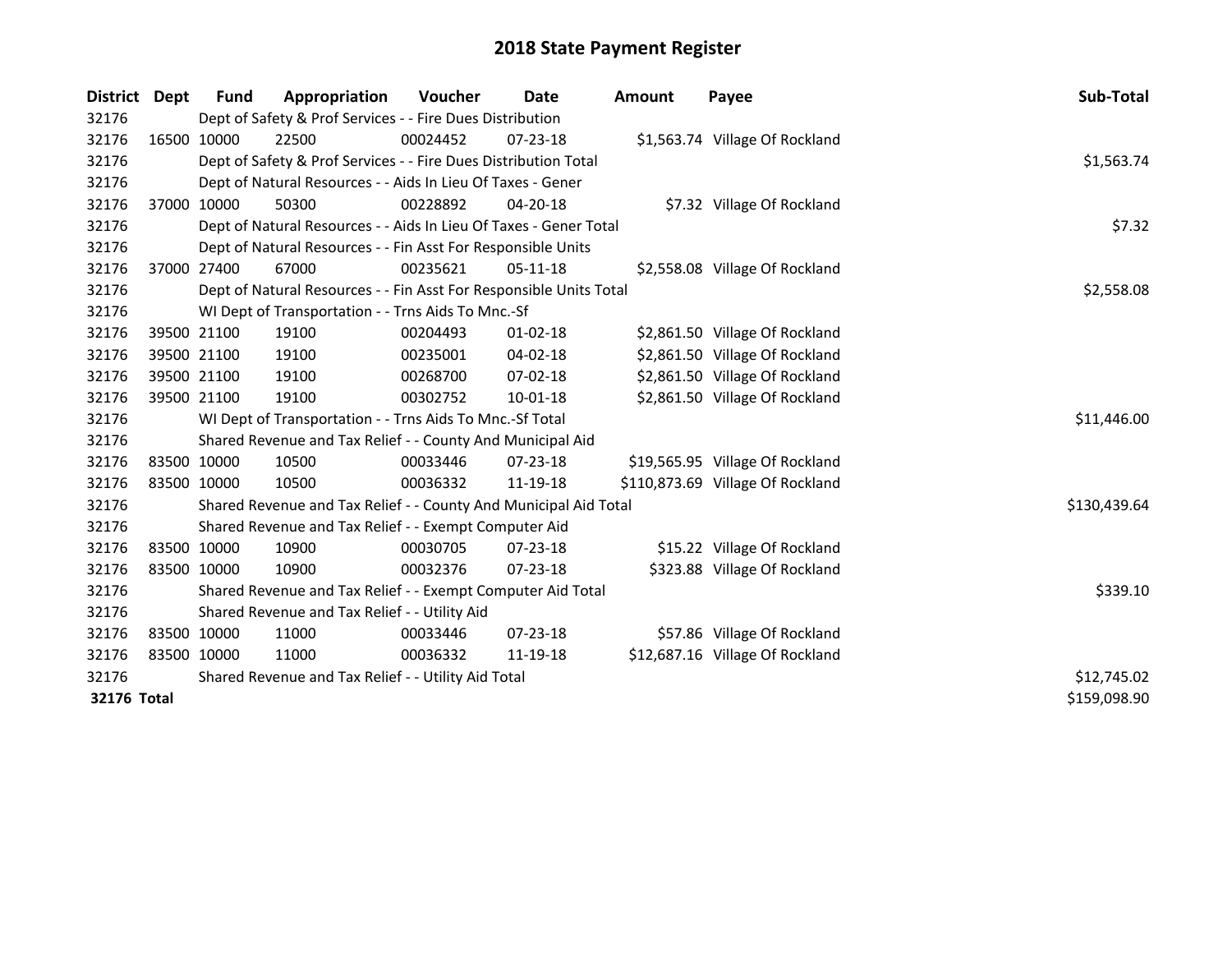| District Dept | Fund        | Appropriation                                                      | Voucher  | Date           | <b>Amount</b> | Payee                             | Sub-Total    |
|---------------|-------------|--------------------------------------------------------------------|----------|----------------|---------------|-----------------------------------|--------------|
| 32191         |             | Dept of Safety & Prof Services - - Fire Dues Distribution          |          |                |               |                                   |              |
| 32191         | 16500 10000 | 22500                                                              | 00024455 | 07-23-18       |               | \$16,618.40 Village Of West Salem |              |
| 32191         |             | Dept of Safety & Prof Services - - Fire Dues Distribution Total    |          |                |               |                                   | \$16,618.40  |
| 32191         |             | Dept of Natural Resources - - Aids In Lieu Of Taxes - Gener        |          |                |               |                                   |              |
| 32191         | 37000 10000 | 50300                                                              | 00230371 | 04-20-18       |               | \$77.28 Village Of West Salem     |              |
| 32191         |             | Dept of Natural Resources - - Aids In Lieu Of Taxes - Gener Total  |          |                |               |                                   | \$77.28      |
| 32191         |             | Dept of Natural Resources - - Resaids - Cnty Forst, Cl & Mfl       |          |                |               |                                   |              |
| 32191         | 37000 21200 | 57100                                                              | 00247649 | 06-28-18       |               | \$4.20 Village Of West Salem      |              |
| 32191         |             | Dept of Natural Resources - - Resaids - Cnty Forst, Cl & Mfl Total |          |                |               |                                   | \$4.20       |
| 32191         |             | Dept of Natural Resources - - Fin Asst For Responsible Units       |          |                |               |                                   |              |
| 32191         | 37000 27400 | 67000                                                              | 00235157 | 05-11-18       |               | \$4,678.73 Village Of West Salem  |              |
| 32191         |             | Dept of Natural Resources - - Fin Asst For Responsible Units Total |          |                |               |                                   | \$4,678.73   |
| 32191         |             | Dept of Natural Resources - - Recycling Consolidation Grants       |          |                |               |                                   |              |
| 32191         | 37000 27400 | 67300                                                              | 00235157 | 05-11-18       |               | \$1,302.07 Village Of West Salem  |              |
| 32191         |             | Dept of Natural Resources - - Recycling Consolidation Grants Total |          |                |               |                                   | \$1,302.07   |
| 32191         |             | WI Dept of Transportation - - Hwy Sfty Loc Aid Ffd                 |          |                |               |                                   |              |
| 32191         | 39500 21100 | 18500                                                              | 00239971 | 04-20-18       |               | \$2,500.00 Village Of West Salem  |              |
| 32191         |             | WI Dept of Transportation - - Hwy Sfty Loc Aid Ffd Total           |          |                |               |                                   | \$2,500.00   |
| 32191         |             | WI Dept of Transportation - - Trns Aids To Mnc.-Sf                 |          |                |               |                                   |              |
| 32191         | 39500 21100 | 19100                                                              | 00204494 | $01 - 02 - 18$ |               | \$33,901.97 Village Of West Salem |              |
| 32191         | 39500 21100 | 19100                                                              | 00235002 | 04-02-18       |               | \$33,901.97 Village Of West Salem |              |
| 32191         | 39500 21100 | 19100                                                              | 00268701 | $07 - 02 - 18$ |               | \$33,901.97 Village Of West Salem |              |
| 32191         | 39500 21100 | 19100                                                              | 00302753 | $10 - 01 - 18$ |               | \$33,901.98 Village Of West Salem |              |
| 32191         |             | WI Dept of Transportation - - Trns Aids To Mnc.-Sf Total           |          |                |               |                                   | \$135,607.89 |
| 32191         |             | WI Dept of Transportation - - Loc Rd Imp Prg St Fd                 |          |                |               |                                   |              |
| 32191         | 39500 21100 | 27800                                                              | 00282056 | 08-01-18       |               | \$35,948.88 Village Of West Salem |              |
| 32191         |             | WI Dept of Transportation - - Loc Rd Imp Prg St Fd Total           |          |                |               |                                   | \$35,948.88  |
| 32191         |             | Department of Justice - - Law Enforcement Train, Local             |          |                |               |                                   |              |
| 32191         | 45500 10000 | 23100                                                              | 00046814 | 06-07-18       |               | \$1,120.00 Village Of West Salem  |              |
| 32191         |             | Department of Justice - - Law Enforcement Train, Local Total       |          |                |               |                                   | \$1,120.00   |
| 32191         |             | Public Defender Board - - Transcript, Discovery And Int            |          |                |               |                                   |              |
| 32191         | 55000 10000 | 10600                                                              | 00124006 | 01-16-18       |               | \$8.00 Village Of West Salem      |              |
| 32191         | 55000 10000 | 10600                                                              | 00136714 | $04-11-18$     |               | \$38.00 Village Of West Salem     |              |
| 32191         | 55000 10000 | 10600                                                              | 00150694 | $07-10-18$     |               | \$33.00 Village Of West Salem     |              |
| 32191         | 55000 10000 | 10600                                                              | 00154435 | 07-31-18       |               | \$18.00 Village Of West Salem     |              |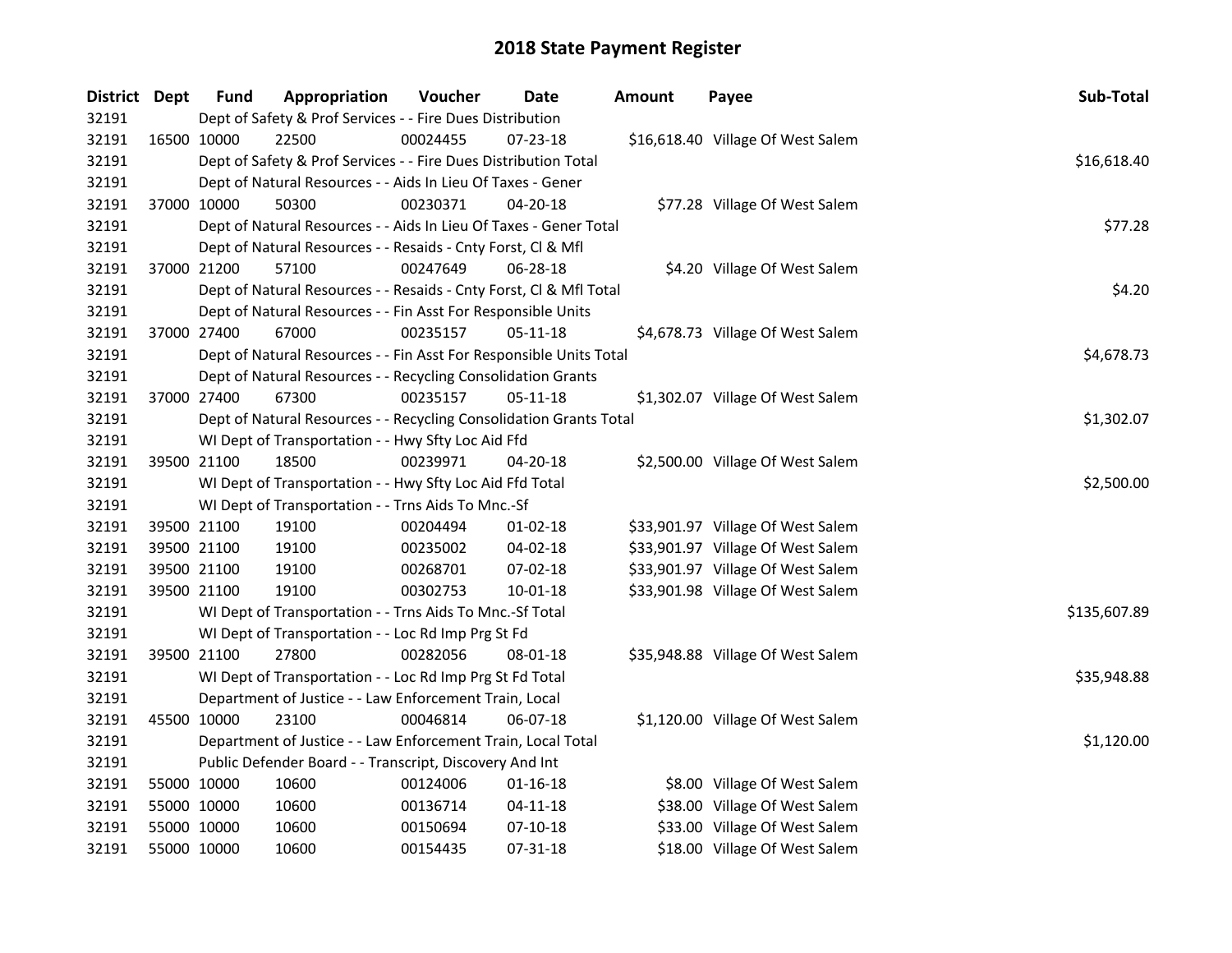| District    | Dept | <b>Fund</b> | Appropriation                                                    | Voucher  | Date           | Amount | Payee                              | Sub-Total    |
|-------------|------|-------------|------------------------------------------------------------------|----------|----------------|--------|------------------------------------|--------------|
| 32191       |      | 55000 10000 | 10600                                                            | 00171585 | 12-06-18       |        | \$28.00 Village Of West Salem      |              |
| 32191       |      |             | Public Defender Board - - Transcript, Discovery And Int Total    |          |                |        |                                    | \$125.00     |
| 32191       |      |             | Shared Revenue and Tax Relief - - County And Municipal Aid       |          |                |        |                                    |              |
| 32191       |      | 83500 10000 | 10500                                                            | 00033447 | $07 - 23 - 18$ |        | \$57,855.44 Village Of West Salem  |              |
| 32191       |      | 83500 10000 | 10500                                                            | 00036333 | 11-19-18       |        | \$327,847.49 Village Of West Salem |              |
| 32191       |      |             | Shared Revenue and Tax Relief - - County And Municipal Aid Total |          |                |        |                                    | \$385,702.93 |
| 32191       |      |             | Shared Revenue and Tax Relief - - Exempt Computer Aid            |          |                |        |                                    |              |
| 32191       |      | 83500 10000 | 10900                                                            | 00030706 | $07 - 23 - 18$ |        | \$4,052.71 Village Of West Salem   |              |
| 32191       |      | 83500 10000 | 10900                                                            | 00032377 | 07-23-18       |        | \$3,960.20 Village Of West Salem   |              |
| 32191       |      |             | Shared Revenue and Tax Relief - - Exempt Computer Aid Total      |          |                |        |                                    | \$8,012.91   |
| 32191       |      |             | Shared Revenue and Tax Relief - - Utility Aid                    |          |                |        |                                    |              |
| 32191       |      | 83500 10000 | 11000                                                            | 00033447 | 07-23-18       |        | \$993.31 Village Of West Salem     |              |
| 32191       |      | 83500 10000 | 11000                                                            | 00036333 | 11-19-18       |        | \$5,529.72 Village Of West Salem   |              |
| 32191       |      |             | Shared Revenue and Tax Relief - - Utility Aid Total              |          |                |        |                                    | \$6,523.03   |
| 32191       |      |             | Shared Revenue and Tax Relief - - Lottery & Gaming Credit        |          |                |        |                                    |              |
| 32191       |      | 83500 52100 | 36300                                                            | 00027462 | $03 - 26 - 18$ |        | \$15,955.24 Village Of West Salem  |              |
| 32191       |      |             | Shared Revenue and Tax Relief - - Lottery & Gaming Credit Total  |          |                |        |                                    | \$15,955.24  |
| 32191 Total |      |             |                                                                  |          |                |        |                                    | \$614,176.56 |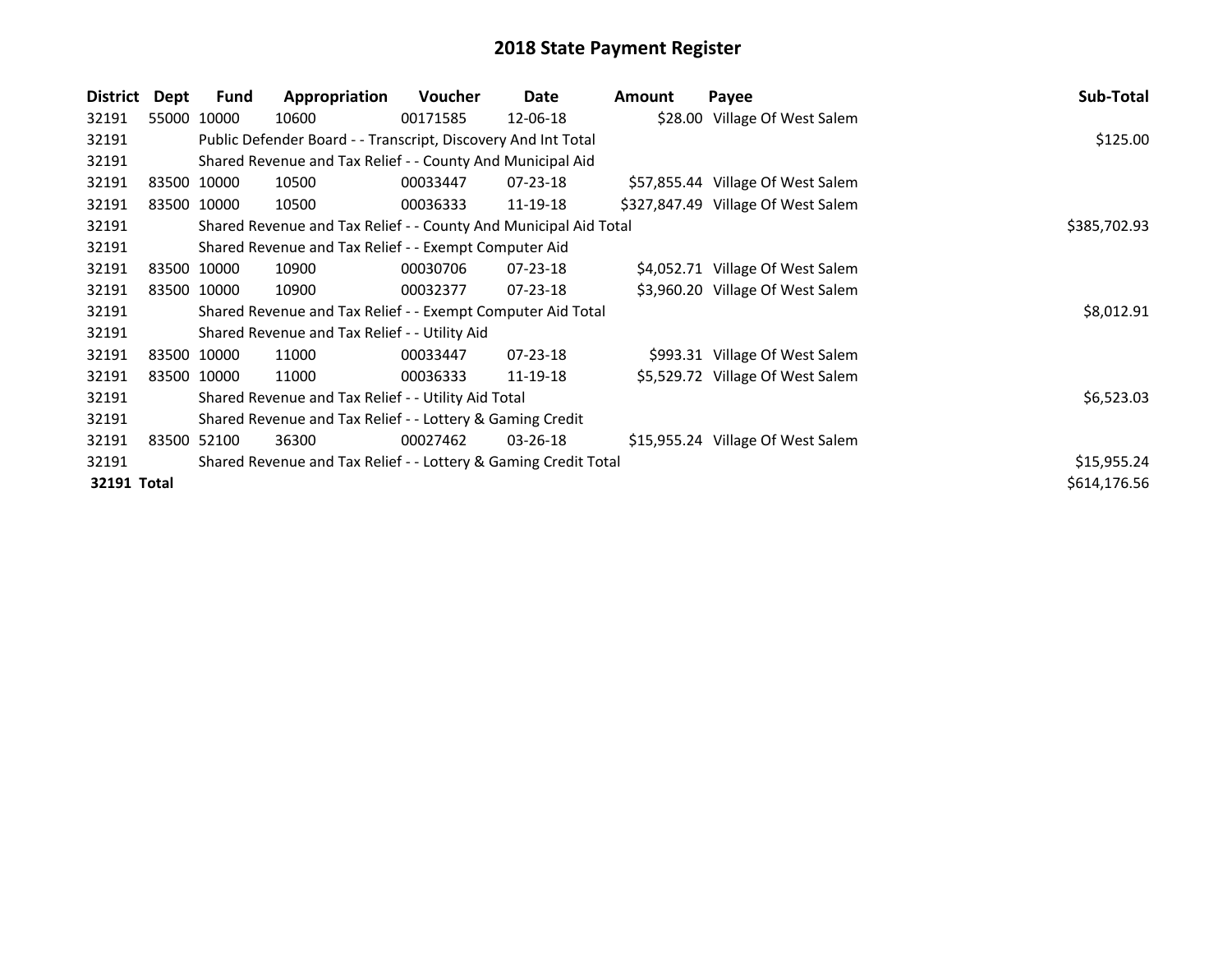| District Dept |             | <b>Fund</b> | Appropriation                                                      | Voucher  | Date           | <b>Amount</b> | Payee                           | Sub-Total    |
|---------------|-------------|-------------|--------------------------------------------------------------------|----------|----------------|---------------|---------------------------------|--------------|
| 32246         |             |             | Dept of Ag, Trade & Cons Protc - - Retail Petroleum                |          |                |               |                                 |              |
| 32246         | 11500 27200 |             | 16100                                                              | 00032806 | 03-14-18       |               | \$92.00 La Crosse, City Of      |              |
| 32246         | 11500 27200 |             | 16100                                                              | 00033855 | $04 - 17 - 18$ |               | \$180.00 La Crosse, City Of     |              |
| 32246         | 11500 27200 |             | 16100                                                              | 00035471 | 06-14-18       |               | \$512.00 La Crosse, City Of     |              |
| 32246         | 11500 27200 |             | 16100                                                              | 00036437 | 07-18-18       |               | \$179.40 La Crosse, City Of     |              |
| 32246         | 11500 27200 |             | 16100                                                              | 00036455 | 07-18-18       |               | \$92.00 La Crosse, City Of      |              |
| 32246         | 11500 27200 |             | 16100                                                              | 00036468 | 07-18-18       |               | \$2,392.00 La Crosse, City Of   |              |
| 32246         | 11500 27200 |             | 16100                                                              | 00038397 | 09-13-18       |               | \$517.00 La Crosse, City Of     |              |
| 32246         | 11500 27200 |             | 16100                                                              | 00039455 | 10-12-18       |               | \$92.00 La Crosse, City Of      |              |
| 32246         |             |             | Dept of Ag, Trade & Cons Protc - - Retail Petroleum Total          |          |                |               |                                 | \$4,056.40   |
| 32246         |             |             | Dept of Safety & Prof Services - - Fire Dues Distribution          |          |                |               |                                 |              |
| 32246         |             | 16500 10000 | 22500                                                              | 00019140 | 07-02-18       |               | \$151,887.69 La Crosse, City Of |              |
| 32246         |             |             | Dept of Safety & Prof Services - - Fire Dues Distribution Total    |          |                |               |                                 | \$151,887.69 |
| 32246         |             |             | Dept of Natural Resources - - Aids In Lieu Of Taxes - Gener        |          |                |               |                                 |              |
| 32246         | 37000 10000 |             | 50300                                                              | 00211726 | 02-01-18       |               | \$133.28 La Crosse, City Of     |              |
| 32246         | 37000 10000 |             | 50300                                                              | 00229799 | 04-20-18       |               | \$173.61 La Crosse, City Of     |              |
| 32246         |             | 37000 10000 | 50300                                                              | 00229800 | 04-20-18       |               | \$276.42 La Crosse, City Of     |              |
| 32246         |             |             | Dept of Natural Resources - - Aids In Lieu Of Taxes - Gener Total  |          |                |               |                                 | \$583.31     |
| 32246         |             |             | Dept of Natural Resources - - Gen Program Ops-State Funds          |          |                |               |                                 |              |
| 32246         | 37000 21200 |             | 16100                                                              | 00222528 | 03-27-18       |               | \$46.68 La Crosse, City Of      |              |
| 32246         | 37000 21200 |             | 16100                                                              | 00246993 | 06-29-18       |               | \$89.46 La Crosse, City Of      |              |
| 32246         | 37000 21200 |             | 16100                                                              | 00265670 | 09-21-18       |               | \$75.31 La Crosse, City Of      |              |
| 32246         |             | 37000 21200 | 16100                                                              | 00284792 | 12-13-18       |               | \$141.39 La Crosse, City Of     |              |
| 32246         |             |             | Dept of Natural Resources - - Gen Program Ops-State Funds Total    |          |                |               |                                 | \$352.84     |
| 32246         |             |             | Dept of Natural Resources - - Er--Vol Pay, Sale, Lease & Fee       |          |                |               |                                 |              |
| 32246         | 37000 21200 |             | 16300                                                              | 00208593 | 01-19-18       |               | \$55.92 La Crosse, City Of      |              |
| 32246         | 37000 21200 |             | 16300                                                              | 00227985 | 04-16-18       |               | \$51.30 La Crosse, City Of      |              |
| 32246         |             | 37000 21200 | 16300                                                              | 00253688 | 07-18-18       |               | \$60.54 La Crosse, City Of      |              |
| 32246         |             |             | Dept of Natural Resources - - Er--Vol Pay, Sale, Lease & Fee Total |          |                |               |                                 | \$167.76     |
| 32246         |             |             | Dept of Natural Resources - - Taxes & Assessmts-Conserv Fund       |          |                |               |                                 |              |
| 32246         |             | 37000 21200 | 16900                                                              | 00219083 | 03-12-18       |               | \$56.62 La Crosse, City Of      |              |
| 32246         | 37000 21200 |             | 16900                                                              | 00219084 | 03-12-18       |               | \$25.61 La Crosse, City Of      |              |
| 32246         | 37000 21200 |             | 16900                                                              | 00219085 | 03-12-18       |               | \$107.84 La Crosse, City Of     |              |
| 32246         |             | 37000 21200 | 16900                                                              | 00219088 | 03-12-18       |               | \$175.24 La Crosse, City Of     |              |
| 32246         |             | 37000 21200 | 16900                                                              | 00219092 | 03-12-18       |               | \$70.10 La Crosse, City Of      |              |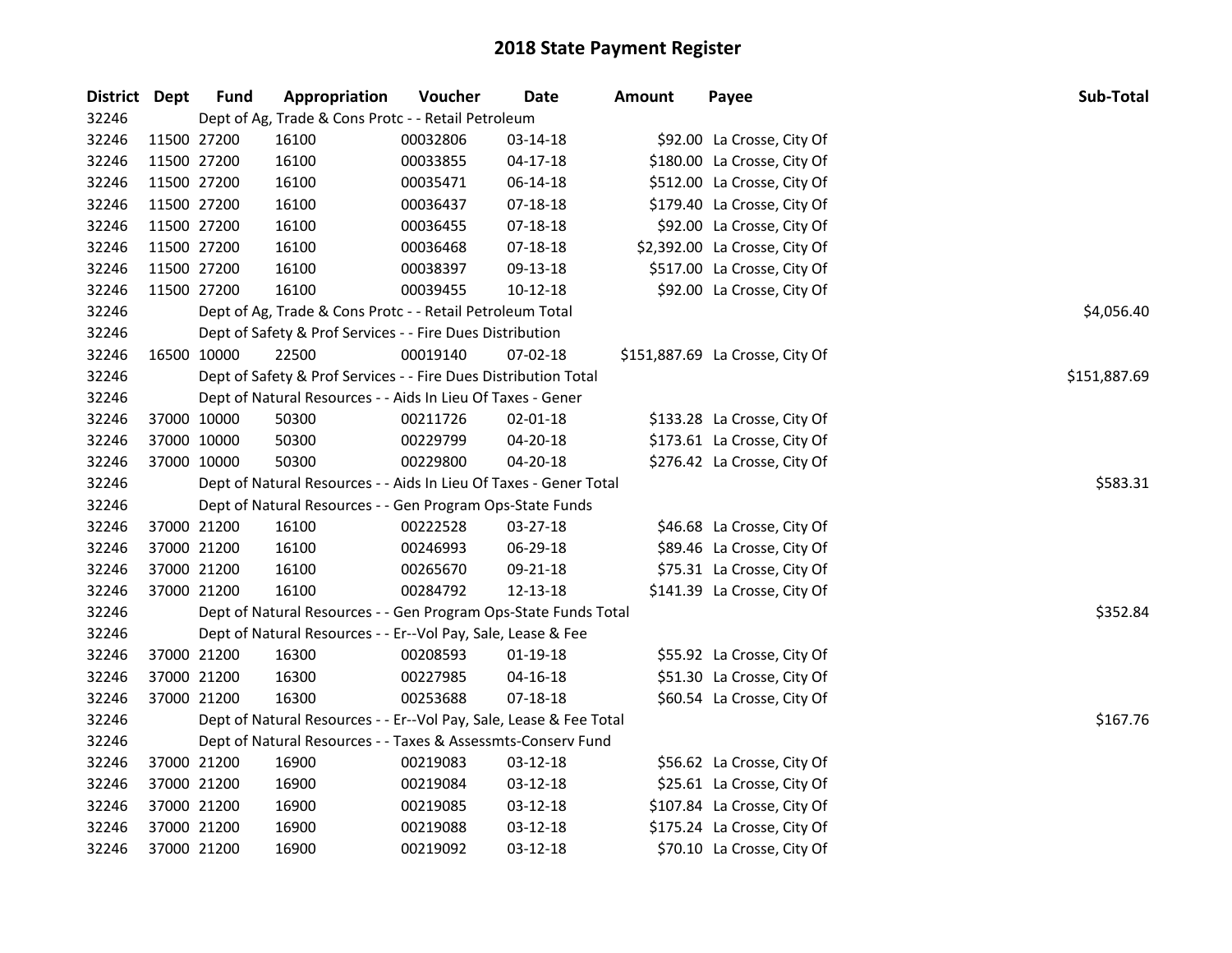| District Dept | <b>Fund</b> | Appropriation                                                      | Voucher  | <b>Date</b> | <b>Amount</b> | Payee                           | Sub-Total    |
|---------------|-------------|--------------------------------------------------------------------|----------|-------------|---------------|---------------------------------|--------------|
| 32246         | 37000 21200 | 16900                                                              | 00242929 | 06-12-18    |               | \$70.10 La Crosse, City Of      |              |
| 32246         | 37000 21200 | 16900                                                              | 00242930 | 06-14-18    |               | \$56.62 La Crosse, City Of      |              |
| 32246         | 37000 21200 | 16900                                                              | 00242933 | 06-14-18    |               | \$25.61 La Crosse, City Of      |              |
| 32246         | 37000 21200 | 16900                                                              | 00242934 | 06-14-18    |               | \$107.84 La Crosse, City Of     |              |
| 32246         | 37000 21200 | 16900                                                              | 00242935 | 06-14-18    |               | \$175.24 La Crosse, City Of     |              |
| 32246         | 37000 21200 | 16900                                                              | 00265854 | 09-12-18    |               | \$56.62 La Crosse, City Of      |              |
| 32246         | 37000 21200 | 16900                                                              | 00265857 | 09-12-18    |               | \$25.61 La Crosse, City Of      |              |
| 32246         | 37000 21200 | 16900                                                              | 00265863 | 09-19-18    |               | \$107.84 La Crosse, City Of     |              |
| 32246         | 37000 21200 | 16900                                                              | 00265865 | 09-12-18    |               | \$175.24 La Crosse, City Of     |              |
| 32246         | 37000 21200 | 16900                                                              | 00265868 | 09-12-18    |               | \$70.10 La Crosse, City Of      |              |
| 32246         | 37000 21200 | 16900                                                              | 00285762 | 12-17-18    |               | \$56.62 La Crosse, City Of      |              |
| 32246         | 37000 21200 | 16900                                                              | 00285763 | 12-17-18    |               | \$25.61 La Crosse, City Of      |              |
| 32246         | 37000 21200 | 16900                                                              | 00285764 | 12-17-18    |               | \$107.84 La Crosse, City Of     |              |
| 32246         | 37000 21200 | 16900                                                              | 00285765 | 12-17-18    |               | \$175.24 La Crosse, City Of     |              |
| 32246         | 37000 21200 | 16900                                                              | 00285766 | 12-17-18    |               | \$70.10 La Crosse, City Of      |              |
| 32246         |             | Dept of Natural Resources - - Taxes & Assessmts-Conserv Fund Total |          |             |               |                                 | \$1,741.64   |
| 32246         |             | Dept of Natural Resources - - Gpo -Federal Funds                   |          |             |               |                                 |              |
| 32246         | 37000 21200 | 38100                                                              | 00222219 | 03-23-18    |               | \$9,526.52 La Crosse, City Of   |              |
| 32246         |             | Dept of Natural Resources - - Gpo -Federal Funds Total             |          |             |               |                                 | \$9,526.52   |
| 32246         |             | Dept of Natural Resources - - Enf A - Boating Enforcement          |          |             |               |                                 |              |
| 32246         | 37000 21200 | 55000                                                              | 00222219 | 03-23-18    |               | \$20,901.94 La Crosse, City Of  |              |
| 32246         |             | Dept of Natural Resources - - Enf A - Boating Enforcement Total    |          |             |               |                                 | \$20,901.94  |
| 32246         |             | Dept of Natural Resources - - Gpo--State Funds                     |          |             |               |                                 |              |
| 32246         | 37000 21200 | 86100                                                              | 00272228 | 10-12-18    |               | \$60.54 La Crosse, City Of      |              |
| 32246         |             | Dept of Natural Resources - - Gpo--State Funds Total               |          |             |               |                                 | \$60.54      |
| 32246         |             | Dept of Natural Resources - - Fin Asst For Responsible Units       |          |             |               |                                 |              |
| 32246         | 37000 27400 | 67000                                                              | 00235013 | 05-11-18    |               | \$167,264.32 La Crosse, City Of |              |
| 32246         |             | Dept of Natural Resources - - Fin Asst For Responsible Units Total |          |             |               |                                 | \$167,264.32 |
| 32246         |             | Dept of Natural Resources - - Recycling Consolidation Grants       |          |             |               |                                 |              |
| 32246         | 37000 27400 | 67300                                                              | 00235013 | 05-11-18    |               | \$13,547.86 La Crosse, City Of  |              |
| 32246         |             | Dept of Natural Resources - - Recycling Consolidation Grants Total |          |             |               |                                 | \$13,547.86  |
| 32246         |             | WI Dept of Transportation - - Conn Hwy Aids St Fds                 |          |             |               |                                 |              |
| 32246         | 39500 21100 | 16200                                                              | 00205580 | $01-02-18$  |               | \$115,977.80 La Crosse, City Of |              |
| 32246         | 39500 21100 | 16200                                                              | 00236088 | 04-02-18    |               | \$115,977.80 La Crosse, City Of |              |
| 32246         | 39500 21100 | 16200                                                              | 00269787 | 07-02-18    |               | \$115,977.80 La Crosse, City Of |              |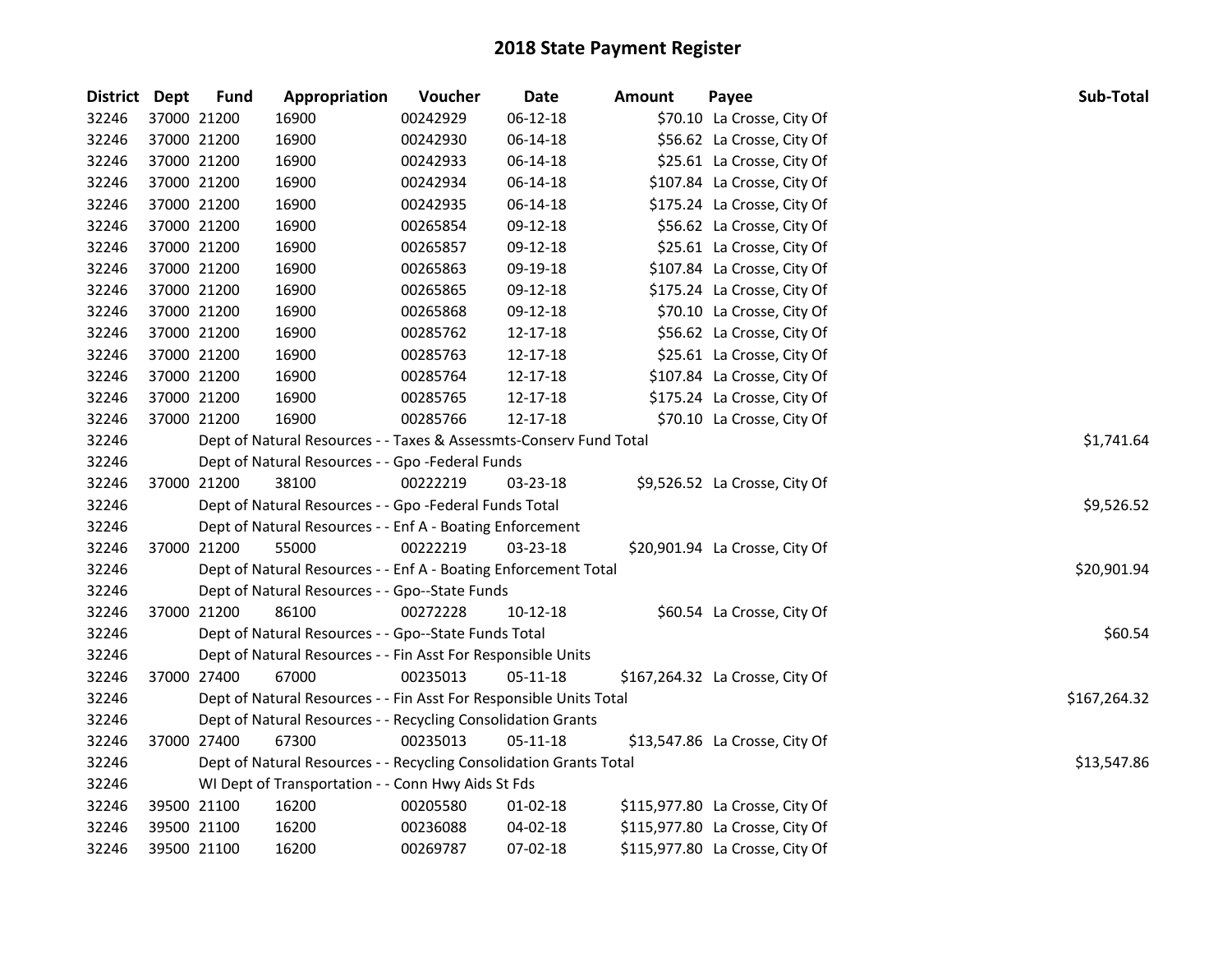| District Dept | <b>Fund</b> | Appropriation                                                | Voucher  | <b>Date</b>    | Amount | Payee                             | Sub-Total      |
|---------------|-------------|--------------------------------------------------------------|----------|----------------|--------|-----------------------------------|----------------|
| 32246         | 39500 21100 | 16200                                                        | 00303839 | $10 - 01 - 18$ |        | \$115,977.82 La Crosse, City Of   |                |
| 32246         |             | WI Dept of Transportation - - Conn Hwy Aids St Fds Total     |          |                |        |                                   | \$463,911.22   |
| 32246         |             | WI Dept of Transportation - - Paratransit Aids, Sf           |          |                |        |                                   |                |
| 32246         | 39500 21100 | 17500                                                        | 00260985 | $06-11-18$     |        | \$59,643.00 La Crosse, City Of    |                |
| 32246         |             | WI Dept of Transportation - - Paratransit Aids, Sf Total     |          |                |        |                                   | \$59,643.00    |
| 32246         |             | WI Dept of Transportation - - Tb, Trns Oper Aid Sf           |          |                |        |                                   |                |
| 32246         | 39500 21100 | 17600                                                        | 00262456 | 06-13-18       |        | \$401,566.00 La Crosse, City Of   |                |
| 32246         | 39500 21100 | 17600                                                        | 00289358 | 08-24-18       |        | \$1,204,698.00 La Crosse, City Of |                |
| 32246         |             | WI Dept of Transportation - - Tb, Trns Oper Aid Sf Total     |          |                |        |                                   | \$1,606,264.00 |
| 32246         |             | WI Dept of Transportation - - Trns Aids To Mnc.-Sf           |          |                |        |                                   |                |
| 32246         | 39500 21100 | 19100                                                        | 00204495 | 01-02-18       |        | \$524,768.45 La Crosse, City Of   |                |
| 32246         | 39500 21100 | 19100                                                        | 00235003 | 04-02-18       |        | \$524,768.45 La Crosse, City Of   |                |
| 32246         | 39500 21100 | 19100                                                        | 00268702 | 07-02-18       |        | \$524,768.45 La Crosse, City Of   |                |
| 32246         | 39500 21100 | 19100                                                        | 00302754 | 10-01-18       |        | \$524,768.46 La Crosse, City Of   |                |
| 32246         |             | WI Dept of Transportation - - Trns Aids To Mnc.-Sf Total     |          |                |        |                                   | \$2,099,073.81 |
| 32246         |             | WI Dept of Transportation - - St Hwy Rehab, Sf               |          |                |        |                                   |                |
| 32246         | 39500 21100 | 36300                                                        | 00231697 | 03-19-18       |        | \$75.49 La Crosse, City Of        |                |
| 32246         | 39500 21100 | 36300                                                        | 00270994 | 06-29-18       |        | \$75.49 La Crosse, City Of        |                |
| 32246         | 39500 21100 | 36300                                                        | 00307351 | 10-09-18       |        | \$76.26 La Crosse, City Of        |                |
| 32246         | 39500 21100 | 36300                                                        | 00318720 | 11-05-18       |        | \$77.02 La Crosse, City Of        |                |
| 32246         |             | WI Dept of Transportation - - St Hwy Rehab, Sf Total         |          |                |        |                                   | \$304.26       |
| 32246         |             | WI Dept of Transportation - - Dept Mgt & Oper St Fd          |          |                |        |                                   |                |
| 32246         | 39500 21100 | 46100                                                        | 00211082 | $01 - 11 - 18$ |        | \$55.92 La Crosse, City Of        |                |
| 32246         | 39500 21100 | 46100                                                        | 00241663 | $04-12-18$     |        | \$65.16 La Crosse, City Of        |                |
| 32246         | 39500 21100 | 46100                                                        | 00276742 | 07-18-18       |        | \$55.92 La Crosse, City Of        |                |
| 32246         | 39500 21100 | 46100                                                        | 00311365 | 10-16-18       |        | \$69.78 La Crosse, City Of        |                |
| 32246         |             | WI Dept of Transportation - - Dept Mgt & Oper St Fd Total    |          |                |        |                                   | \$246.78       |
| 32246         |             | WI Dept of Transportation - - Veh Insp, Trf EnfSf            |          |                |        |                                   |                |
| 32246         | 39500 21100 | 56400                                                        | 00248512 | 05-01-18       |        | \$3,627.00 La Crosse, City Of     |                |
| 32246         | 39500 21100 | 56400                                                        | 00255546 | 05-22-18       |        | \$500.00 La Crosse, City Of       |                |
| 32246         |             | WI Dept of Transportation - - Veh Insp, Trf Enf Sf Total     |          |                |        |                                   | \$4,127.00     |
| 32246         |             | Department of Corrections - - Purchased Services For Offende |          |                |        |                                   |                |
| 32246         | 41000 10000 | 11100                                                        | 00187352 | 02-07-18       |        | \$174.00 La Crosse, City Of       |                |
| 32246         | 41000 10000 | 11100                                                        | 00198186 | 03-27-18       |        | \$174.00 La Crosse, City Of       |                |
| 32246         | 41000 10000 | 11100                                                        | 00207959 | 05-11-18       |        | \$174.00 La Crosse, City Of       |                |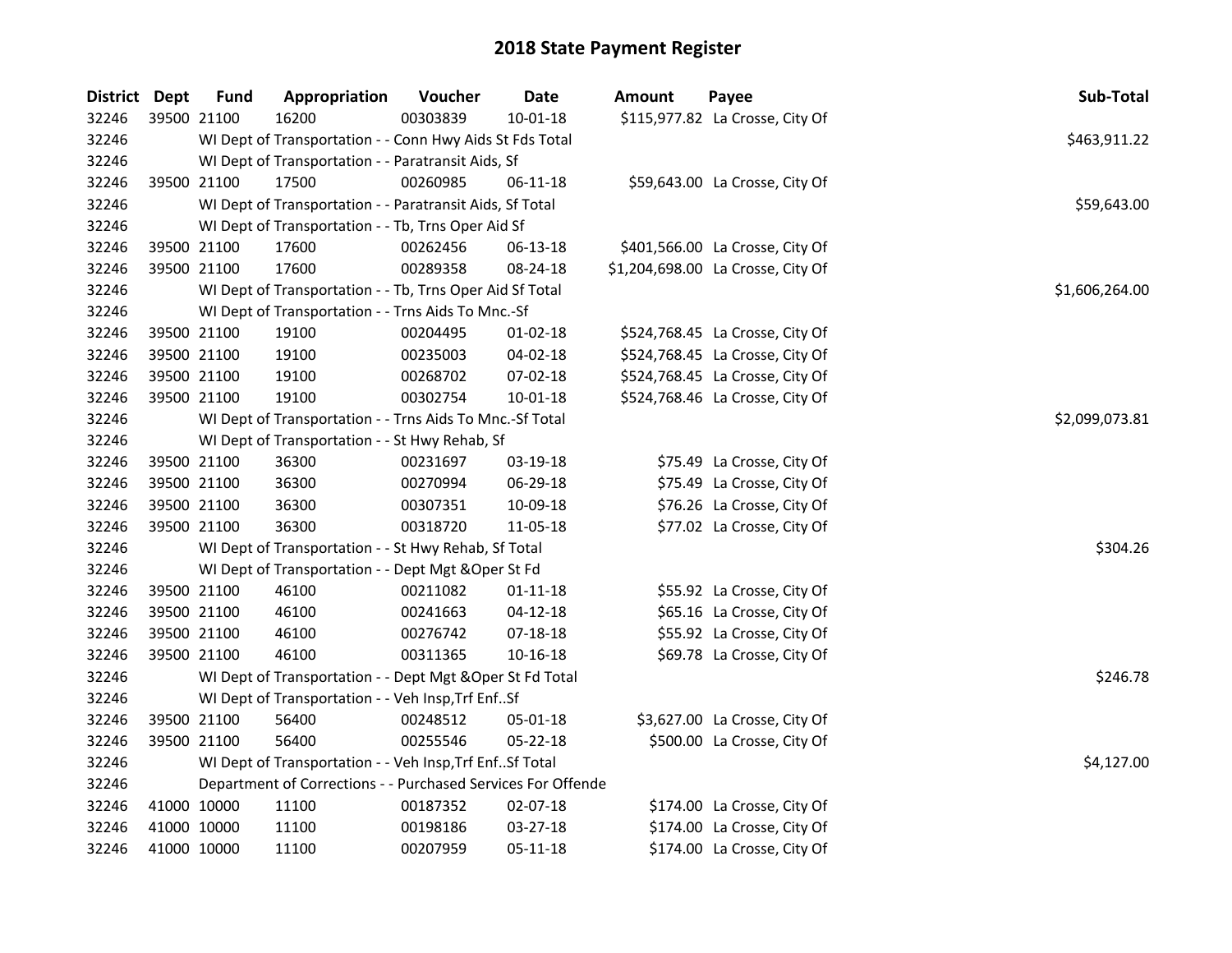| District Dept | <b>Fund</b> | Appropriation                                                          | Voucher  | Date           | Amount | Payee                       | Sub-Total  |          |
|---------------|-------------|------------------------------------------------------------------------|----------|----------------|--------|-----------------------------|------------|----------|
| 32246         | 41000 10000 | 11100                                                                  | 00222517 | $07 - 16 - 18$ |        | \$174.00 La Crosse, City Of |            |          |
| 32246         | 41000 10000 | 11100                                                                  | 00231500 | 08-28-18       |        | \$174.00 La Crosse, City Of |            |          |
| 32246         | 41000 10000 | 11100                                                                  | 00240974 | 10-10-18       |        | \$174.00 La Crosse, City Of |            |          |
| 32246         |             | Department of Corrections - - Purchased Services For Offende Total     |          |                |        |                             | \$1,044.00 |          |
| 32246         |             | Department of Health Services - - General Program Operations           |          |                |        |                             |            |          |
| 32246         | 43500 10000 | 10100                                                                  | 00182024 | $01 - 24 - 18$ |        | \$72.00 La Crosse, City Of  |            |          |
| 32246         | 43500 10000 | 10100                                                                  | 00198903 | $04 - 12 - 18$ |        | \$72.00 La Crosse, City Of  |            |          |
| 32246         | 43500 10000 | 10100                                                                  | 00219882 | $07 - 18 - 18$ |        | \$48.00 La Crosse, City Of  |            |          |
| 32246         | 43500 10000 | 10100                                                                  | 00240078 | 10-19-18       |        | \$48.00 La Crosse, City Of  |            |          |
| 32246         |             | Department of Health Services - - General Program Operations Total     |          |                |        |                             |            | \$240.00 |
| 32246         |             | Department of Health Services - - Interagency And Intra-Agency P       |          |                |        |                             |            |          |
| 32246         | 43500 10000 | 16700                                                                  | 00182024 | 01-24-18       |        | \$48.00 La Crosse, City Of  |            |          |
| 32246         | 43500 10000 | 16700                                                                  | 00198903 | 04-12-18       |        | \$48.00 La Crosse, City Of  |            |          |
| 32246         | 43500 10000 | 16700                                                                  | 00212255 | 06-22-18       |        | \$656.00 La Crosse, City Of |            |          |
| 32246         | 43500 10000 | 16700                                                                  | 00219882 | 07-18-18       |        | \$72.00 La Crosse, City Of  |            |          |
| 32246         | 43500 10000 | 16700                                                                  | 00240078 | 10-19-18       |        | \$72.00 La Crosse, City Of  |            |          |
| 32246         |             | Department of Health Services - - Interagency And Intra-Agency P Total |          |                |        |                             |            | \$896.00 |
| 32246         |             | Dept of Workforce Development - - Title Ib Aids State Gpr              |          |                |        |                             |            |          |
| 32246         | 44500 10000 | 50900                                                                  | 00141556 | 01-03-18       |        | \$29.80 La Crosse, City Of  |            |          |
| 32246         | 44500 10000 | 50900                                                                  | 00141896 | 01-02-18       |        | \$317.15 La Crosse, City Of |            |          |
| 32246         | 44500 10000 | 50900                                                                  | 00143506 | $01 - 10 - 18$ |        | \$5.32 La Crosse, City Of   |            |          |
| 32246         | 44500 10000 | 50900                                                                  | 00144562 | $01 - 18 - 18$ |        | \$233.07 La Crosse, City Of |            |          |
| 32246         | 44500 10000 | 50900                                                                  | 00146138 | 01-29-18       |        | \$31.93 La Crosse, City Of  |            |          |
| 32246         | 44500 10000 | 50900                                                                  | 00146139 | 01-31-18       |        | \$44.70 La Crosse, City Of  |            |          |
| 32246         | 44500 10000 | 50900                                                                  | 00146929 | 02-08-18       |        | \$14.90 La Crosse, City Of  |            |          |
| 32246         | 44500 10000 | 50900                                                                  | 00148120 | $02 - 14 - 18$ |        | \$7.45 La Crosse, City Of   |            |          |
| 32246         | 44500 10000 | 50900                                                                  | 00149364 | 02-15-18       |        | \$22.35 La Crosse, City Of  |            |          |
| 32246         | 44500 10000 | 50900                                                                  | 00149365 | 02-20-18       |        | \$268.20 La Crosse, City Of |            |          |
| 32246         | 44500 10000 | 50900                                                                  | 00151181 | 03-05-18       |        | \$7.45 La Crosse, City Of   |            |          |
| 32246         | 44500 10000 | 50900                                                                  | 00151989 | 03-02-18       |        | \$20.22 La Crosse, City Of  |            |          |
| 32246         | 44500 10000 | 50900                                                                  | 00152540 | 03-12-18       |        | \$14.90 La Crosse, City Of  |            |          |
| 32246         | 44500 10000 | 50900                                                                  | 00154625 | 03-21-18       |        | \$5.32 La Crosse, City Of   |            |          |
| 32246         | 44500 10000 | 50900                                                                  | 00156213 | 03-29-18       |        | \$208.49 La Crosse, City Of |            |          |
| 32246         | 44500 10000 | 50900                                                                  | 00156366 | 04-02-18       |        | \$40.44 La Crosse, City Of  |            |          |
| 32246         | 44500 10000 | 50900                                                                  | 00156855 | 04-04-18       |        | \$7.45 La Crosse, City Of   |            |          |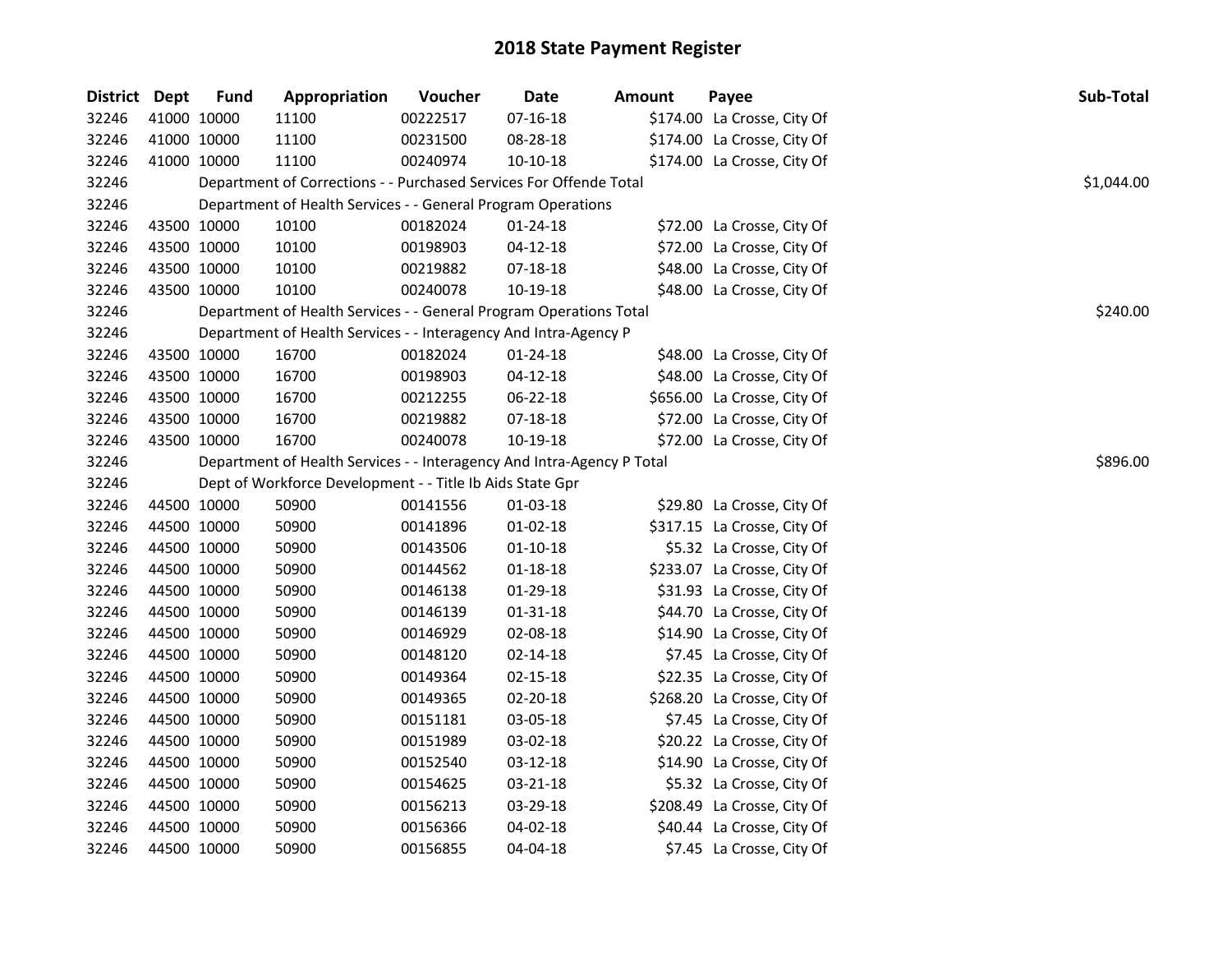| District Dept | <b>Fund</b> | Appropriation                                                   | Voucher  | Date           | <b>Amount</b> | Payee                       | Sub-Total  |
|---------------|-------------|-----------------------------------------------------------------|----------|----------------|---------------|-----------------------------|------------|
| 32246         | 44500 10000 | 50900                                                           | 00158690 | $04 - 11 - 18$ |               | \$7.45 La Crosse, City Of   |            |
| 32246         | 44500 10000 | 50900                                                           | 00159629 | 04-20-18       |               | \$241.59 La Crosse, City Of |            |
| 32246         | 44500 10000 | 50900                                                           | 00160889 | 04-30-18       |               | \$55.24 La Crosse, City Of  |            |
| 32246         | 44500 10000 | 50900                                                           | 00161513 | 05-09-18       |               | \$7.45 La Crosse, City Of   |            |
| 32246         | 44500 10000 | 50900                                                           | 00161514 | 05-09-18       |               | \$14.90 La Crosse, City Of  |            |
| 32246         | 44500 10000 | 50900                                                           | 00164504 | 05-16-18       |               | \$7.45 La Crosse, City Of   |            |
| 32246         | 44500 10000 | 50900                                                           | 00164505 | 05-18-18       |               | \$7.45 La Crosse, City Of   |            |
| 32246         | 44500 10000 | 50900                                                           | 00165828 | 05-25-18       |               | \$266.71 La Crosse, City Of |            |
| 32246         | 44500 10000 | 50900                                                           | 00165829 | 05-31-18       |               | \$14.90 La Crosse, City Of  |            |
| 32246         | 44500 10000 | 50900                                                           | 00165830 | 06-01-18       |               | \$7.45 La Crosse, City Of   |            |
| 32246         | 44500 10000 | 50900                                                           | 00167961 | 06-15-18       |               | \$7.45 La Crosse, City Of   |            |
| 32246         | 44500 10000 | 50900                                                           | 00169098 | 06-13-18       |               | \$20.22 La Crosse, City Of  |            |
| 32246         | 44500 10000 | 50900                                                           | 00170592 | 06-25-18       |               | \$292.68 La Crosse, City Of |            |
| 32246         | 44500 10000 | 50900                                                           | 00170593 | 06-25-18       |               | \$5.32 La Crosse, City Of   |            |
| 32246         | 44500 10000 | 50900                                                           | 00171209 | 06-27-18       |               | \$14.90 La Crosse, City Of  |            |
| 32246         | 44500 10000 | 50900                                                           | 00171210 | 07-09-18       |               | \$7.45 La Crosse, City Of   |            |
| 32246         | 44500 10000 | 50900                                                           | 00174099 | 07-16-18       |               | \$22.35 La Crosse, City Of  |            |
| 32246         | 44500 10000 | 50900                                                           | 00175027 | 07-18-18       |               | \$10.64 La Crosse, City Of  |            |
| 32246         | 44500 10000 | 50900                                                           | 00175893 | 07-30-18       |               | \$239.45 La Crosse, City Of |            |
| 32246         | 44500 10000 | 50900                                                           | 00177514 | 08-03-18       |               | \$37.25 La Crosse, City Of  |            |
| 32246         | 44500 10000 | 50900                                                           | 00177515 | 08-08-18       |               | \$14.90 La Crosse, City Of  |            |
| 32246         | 44500 10000 | 50900                                                           | 00177516 | 08-10-18       |               | \$7.45 La Crosse, City Of   |            |
| 32246         | 44500 10000 | 50900                                                           | 00180686 | 08-24-18       |               | \$236.26 La Crosse, City Of |            |
| 32246         | 44500 10000 | 50900                                                           | 00182921 | 09-05-18       |               | \$14.90 La Crosse, City Of  |            |
| 32246         | 44500 10000 | 50900                                                           | 00184034 | 09-12-18       |               | \$27.67 La Crosse, City Of  |            |
| 32246         | 44500 10000 | 50900                                                           | 00187962 | 10-04-18       |               | \$284.15 La Crosse, City Of |            |
| 32246         | 44500 10000 | 50900                                                           | 00187963 | 10-10-18       |               | \$12.77 La Crosse, City Of  |            |
| 32246         | 44500 10000 | 50900                                                           | 00194739 | 11-07-18       |               | \$22.35 La Crosse, City Of  |            |
| 32246         | 44500 10000 | 50900                                                           | 00195886 | 11-14-18       |               | \$7.45 La Crosse, City Of   |            |
| 32246         | 44500 10000 | 50900                                                           | 00196964 | 11-21-18       |               | \$22.35 La Crosse, City Of  |            |
| 32246         | 44500 10000 | 50900                                                           | 00196965 | 11-26-18       |               | \$225.62 La Crosse, City Of |            |
| 32246         | 44500 10000 | 50900                                                           | 00200144 | 12-07-18       |               | \$20.22 La Crosse, City Of  |            |
| 32246         | 44500 10000 | 50900                                                           | 00201399 | 12-17-18       |               | \$37.25 La Crosse, City Of  |            |
| 32246         |             | Dept of Workforce Development - - Title Ib Aids State Gpr Total |          |                |               |                             | \$3,500.78 |
| 32246         |             | Dept of Workforce Development - - Title Ib Aids Federal Prf     |          |                |               |                             |            |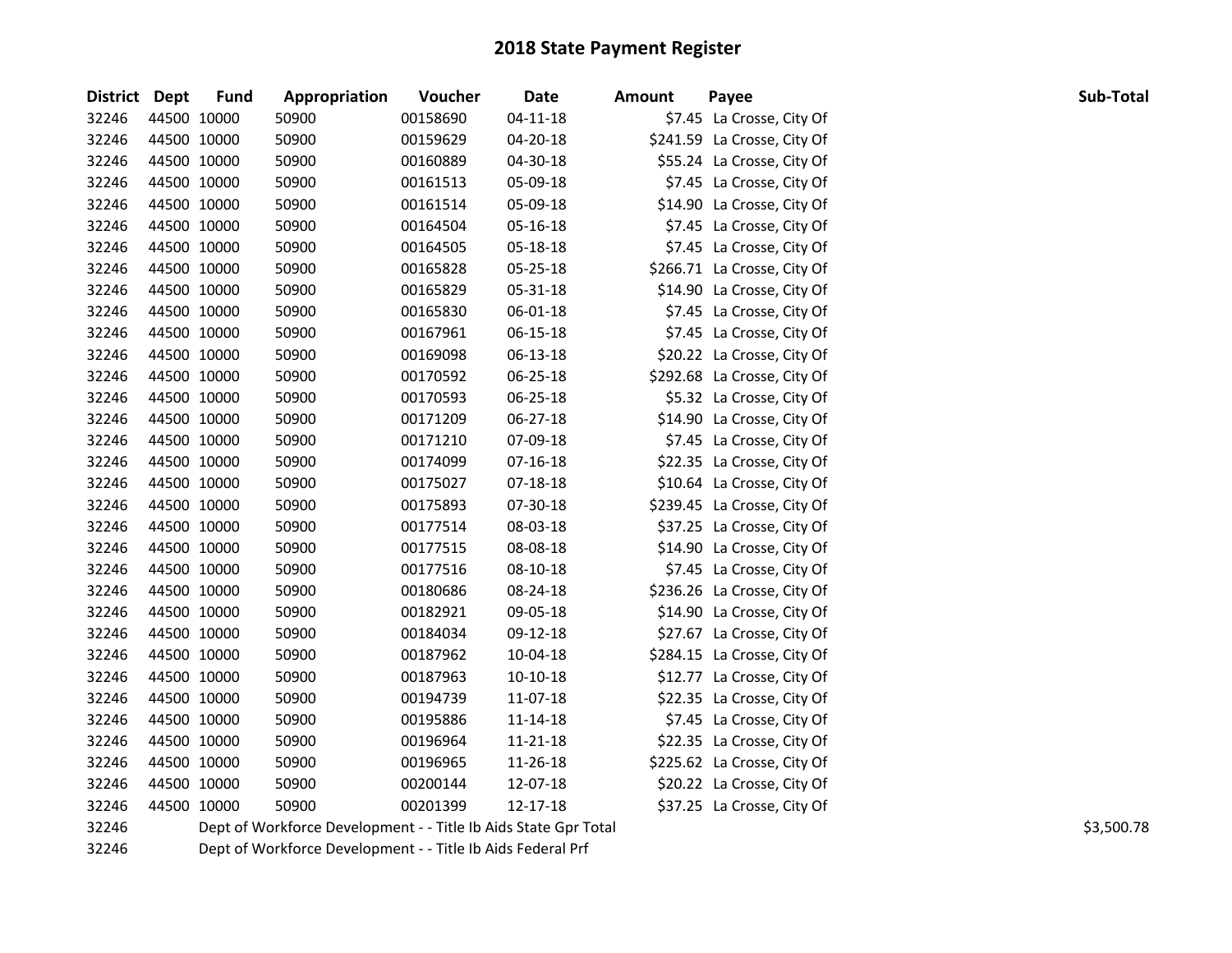| District Dept |             | Fund        | Appropriation | Voucher  | Date           | <b>Amount</b> | Payee                         | Sub-Total |
|---------------|-------------|-------------|---------------|----------|----------------|---------------|-------------------------------|-----------|
| 32246         |             | 44500 10000 | 54400         | 00141556 | 01-03-18       |               | \$110.20 La Crosse, City Of   |           |
| 32246         |             | 44500 10000 | 54400         | 00141896 | $01-02-18$     |               | \$1,172.85 La Crosse, City Of |           |
| 32246         |             | 44500 10000 | 54400         | 00143506 | 01-10-18       |               | \$19.68 La Crosse, City Of    |           |
| 32246         |             | 44500 10000 | 54400         | 00144562 | $01 - 18 - 18$ |               | \$861.93 La Crosse, City Of   |           |
| 32246         |             | 44500 10000 | 54400         | 00146138 | 01-29-18       |               | \$118.07 La Crosse, City Of   |           |
| 32246         |             | 44500 10000 | 54400         | 00146139 | 01-31-18       |               | \$165.30 La Crosse, City Of   |           |
| 32246         |             | 44500 10000 | 54400         | 00146929 | 02-08-18       |               | \$55.10 La Crosse, City Of    |           |
| 32246         |             | 44500 10000 | 54400         | 00148120 | $02 - 14 - 18$ |               | \$27.55 La Crosse, City Of    |           |
| 32246         |             | 44500 10000 | 54400         | 00149364 | 02-15-18       |               | \$82.65 La Crosse, City Of    |           |
| 32246         |             | 44500 10000 | 54400         | 00149365 | 02-20-18       |               | \$991.80 La Crosse, City Of   |           |
| 32246         | 44500 10000 |             | 54400         | 00151181 | 03-05-18       |               | \$27.55 La Crosse, City Of    |           |
| 32246         | 44500 10000 |             | 54400         | 00151989 | 03-02-18       |               | \$74.78 La Crosse, City Of    |           |
| 32246         | 44500 10000 |             | 54400         | 00152540 | 03-12-18       |               | \$55.10 La Crosse, City Of    |           |
| 32246         | 44500 10000 |             | 54400         | 00154625 | 03-21-18       |               | \$19.68 La Crosse, City Of    |           |
| 32246         | 44500 10000 |             | 54400         | 00156213 | 03-29-18       |               | \$771.01 La Crosse, City Of   |           |
| 32246         |             | 44500 10000 | 54400         | 00156366 | 04-02-18       |               | \$149.56 La Crosse, City Of   |           |
| 32246         |             | 44500 10000 | 54400         | 00156855 | 04-04-18       |               | \$27.55 La Crosse, City Of    |           |
| 32246         | 44500 10000 |             | 54400         | 00158690 | $04 - 11 - 18$ |               | \$27.55 La Crosse, City Of    |           |
| 32246         |             | 44500 10000 | 54400         | 00159629 | 04-20-18       |               | \$893.41 La Crosse, City Of   |           |
| 32246         |             | 44500 10000 | 54400         | 00160889 | 04-30-18       |               | \$204.26 La Crosse, City Of   |           |
| 32246         |             | 44500 10000 | 54400         | 00161513 | 05-09-18       |               | \$27.55 La Crosse, City Of    |           |
| 32246         |             | 44500 10000 | 54400         | 00161514 | 05-09-18       |               | \$55.10 La Crosse, City Of    |           |
| 32246         |             | 44500 10000 | 54400         | 00164504 | 05-16-18       |               | \$27.55 La Crosse, City Of    |           |
| 32246         | 44500 10000 |             | 54400         | 00164505 | 05-18-18       |               | \$27.55 La Crosse, City Of    |           |
| 32246         |             | 44500 10000 | 54400         | 00165828 | 05-25-18       |               | \$986.29 La Crosse, City Of   |           |
| 32246         |             | 44500 10000 | 54400         | 00165829 | 05-31-18       |               | \$55.10 La Crosse, City Of    |           |
| 32246         |             | 44500 10000 | 54400         | 00165830 | 06-01-18       |               | \$27.55 La Crosse, City Of    |           |
| 32246         |             | 44500 10000 | 54400         | 00167961 | 06-15-18       |               | \$27.55 La Crosse, City Of    |           |
| 32246         |             | 44500 10000 | 54400         | 00169098 | 06-13-18       |               | \$74.78 La Crosse, City Of    |           |
| 32246         |             | 44500 10000 | 54400         | 00170592 | 06-25-18       |               | \$1,082.32 La Crosse, City Of |           |
| 32246         |             | 44500 10000 | 54400         | 00170593 | 06-25-18       |               | \$19.68 La Crosse, City Of    |           |
| 32246         |             | 44500 10000 | 54400         | 00171209 | 06-27-18       |               | \$55.10 La Crosse, City Of    |           |
| 32246         |             | 44500 10000 | 54400         | 00171210 | 07-09-18       |               | \$27.55 La Crosse, City Of    |           |
| 32246         | 44500 10000 |             | 54400         | 00174099 | $07-16-18$     |               | \$82.65 La Crosse, City Of    |           |
| 32246         | 44500 10000 |             | 54400         | 00175027 | 07-18-18       |               | \$39.36 La Crosse, City Of    |           |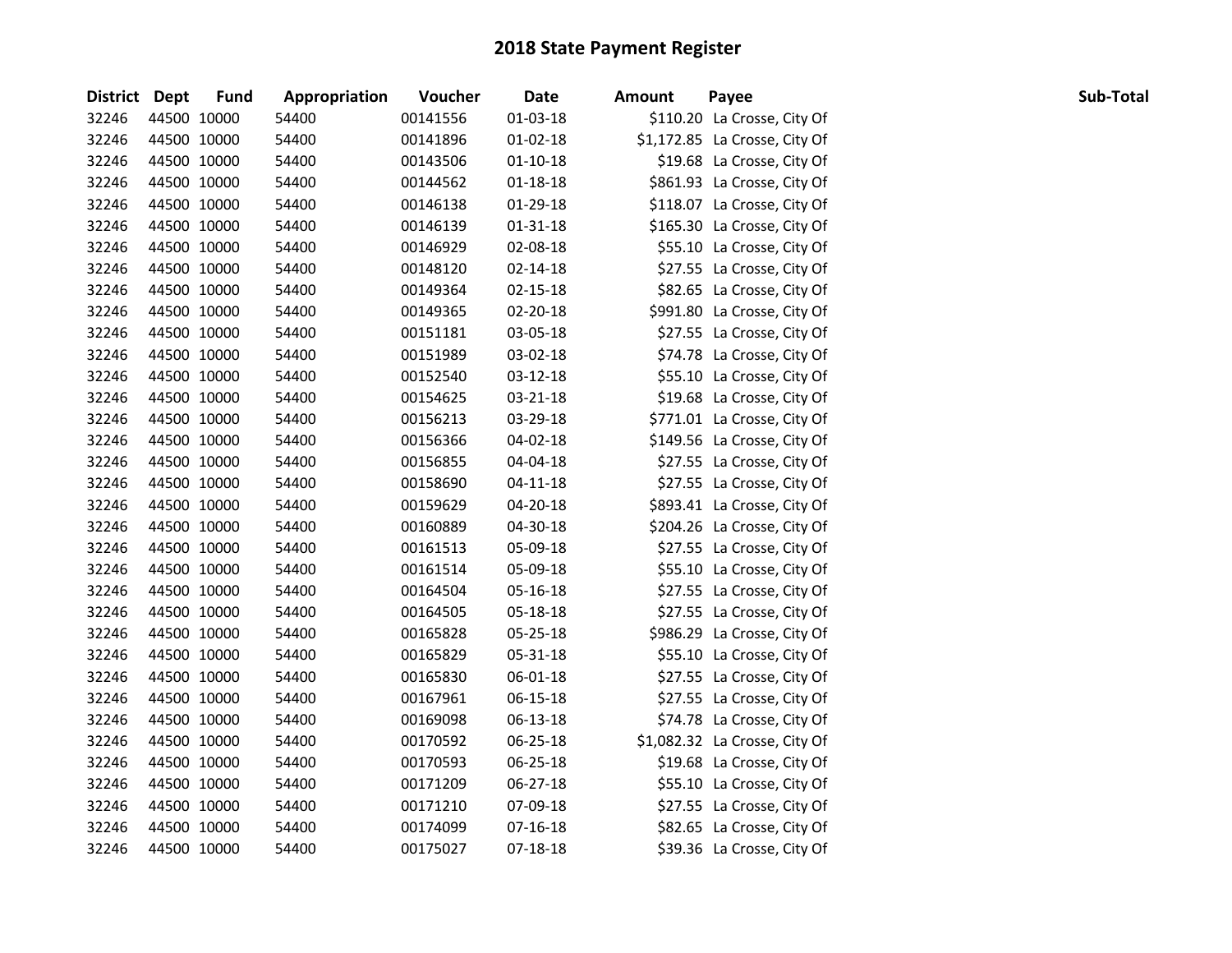| District Dept |             | <b>Fund</b> | Appropriation                                                     | Voucher  | <b>Date</b> | Amount | Payee                          | Sub-Total   |
|---------------|-------------|-------------|-------------------------------------------------------------------|----------|-------------|--------|--------------------------------|-------------|
| 32246         | 44500 10000 |             | 54400                                                             | 00175893 | 07-30-18    |        | \$885.55 La Crosse, City Of    |             |
| 32246         | 44500 10000 |             | 54400                                                             | 00177514 | 08-03-18    |        | \$137.75 La Crosse, City Of    |             |
| 32246         | 44500 10000 |             | 54400                                                             | 00177515 | 08-08-18    |        | \$55.10 La Crosse, City Of     |             |
| 32246         | 44500 10000 |             | 54400                                                             | 00177516 | 08-10-18    |        | \$27.55 La Crosse, City Of     |             |
| 32246         | 44500 10000 |             | 54400                                                             | 00180686 | 08-24-18    |        | \$873.74 La Crosse, City Of    |             |
| 32246         | 44500 10000 |             | 54400                                                             | 00182921 | 09-05-18    |        | \$55.10 La Crosse, City Of     |             |
| 32246         | 44500 10000 |             | 54400                                                             | 00184034 | 09-12-18    |        | \$102.33 La Crosse, City Of    |             |
| 32246         | 44500 10000 |             | 54400                                                             | 00187962 | 10-04-18    |        | \$1,050.85 La Crosse, City Of  |             |
| 32246         | 44500 10000 |             | 54400                                                             | 00187963 | $10-10-18$  |        | \$47.23 La Crosse, City Of     |             |
| 32246         | 44500 10000 |             | 54400                                                             | 00194739 | 11-07-18    |        | \$82.65 La Crosse, City Of     |             |
| 32246         | 44500 10000 |             | 54400                                                             | 00195886 | 11-14-18    |        | \$27.55 La Crosse, City Of     |             |
| 32246         | 44500 10000 |             | 54400                                                             | 00196964 | 11-21-18    |        | \$82.65 La Crosse, City Of     |             |
| 32246         | 44500 10000 |             | 54400                                                             | 00196965 | 11-26-18    |        | \$834.38 La Crosse, City Of    |             |
| 32246         | 44500 10000 |             | 54400                                                             | 00200144 | 12-07-18    |        | \$74.78 La Crosse, City Of     |             |
| 32246         | 44500 10000 |             | 54400                                                             | 00201399 | 12-17-18    |        | \$137.75 La Crosse, City Of    |             |
| 32246         |             |             | Dept of Workforce Development - - Title Ib Aids Federal Prf Total |          |             |        |                                | \$12,946.22 |
| 32246         |             |             | Dept of Workforce Development - - Non I-B Project Aids Fed        |          |             |        |                                |             |
| 32246         | 44500 10000 |             | 54500                                                             | 00151181 | 03-05-18    |        | \$35.00 La Crosse, City Of     |             |
| 32246         | 44500 10000 |             | 54500                                                             | 00156213 | 03-29-18    |        | \$35.00 La Crosse, City Of     |             |
| 32246         | 44500 10000 |             | 54500                                                             | 00169098 | 06-13-18    |        | \$35.00 La Crosse, City Of     |             |
| 32246         | 44500 10000 |             | 54500                                                             | 00170592 | 06-25-18    |        | \$35.00 La Crosse, City Of     |             |
| 32246         |             |             | Dept of Workforce Development - - Non I-B Project Aids Fed Total  |          |             |        |                                | \$140.00    |
| 32246         |             |             | Department of Justice - - Law Enforcement Train, Local            |          |             |        |                                |             |
| 32246         | 45500 10000 |             | 23100                                                             | 00040593 | 01-18-18    |        | \$2,127.84 La Crosse, City Of  |             |
| 32246         | 45500 10000 |             | 23100                                                             | 00051635 | 09-21-18    |        | \$2,176.20 La Crosse, City Of  |             |
| 32246         |             | 45500 10000 | 23100                                                             | 00053308 | 10-18-18    |        | \$14,240.00 La Crosse, City Of |             |
| 32246         |             |             | Department of Justice - - Law Enforcement Train, Local Total      |          |             |        |                                | \$18,544.04 |
| 32246         |             |             | Department of Justice - - Federal Aid, State Operations           |          |             |        |                                |             |
| 32246         | 45500 10000 |             | 24100                                                             | 00047339 | 06-19-18    |        | \$82.00 La Crosse, City Of     |             |
| 32246         | 45500 10000 |             | 24100                                                             | 00047475 | 06-19-18    |        | \$347.83 La Crosse, City Of    |             |
| 32246         | 45500 10000 |             | 24100                                                             | 00048545 | $07-13-18$  |        | \$232.30 La Crosse, City Of    |             |
| 32246         |             |             | Department of Justice - - Federal Aid, State Operations Total     |          |             |        |                                | \$662.13    |
| 32246         |             |             | Department of Justice - - Internet Crimes Against Childr          |          |             |        |                                |             |
| 32246         | 45500 10000 |             | 28400                                                             | 00043426 | 03-15-18    |        | \$168.48 La Crosse, City Of    |             |
| 32246         | 45500 10000 |             | 28400                                                             | 00056214 | 11-30-18    |        | \$555.32 La Crosse, City Of    |             |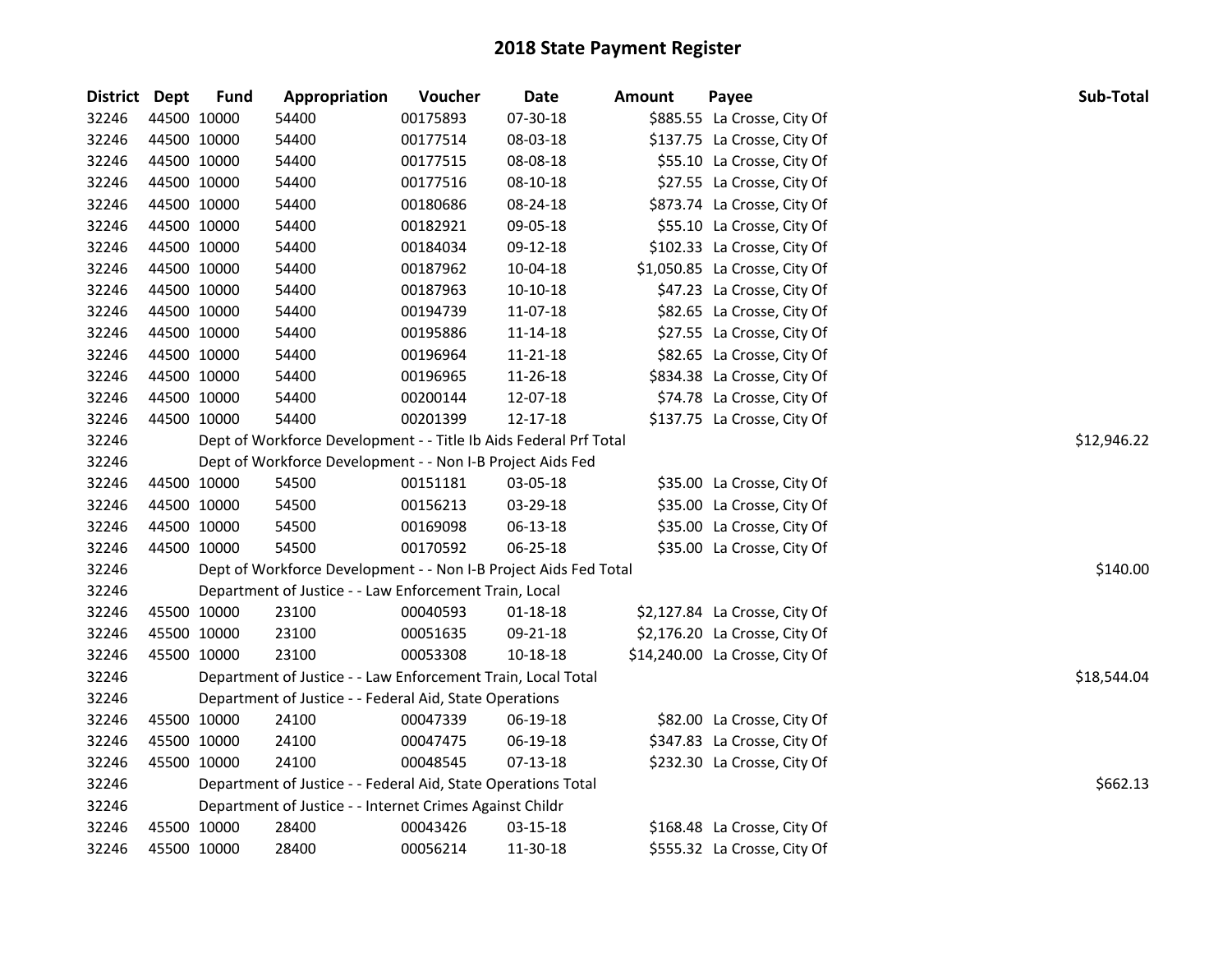| District Dept |             | <b>Fund</b> | Appropriation                                                           | Voucher  | <b>Date</b>    | <b>Amount</b> | Payee                           | Sub-Total    |
|---------------|-------------|-------------|-------------------------------------------------------------------------|----------|----------------|---------------|---------------------------------|--------------|
| 32246         | 45500 10000 |             | 28400                                                                   | 00056894 | 12-14-18       |               | \$706.94 La Crosse, City Of     |              |
| 32246         |             |             | Department of Justice - - Internet Crimes Against Childr Total          |          |                |               |                                 | \$1,430.74   |
| 32246         |             |             | Department of Justice - - Federal Aid, Victim Assistance                |          |                |               |                                 |              |
| 32246         | 45500 10000 |             | 54200                                                                   | 00042695 | 02-28-18       |               | \$16,423.00 La Crosse, City Of  |              |
| 32246         | 45500 10000 |             | 54200                                                                   | 00046759 | 06-01-18       |               | \$17,793.00 La Crosse, City Of  |              |
| 32246         | 45500 10000 |             | 54200                                                                   | 00050038 | 08-09-18       |               | \$17,466.00 La Crosse, City Of  |              |
| 32246         | 45500 10000 |             | 54200                                                                   | 00055522 | 11-20-18       |               | \$16,519.00 La Crosse, City Of  |              |
| 32246         |             |             | Department of Justice - - Federal Aid, Victim Assistance Total          |          |                |               |                                 | \$68,201.00  |
| 32246         |             |             | Department of Military Affairs - - Disaster Recovery Aid                |          |                |               |                                 |              |
| 32246         | 46500 10000 |             | 30500                                                                   | 00051248 | 10-30-18       |               | \$19,404.93 La Crosse, City Of  |              |
| 32246         | 46500 10000 |             | 30500                                                                   | 00051684 | 11-09-18       |               | \$14,470.78 La Crosse, City Of  |              |
| 32246         |             |             | Department of Military Affairs - - Disaster Recovery Aid Total          |          |                |               |                                 | \$33,875.71  |
| 32246         |             |             | Department of Military Affairs - - Regional Emergency Response Tm       |          |                |               |                                 |              |
| 32246         | 46500 10000 |             | 30600                                                                   | 00038638 | 02-05-18       |               | \$23,637.47 La Crosse, City Of  |              |
| 32246         | 46500 10000 |             | 30600                                                                   | 00041645 | $04-17-18$     |               | \$23,637.47 La Crosse, City Of  |              |
| 32246         | 46500 10000 |             | 30600                                                                   | 00046031 | 07-09-18       |               | \$23,637.47 La Crosse, City Of  |              |
| 32246         | 46500 10000 |             | 30600                                                                   | 00051704 | 11-15-18       |               | \$23,637.47 La Crosse, City Of  |              |
| 32246         |             |             | Department of Military Affairs - - Regional Emergency Response Tm Total |          |                |               |                                 | \$94,549.88  |
| 32246         |             |             | Department of Military Affairs - - Program Services                     |          |                |               |                                 |              |
| 32246         | 46500 10000 |             | 33100                                                                   | 00042836 | 05-23-18       |               | \$16,885.16 La Crosse, City Of  |              |
| 32246         | 46500 10000 |             | 33100                                                                   | 00043917 | 06-04-18       |               | \$24,999.00 La Crosse, City Of  |              |
| 32246         | 46500 10000 |             | 33100                                                                   | 00053384 | 12-20-18       |               | \$3,336.41 La Crosse, City Of   |              |
| 32246         |             |             | Department of Military Affairs - - Program Services Total               |          |                |               |                                 | \$45,220.57  |
| 32246         |             |             | Department of Military Affairs - - Federal Aid, Local Assistance        |          |                |               |                                 |              |
| 32246         | 46500 10000 |             | 34200                                                                   | 00051248 | 10-30-18       |               | \$116,429.51 La Crosse, City Of |              |
| 32246         | 46500 10000 |             | 34200                                                                   | 00051684 | 11-09-18       |               | \$86,824.69 La Crosse, City Of  |              |
| 32246         |             |             | Department of Military Affairs - - Federal Aid, Local Assistance Total  |          |                |               |                                 | \$203,254.20 |
| 32246         |             |             | Department of Military Affairs - - Federal Aid, Homeland Security       |          |                |               |                                 |              |
| 32246         | 46500 10000 |             | 35000                                                                   | 00037310 | $01 - 18 - 18$ |               | \$371.25 La Crosse, City Of     |              |
| 32246         | 46500 10000 |             | 35000                                                                   | 00039112 | 02-13-18       |               | \$13,128.75 La Crosse, City Of  |              |
| 32246         | 46500 10000 |             | 35000                                                                   | 00039786 | 02-28-18       |               | \$360.00 La Crosse, City Of     |              |
| 32246         | 46500 10000 |             | 35000                                                                   | 00039800 | 02-28-18       |               | \$720.00 La Crosse, City Of     |              |
| 32246         | 46500 10000 |             | 35000                                                                   | 00039803 | 02-28-18       |               | \$4,455.00 La Crosse, City Of   |              |
| 32246         | 46500 10000 |             | 35000                                                                   | 00039811 | 02-28-18       |               | \$5,152.50 La Crosse, City Of   |              |
| 32246         | 46500 10000 |             | 35000                                                                   | 00042845 | 05-15-18       |               | \$5,490.00 La Crosse, City Of   |              |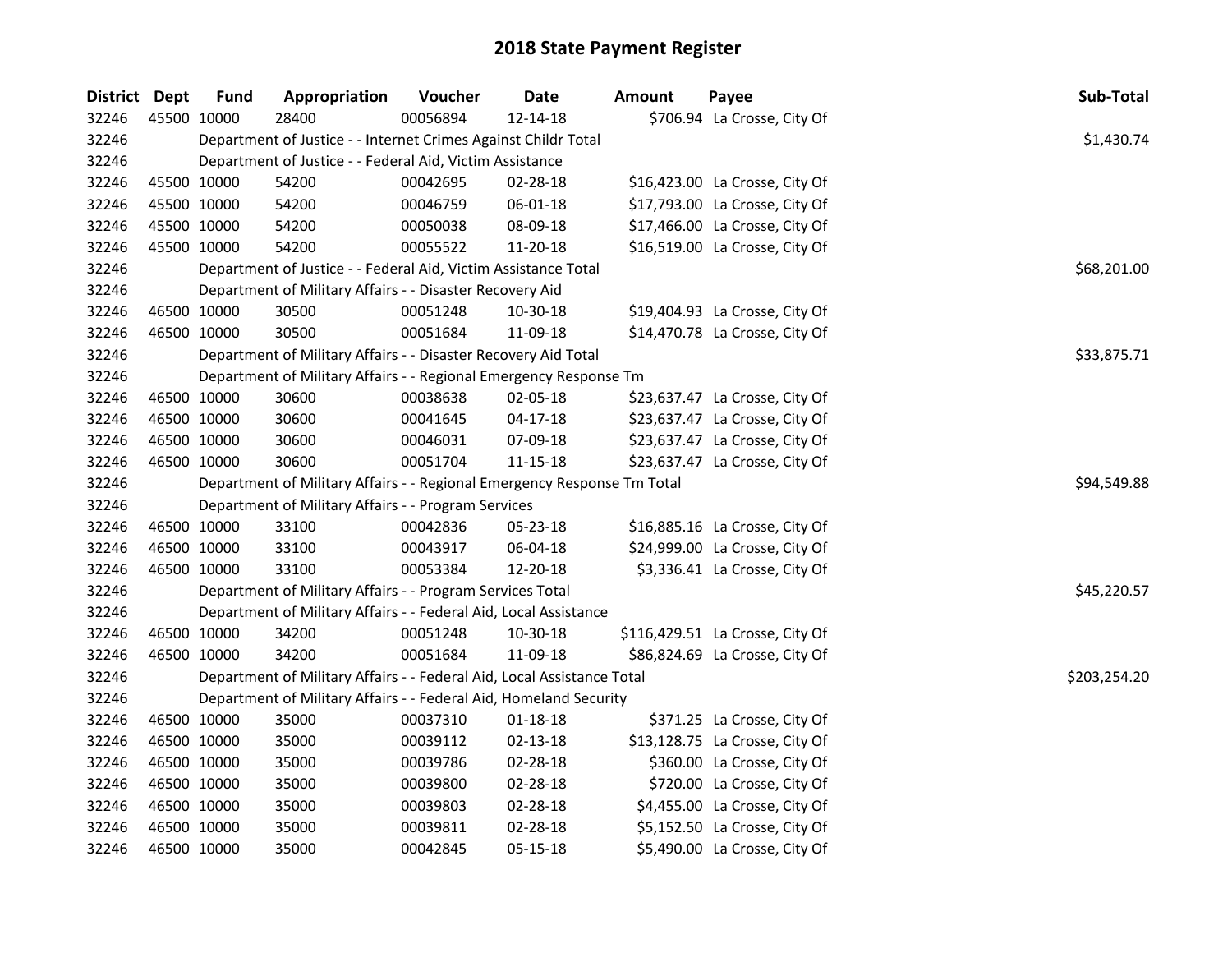| District Dept |             | <b>Fund</b> | Appropriation                                                           | Voucher  | <b>Date</b>    | <b>Amount</b> | Payee                          | Sub-Total   |
|---------------|-------------|-------------|-------------------------------------------------------------------------|----------|----------------|---------------|--------------------------------|-------------|
| 32246         | 46500 10000 |             | 35000                                                                   | 00043690 | 05-30-18       |               | \$3,510.00 La Crosse, City Of  |             |
| 32246         | 46500 10000 |             | 35000                                                                   | 00043715 | 05-30-18       |               | \$810.00 La Crosse, City Of    |             |
| 32246         | 46500 10000 |             | 35000                                                                   | 00044278 | 06-07-18       |               | \$1,755.00 La Crosse, City Of  |             |
| 32246         | 46500 10000 |             | 35000                                                                   | 00046244 | $07-12-18$     |               | \$10,935.00 La Crosse, City Of |             |
| 32246         | 46500 10000 |             | 35000                                                                   | 00046746 | 07-19-18       |               | \$3,780.00 La Crosse, City Of  |             |
| 32246         | 46500 10000 |             | 35000                                                                   | 00047047 | 07-25-18       |               | \$675.00 La Crosse, City Of    |             |
| 32246         | 46500 10000 |             | 35000                                                                   | 00051075 | 10-30-18       |               | \$3,881.25 La Crosse, City Of  |             |
| 32246         | 46500 10000 |             | 35000                                                                   | 00053335 | 12-20-18       |               | \$4,860.00 La Crosse, City Of  |             |
| 32246         | 46500 10000 |             | 35000                                                                   | 00053344 | 12-20-18       |               | \$1,530.00 La Crosse, City Of  |             |
| 32246         | 46500 10000 |             | 35000                                                                   | 00053354 | 12-20-18       |               | \$7,211.25 La Crosse, City Of  |             |
| 32246         |             |             | Department of Military Affairs - - Federal Aid, Homeland Security Total |          |                |               |                                | \$68,625.00 |
| 32246         |             |             | Department of Veterans Affairs - - Veterans Outreach And Recovery       |          |                |               |                                |             |
| 32246         | 48500 10000 |             | 20300                                                                   | 00053861 | 09-28-18       |               | \$70.00 La Crosse, City Of     |             |
| 32246         |             |             | Department of Veterans Affairs - - Veterans Outreach And Recovery Total |          |                |               |                                | \$70.00     |
| 32246         |             |             | Department of Administration - - Facility Ops And Maintenance           |          |                |               |                                |             |
| 32246         | 50500 16400 |             | 53100                                                                   | 00069125 | $01 - 11 - 18$ |               | \$125.75 La Crosse, City Of    |             |
| 32246         | 50500 16400 |             | 53100                                                                   | 00070590 | 01-23-18       |               | \$509.25 La Crosse, City Of    |             |
| 32246         | 50500 16400 |             | 53100                                                                   | 00070591 | 01-23-18       |               | \$1,692.49 La Crosse, City Of  |             |
| 32246         | 50500 16400 |             | 53100                                                                   | 00070592 | 02-02-18       |               | \$32.40 La Crosse, City Of     |             |
| 32246         | 50500 16400 |             | 53100                                                                   | 00073311 | 02-22-18       |               | \$1,159.12 La Crosse, City Of  |             |
| 32246         | 50500 16400 |             | 53100                                                                   | 00077917 | 04-20-18       |               | \$32.72 La Crosse, City Of     |             |
| 32246         | 50500 16400 |             | 53100                                                                   | 00077918 | 04-20-18       |               | \$290.46 La Crosse, City Of    |             |
| 32246         | 50500 16400 |             | 53100                                                                   | 00077919 | 04-20-18       |               | \$517.65 La Crosse, City Of    |             |
| 32246         | 50500 16400 |             | 53100                                                                   | 00080247 | 05-21-18       |               | \$1,155.24 La Crosse, City Of  |             |
| 32246         | 50500 16400 |             | 53100                                                                   | 00084887 | 07-20-18       |               | \$1,702.50 La Crosse, City Of  |             |
| 32246         | 50500 16400 |             | 53100                                                                   | 00084888 | 07-20-18       |               | \$526.05 La Crosse, City Of    |             |
| 32246         | 50500 16400 |             | 53100                                                                   | 00084891 | 07-20-18       |               | \$32.40 La Crosse, City Of     |             |
| 32246         | 50500 16400 |             | 53100                                                                   | 00086760 | 08-17-18       |               | \$1,155.24 La Crosse, City Of  |             |
| 32246         | 50500 16400 |             | 53100                                                                   | 00090544 | 10-19-18       |               | \$521.85 La Crosse, City Of    |             |
| 32246         | 50500 16400 |             | 53100                                                                   | 00090545 | 10-19-18       |               | \$32.40 La Crosse, City Of     |             |
| 32246         | 50500 16400 |             | 53100                                                                   | 00090546 | 10-19-18       |               | \$3,836.88 La Crosse, City Of  |             |
| 32246         | 50500 16400 |             | 53100                                                                   | 00091440 | 11-02-18       |               | \$98.00 La Crosse, City Of     |             |
| 32246         | 50500 16400 |             | 53100                                                                   | 00092394 | 11-23-18       |               | \$1,155.24 La Crosse, City Of  |             |
| 32246         |             |             | Department of Administration - - Facility Ops And Maintenance Total     |          |                |               |                                | \$14,575.64 |

Public Defender Board - - Transcript, Discovery And Int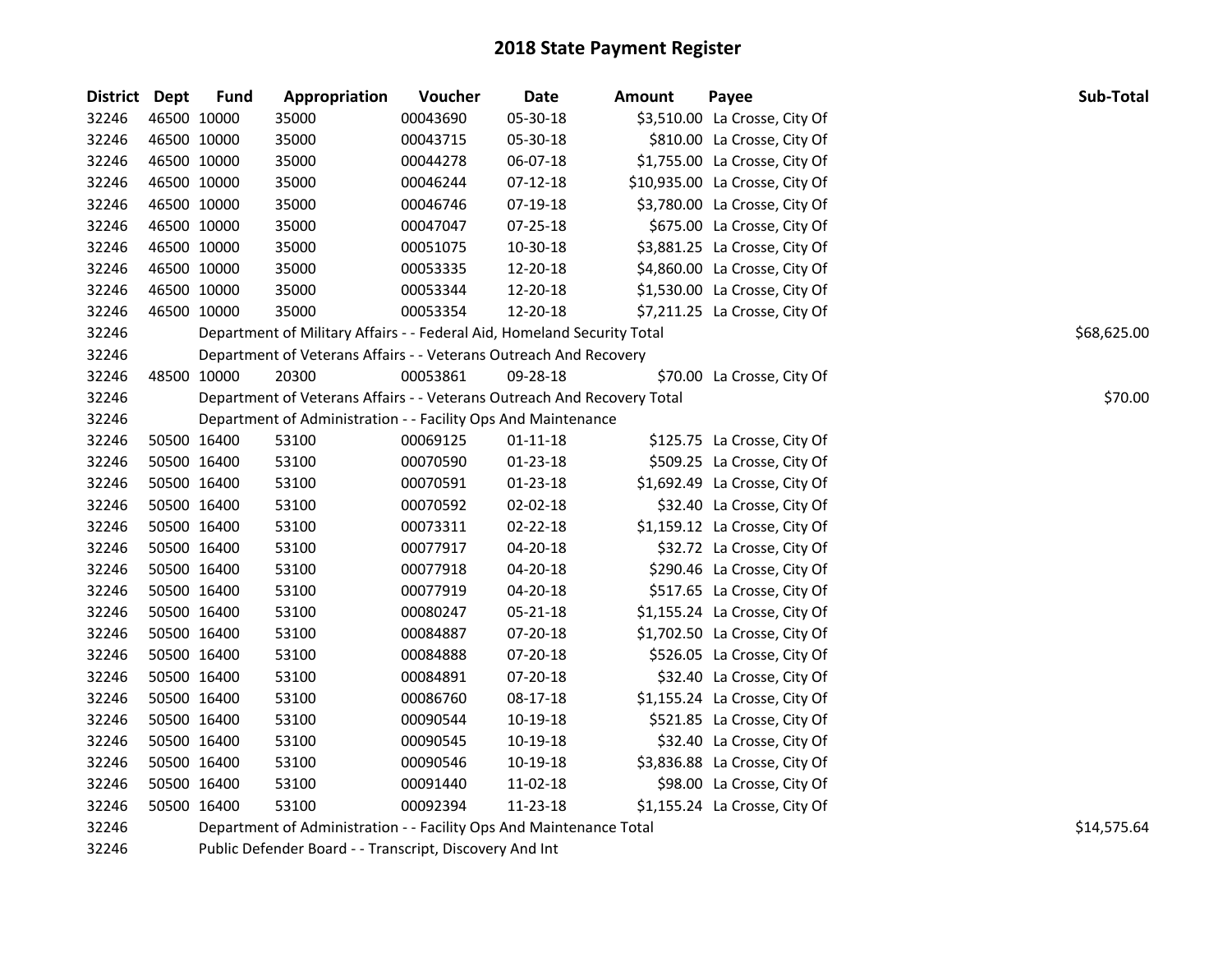| District Dept | <b>Fund</b> | Appropriation                                                         | Voucher  | <b>Date</b>    | <b>Amount</b> | Payee                             | Sub-Total      |
|---------------|-------------|-----------------------------------------------------------------------|----------|----------------|---------------|-----------------------------------|----------------|
| 32246         | 55000 10000 | 10600                                                                 | 00123438 | 01-09-18       |               | \$188.83 La Crosse, City Of       |                |
| 32246         | 55000 10000 | 10600                                                                 | 00126242 | 01-30-18       |               | \$97.23 La Crosse, City Of        |                |
| 32246         | 55000 10000 | 10600                                                                 | 00134001 | 03-26-18       |               | \$129.03 La Crosse, City Of       |                |
| 32246         | 55000 10000 | 10600                                                                 | 00136697 | $04 - 11 - 18$ |               | \$156.84 La Crosse, City Of       |                |
| 32246         | 55000 10000 | 10600                                                                 | 00138171 | 04-23-18       |               | \$74.09 La Crosse, City Of        |                |
| 32246         | 55000 10000 | 10600                                                                 | 00143563 | 05-23-18       |               | \$95.87 La Crosse, City Of        |                |
| 32246         | 55000 10000 | 10600                                                                 | 00150624 | 07-09-18       |               | \$2.02 La Crosse, City Of         |                |
| 32246         | 55000 10000 | 10600                                                                 | 00159513 | 09-04-18       |               | \$113.61 La Crosse, City Of       |                |
| 32246         | 55000 10000 | 10600                                                                 | 00160343 | 09-11-18       |               | \$128.45 La Crosse, City Of       |                |
| 32246         | 55000 10000 | 10600                                                                 | 00162901 | 09-26-18       |               | \$56.96 La Crosse, City Of        |                |
| 32246         | 55000 10000 | 10600                                                                 | 00167454 | 11-07-18       |               | \$6.00 La Crosse, City Of         |                |
| 32246         | 55000 10000 | 10600                                                                 | 00171537 | 12-06-18       |               | \$29.47 La Crosse, City Of        |                |
| 32246         |             | Public Defender Board - - Transcript, Discovery And Int Total         |          |                |               |                                   | \$1,078.40     |
| 32246         |             | Department of Revenue - - Payments For Municipal Svcs                 |          |                |               |                                   |                |
| 32246         | 56600 10000 | 50100                                                                 | 00026817 | 01-31-18       |               | \$856,264.55 La Crosse, City Of   |                |
| 32246         |             | Department of Revenue - - Payments For Municipal Svcs Total           |          |                |               |                                   | \$856,264.55   |
| 32246         |             | Shared Revenue and Tax Relief - - Expenditure Restraint Program       |          |                |               |                                   |                |
| 32246         | 83500 10000 | 10100                                                                 | 00033448 | 07-23-18       |               | \$1,446,652.32 La Crosse, City Of |                |
| 32246         |             | Shared Revenue and Tax Relief - - Expenditure Restraint Program Total |          |                |               |                                   | \$1,446,652.32 |
| 32246         |             | Shared Revenue and Tax Relief - - County And Municipal Aid            |          |                |               |                                   |                |
| 32246         | 83500 10000 | 10500                                                                 | 00033448 | 07-23-18       |               | \$1,354,951.10 La Crosse, City Of |                |
| 32246         | 83500 10000 | 10500                                                                 | 00036334 | 11-19-18       |               | \$7,678,056.25 La Crosse, City Of |                |
| 32246         |             | Shared Revenue and Tax Relief - - County And Municipal Aid Total      |          |                |               |                                   | \$9,033,007.35 |
| 32246         |             | Shared Revenue and Tax Relief - - Exempt Computer Aid                 |          |                |               |                                   |                |
| 32246         | 83500 10000 | 10900                                                                 | 00030707 | 07-23-18       |               | \$192,384.08 La Crosse, City Of   |                |
| 32246         | 83500 10000 | 10900                                                                 | 00032378 | 07-23-18       |               | \$1,595,398.88 La Crosse, City Of |                |
| 32246         |             | Shared Revenue and Tax Relief - - Exempt Computer Aid Total           |          |                |               |                                   | \$1,787,782.96 |
| 32246         |             | Shared Revenue and Tax Relief - - Utility Aid                         |          |                |               |                                   |                |
| 32246         | 83500 10000 | 11000                                                                 | 00033448 | 07-23-18       |               | \$95,020.19 La Crosse, City Of    |                |
| 32246         | 83500 10000 | 11000                                                                 | 00036334 | 11-19-18       |               | \$543,347.99 La Crosse, City Of   |                |
| 32246         |             | Shared Revenue and Tax Relief - - Utility Aid Total                   |          |                |               |                                   | \$638,368.18   |
| 32246         |             | Shared Revenue and Tax Relief - - School Lvy Tx/First Dollar Cr       |          |                |               |                                   |                |
| 32246         | 83500 10000 | 30200                                                                 | 00029620 | 07-23-18       |               | \$1,179,438.42 La Crosse, City Of |                |
| 32246         | 83500 10000 | 30200                                                                 | 00029768 | 07-23-18       |               | \$7,160,791.18 La Crosse, City Of |                |
| 32246         |             | Shared Revenue and Tax Relief - - School Lvy Tx/First Dollar Cr Total |          |                |               |                                   | \$8,340,229.60 |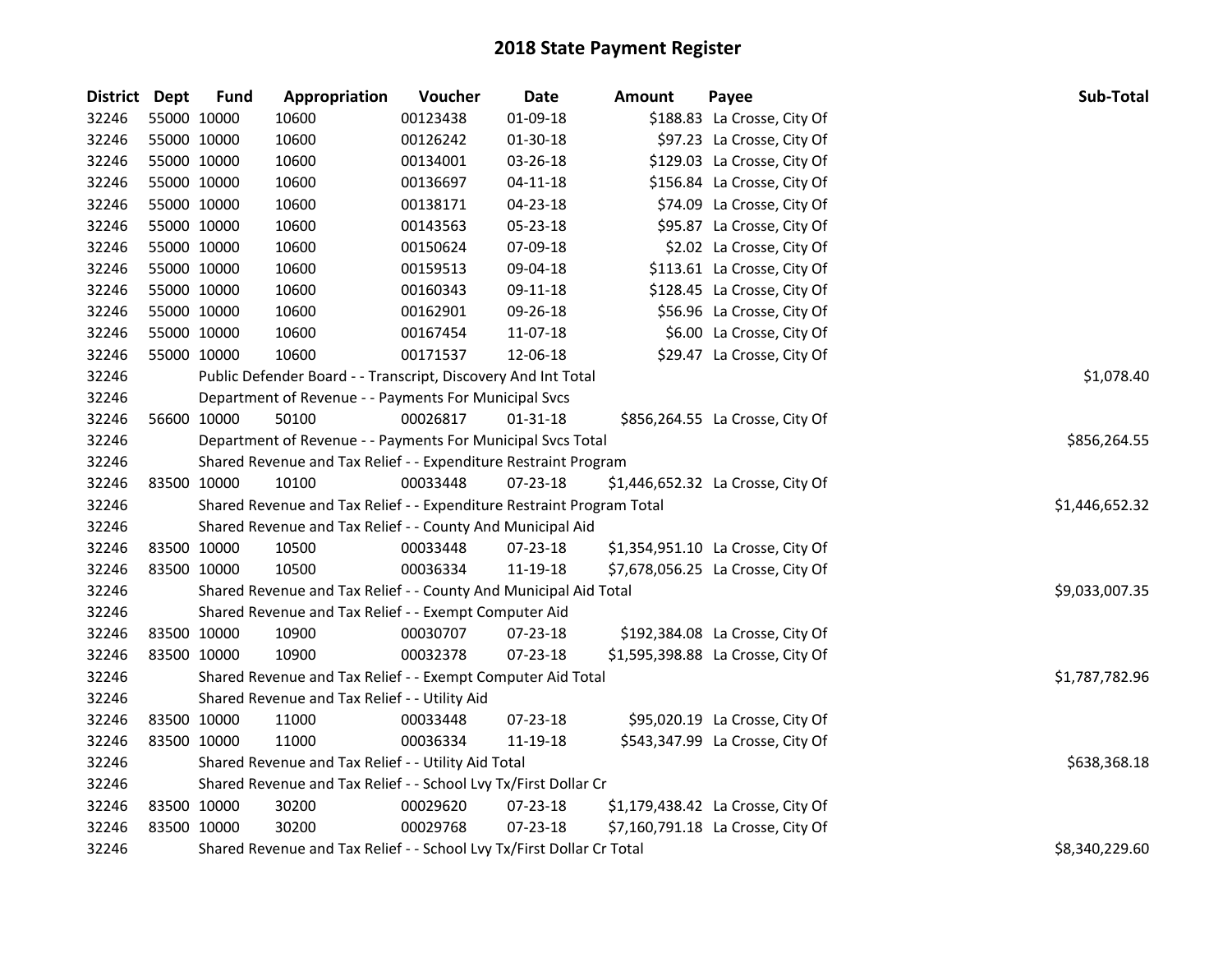| District Dept | <b>Fund</b> | <b>Appropriation</b>                                            | Voucher  | Date     | Amount | Payee                             | Sub-Total       |
|---------------|-------------|-----------------------------------------------------------------|----------|----------|--------|-----------------------------------|-----------------|
| 32246         |             | Shared Revenue and Tax Relief - - Lottery & Gaming Credit       |          |          |        |                                   |                 |
| 32246         | 83500 52100 | 36300                                                           | 00027135 | 03-26-18 |        | \$1,158,073.27 La Crosse, City Of |                 |
| 32246         | 83500 52100 | 36300                                                           | 00027463 | 03-26-18 |        | \$36,512.95 La Crosse, City Of    |                 |
| 32246         |             | Shared Revenue and Tax Relief - - Lottery & Gaming Credit Total |          |          |        |                                   | \$1,194,586.22  |
| 32246 Total   |             |                                                                 |          |          |        |                                   | \$28,469,406.38 |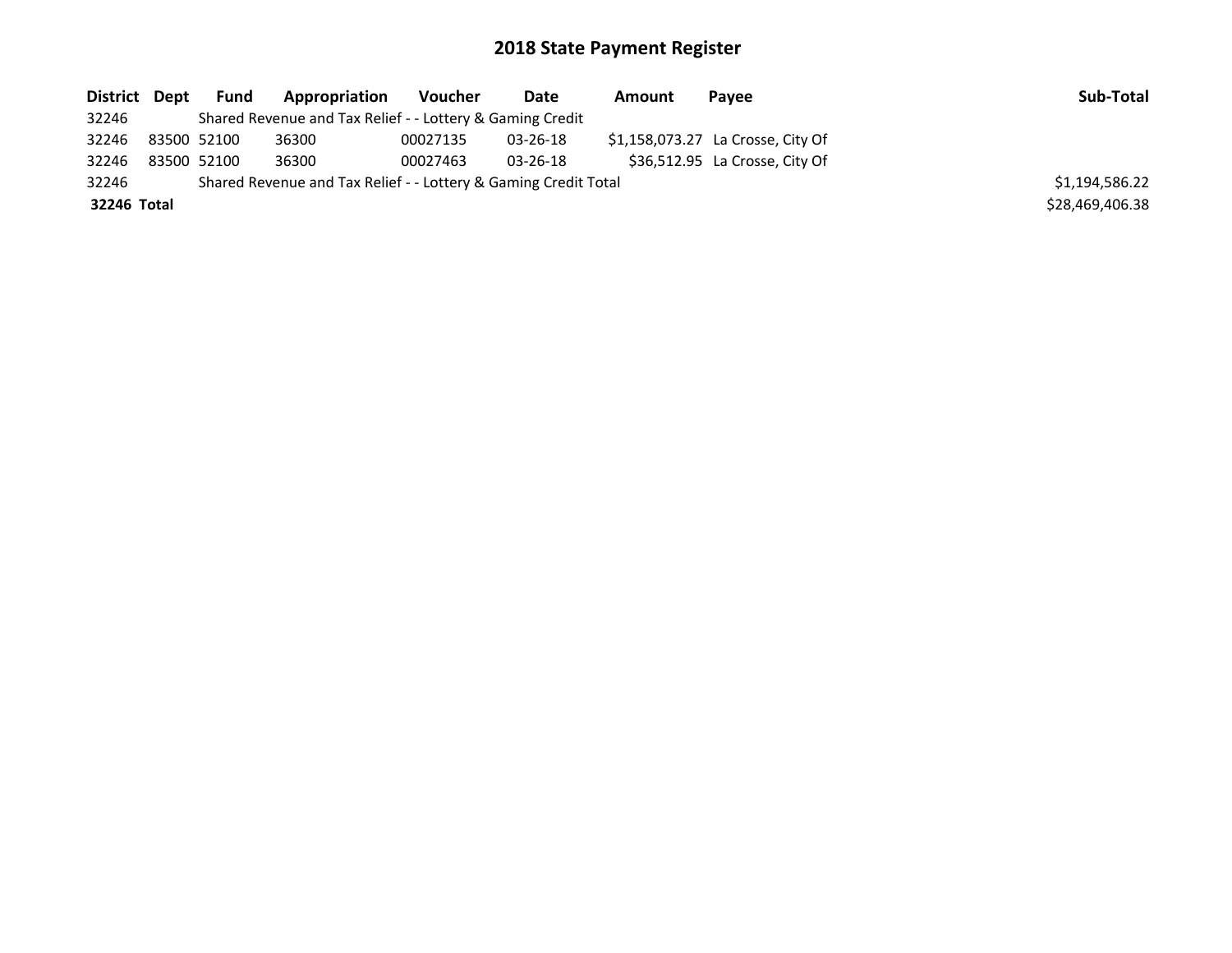| District Dept |             | <b>Fund</b>                                                        | Appropriation                                                      | Voucher  | Date           | <b>Amount</b> | Payee                          | Sub-Total   |
|---------------|-------------|--------------------------------------------------------------------|--------------------------------------------------------------------|----------|----------------|---------------|--------------------------------|-------------|
| 32265         |             | Dept of Safety & Prof Services - - Fire Dues Distribution          |                                                                    |          |                |               |                                |             |
| 32265         |             | 16500 10000                                                        | 22500                                                              | 00019141 | $07-02-18$     |               | \$78,881.26 Onalaska, City Of  |             |
| 32265         |             |                                                                    | Dept of Safety & Prof Services - - Fire Dues Distribution Total    |          |                |               |                                | \$78,881.26 |
| 32265         |             | Dept of Natural Resources - - Aids In Lieu Of Taxes - Gener        |                                                                    |          |                |               |                                |             |
| 32265         |             | 37000 10000                                                        | 50300                                                              | 00229820 | 04-20-18       |               | \$111.01 Onalaska, City Of     |             |
| 32265         |             |                                                                    | Dept of Natural Resources - - Aids In Lieu Of Taxes - Gener Total  |          |                |               |                                | \$111.01    |
| 32265         |             |                                                                    | Dept of Natural Resources - - Gen Program Ops-State Funds          |          |                |               |                                |             |
| 32265         |             | 37000 21200                                                        | 16100                                                              | 00207188 | $01 - 11 - 18$ |               | \$108.17 Onalaska, City Of     |             |
| 32265         |             | 37000 21200                                                        | 16100                                                              | 00226565 | $04 - 12 - 18$ |               | \$114.65 Onalaska, City Of     |             |
| 32265         | 37000 21200 |                                                                    | 16100                                                              | 00252314 | 07-12-18       |               | \$114.65 Onalaska, City Of     |             |
| 32265         | 37000 21200 |                                                                    | 16100                                                              | 00271150 | 10-05-18       |               | \$114.65 Onalaska, City Of     |             |
| 32265         |             |                                                                    | Dept of Natural Resources - - Gen Program Ops-State Funds Total    |          |                |               |                                | \$452.12    |
| 32265         |             |                                                                    | Dept of Natural Resources - - Fin Asst For Responsible Units       |          |                |               |                                |             |
| 32265         |             | 37000 27400                                                        | 67000                                                              | 00235756 | 05-11-18       |               | \$35,664.20 Onalaska, City Of  |             |
| 32265         |             |                                                                    | Dept of Natural Resources - - Fin Asst For Responsible Units Total |          |                |               |                                | \$35,664.20 |
| 32265         |             |                                                                    | Dept of Natural Resources - - Recycling Consolidation Grants       |          |                |               |                                |             |
| 32265         |             | 37000 27400                                                        | 67300                                                              | 00235756 | 05-11-18       |               | \$4,840.11 Onalaska, City Of   |             |
| 32265         |             | Dept of Natural Resources - - Recycling Consolidation Grants Total | \$4,840.11                                                         |          |                |               |                                |             |
| 32265         |             | WI Dept of Transportation - - Conn Hwy Aids St Fds                 |                                                                    |          |                |               |                                |             |
| 32265         |             | 39500 21100                                                        | 16200                                                              | 00205581 | $01-02-18$     |               | \$10,014.55 Onalaska, City Of  |             |
| 32265         | 39500 21100 |                                                                    | 16200                                                              | 00236089 | 04-02-18       |               | \$10,014.55 Onalaska, City Of  |             |
| 32265         | 39500 21100 |                                                                    | 16200                                                              | 00269788 | 07-02-18       |               | \$10,014.55 Onalaska, City Of  |             |
| 32265         | 39500 21100 |                                                                    | 16200                                                              | 00303840 | 10-01-18       |               | \$10,014.56 Onalaska, City Of  |             |
| 32265         |             | WI Dept of Transportation - - Conn Hwy Aids St Fds Total           | \$40,058.21                                                        |          |                |               |                                |             |
| 32265         |             | WI Dept of Transportation - - Tb, Trns Oper Aid Sf                 |                                                                    |          |                |               |                                |             |
| 32265         |             | 39500 21100                                                        | 17600                                                              | 00246815 | 05-02-18       |               | \$19,806.00 Onalaska, City Of  |             |
| 32265         | 39500 21100 |                                                                    | 17600                                                              | 00262459 | 06-13-18       |               | \$49,669.00 Onalaska, City Of  |             |
| 32265         |             | 39500 21100                                                        | 17600                                                              | 00289365 | 08-24-18       |               | \$149,009.00 Onalaska, City Of |             |
| 32265         |             | WI Dept of Transportation - - Tb, Trns Oper Aid Sf Total           | \$218,484.00                                                       |          |                |               |                                |             |
| 32265         |             | WI Dept of Transportation - - Hwy Sfty Loc Aid Ffd                 |                                                                    |          |                |               |                                |             |
| 32265         |             | 39500 21100                                                        | 18500                                                              | 00212911 | $01 - 22 - 18$ |               | \$1,587.52 Onalaska, City Of   |             |
| 32265         | 39500 21100 |                                                                    | 18500                                                              | 00222123 | 02-20-18       |               | \$3,323.43 Onalaska, City Of   |             |
| 32265         | 39500 21100 |                                                                    | 18500                                                              | 00233802 | 04-05-18       |               | \$3,990.62 Onalaska, City Of   |             |
| 32265         |             | 39500 21100                                                        | 18500                                                              | 00243541 | 04-20-18       |               | \$3,227.06 Onalaska, City Of   |             |
| 32265         |             | 39500 21100                                                        | 18500                                                              | 00253729 | 05-23-18       |               | \$3,408.42 Onalaska, City Of   |             |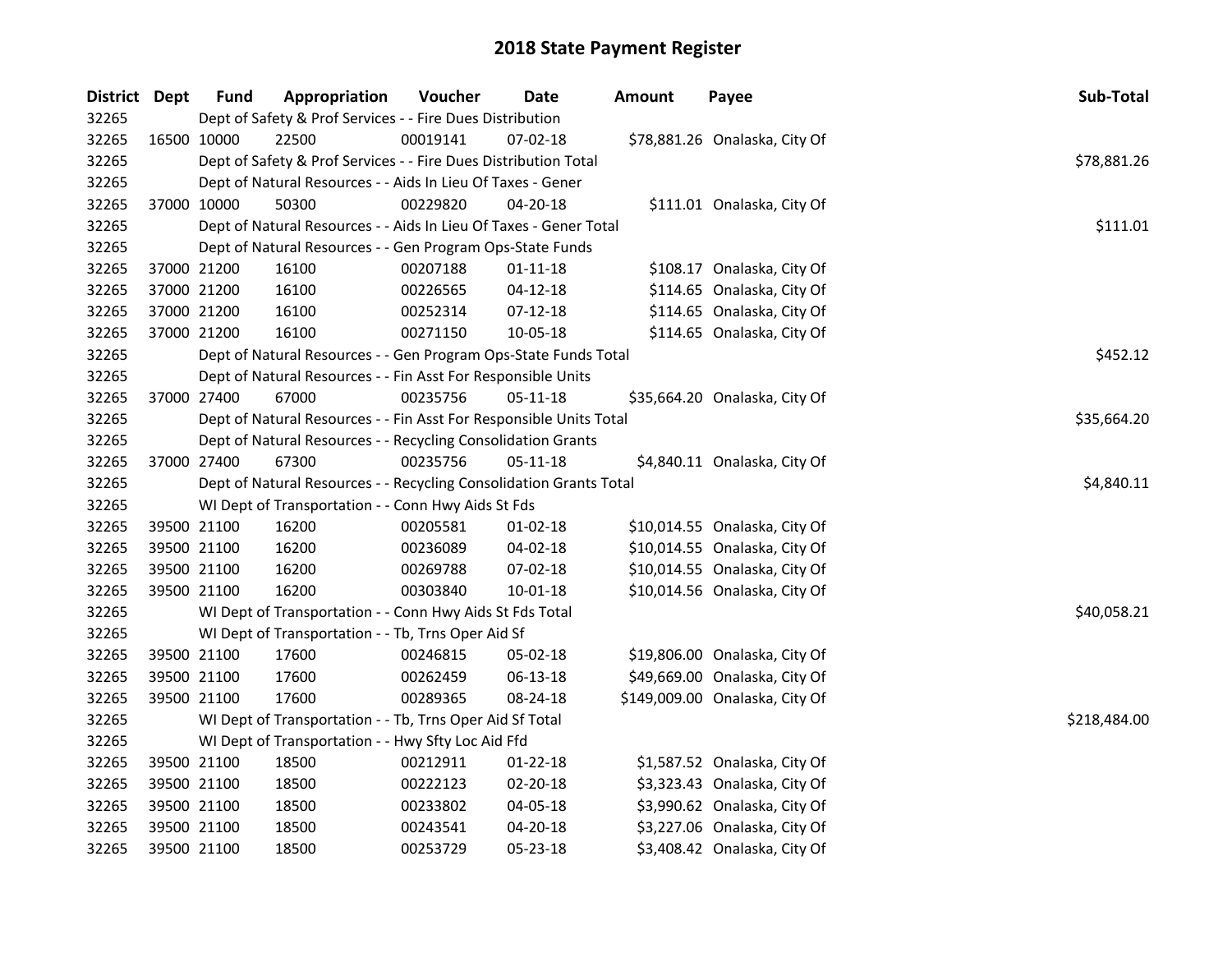| District Dept |             | <b>Fund</b>                                                       | Appropriation                                                        | Voucher    | <b>Date</b>    | <b>Amount</b> | Payee                          | Sub-Total    |  |
|---------------|-------------|-------------------------------------------------------------------|----------------------------------------------------------------------|------------|----------------|---------------|--------------------------------|--------------|--|
| 32265         |             | 39500 21100                                                       | 18500                                                                | 00274676   | 07-20-18       |               | \$3,125.77 Onalaska, City Of   |              |  |
| 32265         |             | 39500 21100                                                       | 18500                                                                | 00275867   | 07-20-18       |               | \$2,914.71 Onalaska, City Of   |              |  |
| 32265         | 39500 21100 |                                                                   | 18500                                                                | 00291933   | 09-12-18       |               | \$4,984.93 Onalaska, City Of   |              |  |
| 32265         | 39500 21100 |                                                                   | 18500                                                                | 00297817   | 09-20-18       |               | \$3,954.06 Onalaska, City Of   |              |  |
| 32265         |             | 39500 21100                                                       | 18500                                                                | 00300015   | 09-24-18       |               | \$992.45 Onalaska, City Of     |              |  |
| 32265         |             | 39500 21100                                                       | 18500                                                                | 00305909   | 10-05-18       |               | \$3,985.42 Onalaska, City Of   |              |  |
| 32265         |             | 39500 21100                                                       | 18500                                                                | 00308534   | 10-18-18       |               | \$4,092.02 Onalaska, City Of   |              |  |
| 32265         |             |                                                                   | WI Dept of Transportation - - Hwy Sfty Loc Aid Ffd Total             |            |                |               |                                | \$39,586.41  |  |
| 32265         |             |                                                                   | WI Dept of Transportation - - Trns Aids To Mnc.-Sf                   |            |                |               |                                |              |  |
| 32265         | 39500 21100 |                                                                   | 19100                                                                | 00204496   | $01 - 02 - 18$ |               | \$194,411.13 Onalaska, City Of |              |  |
| 32265         | 39500 21100 |                                                                   | 19100                                                                | 00235004   | 04-02-18       |               | \$194,411.13 Onalaska, City Of |              |  |
| 32265         | 39500 21100 |                                                                   | 19100                                                                | 00268703   | 07-02-18       |               | \$194,411.13 Onalaska, City Of |              |  |
| 32265         |             | 39500 21100                                                       | 19100                                                                | 00302755   | $10 - 01 - 18$ |               | \$194,411.16 Onalaska, City Of |              |  |
| 32265         |             |                                                                   | WI Dept of Transportation - - Trns Aids To Mnc.-Sf Total             |            |                |               |                                | \$777,644.55 |  |
| 32265         |             |                                                                   | WI Dept of Transportation - - Dept Mgt & Oper St Fd                  |            |                |               |                                |              |  |
| 32265         |             | 39500 21100                                                       | 46100                                                                | 00209858   | 01-09-18       |               | \$672.73 Onalaska, City Of     |              |  |
| 32265         |             | 39500 21100                                                       | 46100                                                                | 00239534   | 04-06-18       |               | \$698.24 Onalaska, City Of     |              |  |
| 32265         |             | 39500 21100                                                       | 46100                                                                | 00275237   | $07 - 13 - 18$ |               | \$708.66 Onalaska, City Of     |              |  |
| 32265         |             | 39500 21100                                                       | 46100                                                                | 00307454   | 10-05-18       |               | \$711.55 Onalaska, City Of     |              |  |
| 32265         |             |                                                                   | WI Dept of Transportation - - Dept Mgt & Oper St Fd Total            | \$2,791.18 |                |               |                                |              |  |
| 32265         |             | WI Dept of Transportation - - Veh Reg/Ins/DI&Air S                |                                                                      |            |                |               |                                |              |  |
| 32265         | 39500 21100 |                                                                   | 56300                                                                | 00291304   | 08-29-18       |               | \$82.64 Onalaska, City Of      |              |  |
| 32265         |             | 39500 21100                                                       | 56300                                                                | 00291305   | 08-29-18       |               | \$58.60 Onalaska, City Of      |              |  |
| 32265         |             | WI Dept of Transportation - - Veh Reg/Ins/DI&Air S Total          | \$141.24                                                             |            |                |               |                                |              |  |
| 32265         |             | Bd on Aging & Long Term Care - - General Program Operations       |                                                                      |            |                |               |                                |              |  |
| 32265         |             | 43200 10000                                                       | 10100                                                                | 00001936   | 04-04-18       |               | \$3.75 Onalaska, City Of       |              |  |
| 32265         |             |                                                                   | Bd on Aging & Long Term Care - - General Program Operations Total    |            |                |               |                                | \$3.75       |  |
| 32265         |             | Bd on Aging & Long Term Care - - Contracts With State Agencies    |                                                                      |            |                |               |                                |              |  |
| 32265         | 43200 10000 |                                                                   | 13100                                                                | 00001936   | 04-04-18       |               | \$21.25 Onalaska, City Of      |              |  |
| 32265         |             |                                                                   | Bd on Aging & Long Term Care - - Contracts With State Agencies Total |            |                |               |                                | \$21.25      |  |
| 32265         |             | Department of Justice - - Law Enforcement Train, Local            |                                                                      |            |                |               |                                |              |  |
| 32265         | 45500 10000 |                                                                   | 23100                                                                | 00053526   | 10-18-18       |               | \$4,000.00 Onalaska, City Of   |              |  |
| 32265         |             |                                                                   | Department of Justice - - Law Enforcement Train, Local Total         |            |                |               |                                | \$4,000.00   |  |
| 32265         |             | Department of Military Affairs - - Energy Costs, Energy-Related A |                                                                      |            |                |               |                                |              |  |
| 32265         |             | 46500 10000                                                       | 10600                                                                | 00036957   | $01-10-18$     |               | \$1,823.56 Onalaska, City Of   |              |  |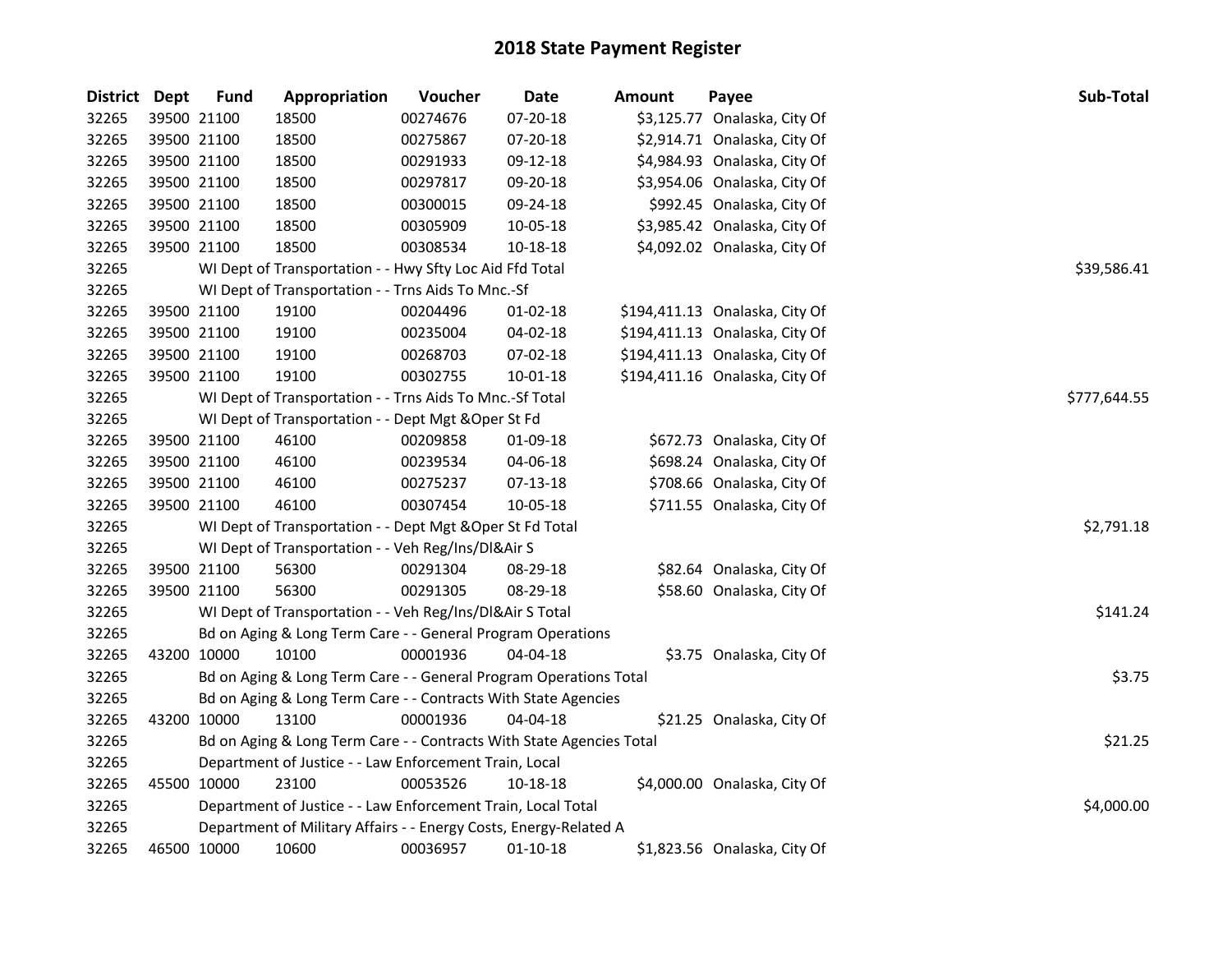| District Dept | <b>Fund</b> | Appropriation                                                           | Voucher  | Date           | Amount | Payee                         | Sub-Total    |
|---------------|-------------|-------------------------------------------------------------------------|----------|----------------|--------|-------------------------------|--------------|
| 32265         | 46500 10000 | 10600                                                                   | 00041847 | $04 - 17 - 18$ |        | \$1,861.46 Onalaska, City Of  |              |
| 32265         | 46500 10000 | 10600                                                                   | 00046282 | $07 - 12 - 18$ |        | \$1,853.62 Onalaska, City Of  |              |
| 32265         | 46500 10000 | 10600                                                                   | 00050269 | $10 - 11 - 18$ |        | \$1,863.03 Onalaska, City Of  |              |
| 32265         |             | Department of Military Affairs - - Energy Costs, Energy-Related A Total |          |                |        |                               | \$7,401.67   |
| 32265         |             | Department of Military Affairs - - Disaster Recovery Aid                |          |                |        |                               |              |
| 32265         | 46500 10000 | 30500                                                                   | 00051373 | 11-01-18       |        | \$1,519.24 Onalaska, City Of  |              |
| 32265         | 46500 10000 | 30500                                                                   | 00053391 | 12-21-18       |        | \$12,862.38 Onalaska, City Of |              |
| 32265         |             | Department of Military Affairs - - Disaster Recovery Aid Total          |          |                |        |                               | \$14,381.62  |
| 32265         |             | Department of Military Affairs - - Federal Aid, Local Assistance        |          |                |        |                               |              |
| 32265         | 46500 10000 | 34200                                                                   | 00047152 | 07-31-18       |        | \$85,836.83 Onalaska, City Of |              |
| 32265         | 46500 10000 | 34200                                                                   | 00051373 | 11-01-18       |        | \$9,115.41 Onalaska, City Of  |              |
| 32265         | 46500 10000 | 34200                                                                   | 00053391 | 12-21-18       |        | \$77,174.24 Onalaska, City Of |              |
| 32265         |             | Department of Military Affairs - - Federal Aid, Local Assistance Total  |          |                |        |                               | \$172,126.48 |
| 32265         |             | Public Defender Board - - Transcript, Discovery And Int                 |          |                |        |                               |              |
| 32265         | 55000 10000 | 10600                                                                   | 00123446 | 01-09-18       |        | \$6.00 Onalaska, City Of      |              |
| 32265         | 55000 10000 | 10600                                                                   | 00123990 | $01 - 16 - 18$ |        | \$6.00 Onalaska, City Of      |              |
| 32265         | 55000 10000 | 10600                                                                   | 00127099 | 02-05-18       |        | \$10.00 Onalaska, City Of     |              |
| 32265         | 55000 10000 | 10600                                                                   | 00128200 | 02-13-18       |        | \$5.00 Onalaska, City Of      |              |
| 32265         | 55000 10000 | 10600                                                                   | 00134008 | 03-26-18       |        | \$16.00 Onalaska, City Of     |              |
| 32265         | 55000 10000 | 10600                                                                   | 00135299 | 04-04-18       |        | \$6.00 Onalaska, City Of      |              |
| 32265         | 55000 10000 | 10600                                                                   | 00135329 | $04 - 04 - 18$ |        | \$6.00 Onalaska, City Of      |              |
| 32265         | 55000 10000 | 10600                                                                   | 00135559 | 04-04-18       |        | \$5.00 Onalaska, City Of      |              |
| 32265         | 55000 10000 | 10600                                                                   | 00136732 | $04 - 11 - 18$ |        | \$11.00 Onalaska, City Of     |              |
| 32265         | 55000 10000 | 10600                                                                   | 00136764 | $04 - 11 - 18$ |        | \$11.00 Onalaska, City Of     |              |
| 32265         | 55000 10000 | 10600                                                                   | 00139655 | 04-30-18       |        | \$6.00 Onalaska, City Of      |              |
| 32265         | 55000 10000 | 10600                                                                   | 00143571 | 05-23-18       |        | \$6.00 Onalaska, City Of      |              |
| 32265         | 55000 10000 | 10600                                                                   | 00147989 | 06-22-18       |        | \$6.00 Onalaska, City Of      |              |
| 32265         | 55000 10000 | 10600                                                                   | 00148019 | 06-22-18       |        | \$6.00 Onalaska, City Of      |              |
| 32265         | 55000 10000 | 10600                                                                   | 00150680 | $07-10-18$     |        | \$7.54 Onalaska, City Of      |              |
| 32265         | 55000 10000 | 10600                                                                   | 00151469 | 07-17-18       |        | \$12.03 Onalaska, City Of     |              |
| 32265         | 55000 10000 | 10600                                                                   | 00152566 | 07-19-18       |        | \$6.00 Onalaska, City Of      |              |
| 32265         | 55000 10000 | 10600                                                                   | 00154426 | 07-31-18       |        | \$17.00 Onalaska, City Of     |              |
| 32265         | 55000 10000 | 10600                                                                   | 00159553 | 09-04-18       |        | \$5.00 Onalaska, City Of      |              |
| 32265         | 55000 10000 | 10600                                                                   | 00163662 | 10-05-18       |        | \$11.00 Onalaska, City Of     |              |
| 32265         | 55000 10000 | 10600                                                                   | 00164750 | $10 - 15 - 18$ |        | \$18.00 Onalaska, City Of     |              |